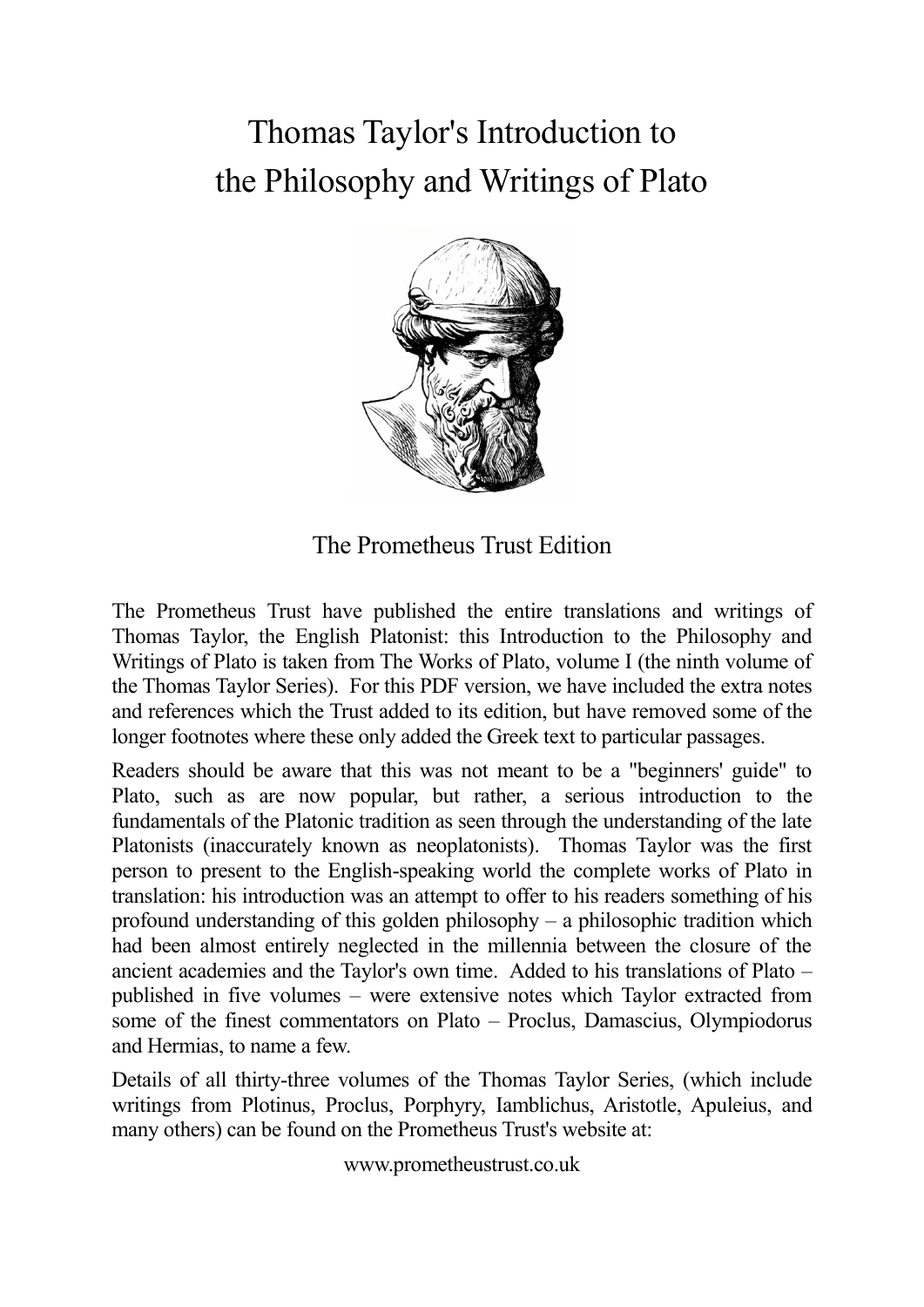## GENERAL INTRODUCTION

# Thomas Taylor

"Philosophy," says Hierocles,<sup>†</sup> "is the purification and perfection of human life. It is the purification, indeed, from material irrationality, and the mortal body; but the perfection, in consequence of being the resumption of our proper felicity, and a reascent to the divine likeness. To effect these two is the province of *Virtue* and *Truth*; the former exterminating the immoderation of the passions; and the latter introducing the divine form to those who are naturally adapted to its reception."

 Of philosophy thus defined, which may be compared to a luminous pyramid, terminating in Deity, and having for its basis the rational soul of man and its spontaneous unperverted conceptions, - of this philosophy, august, magnificent, and divine, Plato may be justly called the primary leader and hierophant, through whom, like the mystic light in the inmost recesses of some sacred temple, it first shone forth with occult and venerable splendour.<sup>‡</sup> It may indeed be truly said of the whole of this philosophy, that it is the greatest good which man can participate: for if it purifies us from the defilements of the passions and assimilates us to Divinity, it confers on us the proper felicity of our nature. Hence it is easy to collect its preeminence to all other philosophies; to show that where they oppose it they are erroneous; that so far as they contain any thing scientific they are allied to it; and that at best they are but rivulets derived from this vast ocean of truth.

 To evince that the philosophy of Plato possesses this preeminence; that its dignity and sublimity are unrivalled; that it is the parent of all that ennobles man; and that it is founded on principles, which neither time can obliterate, nor sophistry subvert, is the principal design of this Introduction.

 To effect this design, I shall in the first place present the reader with the outlines of the principal dogmas of Plato's philosophy. The undertaking is indeed no less novel than arduous, since the author of it has to tread in paths which have been untrodden for upwards of a thousand years, and to bring to light truths which for that extended period have been concealed in Greek. Let not the reader, therefore, be surprised at the solitariness of the paths through which I shall attempt to conduct him, or at the novelty of the objects which will present themselves in the journey: for perhaps he may fortunately recollect that he has travelled the same road before, that the scenes were once familiar to him, and that the country through which he is passing is his native land. At least, if his sight should be dim, and his memory oblivious, (for the objects which he will meet with can only be seen by the most piercing eyes,) and his absence from them has been lamentably long, let him implore the power of wisdom,

From mortal mists to purify his eyes, That God and man he may distinctly see. *Iliad, V, 127, &c,*

† Hierocl. in Aur. Carm. p. 9, edit. Needh.

‡ In the mysteries a light of this kind shone forth from the adytum of the temple in which they were exhibited.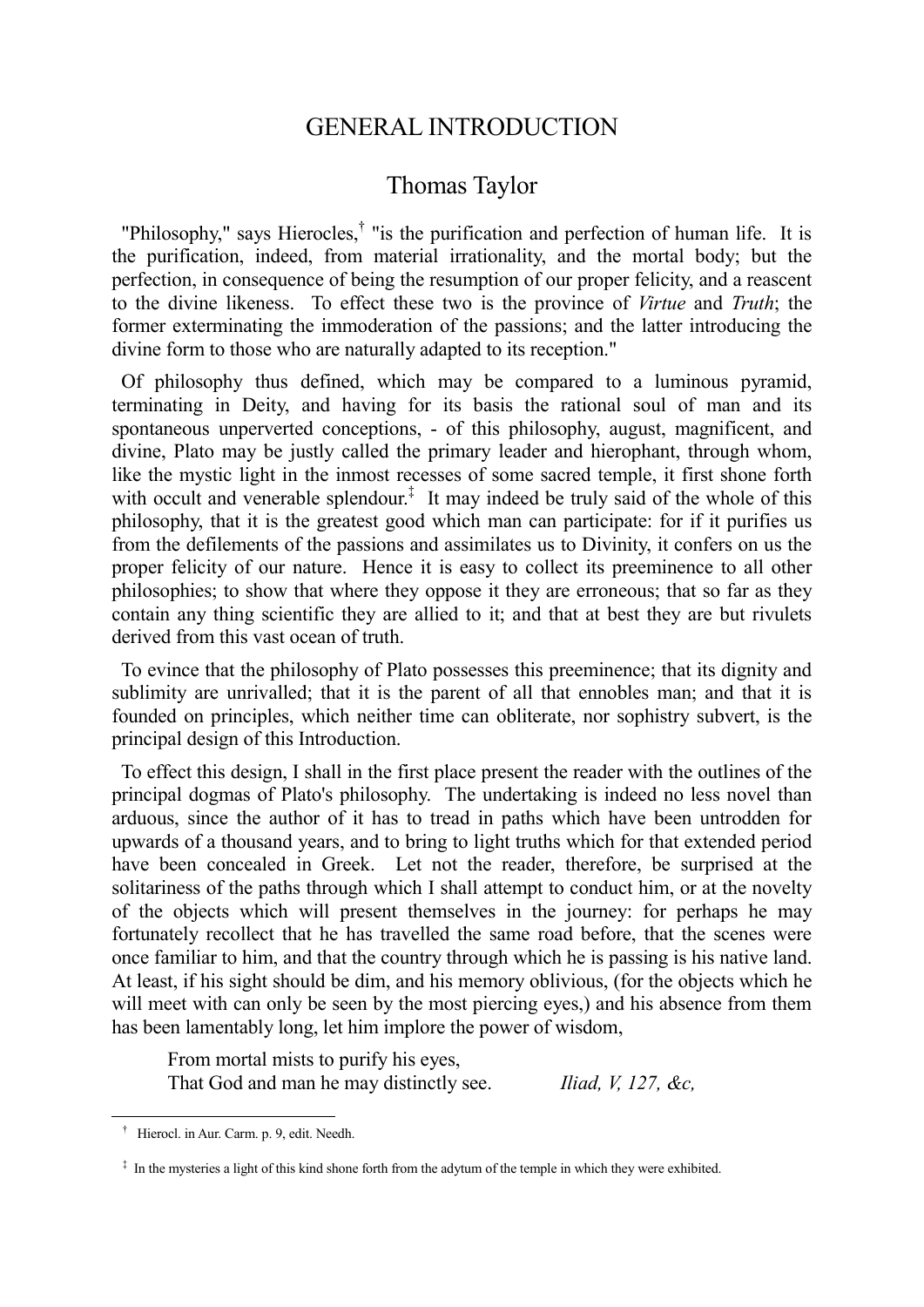Let us also, imploring the assistance of the same illuminating power, begin the solitary journey.

 Of all the dogmas of plato, that concerning the first principle of things as far transcends in sublimity the doctrine of other philosophers of a different sect, on this subject, as this supreme cause of all transcends other causes. For, according to Plato, the highest God, whom in the *Republic* he calls *The Good*, and in the *Parmenides, The One*, is not only above soul and intellect, but is even superior to being itself. Hence, since every thing which can in any respect be known, or of which any thing can be asserted, must be connected with the universality of things, but the first cause is above all things, it is very properly said by Plato to be perfectly ineffable. The first hypothesis therefore of his Parmenides,  $[141e^{-14/2a}]$  in which all things are denied of this immense principle, concludes as follows: "*The One* therefore *is* in no respect. So it seems. Hence it is not in such a manner as *to be* one, for thus it would be *being*, and participate of *essence*: but as it appears, *The One* neither *is one*, nor *is*, if it be proper to believe in reasoning of this kind. It appears so. But can any thing either belong to, or be affirmed of that which is not? How can it? Neither therefore does any *name* belong to it, nor *discourse*, nor any *science*, nor *sense*, nor *opinion*. It does not appear that there can. Hence it can neither be *named*, nor *spoken of*, nor *conceived by opinion*, nor be *known*, nor *perceived* by any being. So it seems." And here it must be observed that this conclusion respecting the highest principle of things, that he is perfectly ineffable and inconceivable, is the result of a most scientific series of negations, in which not only all sensible and intellectual beings are denied of him, but even natures the most transcendently allied to him, his first and most divine progeny. For that which so eminently distinguishes the philosophy of Plato from others is this, that every part of it is stamped with the character of science. The vulgar indeed proclaim the Deity to be ineffable; but as they have no scientific knowledge that he is so, this is nothing more than a confused and indistinct perception of the most sublime of all truths, like that of a thing seen between sleeping and waking, like Phæacia to Ulysses when sailing to his native land,

That lay before him indistinct and vast,

-

Like a broad shield amid the watr'y waste. *Odyss. V v. 281.*

In short, an unscientific perception of the ineffable nature of the Divinity resembles that of a man, who, on surveying the heavens, should assert of the altitude of its highest part, that it surpasses that of the loftiest tree, and is therefore immeasurable. But to see this scientifically, is like a survey of this highest part of the heavens by the astronomer: for he, by knowing the height of the media between us and it, knows also scientifically that it transcends in altitude not only the loftiest tree, but the summits of air and æther, the moon, and even the sun itself.

 Let us therefore investigate what is the ascent to the ineffable, and after what manner it is accomplished, according to Plato, from the last of things, following the profound and most inquisitive Damascius† as our leader in this arduous investigation. Let our

<sup>&</sup>lt;sup>†</sup> This most excellent philosopher, whose MS. treatise  $\pi \epsilon \rho \iota \propto \rho \chi \omega v$  is a treasury of divine science and erudition, is justly called by Simplicius ζητικωτατος, most inquisitive. See a very long and beautiful extract from this work in the Additional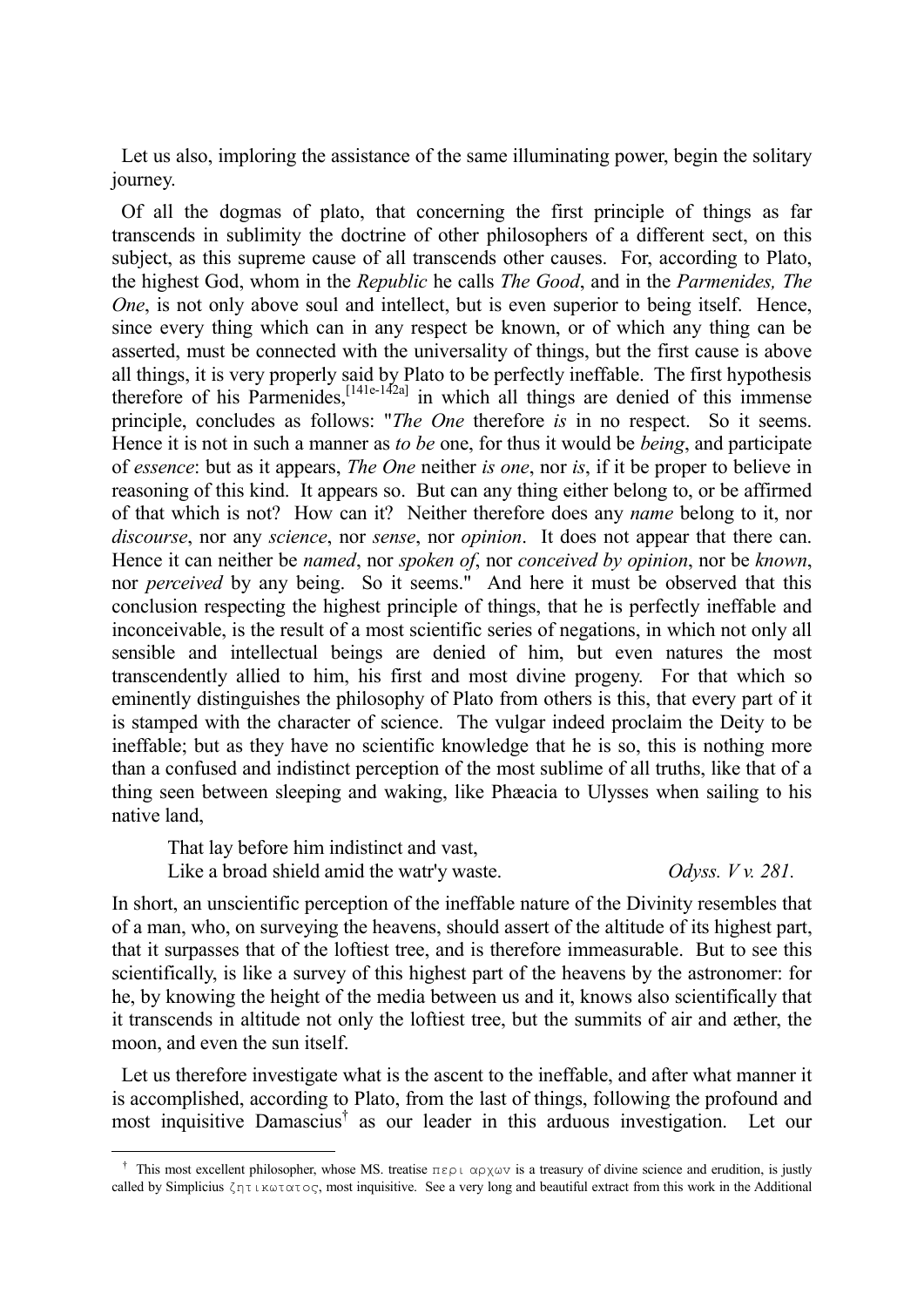discourse also be common to other principles, and to things proceeding from them to that which is last; and let us, beginning from that which is perfectly effable and known to sense, ascend to the ineffable, and establish in silence, as in a port, the parturitions of truth concerning it. Let us then assume the following axiom, in which as in a secure vehicle we may safely pass from hence thither. I say, therefore, that the unindigent is naturally prior to the indigent. For that which is in want of another is naturally adapted from necessity to be subservient to that of which it is indigent. But if they are mutually in want of each other, each being indigent of the other in a different respect, neither of them will be the principle. For the unindigent is most adapted to that which is truly the principle. And if it is in want of any thing, according to this it will not be the principle. It is however necessary that the principle should be this very thing, the principle alone. The unindigent therefore pertains to this, nor must it by any means be acknowledged that there is any thing prior to it. This, however, would be acknowledged, if it had any connection with the indigent.

 Let us then consider body, (that is, a triply extended substance,) endued with quality; for this is the first thing effable by us, and is sensible. Is this then the principle of things? But it is two things, body, and quality which is in body as a subject. Which of these therefore is by nature prior? For both are indigent of their proper parts: and that also which is in a subject is indigent of the subject. Shall we say then that body itself is the principle and the first essence? But this is impossible. For, in the first place, the principle will not receive any thing from that which is posterior to itself. But body, we say, is the recipient of quality. Hence quality, and a subsistence in conjunction with it, are not derived from body, since quality is present with body as something different. And, in the second place, body is every way divisible; its several parts are indigent of each other, and the whole is indigent of all the parts. As it is indigent, therefore, and receives its completion from things which are indigent, it will not be entirely unindigent.

 Further still, if it is not one but united, it will require, as Plato says, the connecting one. It is likewise something common and formless, being as it were a certain matter. It requires, therefore, ornament and the possession of form, that it may not be merely body, but a body with a certain particular quality; as, for instance, a fiery or earthly body, and, in short, body adorned and invested with a particular quality. Hence the things which accede to it, finish and adorn it. Is then that which accedes the principle? But this is impossible. For it does not abide in itself, nor does it subsist alone, but is in a subject, of which also it is indigent. If, however, some one should assert that body is not a subject, but one of the elements in each, as, for instance, animal in horse and man, thus also each will be indigent of the other, *viz*. this subject, and that which is in the subject; or rather the common element, animal, and the peculiarities, as the rational and irrational, will be indigent. For elements are always indigent of each other, and that which is composed from elements is indigent of the elements. In short, this sensible nature, and which is so manifest to us, is neither body; for this does not of itself move the senses, nor quality; for this does not possess an interval commensurate with sense. Hence, that which is the object of sight, is neither body nor colour; but coloured body,

Notes to the *Parmenides* in the third volume.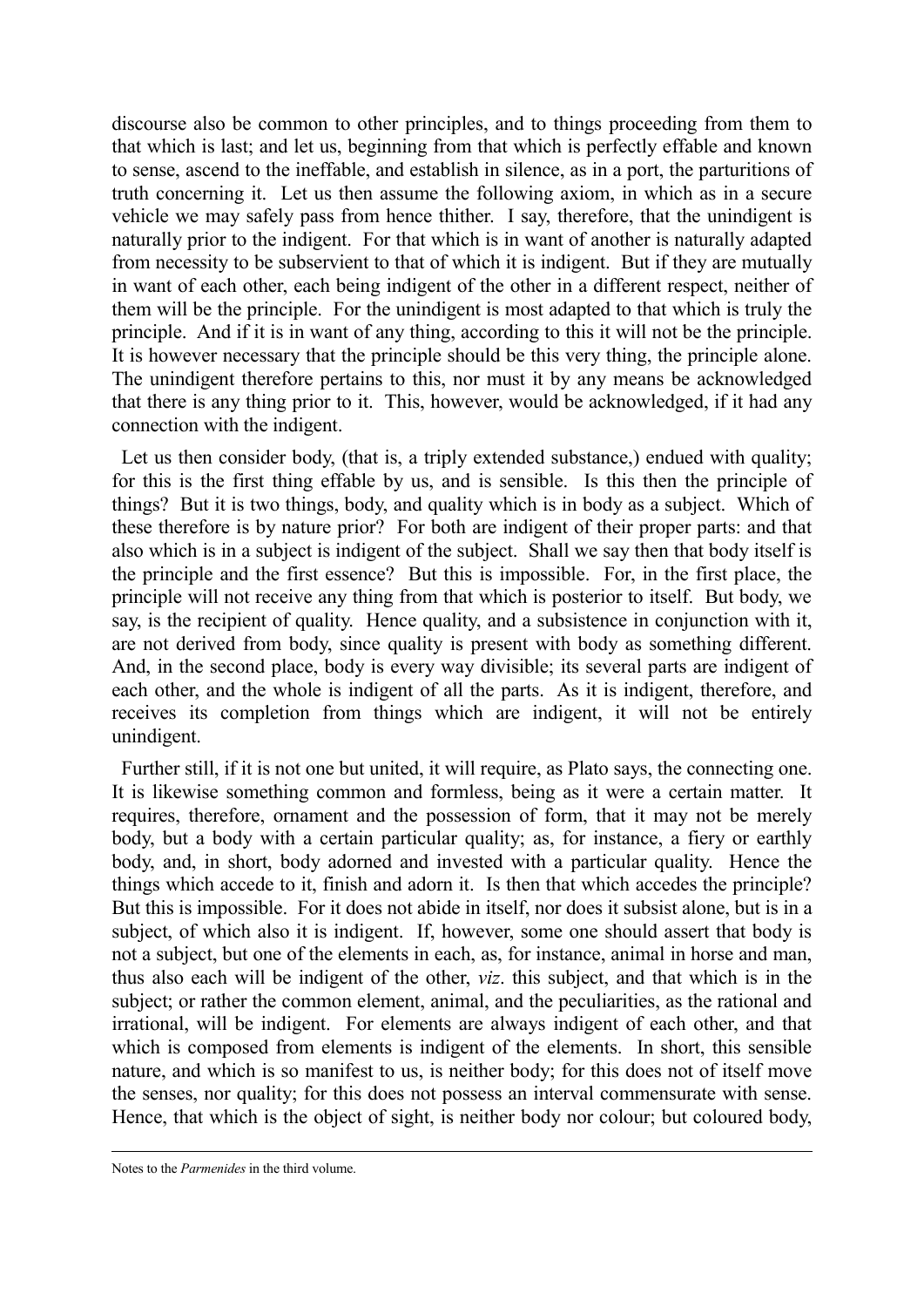or colour corporalized, is that which is motive of the sight. And universally that which is sensible, which is body with a particular quality, is motive of sense. From hence, it is evident that the thing which excites the sense is something incorporeal. For if it was body, it would not yet be the object of sense. Body therefore requires that which is incorporeal, and that which is incorporeal, body. For an incorporeal nature is not of itself sensible. It is, however, different from body, because these two possess prerogatives different from each other, and neither of these subsists prior to the other; but being elements of one sensible thing, they are present with each other; the one imparting interval to that which is void of interval, but the other introducing to that which is formless, sensible variety invested with form. In the third place, neither are both these together the principle; since they are not unindigent. For they stand in need of their proper elements, and of that which conducts them to the generation of one form. For body cannot effect this, since it is of itself impotent; nor quality, since it is not able to subsist separate from the body in which it is, or together with which it has its being. The composite therefore either produces itself, which is impossible, for it does not converge to itself, but the whole of it is multifariously dispersed, or it is not produced by itself, and there is some other principle prior to it.

 Let it then be supposed to be that which is called nature, being a principle of motion and rest, in that which is moved and at rest, essentially and not according to accident. For this is something more simple, and is fabricative of composite forms. If, however, it is in the things fabricated, and does not subsist separate from, nor prior to them, but stands in need of them for its being, it will not be unindigent; though it possesses something transcendent with respect to them, *viz*. the power of fashioning and fabricating them. For it has its being together with them, and has in them an inseparable subsistence; so that when they are it is, and is not when they are not, and this in consequence of perfectly verging to them, and not being able to sustain that which is appropriate. For the power of increasing, nourishing, and generating similars, and the one prior to these three, *viz*. nature, is not wholly incorporeal, but is nearly a certain quality of body, from which it alone differs, in that it imparts to the composite to be inwardly moved and at rest. For the quality of that which is sensible imparts that which is apparent in matter, and that which falls on sense. But body imparts interval every way extended; and nature, an inwardly proceeding natural energy, whether according to place only, or according to nourishing, increasing, and generating things similar. Nature, however, is inseparable from a subject, and is indigent, so that it will not be in short the principle, since it is indigent of that which is subordinate. For it will not be wonderful, if being a certain principle, it is indigent of the principle above it; but it would be wonderful, if it were indigent of things posterior to itself, and of which it is supposed to be the principle.

 By the like arguments we may show that the principle cannot be irrational soul, whether sensitive, or orectic. For if it appears that it has something separate, together with impulsive and gnostic energies, yet at the same time, it is bound in body, and has something inseparable from it; since it is not able to convert itself to itself, but its energy is mingled with its subject. For it is evident that its essence is something of this kind; since if it were liberated, and in itself free, it would also evince a certain independent energy, and would not always be converted to body; but sometimes it would be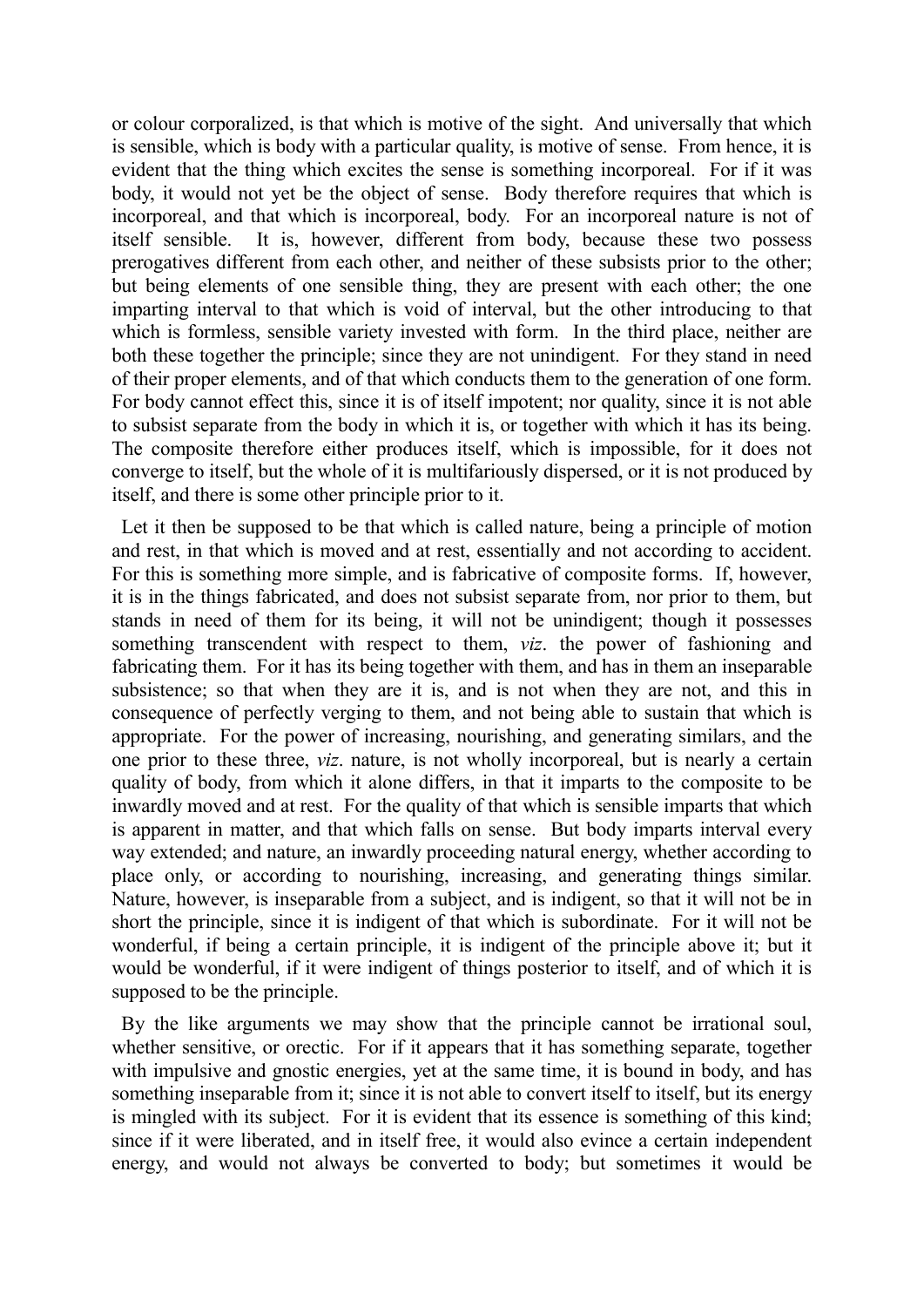converted to itself; or though it were always converted to body, yet it would judge and explore itself. The energies, therefore, of the multitude of mankind, though they are conversant with externals, yet at the same time they exhibit that which is separate about them. For they consult how they should engage in them, and observe that deliberation is necessary, in order to effect or be passive to apparent good, or to decline something of the contrary. But the impulses of other irrational animals are uniform and spontaneous, are moved together with the sensible organs, and require the senses alone that they may obtain from sensibles the pleasurable, and avoid the painful. If, therefore, the body communicates in pleasure and pain, and is affected in a certain respect by them, it is evident that the psychical energies (*i.e*. energies belonging to the soul) are exerted, mingled with bodies, and are not purely psychical, but are also corporeal; for perception is of the animated body, or of the soul corporalized, though in such perception the psychical idiom predominates over the corporeal; just as in bodies the corporeal idiom has dominion according to interval and subsistence. As the irrational soul, therefore, as its being in something different from itself, so far it is indigent of the subordinate: but a thing of this kind will not be the principle.

 Prior then to this essence, we see a certain form separate from a subject, and converted to itself, such as is the rational nature. Our soul, therefore, presides over its proper energies, and corrects itself. This, however, would not be the case, unless it was converted to itself; and it would not be converted to itself unless it had a separate essence. It is not therefore indigent of the subordinate. Shall we then say that it is the most perfect principle? But it does not at once exert all its energies, but is always indigent of the greater part. The principle, however, wishes to have nothing indigent: but the rational nature is an essence in want of its own energies. Some one, however, may say that it is an eternal essence, and has never-failing essential energies, always concurring with its essence, according to the self-moved, and ever vital, and that it is therefore unindigent, and will be the principle. To this we reply, that the whole soul is one form and one nature, partly unindigent and partly indigent; but the principle is perfectly unindigent. Soul therefore, which exerts mutable energies, will not be the most proper principle.

 Hence it is necessary that there should be something prior to this, which is in every respect immutable, according to nature, life, and knowledge, and according to all powers and energies, such as we assert an eternal and immutable essence to be, and such as is much honoured intellect, to which Aristotle having ascended, thought he had discovered the first principle. For what can be wanting to that which perfectly comprehends in itself its own plenitudes  $(\pi \lambda \eta \rho \omega \mu \alpha \tau \alpha)$ , and of which neither addition nor ablation changes any thing belonging to it? Or is not this also, one and many, whole and parts, containing in itself, things first, middle, and last? The subordinate plenitudes also stand it need of the more excellent, and the more excellent of the subordinate, and the whole of the parts. For the things related are indigent of each other, and what are first of what are last, through the same cause; for it is not of itself that which is first. Besides *The One* here is indigent of *the many*, because it has its subsistence in *the many*. Or it may be said, that this one is collective of the many, and this not by itself, but in conjunction with them. Hence there is much of the indigent in this principle. For since intellect generates in itself its proper plenitudes from which the whole at once receives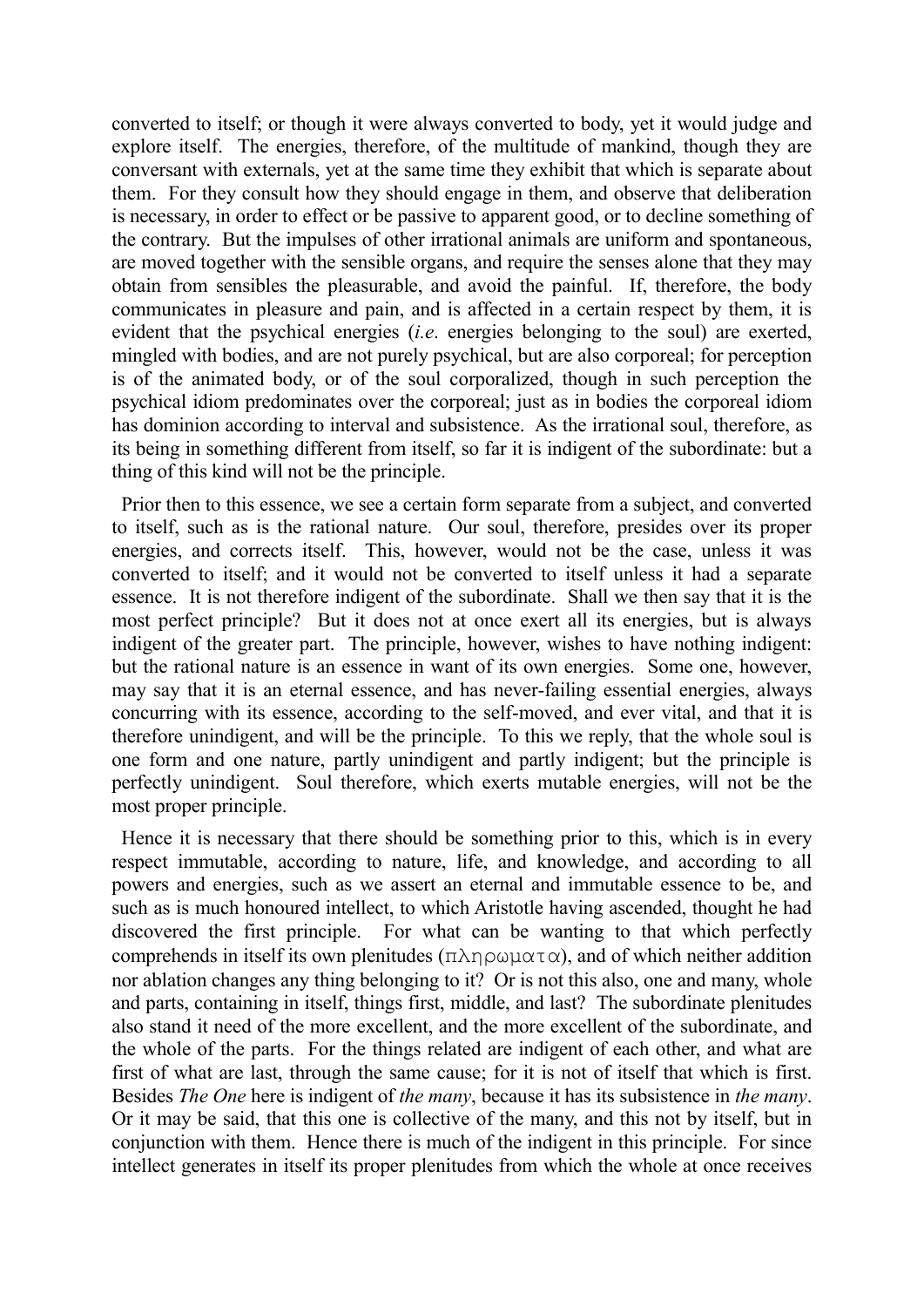its completion, it will be itself indigent of itself, not only that which is generated of that which generates, but also that which generates of that which is generated, in order to the whole completion of that which wholly generates itself. Further still, intellect understands and is understood, is intellective of and intelligible to itself, and both these. Hence the intellectual is indigent of the intelligible, as of its proper object of desire; and the intelligible is in want of the intellectual, because it wishes to be the intelligible of it. Both also are indigent of either, since the possession is always accompanied with indigence, in the same manner as the world is always present with matter. Hence a certain indigence is naturally co-essentialised with intellect, so that it cannot be the most proper principle.

 Shall we, therefore, in the next place, direct our attention to the most simple of beings, which Plato calls *the one being*, εv ov? For as there is no separation there throughout the whole, nor any multitude, or order, or duplicity, or conversion to itself, what indigence will there appear to be in the perfectly united? And especially what indigence will there be of that which is subordinate? Hence the great Parmenides ascended to this most safe principle, as that which is most unindigent. Is it not, however, here necessary to attend to the conception of Plato, that the united is not *The One Itself*, but that which is passive† to it? And this being the case, it is evident that it ranks after *The One*; for it is supposed to be *the united* and not *The One Itself*. If also *being* is composed from the elements *bound* and *infinity*, as appears from the *Philebus* of Plato, where he calls it that which is mixed, it will be indigent of its elements. Besides, if the conception of *being* is different from that of *being united*, and that which is a whole is both united and being, these will be indigent of each other, and the whole which is called *one being* is indigent of the two. And though *the one* in this is better than *being*, yet this is indigent of being, in order to the subsistence of one being. But if *being* here supervenes *the one*, as it were, form in that which is mixed and united, just as the idiom of man in that which is collectively rational-mortal-animal, thus also *the one* will be indigent of *being*. If, however, to speak more properly, *the one* is two-fold, *this* being the cause of the mixture, and subsisting prior to being, but *that* conferring rectitude on being, - if this be the case, neither will the indigent perfectly desert this nature. After all these, it may be said that *The One* will be perfectly unindigent. For neither is it indigent of that which is posterior to itself for its subsistence, since the truly one is by itself separated from all things; nor is it indigent of that which is inferior or more excellent in itself; for there is nothing in it besides itself; nor is it in want of itself. But it is one, because neither has it any duplicity with respect to itself. For not even the relation of itself to itself must be asserted of the truly one; since it is perfectly simple. This, therefore, is the most unindigent of all things.

 Hence this is the principle and the cause of all; and this is at once the first of all things. If these qualities, however, are present with it, it will not be *The One*. Or may we not say that all things subsist in *The One* according to *The One*? And that both these subsist in it, and such other things as we predicate of it, as, for instance, the most simple, the most excellent, the most powerful, the preserver of all things, and the good itself? If these things, however, are thus true of *The One*, it will thus also be indigent of things

† See the *Sophista* of Plato, where this is asserted [245a ff].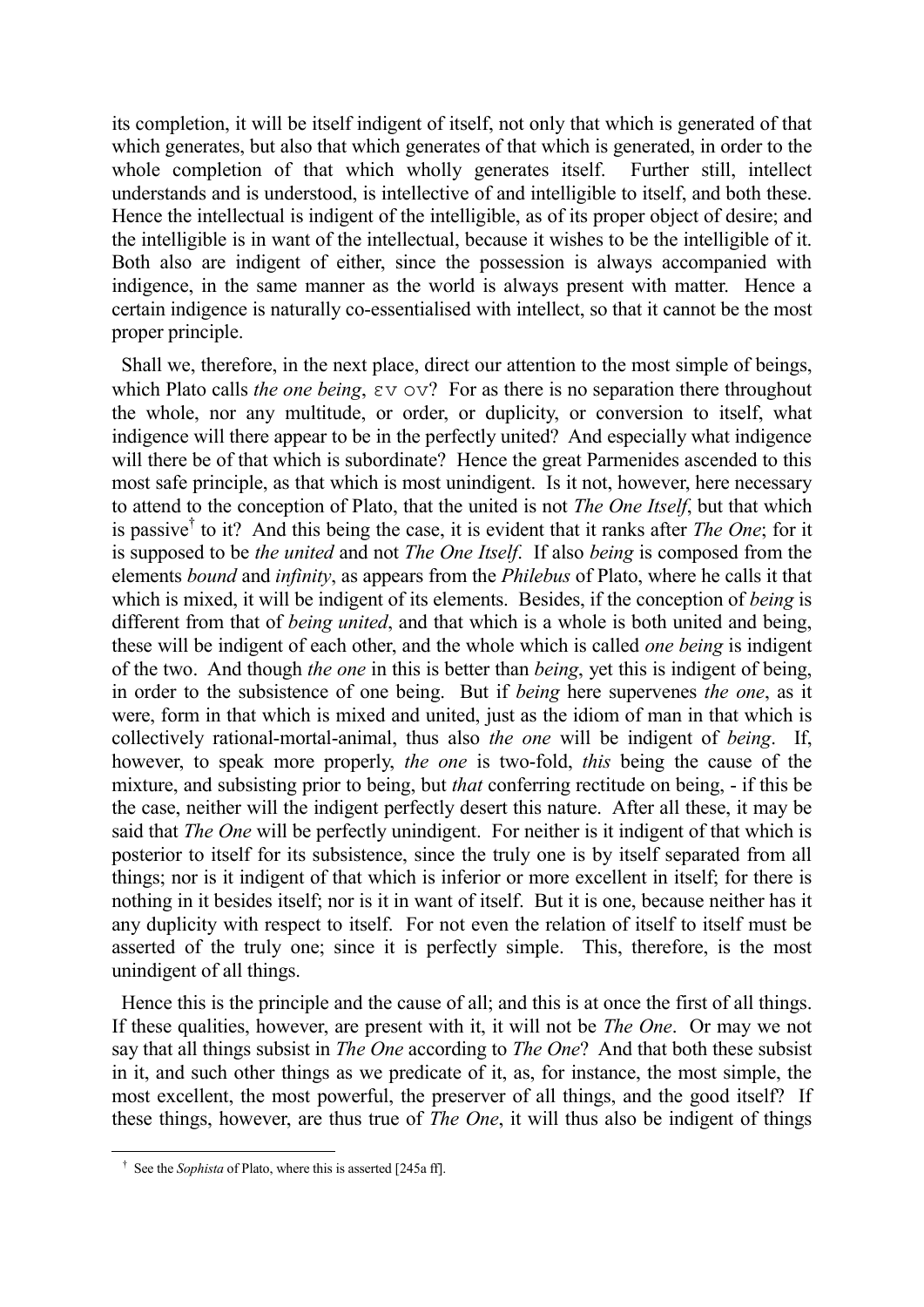posterior to itself, according to those very things which we add to it. For the principle is and is said to be the principle of things proceeding from it, and the cause is the cause of things caused, and the first is the first of things arranged posterior to it.† Further still, the simple subsists according to a transcendency of other things, the most powerful according to power with relation to the subjects of it; and the good, the desirable, and the preserving, are so called with reference to things benefited, preserved, and desiring. And if it should be said, to be all things according to the preassumption of all things in itself, it will indeed be said to be so according to *The One* alone, and will at the same time be the one cause of all things prior to all, and will be this and no other according to *The One*.

 So far, therefore, as it is *The One* alone, it will be unindigent; but so far as unindigent, it will be the first principle and stable root of all principles. So far, however, as it is the principle and the first cause of all things, and is preestablished as the object of desire to all things, so far it appears to be in a certain respect indigent of the things to which it is related. It has therefore, if it be lawful so to speak, an ultimate vestige of indigence, just as on the contrary matter has an ultimate echo of the unindigent, or a most obscure and debile impression of *The One*. And language indeed appears to be here subverted. For so far as it is *The One*, it is also unindigent, since the principle has appeared to subsist according to the most unindigent and *The One*. At the same time, however, so far as it is *The One*, it is also the principle; and so far as it is *The One* it is unindigent, but so far as the principle, indigent. Hence so far as it is unindigent, it is also indigent, though not according to the same; but with respect to being that which it is, it is unindigent; but as producing and comprehending other things in itself, it is indigent. This, however, is the peculiarity of *The One*; so that it is both unindigent and indigent according to *The One*. Not indeed that it is each of these, in such a manner as we divide it in speaking of it, but it is one alone; and according to this is both other things, and that which is indigent. For how is it possible it should not be indigent also so far as it is *The One*? Just as it is all other things which proceed from it. For the indigent also is something belonging to all things. Something else, therefore, must be investigated which in no respect has any kind of indigence. But of a thing of this kind it cannot with truth be asserted that it is the principle, nor can it even be said of it that it is most unindigent, though this appears to be the most venerable of all assertions.<sup>†</sup> For this signifies transcendency, and an exemption from the indigent.

 We do not, however, think it proper to call this even *the perfectly exempt*; but that which is in every respect incapable of being apprehended, and about which we must be perfectly silent, will be the most just axiom of our conception in the present investigation; nor yet this as uttering any thing, but as rejoicing in not uttering, and by this venerating that immense unknown. This then is the mode of ascent to that which is called the first, or rather to that which is beyond every thing which can be conceived, or become the subject of hypothesis.

<u>.</u>

† For a thing cannot be said to be a principle or cause without the subsistence of the things of which it is the principle or cause. Hence, so far as it is a principle or cause, it will be indigent of the subsistence of these.

<sup>&</sup>lt;sup>†</sup> See the extracts from Damascius in the additional notes to the third volume [TTS vol. XI], which contains an inestimable treasure of the most profound conceptions concerning the ineffable.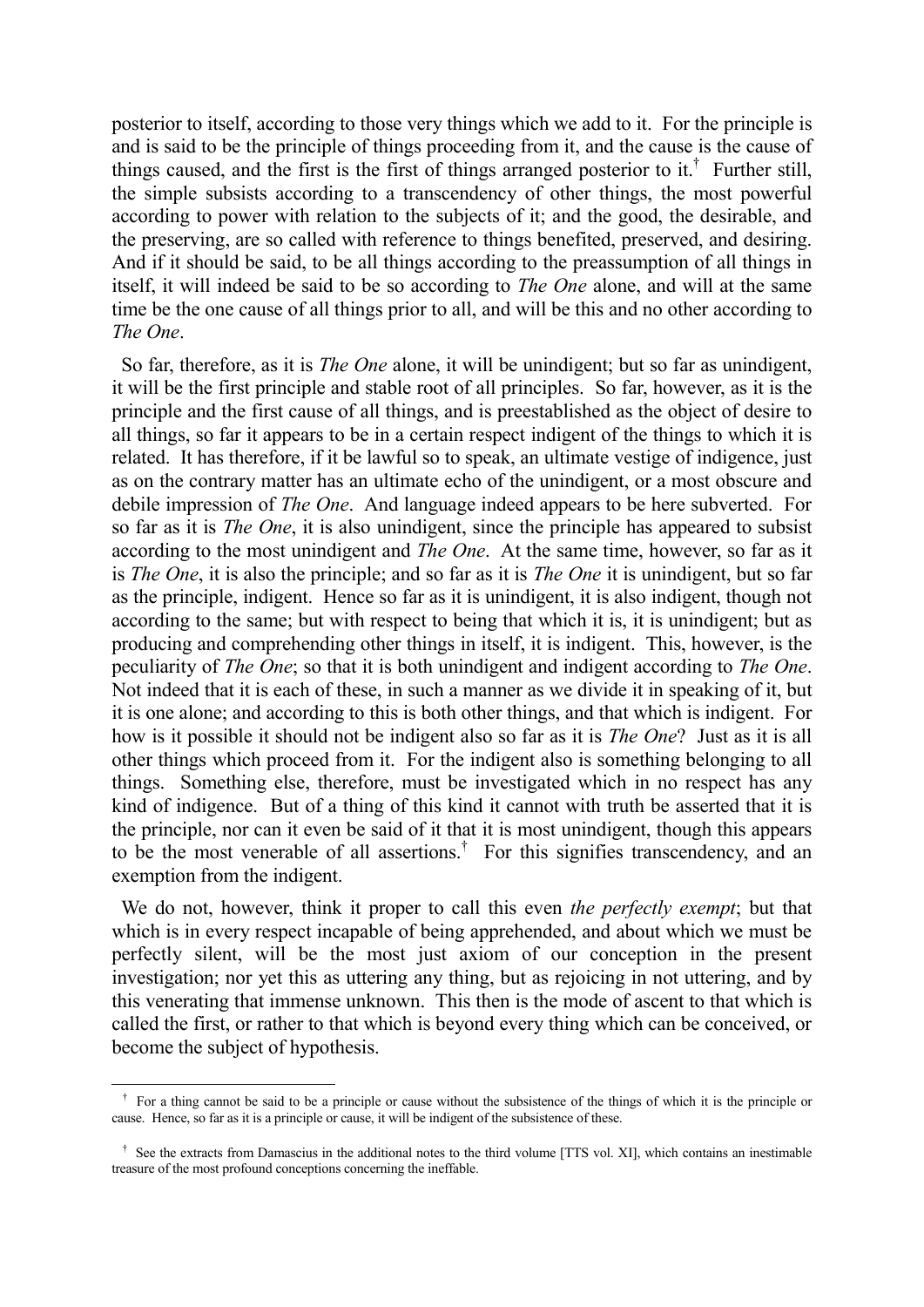There is also another mode, which does not place the unindigent before the indigent, but considers that which is indigent of a more excellent nature, as subsisting secondary to that which is more excellent. Every where then, that which is in capacity is secondary to that which is in energy. For that it may proceed into energy, and that it may not remain in capacity in vain, it requires that which is in energy. For the more excellent never blossoms from the subordinate nature. Let this then be previously defined by us, according to common unperverted conceptions. Matter therefore has prior to itself material form; because all matter is form in capacity, whether it be the first matter which is perfectly formless, or the second which subsists according to body void of quality, or in other words mere triple extension, to which it is likely those directed their attention who first investigated sensibles, and which at first appeared to be the only things that had a subsistence. For the existence of that which is common in the different elements, persuaded them that there is a certain body void of quality. But since, among bodies of this kind, some possess the governing principle inwardly, and others externally, such as things artificial, it is necessary besides quality to direct our attention to nature, as being something better than qualities, and which is prearranged in the order of cause, as art is of things artificial.

 Of things, however, which are inwardly governed, some appear to possess being alone, but others to be nourished and increased, and to generate things similar to themselves. There is therefore another certain cause prior to the above-mentioned nature, *viz.* a vegetable power itself. But it is evident that all such things as are ingenerated in body as in a subject, are of themselves incorporeal, though they become corporeal by the participation of that in which they subsist, so that they are said to be and are material in consequence of what they suffer from matter. Qualities therefore, and still more natures, and in a still greater degree the vegetable life, preserve the incorporeal in themselves. Since, however, sense exhibits another more conspicuous life, pertaining to beings which are moved according to impulse and place, this must be established prior to that, as being a more proper principle, and as the supplier of a certain better form, that of a self-moved animal, and which naturally precedes plants rooted in the earth. The animal, however, is not accurately self-moved. For the whole is not such throughout the whole; but a part moves, and a part is moved. This therefore is the apparent self-moved.

 Hence, prior to this it is necessary there should be that which is truly self-moved, and which according to the whole of itself moves and is moved, that the apparently self-moved may be the image of this. And indeed the soul which moves the body, must be considered as a more proper self-moved essence. This, however, is two-fold, the one rational, the other irrational. For that there is a rational soul is evident: or has not every one a co-sensation of himself, more clear or more obscure, when converted to himself in the attentions to and investigations of himself, and in the vital and gnostic animadversions of himself? For the essence which is capable of this, and which can collect universals by reasoning, will very justly be rational. The irrational soul also, though it does not appear to investigate these things, and to reason with itself, yet at the same time it moves bodies from place to place, being itself previously moved from itself; for at different times it exerts a different impulse. Does it therefore move itself from one impulse to another? or is it moved by something else, as, for instance, by the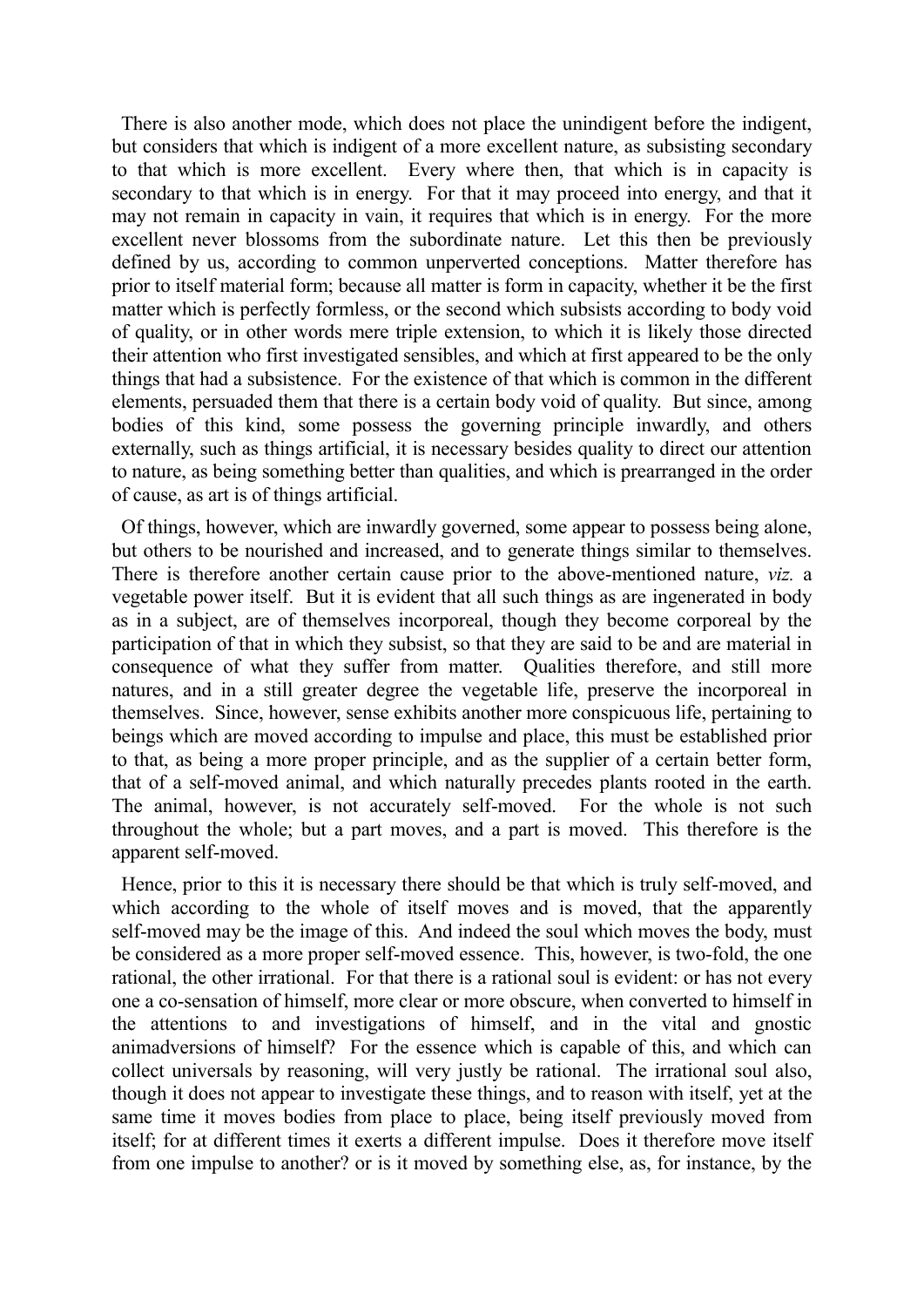whole rational soul in the universe? But it would be absurd to say that the energies of every irrational soul are not the energies of that soul, but of one more divine; since they are infinite, and mingled with much of the base and imperfect. For this would be just the same as to say that the irrational energies are the energies of the rational soul. I omit to mention the absurdity of supposing that the whole essence is not generative of its proper energies. For if the irrational soul is a certain essence, it will have the peculiar energies of its own, not imparted from something else, but proceeding from itself. The irrational soul, therefore, will also move itself at different times to different impulses. But if it moves itself, it will be converted to itself. If, however, this be the case, it will have a separate subsistence, and will not be in a subject. It is therefore rational, if it looks to itself: for in being converted to, it surveys, itself. For when extended to things external, it looks to externals, or rather it looks to coloured body, but does not see itself, because sight itself is neither body nor that which is coloured. Hence it does not revert to itself. Neither therefore is this the case with any other irrational nature. For neither does the phantasy project a type of itself, but of that which is sensible, as for instance of coloured body. Nor does irrational appetite desire itself, but aspires after a certain object of desire, such as honour, or pleasure, or riches. It does not therefore move itself.

 But if some one, on seeing that brutes exert rational energies, should apprehend that these also participate of the first self-moved, and on this account possess a soul converted to itself, it may perhaps be granted to him that these also are rational natures, except that they are not so essentially, but according to participation, and this most obscure, just as the rational soul may be said to be intellectual according to participation, as always projecting common conceptions without distortion. It must however be observed, that the extremes are, that which is capable of being perfectly separated, such as the rational form, and that which is perfectly inseparable, such as corporeal quality, and that in the middle of these nature subsists, which verges to the inseparable, having a small representation of the separable, and the irrational soul, which verges to the separable; for it appears in a certain respect to subsist by itself, separate from a subject; so that it becomes doubtful whether it is self-motive, or altermotive. For it contains an abundant vestige of self-motion, but not that which is true, and converted to itself, and on this account perfectly separated from a subject. And the vegetable soul has in a certain respect a middle subsistence. On this account, to some of the ancients, it appeared to be a certain soul, but to others, nature.

 Again, therefore, that we may return to the proposed object of investigation, how can a self-motive nature of this kind, which is mingled with the alter-motive, be the first principle of things? For it neither subsists from itself, nor does it in reality perfect itself; but it requires a certain other nature both for its subsistence and perfection: and prior to it is that which is truly self-moved. Is therefore that which is properly self-moved the principle, and is it indigent of no form more excellent than itself? Or is not that which moves always naturally prior to that which is moved; and in short does not every form which is pure from its contrary subsist by itself prior to that which is mingled with it? And is not the pure the cause of the commingled? For that which is coessentialized with another, has also an energy mingled with that other. So that a self-moved nature will indeed make itself; but thus subsisting it will be at the same time moving and moved, but will not be made a moving nature only. For neither is it this alone. Every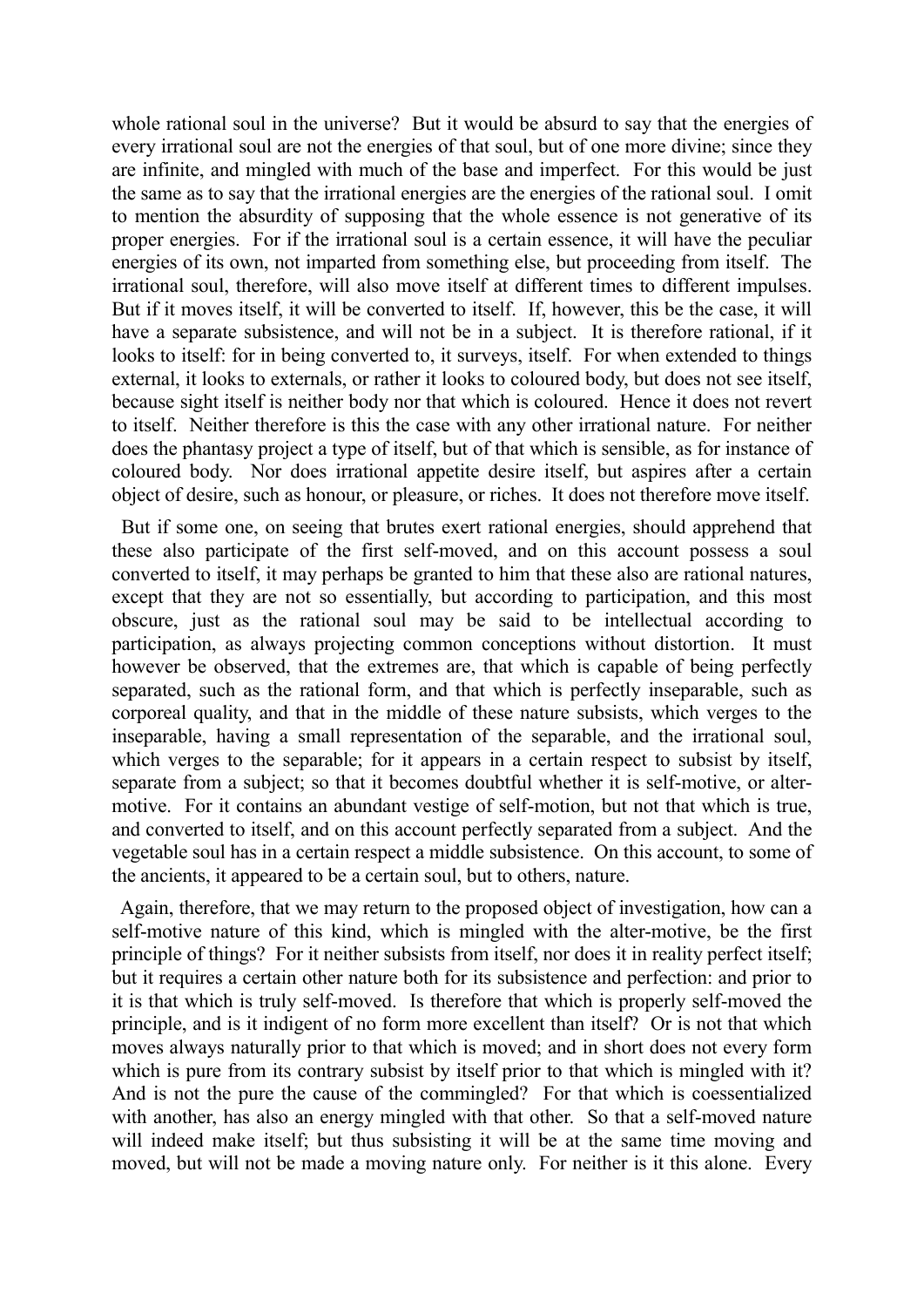form however is always alone according to its first subsistence; so that there will be that which moves only without being moved. And indeed it would be absurd that there should be that which is moved only, such as body, but that prior both to that which is self-moved and that which is moved only, there should not be that which moves only. For it is evident that there must be, since this will be a more excellent nature, and that which is self-moved, so far as it moves itself, is more excellent than so far as it is moved.

 It is necessary therefore that the essence which moves unmoved should be first, as that which is moved not being motive, is the third, in the middle of which is the self-moved. which we say requires that which moves in order to its becoming motive. In short, if it is moved, it will not abide, so far as it is moved; and if it moves, it is necessary it should *remain* moving so far as it moves. Whence then does it derive the power of *abiding*? For from itself it derives the power either of being moved only, or of at the same time abiding and being moved wholly according to the same. Whence then does it simply obtain the power of abiding? Certainly from that which simply abides. But this is an immovable cause. We must therefore admit that the immovable is prior to the self-moved.

 Let us consider then if the immovable is the most proper principle? But how is this possible? For the immovable contains as numerous a multitude immovably, as the self-moved self-movably. Besides an immovable separation must necessarily subsist prior to a self-moveable separation. The unmoved therefore is at the same time one and many, and is at the same tine united and separated, and a nature of this kind is denominated intellect. But it is evident that the united in this is naturally prior to and more honourable than the separated. For separation is always indigent of union; but not, on the contrary, union of separation. Intellect, however, has not the united pure from its opposite. For intellectual form is co-essentialized with the separated through the whole of itself. Hence that which is in a certain respect united requires that which is simply united; and that which subsists with another is indigent of that which subsists by itself; and that which subsists according to participation, of that which subsists according to essence. For intellect being self-subsistent produces itself as united, and at the same time separated. Hence it subsists according to both these. It is produced therefore from that which is simply united and alone united. Prior therefore to that which is formal is the uncircumscribed, and undistributed into forms. And this is that which we call the united, and which the wise men of antiquity denominated *being*, possessing in one contraction multitude, subsisting prior to the many.

 Having therefore arrived thus far, let us here rest for a while, and consider with ourselves, whether being is the investigated principle of all things. For what will there be which does not participate of being? May we not say, that this, if it is the united, will be secondary to *The One*, and that by participating of *The One* it becomes the united? But in short if we conceive *The One* to be something different from being, if being is prior to *The One*, it will not participate of *The One*. It will therefore be many only, and these will be infinitely infinites. But if *The One* is with *being*, and *being* with *The One*, and they are either coordinate or divided from each other, there will be two principles, and the above-mentioned absurdity will happen. Or they will mutually participate of each other, and there will be two elements. Or they are parts of something else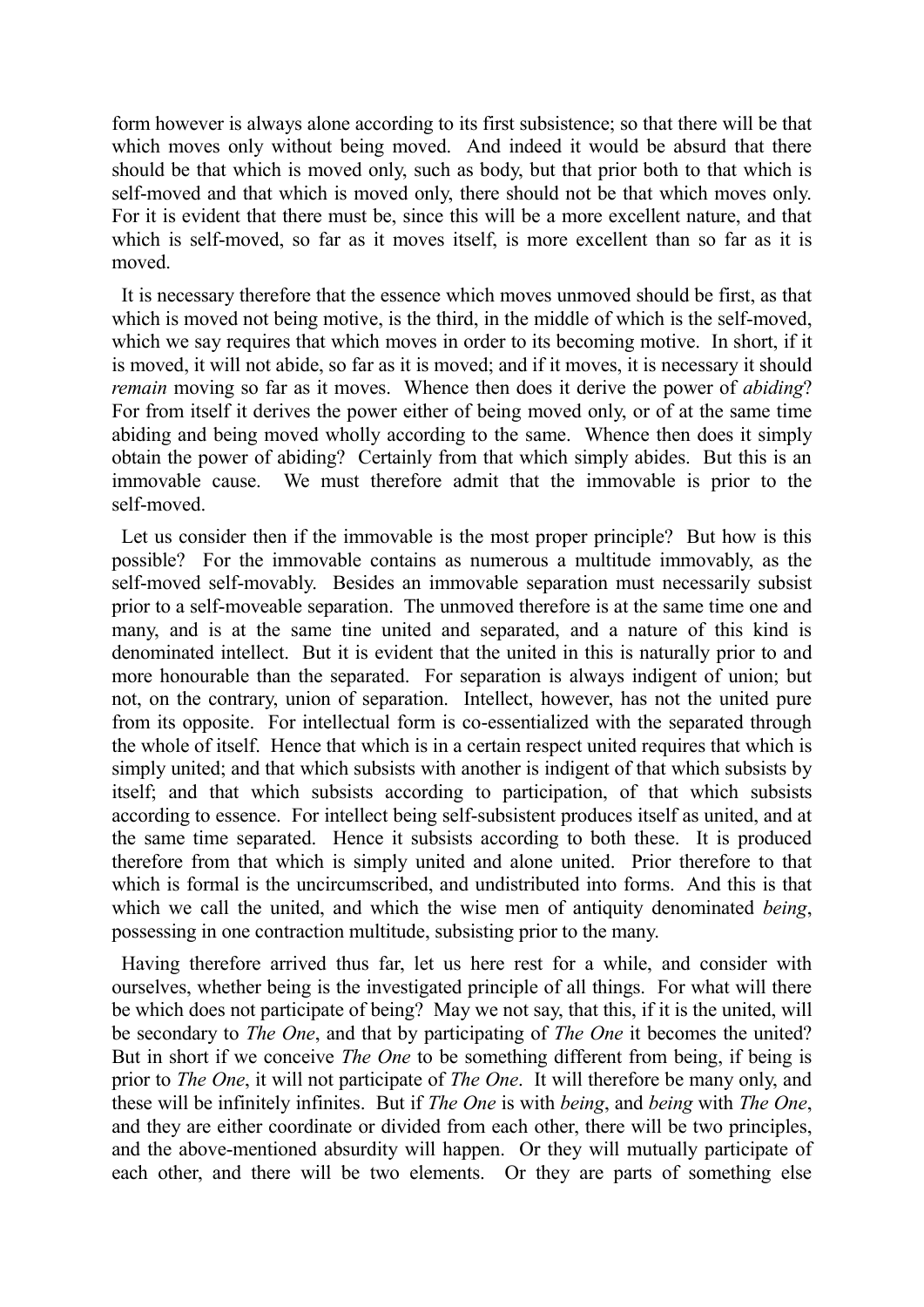consisting from both. And if this be the case, what will that be which leads them to union with each other? For if *The One* unites being to itself (for this may be said), *The One* also will energize prior to being, that it may call forth and convert being to itself. *The One*, therefore, will subsist from itself self-perfect prior to being. Further still, the more simple is always prior to the more composite. If therefore they are similarly simple, there will either be two principles, or one from the two, and this will be a composite. Hence the simple and perfectly incomposite is prior to this, which must be either one, or not one; and if not one, it must either be many, or nothing. But with respect to nothing, if it signifies that which is perfectly void, it will signify something vain. But if it signifies the arcane, this will not even be that which is simple. In short, we cannot conceive any principle more simple than *The One. The One* therefore is in every respect prior to *being*.

 Hence this is the principle of all things, and Plato recurring to this, did not require any other principle in his reasonings. For the arcane in which this our ascent terminates is not the principle of reasoning, nor of knowledge, nor of animals, nor of beings, nor of unities, but simply of all things, being arranged above every conception and suspicion that we can frame. Hence Plato indicates nothing concerning it, but makes his negations of all other things except *The One*, from *The One*. For that *The One* is he denies in the last place, but he does not make a negation of *The One*. He also, besides this, even denies this negation, but not *The One*. He denies, too, name and conception, and all knowledge, and what can be said more, whole itself and every being. But let there be the united and the unical, and, if you will, the two principles *bound* and *the infinite*. Plato, however, never in any respect makes a negation of *The One* which is beyond all these. Hence in the *Sophista* he considers it as *The One* prior to being, and in the *Republic* as *The Good* beyond every essence; but at the same time *The One* alone is left. Whether however is it known and effable, or unknown and ineffable? Or is it in a certain respect these, and in a certain respect not? For by a negation of this it may be said the ineffable is affirmed. And again, by the simplicity of knowledge it will be known or suspected, but by composition perfectly unknown. Hence neither will it be apprehended by negation. And in short, so far as it is admitted to be one, so far it will be co-arranged with other things which are the subject of position. For it is the summit of things which subsist according to position. At the same time there is much in it of the ineffable and unknown, the uncoordinated, and that which is deprived of position, but these are accompanied with a representation of the contraries: and the former are more excellent than the latter. But every where things pure subsist prior to their contraries, and such as are unmingled to the commingled. For either things more excellent subsist in *The One* essentially, and in a certain respect the contraries of these also will be there at the same time; or they subsist according to participation, and are derived from that which is first a thing of this kind. Prior to *The One*, therefore, is that which is simply and perfectly ineffable, without position, uncoordinated, and incapable of being apprehended, to which also the ascent of the present discourse hastens through the clearest indications, omitting none of those natures between the first and the last of things.

 Such then is the ascent to the highest God according to the theology of Plato, venerably preserving his ineffable exemption from all things, and his transcendency,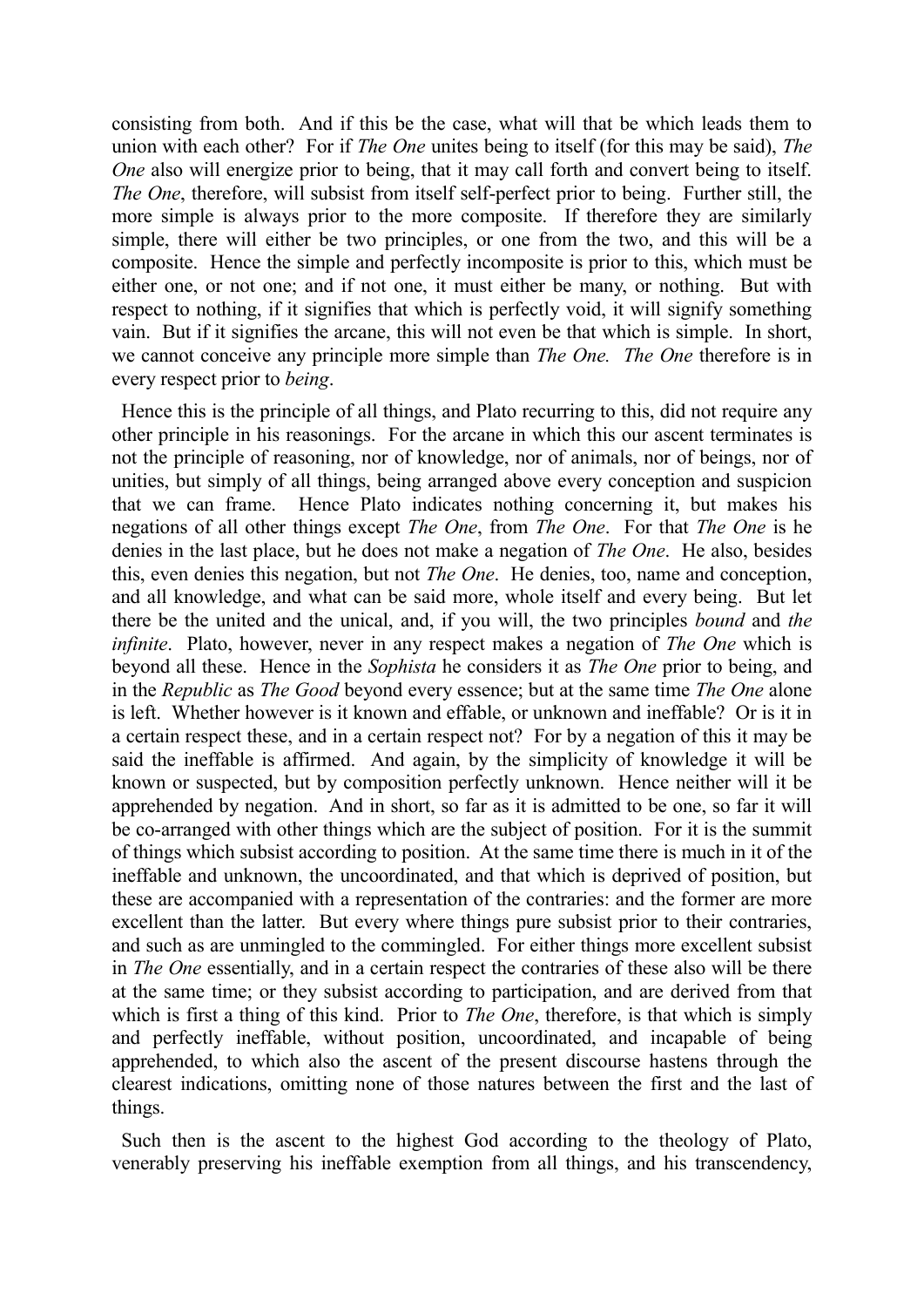which cannot be circumscribed by any gnostic energy; and at the same time unfolding the paths which lead upwards to him, and enkindling that luminous summit of the soul, by which she is conjoined with the incomprehensible one.

 From this truly ineffable principle, exempt from all essence, power, and energy, a multitude of divine natures, according to Plato, immediately proceeds. That this must necessarily be the case will be admitted by the reader who understands what has been already discussed, and is fully demonstrated by Plato in the *Parmenides*, as will be evident to the intelligent from the notes on that Dialogue. In addition therefore to what I have said on this subject, I shall further observe at present, that this doctrine, which is founded in the sublimest and most scientific conceptions of the human mind, may be clearly shown to be a legitimate dogma of Plato from what is asserted by him in the sixth book of his *Republic*<sup>[508a ff]</sup>. For he there affirms, in the most clear and unequivocal terms, that *The Good*, or the ineffable principle of things, is superessential, and shows by the analogy of the sun to *The Good*, that what *light* and *sight* are in the visible, that *truth* and *intelligence* are in the intelligible world. As light therefore immediately proceeds from the sun, and wholly subsists according to a solar idiom or property, so *truth*, or the immediate progeny of *The Good*, must subsist according to a superessential idiom. And as *The Good*, according to Plato, is the same with *The One*, as is evident from the *Parmenides*, [142b ff] the immediate progeny of *The One* will be the same as that of *The Good*. But the immediate offspring of *The One* cannot be any thing else than unities. And hence we necessarily infer that, according to Plato, the immediate offspring of the ineffable principle of things are superessential unities. They differ however from their immense principle in this, that he is superessential and ineffable, without any addition; but this divine multitude is participated by the several orders of being, which are suspended from and produced by it. Hence, in consequence of being connected with *multitude* through this participation, they are necessarily subordinate to *The One*.

 No less admirably, therefore, than Platonically, does Simplicius, in his *Commentary on Epictetus*, † observe on this subject as follows: "The fountain and principle of all things is *The Good*: for that which all things desire, and to which all things are extended, is the principle and end of all things. *The Good* also produces from itself all things, first, middle, and last. But it produces such as are first and proximate to itself, similar to itself; one goodness, many goodnesses, one simplicity and unity which transcends all others, many unities, and one principle many principles. For *The One*, the principle, *The Good*, and deity, are the same: for deity is the first and the cause of all things. But it is necessary that the first should also be most simple; since whatever is a composite and has multitude is posterior to *The One*. And multitude and things which are not good desire *The Good* as being above them: and in short, that which is not itself the principle is from the principle.

 But it is also necessary that the principle of all things should possess the highest, and all, power. For the amplitude of power consists in producing all things from itself, and in giving subsistence to similars prior to things which are dissimilar. Hence the one principle produces many principles, many simplicities, and many goodnesses,

† Page 9, of the quarto edition.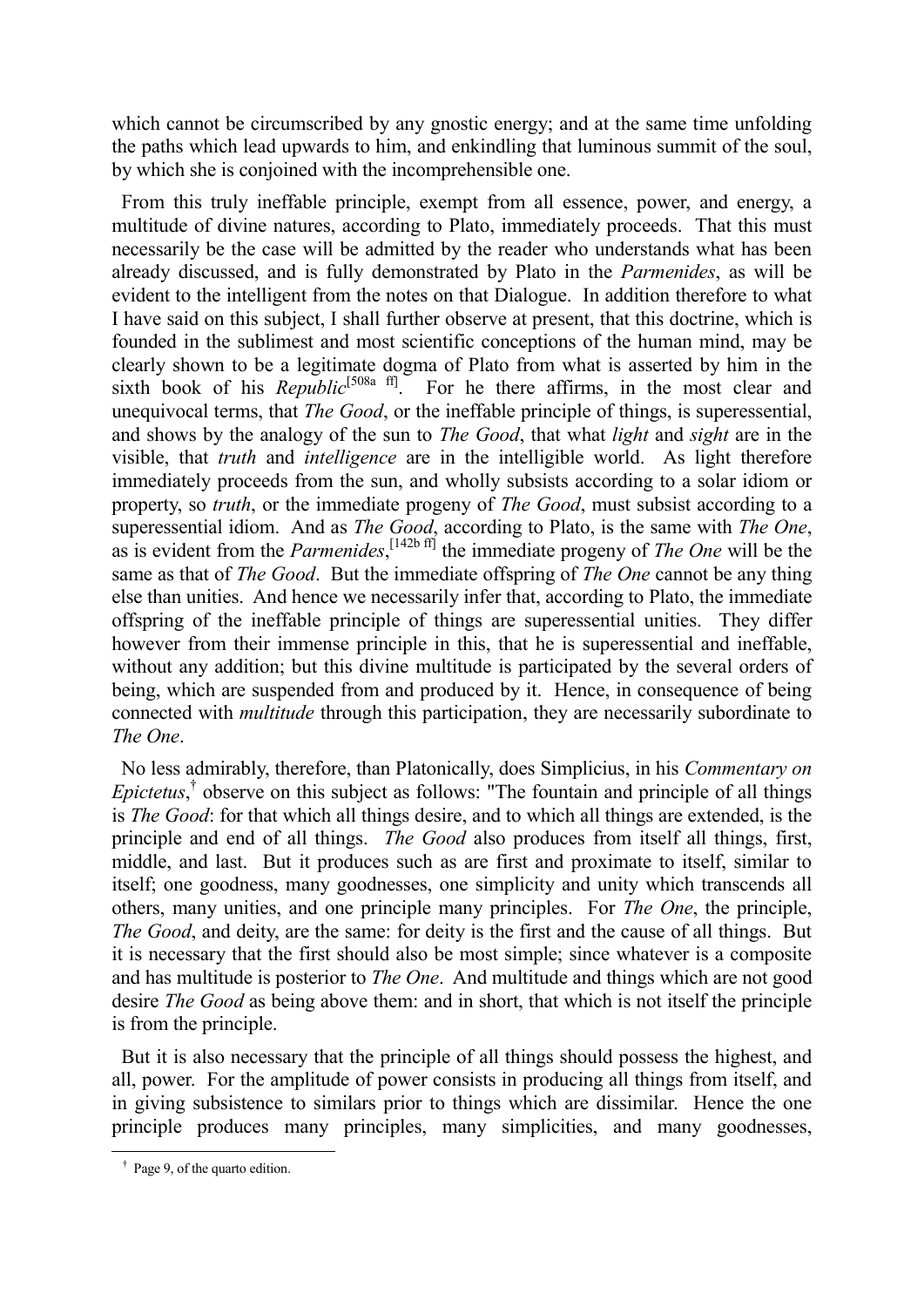proximately from itself. For since all things differ from each other, and are multiplied with their proper differences, each of these multitudes is suspended from its one proper principle. Thus, for instance, all beautiful things, whatever and wherever they may be, whether in souls or in bodies, are suspended from one fountain of beauty. Thus too, whatever possesses symmetry, and whatever is true, and all principles, are in a certain respect connate with the first principle, so far as they are principles and fountains and goodnesses, with an appropriate subjection and analogy. For what the one principle is to all beings, that each of the other principles is to the multitude comprehended under the idiom of its principle. For it is impossible, since each multitude is characterized by a certain difference, that it should not be extended to its proper principle, which illuminates one and the same form to all the individuals of that multitude. For *The One* is the leader of every multitude; and every peculiarity or idiom in the many, is derived to the many from *The One*.

 All partial principles therefore are established in that principle which ranks as a whole, and are comprehended in it, not with interval and multitude, but as parts in the whole, as multitude in *The One*, and number in the monad. For this first principle is all things prior to all: and many principles are multiplied about the one principle, and in the one goodness, many goodnesses are established. This too is not a certain principle like each of the rest: for of these, one is the principle of beauty, another of symmetry, another of truth, and another of something else, but it is simply *principle*. Nor is it simply the principle of beings, but it is the principle of principles. For it is necessary that the idiom of principle, after the same manner as other things, should not begin from multitude, but should be collected into one monad as a summit, and which is the principle of principles.

 "Such things therefore as are first produced by the first good, in consequence of being connascent with it, do not recede from essential goodness, since they are immovable and unchanged, and are eternally established in the same blessedness. They are likewise not indigent of the good, because they are goodnesses themselves. All other natures however, being produced by the one good, and many goodnesses, since they fall off from essential goodness, and are not immovably established in the hyparxis of divine goodness, on this account they possess the good according to participation."

 From this sublime theory the meaning of that ancient Egyptian dogma, that God is all things, is at once apparent. For the first principle,† as Simplicius in the above passage justly observes, is *all things prior to all*; *i.e*. he comprehends all things causally, this being the most transcendent mode of comprehension. As all things therefore, considered as subsisting causally in deity, are *transcendently more excellent* than they are when considered as effects proceeding from him, hence that mighty and all-comprehending whole, the first principle, is said to be all things *prior* to all; priority here denoting exempt transcendency. As the monad and the centre of a circle are images from their simplicity of this greatest of principles, so likewise do they perspicuously shadow forth to us its causal comprehension of all things. For all number may be considered as subsisting occultly in the monad, and the circle in the centre; this occult being the same in each with causal subsistence.

† By the first principle here, *The One* is to be understood: for that arcane nature which is beyond *The One*, since all language is subverted about it, can only, as we have already observed, be conceived and venerated in the most profound silence.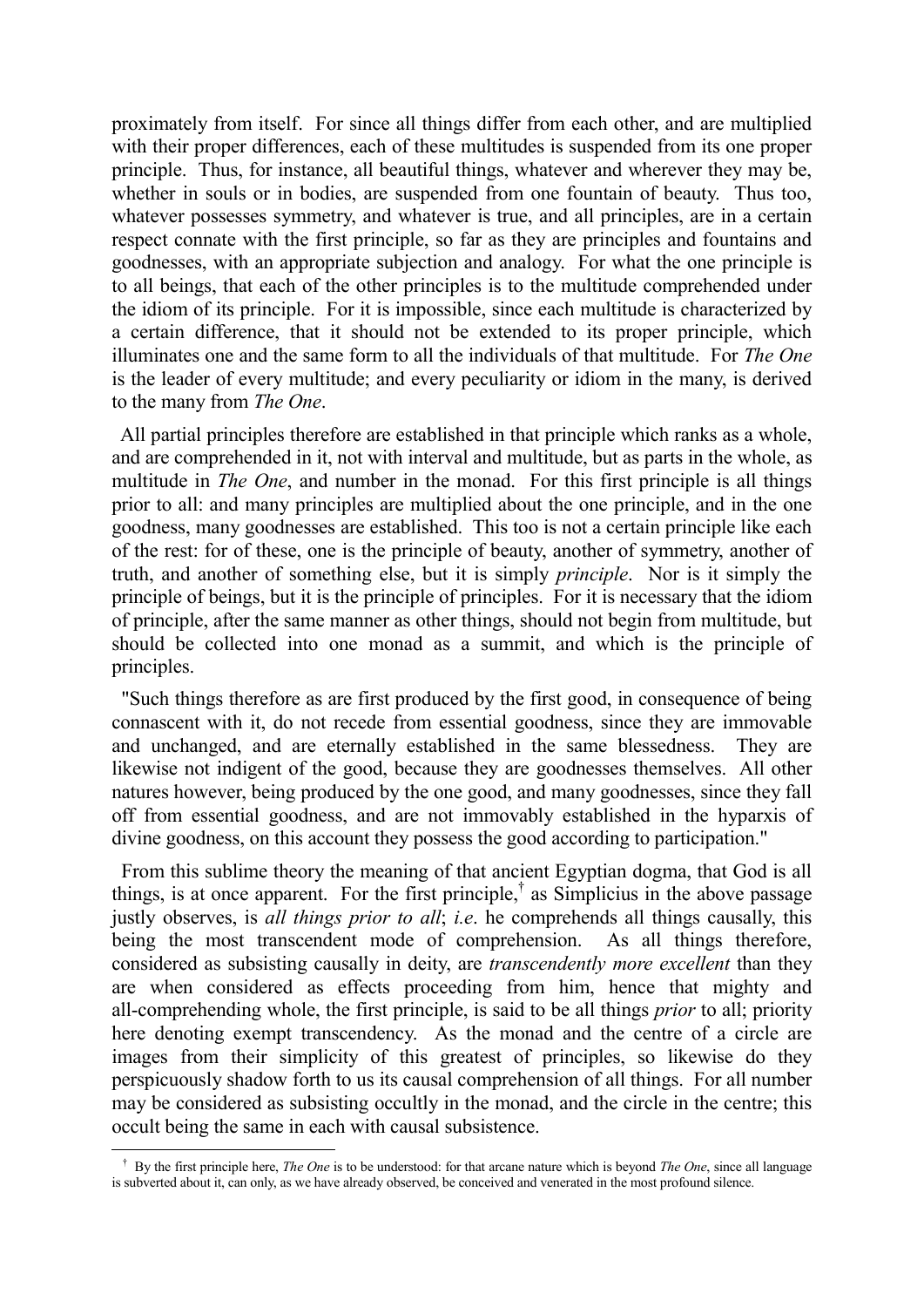That this conception of causal subsistence is not an hypothesis devised by the latter Platonists, but a genuine dogma of Plato, is evident from what he says in the *Philebus*;<sup>[30a]</sup> for in that Dialogue he expressly asserts, that in Jupiter a royal intellect and a royal soul subsist *according to cause*. Pherecydes Syrus too, in his Hymn to Jupiter, as cited by Kercher (in Oedip. Egyptiac.), has the following lines:

Jove is a circle, triangle and square, Centre and line, and *all things before all*.

From which testimonies the antiquity of this sublime doctrine is sufficiently apparent.

 And here it is necessary to observe that nearly all philosophers prior to Iamblichus (as we are informed by Damascius) asserted indeed that there is one *superessential* God, but that the other gods had an *essential* subsistence, and were deified by illuminations from *The One*. They likewise said that there is a multitude of superessential unities, who are not self-perfect subsistences, but illuminated unions with deity, imparted to essences by the highest God. That this hypothesis, however, is not conformable to the doctrine of Plato is evident from his *Parmenides*, [137c] in which he shows that *The One* does not subsist in itself. For as we have observed from Proclus, in the notes on that Dialogue, every thing which is the cause of itself and is self-subsistent is said to be in itself.

 Hence as producing power always comprehends according to cause that which it produces, it is necessary that whatever produces itself should comprehend itself so far as it is a cause, and should be comprehended by itself so far as it is caused; and that it should be at once both cause and the thing caused, that which comprehends, and that which is comprehended. If therefore a subsistence in another signifies, according to Plato, the being produced by another more excellent cause (as we have shown in the note to p. 133, vol. iii) a subsistence in itself must signify that which is self-begotten, and produced by itself. If *The One* therefore is not self-subsistent as even transcending this mode of subsistence, and if it be necessary that there should be something self-subsistent, it follows that this must be the characteristic property of that which immediately proceeds from the ineffable. But that there must be something self-subsistent is evident, since unless this is admitted there will not be a true sufficiency in any thing.

 Besides, as Damascius well observes, if that which is subordinate by nature is self-perfect, such as the human soul, much more will this be the case with a divine soul. But if with soul, this also will be true of intellect. And if it be true of intellect, it will also be true of life: if of life, of being likewise; and if of being, of the unities above being. For the self-perfect, the self-sufficient, and that which is established in itself, will much more subsist in superior than in subordinate natures. If therefore these are in the latter, they will also be in the former, I mean the subsistence of a thing by itself, and essentialized in itself; and such are essence and life, intellect, soul, and body. For body, though it does not subsist from, yet subsists by itself; and through this belongs to the genus of substance, and is contradistinguished from accident, which cannot exist independent of a subject.

 Self-subsistent superessential natures therefore are the immediate progeny of *The One*, if it be lawful thus to denominate things, which ought rather to be called ineffable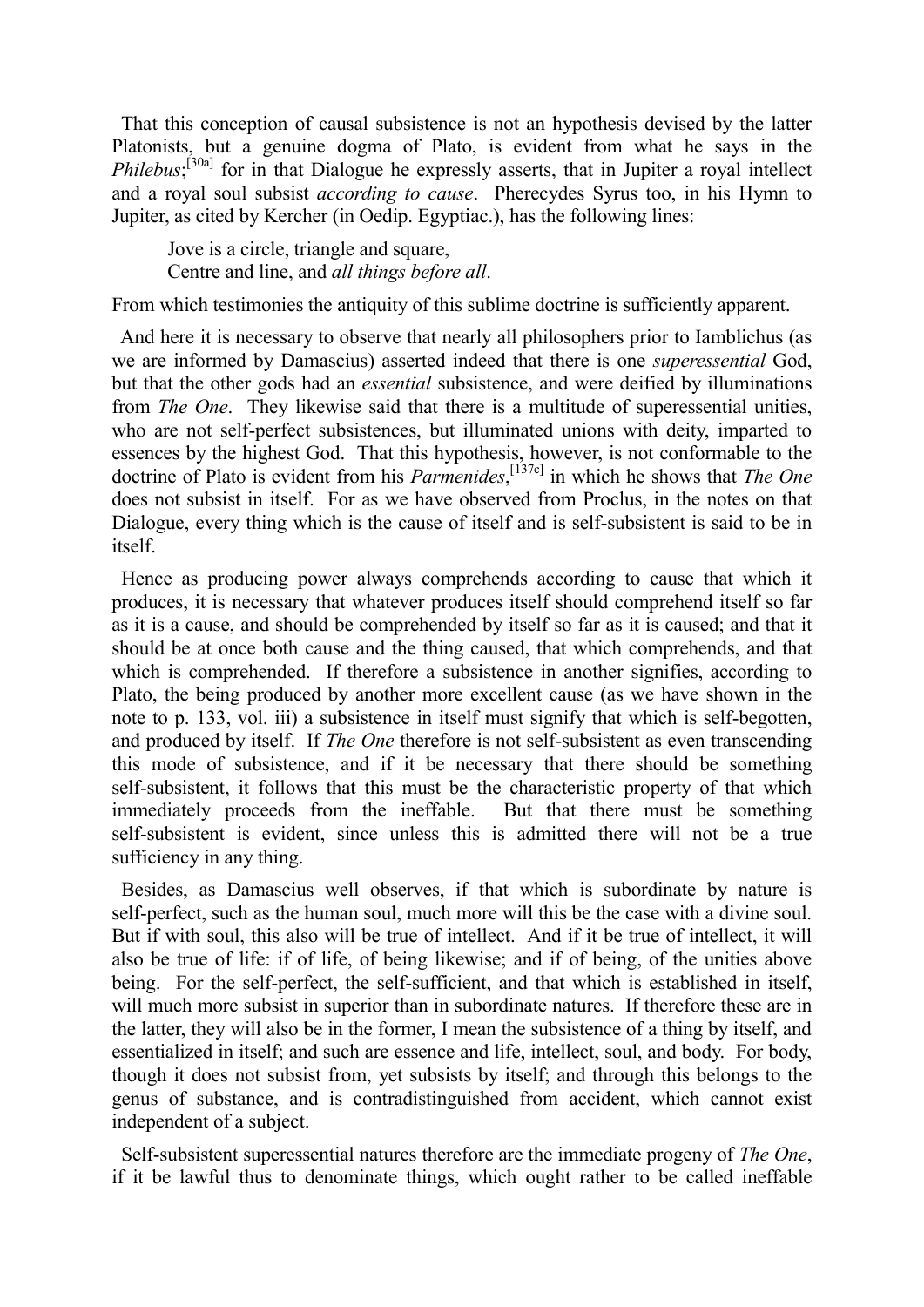unfoldings into light from the ineffable; for progeny implies a producing cause, and *The One* must be conceived as something more excellent than this. From this divine self-perfect and self-producing multitude, a series of self-perfect natures, *viz*. of beings, lives, intellects, and souls proceeds, according to Plato, in the last link of which luminous series he also classes the human soul; proximately suspended from the dæmoniacal order: for this order, as he clearly asserts in the *Banquet*† , "stands in the middle rank between the divine and human, fills up the vacant space, and links together all intelligent nature." And here to the reader, who has not penetrated the depths of Plato's philosophy, it will doubtless appear paradoxical in the extreme, that any being should be said to produce itself, and yet at the same time proceed from a superior cause.

 The solution of this difficulty is as follows: Essential production, or that energy through which any nature produces something else by its very being, is the most perfect mode of production, because vestiges of it are seen in the last of things; thus fire imparts heat by its very essence, and snow coldness. And in short, this is a producing of that kind, in which the effect is that secondarily which the cause is primarily. As this mode of production therefore, from its being the most perfect of all others, originates from the highest natures, it will consequently first belong to those self-subsistent powers, who immediately proceed from the ineffable, and will from them be derived to all the following orders of beings. But this energy, as being characterized by the essential, will necessarily be different in different producing causes. Hence, from that which subsists at the summit of self-subsistent natures, a series of self-subsisting beings will indeed proceed, but then this series will be secondarily that which its cause is primarily, and the energy by which it produces itself will be secondary to that by which it is produced by its cause. Thus, for instance, the rational soul both produces itself (in consequence of being a self-motive nature), and is produced by intellect; but it is produced by intellect *immutably*, and by itself *transitively*, for all its energies subsist in time, and are accompanied with motion. So far therefore as soul contains intellect by participation, so far it is produced by intellect, but so far as it is self-motive it is produced by itself. In short, with respect to every thing self-subsistent, the summit of its nature is produced by a superior cause, but the evolution of that summit is its own spontaneous energy; and through this it becomes self-subsistent and self-perfect.

 That the rational soul, indeed, so far as it is rational, produces itself, may be clearly demonstrated as follows: That which is able to impart any thing superior and more excellent in any genus of things, can easily impart that which is subordinate and less excellent in the same genus; but *well being* confessedly ranks higher and is more excellent than *mere being*. The rational soul imparts *well being* to itself, when it cultivates and perfects itself, and recalls and withdraws itself from the contagion of the body. It will therefore also impart *being* to itself. And this with great propriety; for all divine natures, and such things as possess the ability of imparting any thing primarily to others, necessarily begin this energy from themselves. Of this mighty truth the sun himself is an illustrious example; for he illuminates all things with his light, and is himself light, and the fountain and origin of all splendour. Hence, since the soul imparts

<sup>&</sup>lt;sup>†</sup> See vol. iii. [Line number 202e] See also a copious account of the nature of dæmons in additional notes to the *First Alcibiades*, p. ?.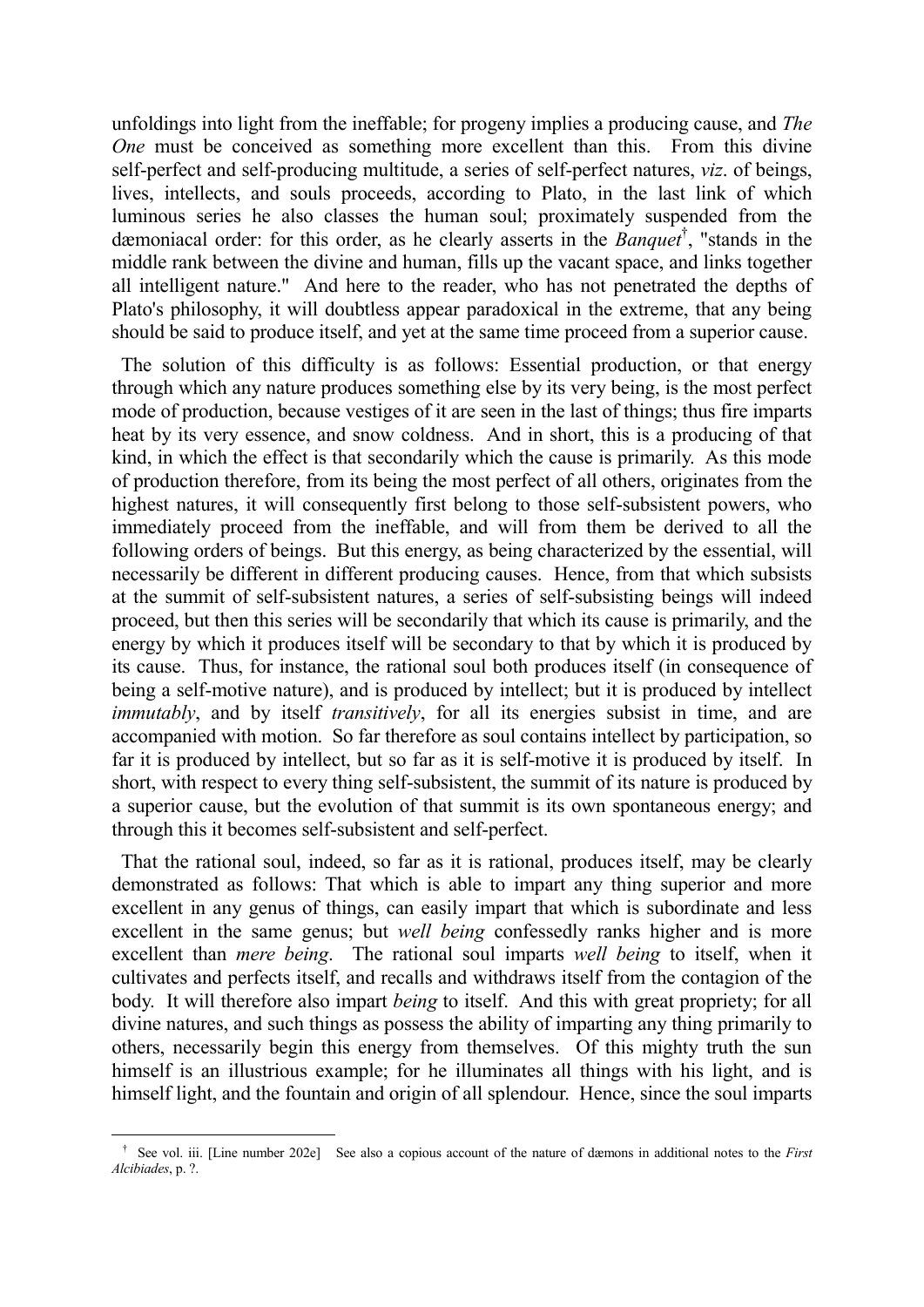life and motion to other things, on which account Aristotle calls an animal αυτoκιvητov, *self-moved*, it will much more, and by a much greater priority, impart life and motion to itself.

 From this magnificent, sublime, and most scientific doctrine of Plato, respecting the arcane principle of things and his immediate progeny, it follows, that this ineffable cause is not the immediate maker of the universe, and this, as I have observed in the Introduction to the *Timæus*, not through any defect, but on the contrary through transcendency of power. All things indeed are ineffably unfolded from him *at once*, into light; but divine media are necessary to the fabrication of the world. For if the universe was immediately produced from the ineffable, it would, agreeably to what we have above observed, be ineffable also in a secondary degree. But as this is by no means the case, it principally derives its immediate subsistence from a deity of a fabricative characteristic, whom Plato[*Statesmen* 269 ff] calls Jupiter, conformably to the theology of Orpheus. The intelligent reader will readily admit that this dogma is so far from being derogatory to the dignity of the Supreme, that on the contrary it exalts that dignity, and preserves in a becoming manner the exempt transcendency of the ineffable. If therefore we presume to celebrate him, for, as we have already observed, it is more becoming to establish in silence those parturitions of the soul which dare anxiously to explore him, we should celebrate him as the principle of principles, and the fountain of deity, or, in the reverential language of the Egyptians, as a darkness thrice unknown. Highly laudable indeed, and worthy the imitation of all posterity, is the veneration which the great ancients paid to this immense principle.

 This I have already noticed in the Introduction to the *Parmenides*; and I shall only observe at present in addition, that in consequence of this profound and most pious reverence of the first God, they did not even venture to give a name to the summit of that highest order of divinities which is denominated intelligible. Hence, says Proclus, in his MS. Scholia on the *Cratylus*, "Not every genus of the gods has an appellation: for with respect to the first Deity, who is beyond all things, Parmenides teaches us that he is ineffable; and the first genera of the intelligible gods, who are united to *The One*, and are called occult, have much of the unknown and ineffable. For that which is perfectly effable cannot be conjoined with the perfectly ineffable; but it is necessary that the progression of intelligibles should terminate in this order, in which the first effable subsists, and that which is called by proper names. For there the first intelligible forms, and the intellectual nature of intelligibles, are unfolded into light. But the natures prior to this being silent and occult, are only known by intelligence. Hence the whole of the telestic science energizing theurgically ascends as far as to this order. Orpheus also says, that this is first called by a name by the other gods; for the light proceeding from it is known to and denominated by the intellectual gods."

 With no less magnificence therefore than piety, does Proclus thus speak concerning the ineffable principle of things.† "Let us now if ever remove from ourselves multiform knowledge, exterminate all the variety of life, and in perfect quiet approach near to the cause of all things. For this purpose, let not only opinion and phantasy be at rest, nor

† Procl. in Plat. Theol. [TTS vol VIII p. 166.]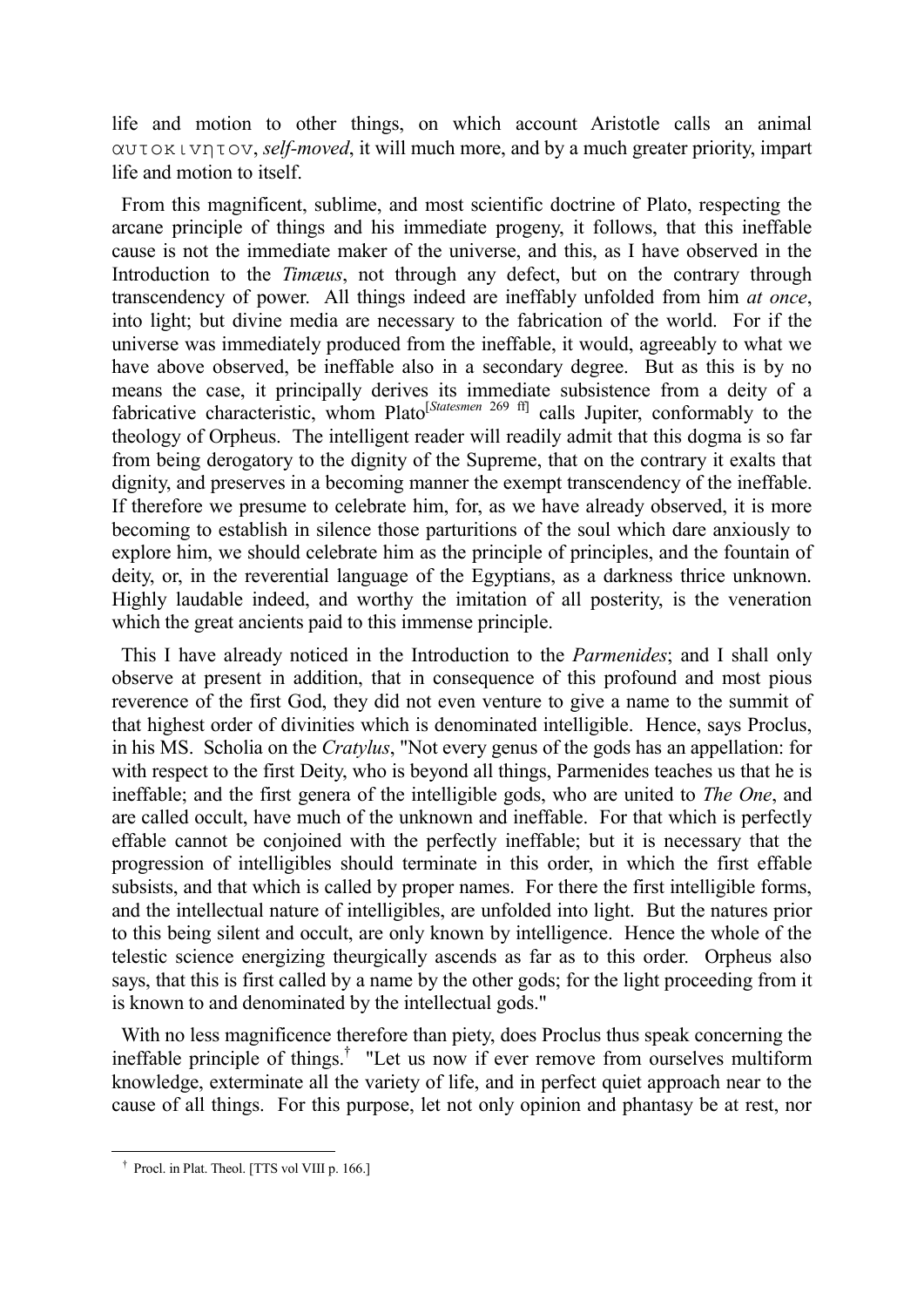the passions alone which impede our anagogic impulse to *the first* be at peace; but let the air, and the universe itself, be still. And let all things extend us with a tranquil power to communion with the ineffable. Let us also standing there, having transcended the intelligible (if we contain any thing of this kind), and with nearly closed eyes adoring as it were the rising sun, since it is not lawful for any being whatever intently to behold him, - let us survey the sun whence the light of the intelligible gods proceeds, emerging, as the poets say, from the bosom of the ocean; and again from this divine tranquillity descending into intellect, and from intellect employing the reasonings of the soul, let us relate to ourselves what the natures are, from which in this progression we shall consider the first God as exempt. And let us as it were celebrate him, *not as establishing the earth and the heavens*, nor as giving subsistence to souls, and the generations of all animals; for he produced these indeed, *but among the last of things*. But prior to these, let us celebrate him as unfolding into light the whole intelligible and intellectual genus of gods, together with all the supermundane and mundane divinities, as the God of all gods, the Unity of all unities, and beyond the first adyta, - as more ineffable than all silence, and more unknown that all essence, - as holy among the holies, and concealed in the intelligible gods." Such is the piety, such the sublimity and magnificence of conception, with which the Platonic philosophers speak of that which is in reality in every respect ineffable, when they presume to speak about it, extending the ineffable parturitions of the soul to the ineffable co-sensation of *the incomprehensible one*.

 From this sublime veneration of this most awful nature, which, as is noticed in the extracts from Damascius, induced the most ancient theologists, philosophers, and poets, to be entirely silent concerning it, arose the great reverence which the ancients paid to the divinities even of a mundane characteristic, or from whom bodies are suspended, considering them also as partaking of the nature of the ineffable, and as so many links of the truly golden chain of deity. Hence we find in the *Odyssey*, † when Ulysses and Telemachus are removing the arms from the walls of the palace of Ithaca, and Minerva going before them with her golden lamp, fills all the place with a divine light, Telemachus having observed that certainly some one of the celestial gods was present, Ulysses says in reply, "Be *silent*, restrain your intellect (*i.e*. even cease to energize intellectually), and speak not."

 Lastly, from all that has been said, it must, I think, be immediately obvious to every one whose mental eye is not entirely blinded, that there can be no such thing as a trinity in the theology of Plato, in any respect analogous to the Christian Trinity. For the highest God, according to Plato, as we have largely shown from irresistible evidence, is so far from being a part of a consubsistent triad, that he is not to be connumerated with any thing; but is so perfectly exempt from all multitude, that he is even beyond being; and he so ineffably transcends all relation and habitude, that language is in reality subverted about him, and knowledge refunded into ignorance. What that trinity however is in the theology of Plato, which doubtless gave birth to the Christian, will be evident to the intelligent from the notes on the *Parmenides*, and the extracts from

† Lib. xix v. 40.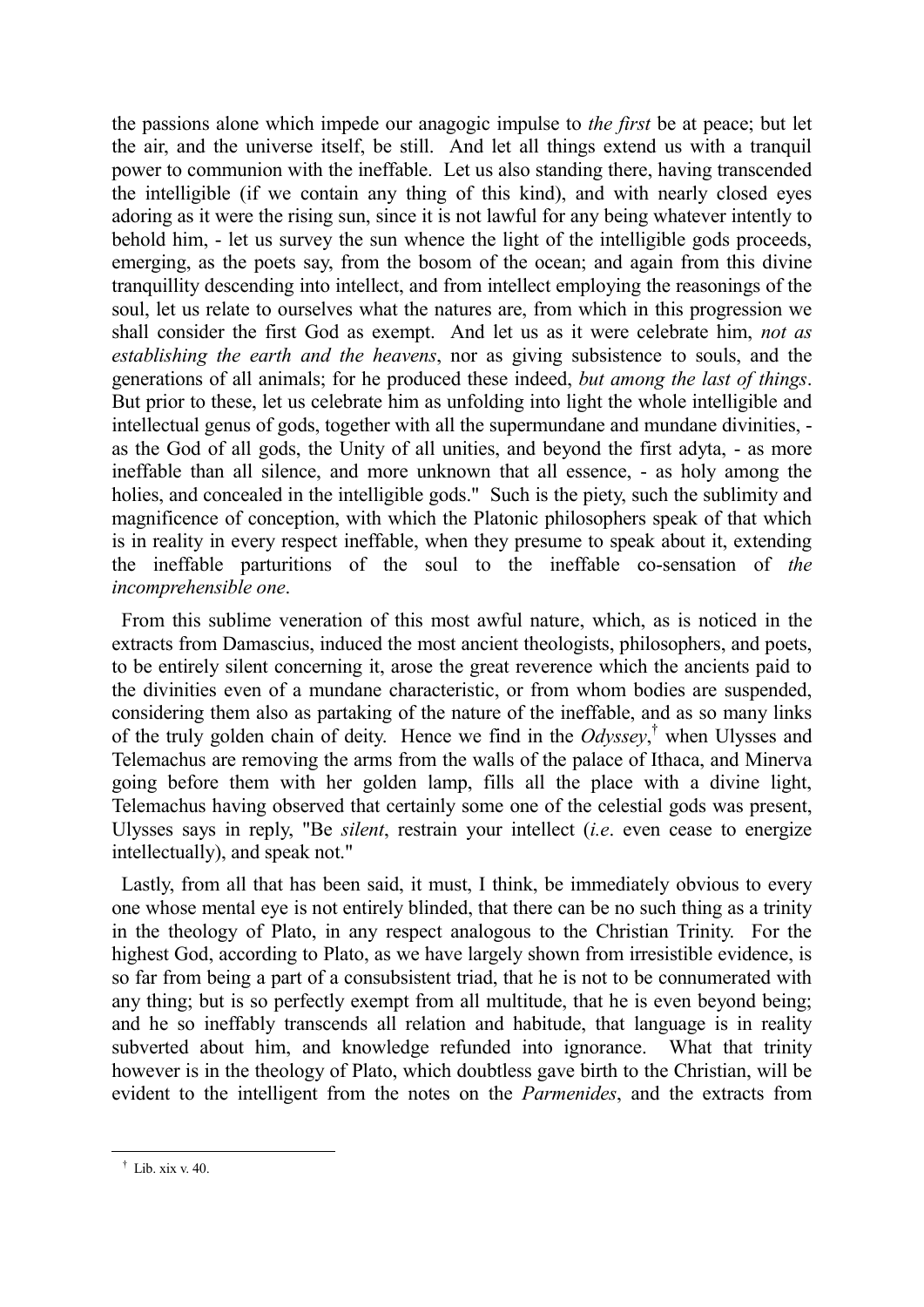Damascius.<sup>†</sup> And thus much for the doctrine of Plato concerning the principle of things, and his immediate offspring, the great importance of which will, I doubt not, be a sufficient apology for the length of this discussion.

 In the next place, following Proclus and Olympiodorus as our guides, let us consider the mode according to which Plato teaches us mystic conceptions of divine natures: for he appears not to have pursued every where the same mode of doctrine about these; but sometimes according to a divinely inspired energy, and at other times dialectically he evolves the truth concerning them. And sometimes he symbolically announces their ineffable idioms, but at other times he recurs to them from images, and discovers in them the primary causes of wholes. For in the *Phædrus* being evidently inspired, and having exchanged human intelligence for a better possession, divine mania, he unfolds many arcane dogmas concerning the *intellectual*, *liberated*, and *mundane* gods. But in the *Sophista* dialectically contending about being, and the subsistence of *The One* above beings, and doubting against philosophers more ancient than himself, he shows how all beings are suspended from their cause and the first being, but that being itself participates of that unity which is exempt from all things, that it is a passive<sup>†</sup> one, but not *The One Itself*, being subject to and united to *The One*, but not being that which is primarily one. In a similar manner too, in the *Parmenides*, he unfolds dialectically the progressions of being from *The One*, through the first hypothesis of that dialogue, and this, as he there asserts, according to the most perfect division of this method. And again in the *Gorgias*, he relates the fable concerning the three fabricators, and their demiurgic allotment. But in the *Banquet* he speaks concerning the union of love; and in the *Protagoras*, about the distribution of mortal animals from the gods; in a symbolical manner concealing the truth concerning divine natures, and as far as to mere indication unfolding his mind to the most genuine of his readers.

 Again, if it be necessary to mention the doctrine delivered through the mathematical disciplines, and the discussion of divine concerns from ethical or physical discourses, of which many may be contemplated in the *Timæus*, many in the dialogue called *Politicus*, and many may be seen scattered in other dialogues; - here likewise, to those who are desirous of knowing divine concerns through images, the method will be apparent. Thus, for instance, the *Politicus* shadows forth the fabrication in the heavens. But the figures of the five elements, delivered in geometrical proportions in the *Timæus*, represent in images the idioms of the gods who preside over the parts of the universe. And the divisions of the essence of the soul in that dialogue shadow forth the total orders of the gods. To this we may also add, that Plato composes polities, assimilating them to divine natures, and adorning them from the whole world and the powers which it contains. All these, therefore, through the similitude of mortal to divine concerns, exhibit to us in images the progressions, orders, and fabrications of the latter. And such are the modes of theologic doctrine employed by Plato.

† Vol. iii, near the end. See also the notes on the seventh epistle of Plato, vol. v.

<sup>&</sup>lt;sup>†</sup> It is necessary to observe, that, according to Plato, whatever participates of any thing is said to be *passive* to that which it participates, and the participations themselves are called by him *passions*.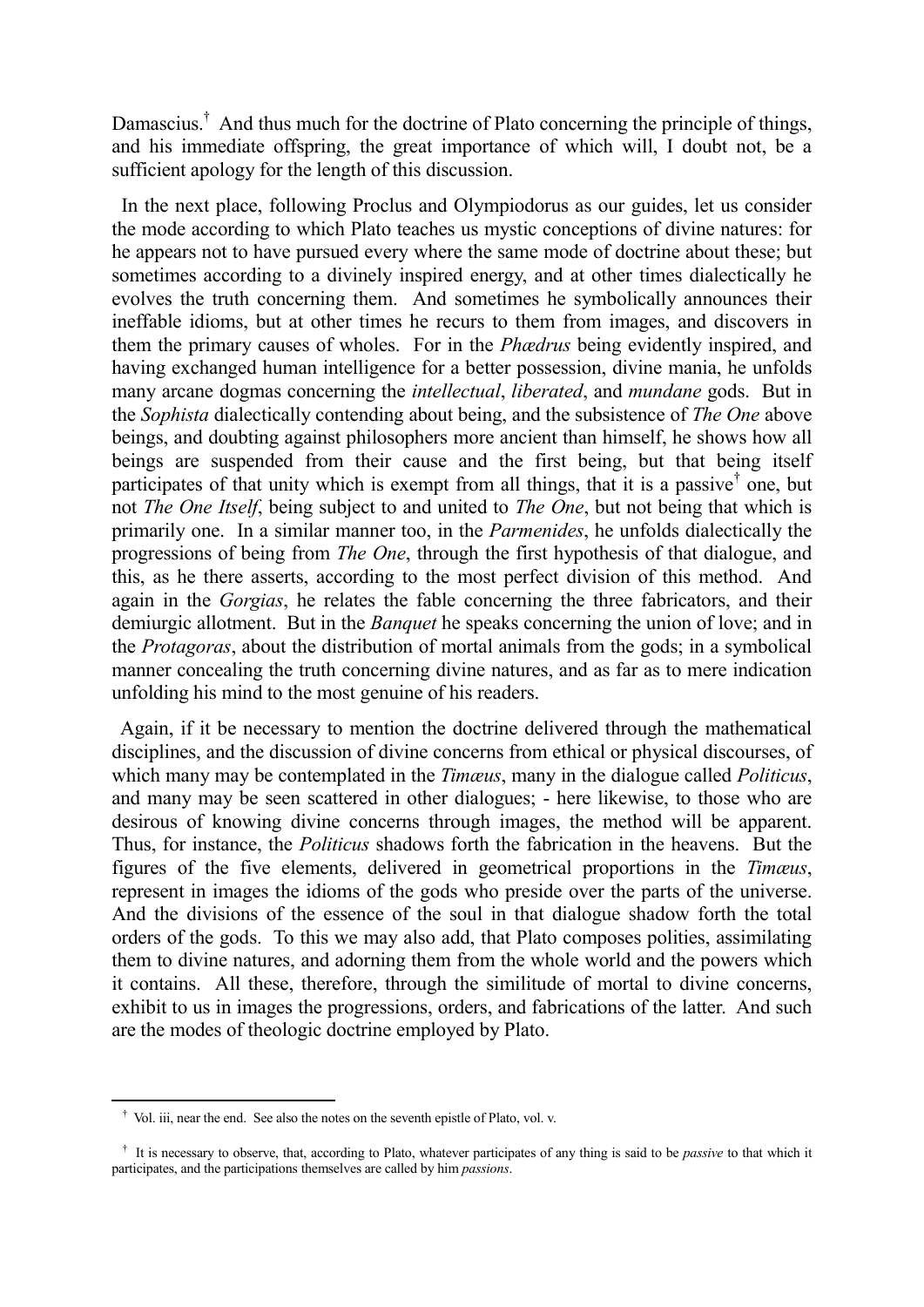"But those," says Proclus<sup>‡</sup>" who treat of divine concerns in an indicative manner, either speak symbolically and fabulously, or through images. And of those who openly announce their conceptions, some frame their discourses according to science, but others according to inspiration from the gods. And he who desires to signify divine concerns through symbols is Orphic, and, in short, accords with those who write fables respecting the gods. But he who does this through images is Pythagoric. For the mathematical disciplines were invented by the Pythagoreans, in order to a reminiscence of divine concerns, to which, through these as images, they endeavour to ascend. For they refer both numbers and figures to the gods, according to the testimony of their historians. But the entheastic character, or he who is divinely inspired, unfolding the truth itself concerning the gods essentially, perspicuously ranks among the highest initiators. For these do not think proper to unfold the divine orders, or their idioms, to their familiars through veils, but announce their powers and their numbers, in consequence of being moved by the gods themselves. But the tradition of divine concerns according to science, is the illustrious prerogative of the Platonic philosophy. For Plato alone, as it appears to me of all those who are known to us, has attempted methodically to divide and reduce into order the regular progression of the divine genera, their mutual difference, the common idioms of the total orders, and the distributed idioms in each."

 Again, since Plato employs fables, let us in the first place consider whence the ancients were induced to devise fables, and in the second place, what the difference is between the fables of philosophers and those of poets. In answer to the first question then, it is necessary to know, that the ancients employed fables, looking to two things, *viz*. nature, and our soul. They employed them by looking to nature, and the fabrication of things, as follows. Things unapparent are believed from things apparent, and incorporeal natures from bodies. For seeing the orderly arrangement of bodies, we understand that a certain incorporeal power presides over then; as with respect to the celestial bodies, they have a certain presiding motive power. As we therefore see that our body is moved, but is no longer so after death, we conceive that it was a certain incorporeal power which moved it. Hence, perceiving that we believe things incorporeal and unapparent from things apparent and corporeal, fables came to be adopted, that we might come from things apparent to certain unapparent natures; as, for instance, that on hearing the adulteries, bonds, and lacerations of the gods, castrations of heaven, and the like, we may not rest satisfied with the apparent meaning of such like particulars, but may proceed to the unapparent, and investigate the true signification. After this manner, therefore, looking to the nature of things, were fables employed.

 But from looking to our souls, they originated as follows: While we are children we live according to the phantasy; but the phantastic part is conversant with figures, and types, and things of this kind. That the phantastic part in us therefore may be preserved, we employ fables, in consequence of this part rejoicing in fables. It may also be said, that a fable is nothing else than a false discourse shadowing forth the truth: for a fable is the image of truth. But the soul is the image of the natures prior to herself: and hence the soul very properly rejoices in fables, as an image in an image. As we are therefore

‡ In Plat. Theol. [TTS vol VIII, lib. i, cap. 4, p. 61.]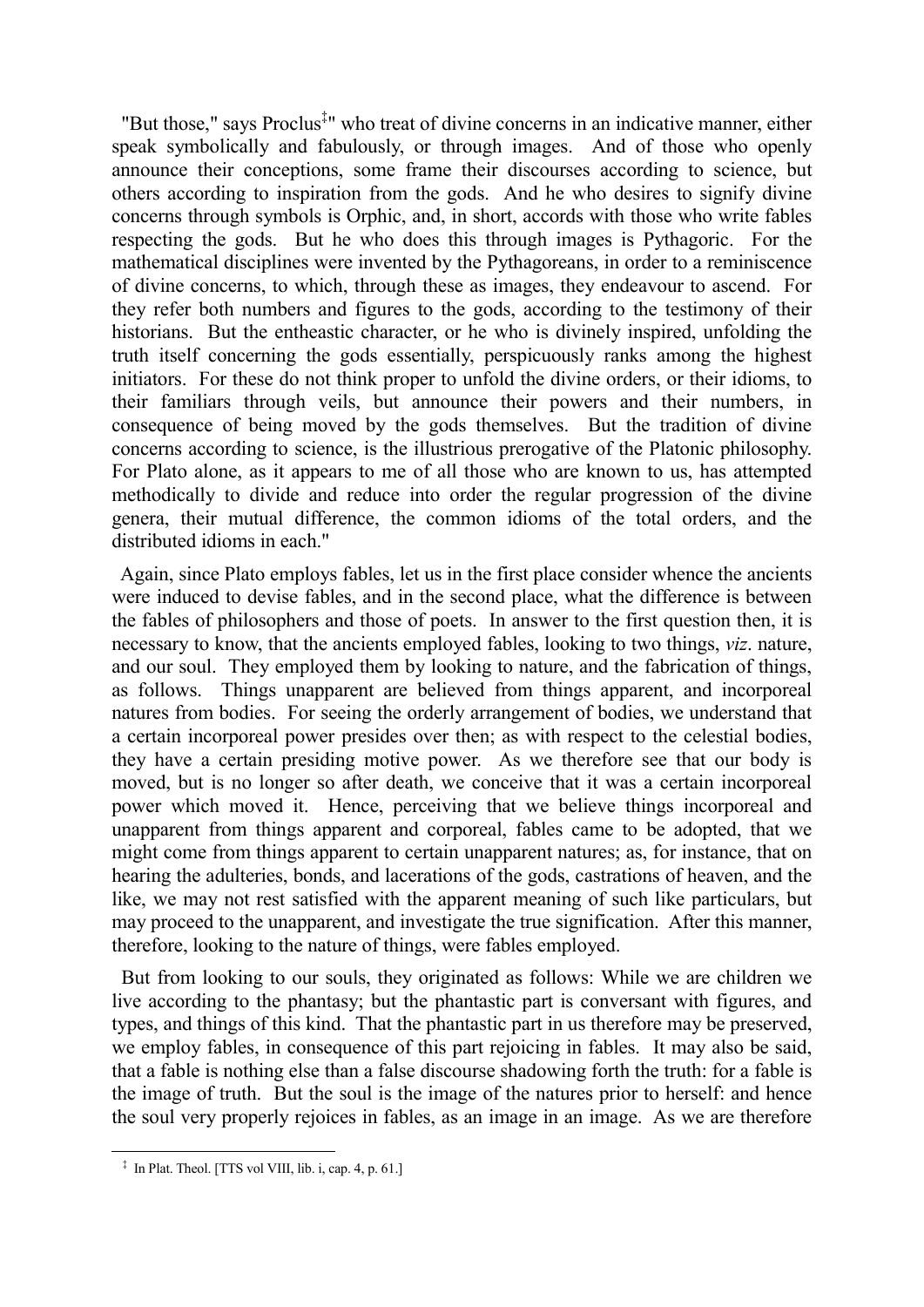from our childhood nourished in fables, it is necessary that they should be introduced. And thus much for the first problem, concerning the origin of fables.

 In the next place let us consider what the difference is between the fables of philosophers and poets.<sup>1</sup> Each therefore has something in which it abounds more than, and something in which it is deficient from, the other. Thus, for instance, the poetic fable abounds in this, that we must not rest satisfied with the apparent meaning, but pass on to the occult truth. For who, endued with intellect, would believe that Jupiter was desirous of having connection with Juno, and on the ground, without waiting to go into the bed-chamber. So that the poetic fable abounds, in consequence of asserting such things as do not suffer us to stop at the apparent, but lead us to explore the occult truth. But it is defective in this, that it deceives those of a juvenile age. Plato therefore neglects fable of this kind, and banishes Homer from his Republic; because youth, on hearing such fables, will not be able to distinguish what is allegorical from what is not.

 Philosophical fables, on the contrary, do not injure those that go no further than the apparent meaning. Thus, for instance, they assert that there are punishments and rivers under the earth: and if we adhere to the literal meaning of these we shall not be injured. But they are deficient in this, that as their apparent signification does not injure, we often content ourselves with this, and do not explore the latent truth. We may also say that philosophic fables look to the energies of the soul. For if we were entirely intellect alone, and had no connection with phantasy, we should not require fables, in consequence of always associating with intellectual natures. If, again, we were entirely irrational, and lived according to the phantasy, and had no other energy than this, it would be requisite that the whole of our life should be fabulous. Since, however, we possess intellect, opinion, and phantasy, demonstrations are given with a view to intellect: and hence Plato says, that if you are willing to energize according to intellect, you will have demonstrations bound with adamantine chains; if according to opinion, you will have the testimony of renowned persons; and if according to the phantasy, you have fables by which it is excited; so that from all these you will derive advantage.

 Plato therefore rejects the more tragical mode of mythologizing of the ancient poets, who thought proper to establish an arcane theology respecting the gods, and on this account devised wanderings, castrations, battles, and lacerations of the gods, and many other such symbols of the truth about divine natures which this theology conceals; - this mode he rejects, and asserts that it is in every respect most foreign from erudition. But he considers those mythological discourses about the gods, as more persuasive and more adapted to truth, which assert that a divine nature is the cause of all good, but of no evil, and that it is void of all mutation, comprehending in itself the fountain of truth but never becoming the cause of any deception to others. For such types of theology Socrates delivers in the *Republic*.

 All the fables therefore of Plato guarding the truth in concealment have not even their externally-apparent apparatus discordant with our undisciplined and unperverted anticipations of divinity. But they bring with them an image of the mundane composition, in which both the apparent beauty is worthy of divinity, and a beauty more divine than this is established in the unapparent lives and powers of its causes.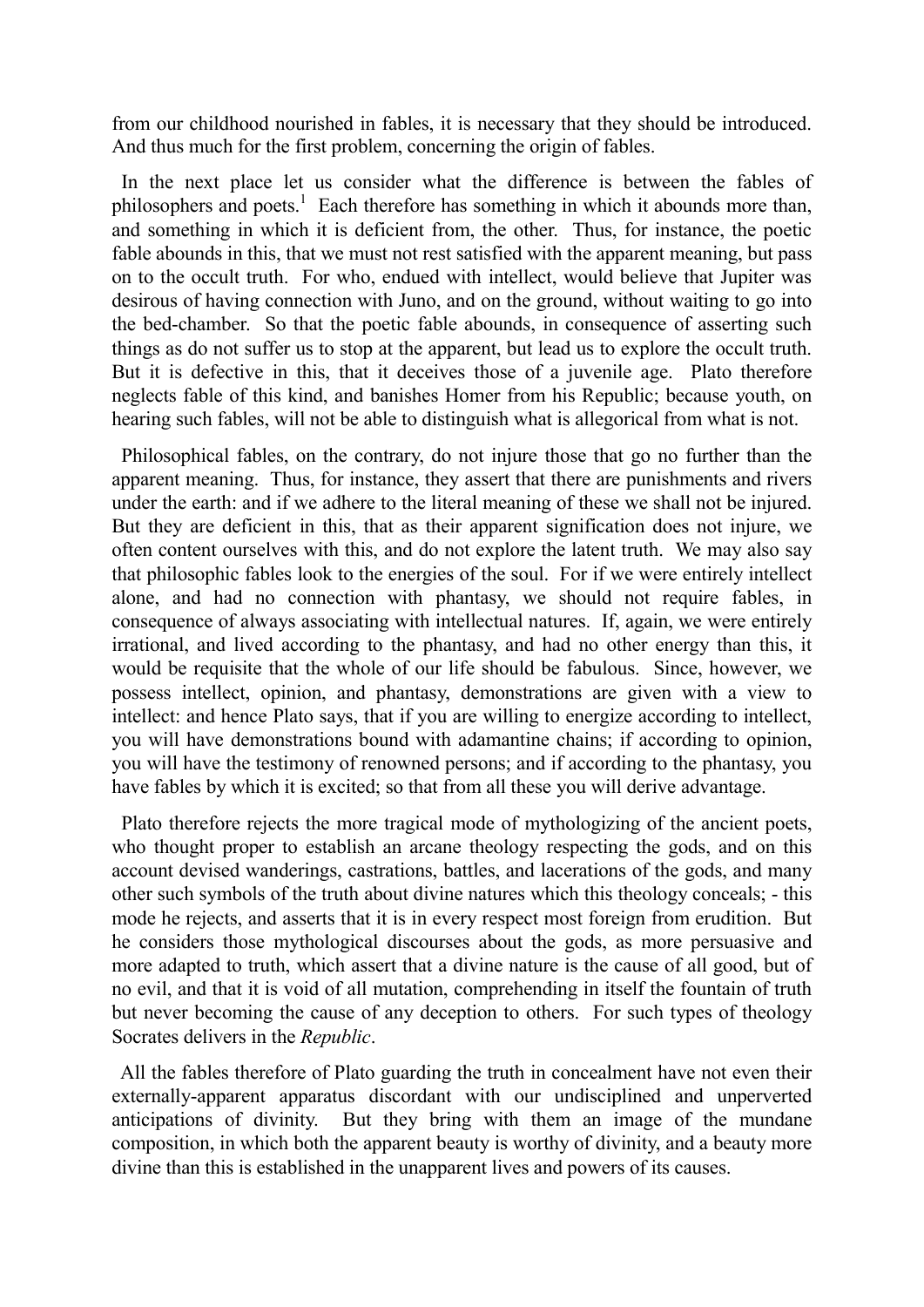In the next place, that the reader may see whence, and from what dialogues principally the theological dogmas of Plato may be collected, I shall present him with the following translation of what Proclus has admirably written on this subject.†

 "The truth (says he) concerning the Gods pervades, as I may say, through all the Platonic dialogues, and in all of them conceptions of the first philosophy, venerable, clear, and supernatural, are disseminated, in some more obscurely, but in others more conspicuously; conceptions which excite those that are in any respect able to partake of them, to the immaterial and separate essence of the Gods. And as in each part of the universe and in nature itself, the demiurgus of all which the world contains established resemblances of the unknown essence of the Gods, that all things might be converted to a divine nature, through their alliance with it, in like manner I am of opinion, that the divine intellect of Plato weaves conceptions about the Gods in all his writings, and leaves nothing deprived of the mention of divinity, that from the whole of them, a reminiscence of wholes may be obtained, and imparted to the genuine lovers of divine concerns.

 "But it be requisite to lay before the reader those dialogues out of many, which principally unfold to us the mystic discipline about the gods, I should not err in ranking among this number, the *Phædo* and the *Phædrus*, the *Banquet*, and the *Philebus*, and together with these, the *Sophista* and *Politicus*, the *Cratylus* and the *Timæus*. For all these are full through the whole of themselves, as I may say, of the divine science of Plato. But I should place in the second rank after these, the fable in the *Gorgias*, and that in the *Protagoras*; likewise the assertions about the providence of the Gods in the *Laws* and, such things as are delivered about the Fates, or the mother of the Fates, or the circulations of the universe in the tenth book of the *Republic*. Again, you may, if you please, place in the third rank those Epistles, through which we may be able to arrive at the science about divine natures. For in these, mention is made<sup>[II, 312e ff]</sup> of the three kings; and very many other divine dogmas worthy of the Platonic theory are delivered. It is necessary therefore, looking to these, to explore in these each order of the Gods.

 "Thus from the *Philebus*, we may receive the science respecting the one good, and the two first principles of things, together with the triad which is unfolded into light from these. For you will find all these distinctly delivered to us by Plato in that dialogue. But from the *Timæus*, you may obtain the theory about intelligibles, a divine narration about the demiurgic monad: and the most full truth about the mundane Gods. But from the *Phædrus*, [you may acquire a scientific knowledge of] all the intelligible and intellectual genera, and of the liberated orders of Gods, which are proximately established above the celestial circulations. From the *Politicus*, you may obtain the theory of the fabrication in the heavens, of the uneven periods of the universe, and the intellectual causes of those periods. But from the *Sophista*, the whole sublunary generation, and the peculiarity of the Gods who are allotted the sublunary region, and preside over its generations and corruptions. But with respect to each of the Gods, we may obtain many conceptions adapted to sacred concerns from the *Banquet*, many from the *Cratylus*, and many from the *Phædo*. For in each of these dialogues, more or less mention is made of divine names, from which it is easy for those who are exercised in

† In Plat. Theol. lib i, cap. 5 p. 62 ff.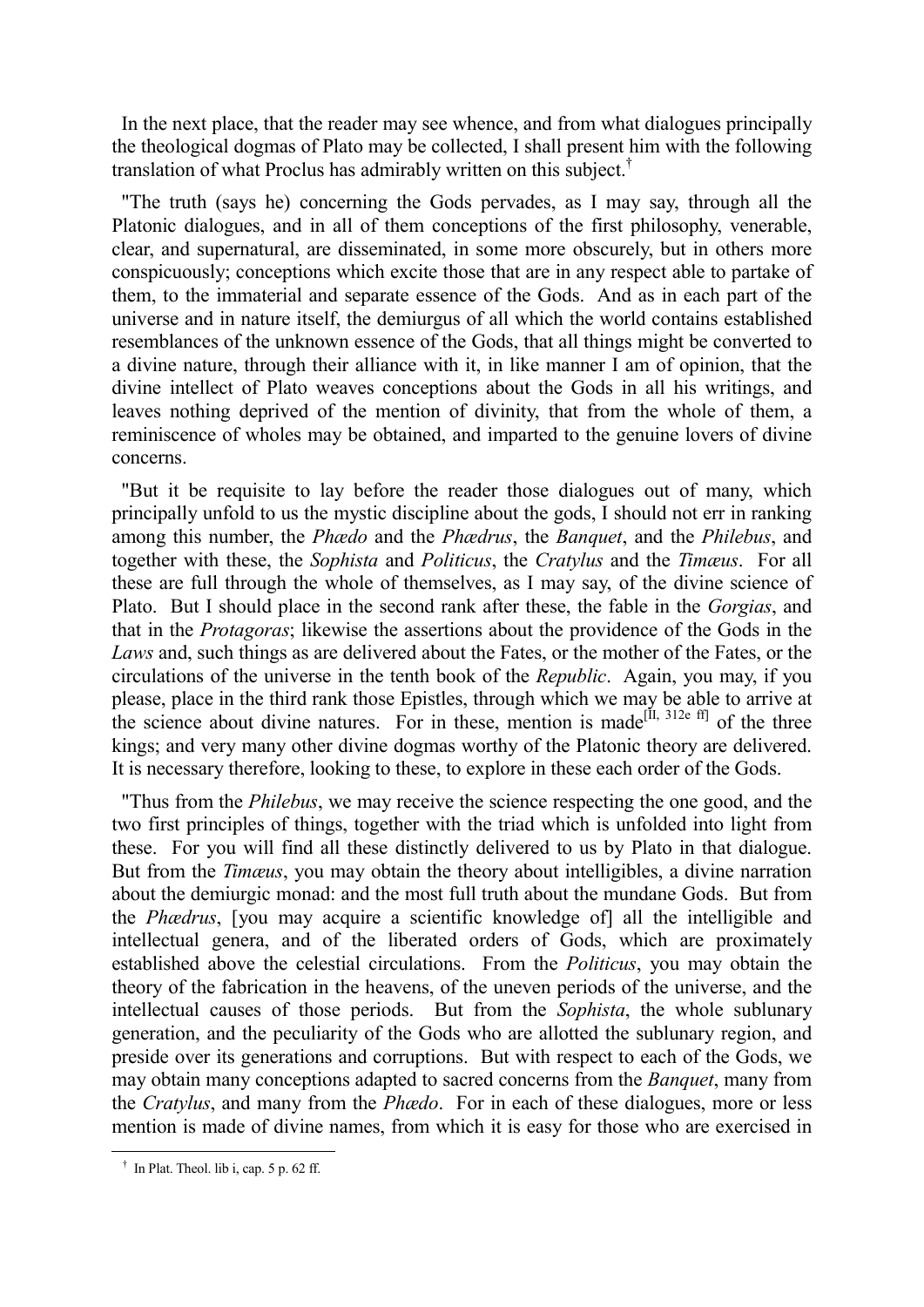divine concerns to discover by a reasoning process the peculiarities of each.

 "It is necessary however, to evince that each of the dogmas accords with Platonic principles, and the mystic traditions of theologists. For all the Grecian theology is the progeny of the mystic tradition of Orpheus; Pythagoras first of all learning from Aglaophemus the orgies of the Gods, but Plato in the second place receiving an all-perfect science of the divinities from the Pythagoric and Orphic writings. For in the *Philebus*<sup>[16c-d]</sup> referring the theory about the two species of principles (bound and infinity) to the Pythagoreans, he calls them men dwelling with the Gods, and truly blessed. Philolaus therefore, the Pythagorean, has left us in writing many admirable conceptions about these principles, celebrating their common progression into beings, and their separate fabrication of things. But in the *Timæus*, Plato endeavouring to teach us about the sublunary Gods, and their order, flies to theologists, calls them the sons of the Gods, and makes them the fathers of the truth about those divinities. And lastly, he delivers the orders of the sublunary Gods proceeding from wholes, according to the progression delivered by them of the intellectual kings. Again, in the *Cratylus* he follows the traditions of theologists, respecting the order of the divine processions. But in the *Gorgias*, he adopts the Homeric dogma, respecting the triadic hypostasis of the demiurgi. And in short, he every where discourses concerning the Gods agreeably to the principles of theologists; rejecting indeed, the tragical part of mythological fiction, but establishing first hypotheses in common with the authors of fables.

 "Perhaps, however, some one may here object to us, that we do not in a proper manner exhibit the every where dispersed theology of Plato, and that we endeavour to heap together different particulars from different dialogues, as if we were studious of collecting together many things into one mixture, instead of deriving them all from one and the same fountain. For if this were the case, we might refer different dogmas to different treatises of Plato, but we shall by no means have a precedaneous doctrine concerning the Gods, nor will there be any dialogue which presents us with an all-perfect and entire procession of the divine genera, and their co-ordination with each other. But we shall be similar to those who endeavour to obtain a whole from parts, through the want of a whole prior<sup>†</sup> to parts, and to weave together the perfect from things imperfect; when, on the contrary, the imperfect ought to have the first cause of its generation in the perfect. For the *Timæus*, for instance, will teach us the theory of the intelligible genera; and the *Phædrus* appears to present us with a methodical account of the first intellectual orders. But where will be the co-ordination of intellectuals to intelligibles? And what will be the generation of second from first natures? In short, after what manner the progression of the divine orders takes place from the one principle of all things, and how in the generations of the Gods, the orders between *The One*, and all-perfect number, are filled up, we shall be unable to evince.

 "Farther still, it may be said, where will be the venerableness of your boasted science about divine natures? For it is absurd to call these dogmas which are collected from many places, Platonic; and which, as you acknowledge, are introduced from foreign

<sup>&</sup>lt;sup>†</sup> A whole prior to parts is that which causally contains parts in itself. Such parts too, when they proceed from their occult causal subsistence, and have a distinct being of their own, are nevertheless comprehended, though in a different manner, in their producing whole.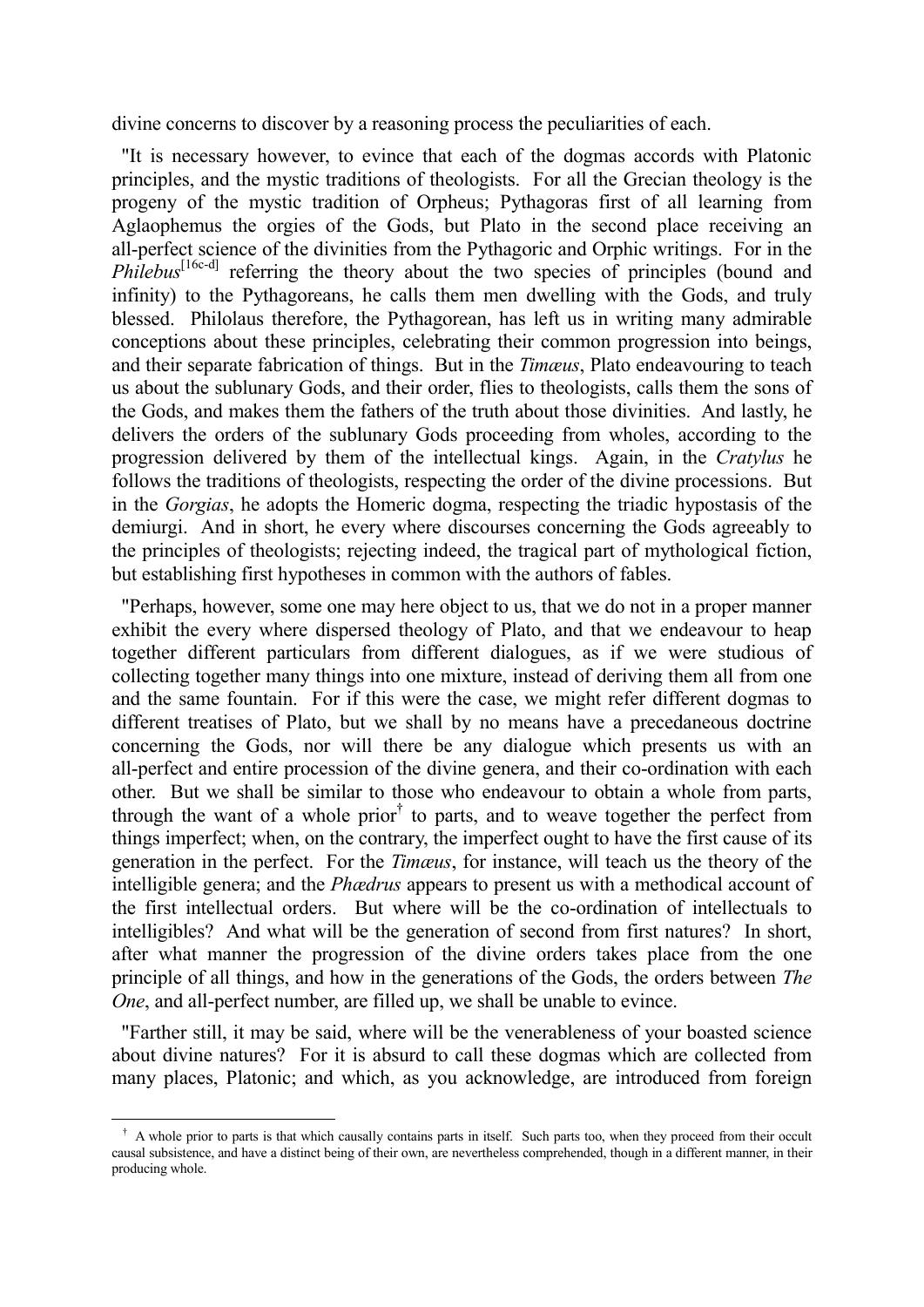names to the philosophy of Plato; nor are you able to evince one whole entire truth about divine natures. Perhaps, indeed, they will say, certain persons, junior to Plato, have delivered in their writings, and left to their disciples, one perfect form of theology. You, therefore, are able to produce one entire theory about nature from the *Timæus*; but from the *Republic*, or *Laws*, the most beautiful dogmas about manners, and which tend to one form of philosophy. Alone, therefore, neglecting the treatise of Plato, which contains all the good of the first philosophy, and which may be called the summit of the whole theory, you will be deprived of the most perfect knowledge of beings, unless you are so much infatuated, as to boast on account of fabulous fictions, though an analysis of things of this kind abounds with much of the probable, but not of the demonstrative. Besides, things of this kind are only delivered adventitiously in the Platonic dialogues; as the fable in the *Protagoras*, which is inserted for the sake of the politic science, and the demonstrations respecting it. In like manner, the fable in the *Republic* is inserted for the sake of justice; but in the *Gorgias*, for the sake of temperance. For Plato combines fabulous narrations with investigations of ethical dogmas, not for the sake of the fables, but for the sake of the leading design, that we may not only exercise the intellectual part of the soul, through contending reasons, but that the divine part of the soul may more perfectly receive the knowledge of beings, through its sympathy with more mystic concerns. For, from other discourses, we appear similar to those who are compelled to the reception of truth; but from fables we suffer in an ineffable manner, and call forth our unperverted conceptions, venerating the mystic information which they contain.

 "Hence, as it appears to me, Timæus with great propriety thinks it fit that we should produce the divine genera, following the inventors of fables as the sons of the Gods, and subscribe to their always generating secondary natures from such as are first, though they should speak without demonstration. For this kind of discourse is not demonstrative, but entheastic, and was invented by the ancients, not through necessity, but for the sake of persuasion, not regarding mere discipline, but sympathy with things themselves. But if you are willing to speculate not only the causes of fables, but of other theological dogmas, you will find that some of them are scattered in the Platonic dialogues for the sake of ethical, and others or the sake of physical considerations. For in the *Philebus*, Plato discourses concerning bound and the infinite, for the sake of pleasure and a life according to intellect. For I think the latter are species of the former. In the *Timæus*, the discourse about the intelligible Gods, is assumed for the sake of the proposed physiology. On which account it is every where necessary that images should be known from paradigms; but that the paradigms of material things should be immaterial, of sensibles, intelligible, and that the paradigms of physical forms should be separate. But in the *Phædrus*, Plato celebrates the supercelestial place, the subcelestial profundity, and every genus under this, for the sake of amatory mania: the manner in which the reminiscence of souls takes place, and the passage to these from hence. Every where, as I may say, the leading end is either physical or political, while the conceptions about divine natures take place, either for the sake of invention or perfection. How, therefore, can such a theory as yours be any longer venerable and supernatural, and worthy to be studied beyond every thing, when it is neither able to evince the whole in itself, nor the perfect, nor that which is precedaneous in the writings of Plato, but is destitute of all these, is violent and not spontaneous, and does not possess a genuine, but an adventitious order, as in a drama? And such are the objections which may be urged against our design.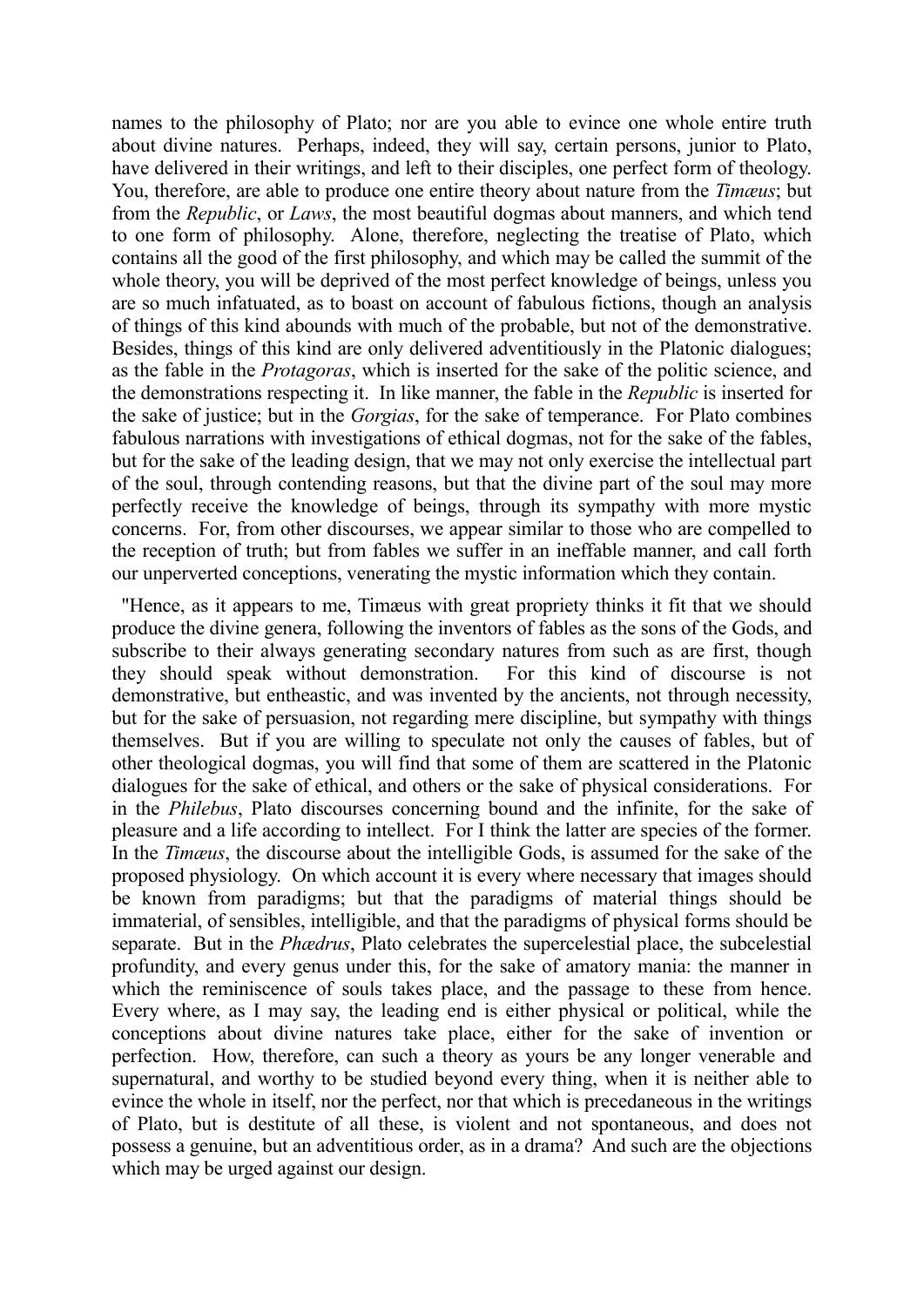"To this objection I shall make a just and perspicuous reply. I say then, that Plato every where discourses about the Gods agreeably to ancient opinions, and to the nature of things. And sometimes indeed, for the sake of the cause of the things proposed, he reduces them to the principles of the dogmas; and thence, as from a watch tower, contemplates the nature of the thing proposed. But sometimes he establishes the theological science as the leading end. For in the *Phædrus* his subject respects intelligible beauty, and the participation of beauty pervading from thence through all things; and in the *Banquet* it respects the amatory order.

 "But if it be necessary to consider, in one Platonic dialogue, the all-perfect, whole, and connected, extending as far as to the compleat number of theology, I shall perhaps assert a paradox, and which will alone be apparent to our familiars. We ought however to dare, since we have entered on such like arguments, and affirm against our opponents, that the *Parmenides*, and the mystic conceptions it contains, will accomplish all you desire. For in this dialogue all the divine genera proceed in order from the first cause, and evince their mutual connexion and dependence on each other. And those which are highest indeed, connate with *The One*, and of a primary nature, are allotted a unical, occult, and simple form of hyparxis; but such as are last, are multiplied, are distributed into many parts, and are exuberant in number, but inferior in power to such as are of a higher order; and such as are middle, according to a convenient proportion, are more composite than their causes, but more simple than their proper progeny. And in short, all the axioms of the theologic science, appear in perfection in this dialogue, and all the divine orders are exhibited subsisting in connexion. So that this is nothing else than the celebrated generation of the Gods, and the procession of every kind of being from the ineffable and unknown cause of wholes.† The *Parmenides*, therefore, enkindles in the lovers of Plato, the whole and perfect light of the theological science. But after this, the before mentioned dialogues distribute parts of the mystic discipline about the Gods, and all of them, as I may say, participate of divine wisdom, and excite our spontaneous conceptions respecting a divine nature. And it is necessary to refer all the parts of this mystic discipline to these dialogues, and these again to the one and all-perfect theory of the *Parmenides*. For thus, as it appears to me, we shall suspend the more imperfect from the perfect, and parts from wholes, and shall exhibit reasons assimilated to things, of which, according to the Platonic *Timæus*, they are interpreters. Such then is our answer to the objection which may be urged against us; and thus we refer the Platonic theory to the *Parmenides*; just as the *Timæus* is acknowledged by all who are in the least degree intelligent, to contain the whole science about nature."

 All that is here asserted by Proclus will be immediately admitted by the reader who understands the outlines which we have here given of the theology of Plato, and who is besides this a complete master of the mystic meaning of the *Parmenides*; which I trust he will find sufficiently unfolded, through the assistance of Proclus, in the introduction and notes to that dialogue.

<sup>&</sup>lt;sup>†</sup> The principle of all things is celebrated by Platonic philosophy as the cause of wholes, because through transcendency of power he first produces those powers in the universe which rank as wholes, and afterwards those which rank as parts, through these. Agreeably to this Jupiter, the artificer of the universe, is almost always called δεμιoυργoς τωv oλωv, the *demiurgus* of wholes. See the *Timæus*, and the Introduction to it.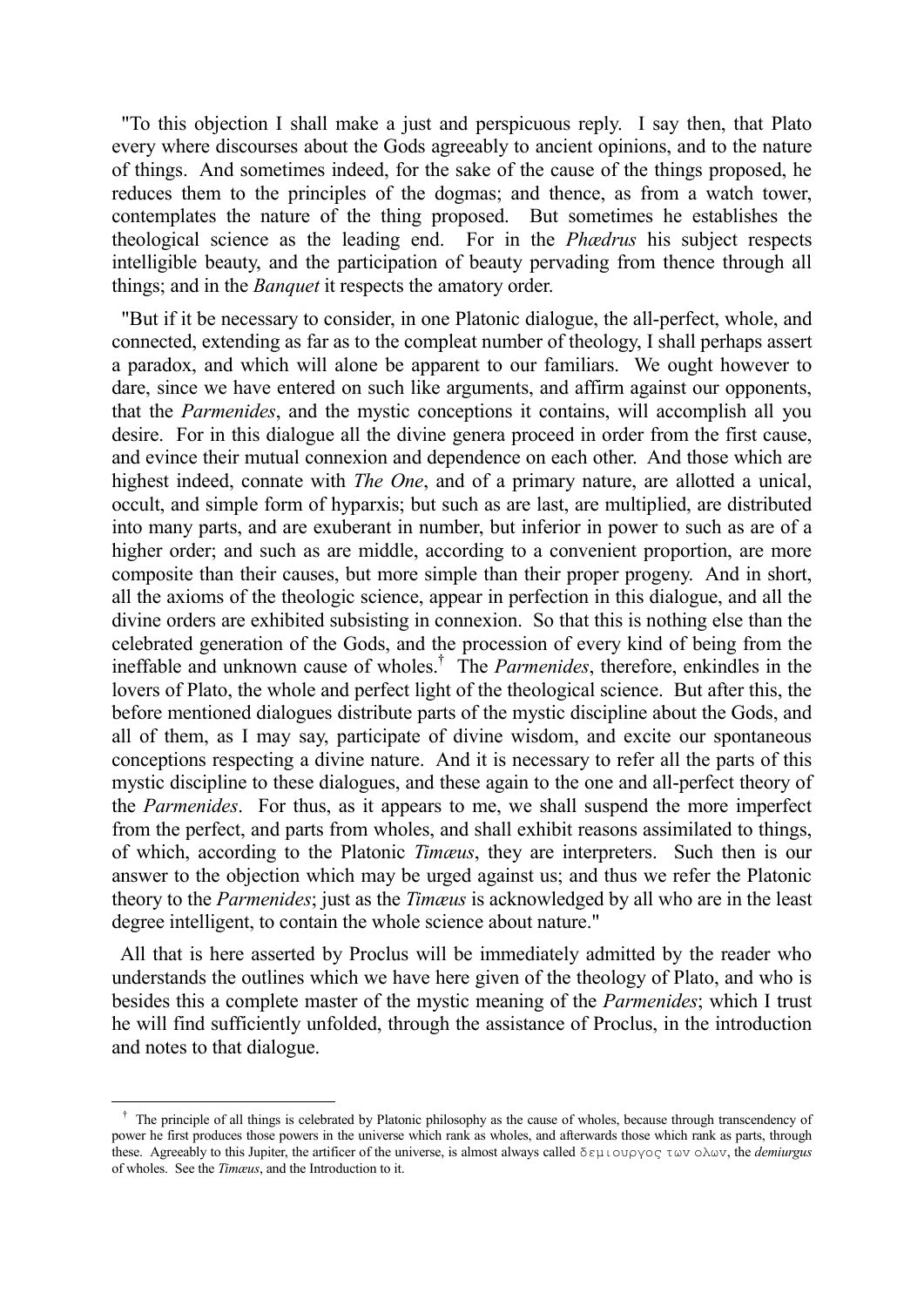The next important Platonic dogma in order, is that concerning ideas, about which the reader will find so much said in the notes on the *Parmenides*, that but little remains to be added here. That little however is as follows: The divine Pythagoras, and all those who have legitimately received his doctrines, among whom Plato holds the most distinguished rank, asserted that there are many orders of beings, *viz.* intelligible, intellectual, dianoëtic, physical, or, in short, vital and corporeal essences. For the progression of things, the subjection which naturally subsists together with such progression, and the power of diversity in coordinate genera, give subsistence to all the multitude of corporeal and incorporeal natures. They said, therefore, that there are three orders in the whole extent of beings, *viz*. the *intelligible*, the *dianoëtic*, and the *sensible*; and that in each of these ideas subsist, characterized by the respective essential properties of the natures by which they are contained. And with respect to intelligible ideas, these they placed among divine natures, together with the producing, paradigmatic, and final causes of things in a consequent order. For if these three causes sometimes concur, and are united among themselves (which Aristotle says is the case), without doubt this will not happen in the lowest works of nature, but in the first and most excellent causes of all things, which on account of their exuberant fecundity have a power generative of all things, and from their converting and rendering similar to themselves the natures which they have generated, are the paradigms or exemplars of all things. But as these divine causes act for their own sake, and on account of their own goodness, do they not exhibit the final cause? Since therefore intelligible forms are of this kind, and are the leaders of so much good to wholes, they give completion to the divine orders, though they largely subsist about the intelligible order contained in the artificer of the universe. But dianoëtic forms or ideas imitate the intellectual, which have a prior subsistence, render the order of soul similar to the intellectual order, and comprehend all things in a secondary degree.

 These forms beheld in divine natures possess a fabricative power, but with us they are only gnostic, and no longer demiurgic, through the defluxion of our wings, or degradation of our intellectual powers. For, as Plato says in the *Phædrus*, when the winged powers of the soul are perfect and plumed for flight, she dwells on high, and in conjunction with divine natures governs the world. In the *Timæus*, he manifestly asserts that the demiurgus implanted these dianoëtic forms in souls, in geometric, arithmetic, and harmonic proportions: but in his *Republic*<sup>[vi 509d ff]</sup> he calls them images of intelligibles; and on this account does not for the most part disdain to denominate them intellectual, as being the exemplars of sensible natures. In the *Phædo* he says that these are the causes to us of reminiscence; because disciplines are nothing else than reminiscences of middle dianoëtic forms, from which the productive powers of nature being derived, and inspired, give birth to all the mundane phænomena.

 Plato however did not consider things definable, or in modern language abstract ideas, as the only universals, but prior to these he established those principles productive of science which essentially reside in the soul, as is evident from his *Phædrus* and *Phædo*. In the 10th book of the *Republic* too, he venerates those separate forms which subsist in a divine intellect. In the *Phædrus*, he asserts that souls, elevated to the supercelestial place, behold justice herself, temperance herself, and science herself; and lastly in the *Phædo* he evinces the immortality of the soul from the hypothesis of separate forms.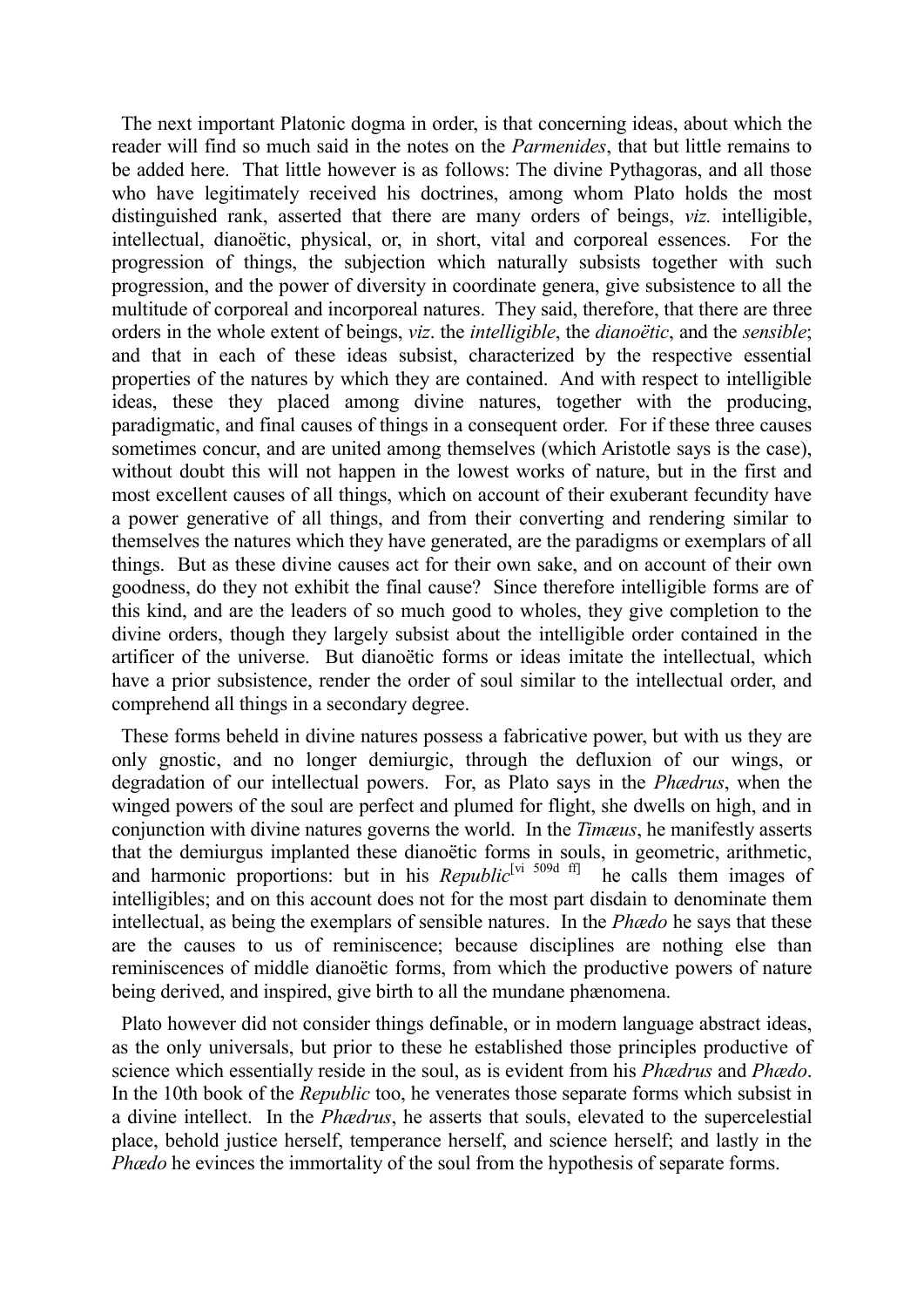Syrianus,† in his commentary on the 13th book of Aristotle's *Metaphysics*, shows, in defence of Socrates, Plato, the Parmenidæans, and Pythagoræans, that ideas were not introduced by these divine men, according to the usual meaning of names, as was the opinion of Chrysippus, Archedemus, and many of the junior Stoics; for ideas are distinguished by many differences, from things which are denominated from custom. Nor do they subsist, says he, together with intellect, in the same manner as those slender conceptions which are denominated universals abstracted from sensibles, according to the hypothesis of Longinus:‡ for if that which subsists is unsubstantial, it cannot be consubsistent with intellect. Nor are ideas according to these men *notions*, as Cleanthes afterwards asserted them to be. Nor is idea definitive reason, nor material form: for these subsist in composition and division, and verge to matter. But ideas are perfect, simple, immaterial, and impartible natures. And what wonder is there, says Syrianus, if we should separate things which are so much distant from each other? Since neither do we imitate in this particular Plutarch, Atticus, and Democritus, who, because universal reasons perpetually subsist in the essence of the soul, were of opinion that these reasons are ideas: for though they separate them from the universal in sensible natures, yet it is not proper to conjoin in one and the same, the reasons of soul, and an intellect such as ours, with paradigmatic and immaterial forms, and demiurgic intellections. But as the divine Plato says, it is the province of our soul to collect things into one by a reasoning process, and to possess a reminiscence of those transcendent spectacles, which we once beheld when governing the universe in conjunction with divinity. Boethus, $\dagger$  the peripatetic too, with whom it is proper to join Cornutus, thought that ideas are the same with universals in sensible natures. However, whether these universals are prior to particulars, they are not prior in such a manner as to be denudated from the habitude which they possess with respect to them, nor do they subsist as the causes of particulars; both which are the prerogatives of ideas: or whether they are posterior to particulars, as many are accustomed to call them, how can things of posterior origin, which have no essential subsistence, but are nothing more than slender conceptions, sustain the dignity of fabricative ideas?

 In what manner then, says Syrianus, do ideas subsist according to the contemplative lovers of truth? We reply, intelligibly and tetradically (voητως και τετραδικως), in *animal itself* (εv τ' αυτoζω\_), or the extremity of the intelligible order;‡ but intellectually and decadically (voερως και δεκαδικως), in the intellect of the artificer of the universe: for, according to the Pythagoric Hymn, "Divine number proceeds from the retreats of the undecaying monad, till it arrives at the divine tetrad which produced the mother of all things, the universal recipient, venerable,

<sup>&</sup>lt;sup>†</sup> See my translation of Aristotle's *Metaphysics*, p. 347. If the reader conjoins what is said concerning ideas in the notes on that work, with the introduction and notes to the *Parmenides* in this, he will be in possession of nearly all that is to be found in the writings of the ancients on this subject.

‡ It appears from this passage of Syrianus that Longinus was the original inventor of the theory of abstract ideas; and that Mr Locke was merely the restorer of it.

† This was a Greek philosopher, who is often cited by Simplicius in his Commentary on the *Predicaments*, and must not therefore be confounded with Boetius, the Roman senator and philosopher.

‡ For an account of this order, see the Introduction to the *Timæus*, and the notes on the *Parmenides*.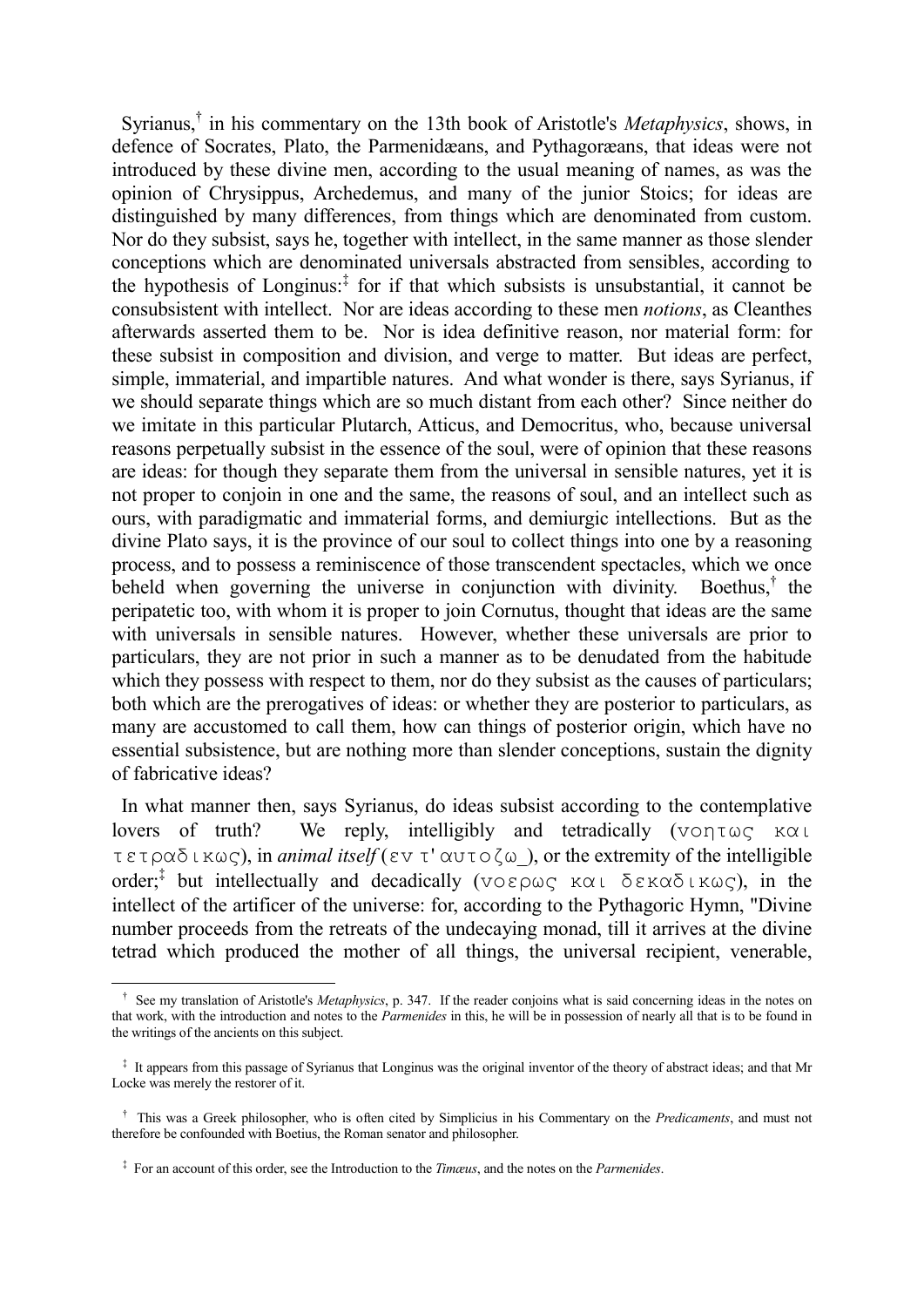circularly investing all things with bound, immovable and unwearied, and which is denominated the sacred decad, both by the immortal gods and earthborn men."

 And such is the mode of their subsistence according to Orpheus, Pythagoras, and Plato. Or if it be requisite to speak in more familiar language, an intellect sufficient to itself, and which is a most perfect cause, presides over the wholes of the universe, and through these governs all its parts; but at the same time that it fabricates all mundane natures, and benefits them by its providential energies, it preserves its own most divine and immaculate purity; and while it illuminates all things, is not mingled with the natures which it illuminates. This intellect, therefore, comprehending in the depths of its essence an ideal world, replete with all various forms, excludes privation of cause, and casual subsistence, from its energy. But as it imparts every good and all possible beauty to its fabrications, it converts the universe to itself, and renders it similar to its own omniform nature. Its energy, too, is such as its intellection; but it understands all things, since it is most perfect.

 Hence there is not any thing which ranks among true beings, that is not comprehended in the essence of intellect; but it always establishes in itself ideas, which are not different from itself and its essence but give completion to it, and introduce to the whole of things a cause which is at the same time productive, paradigmatic, and final. For it energizes as intellect, and the ideas which it contains are paradigmatic, as being forms; and they energize from themselves, and according to their own exuberant goodness. And such are the Platonic dogmas concerning ideas, which sophistry and ignorance may indeed oppose, but will never be able to confute.

 From this intelligible world, replete with omniform ideas, this sensible world, according to Plato, perpetually flows, depending on its artificer intellect, in the same manner as shadow on its forming substance. For as a deity of an intellectual characteristic is its fabricator, and both the essence and energy of intellect are established in eternity, the sensible universe, which is the effect or production of such an energy, must be consubsistent with its cause, or, in other words, must be a perpetual emanation from it. This will be evident from considering, that every thing which is generated, is either generated by art, or by nature, or according to power. It is necessary, therefore, that every thing operating according to nature or art should be prior to the things produced; but that things operating according to power should have their productions coexistent with themselves; just as the sun produces light coexistent with itself; fire, heat; and snow, coldness. If therefore the artificer of the universe produced it by art, he would not cause it simply to be, but to be in some particular manner; for all art produces form. Whence therefore does the world derive its being? If he produced it from nature, since that which makes by nature imparts something of itself to its productions, and the maker of the world is incorporeal, it would be necessary that the world, the offspring of such an energy, should be incorporeal.

 It remains, therefore, that the demiurgus produced the universe by power alone; but every thing generated by power subsists together with the cause containing this power: and hence productions of this kind cannot be destroyed, unless the producing cause is deprived of power. The divine intellect therefore that produced the sensible universe caused it to be coexistent with himself.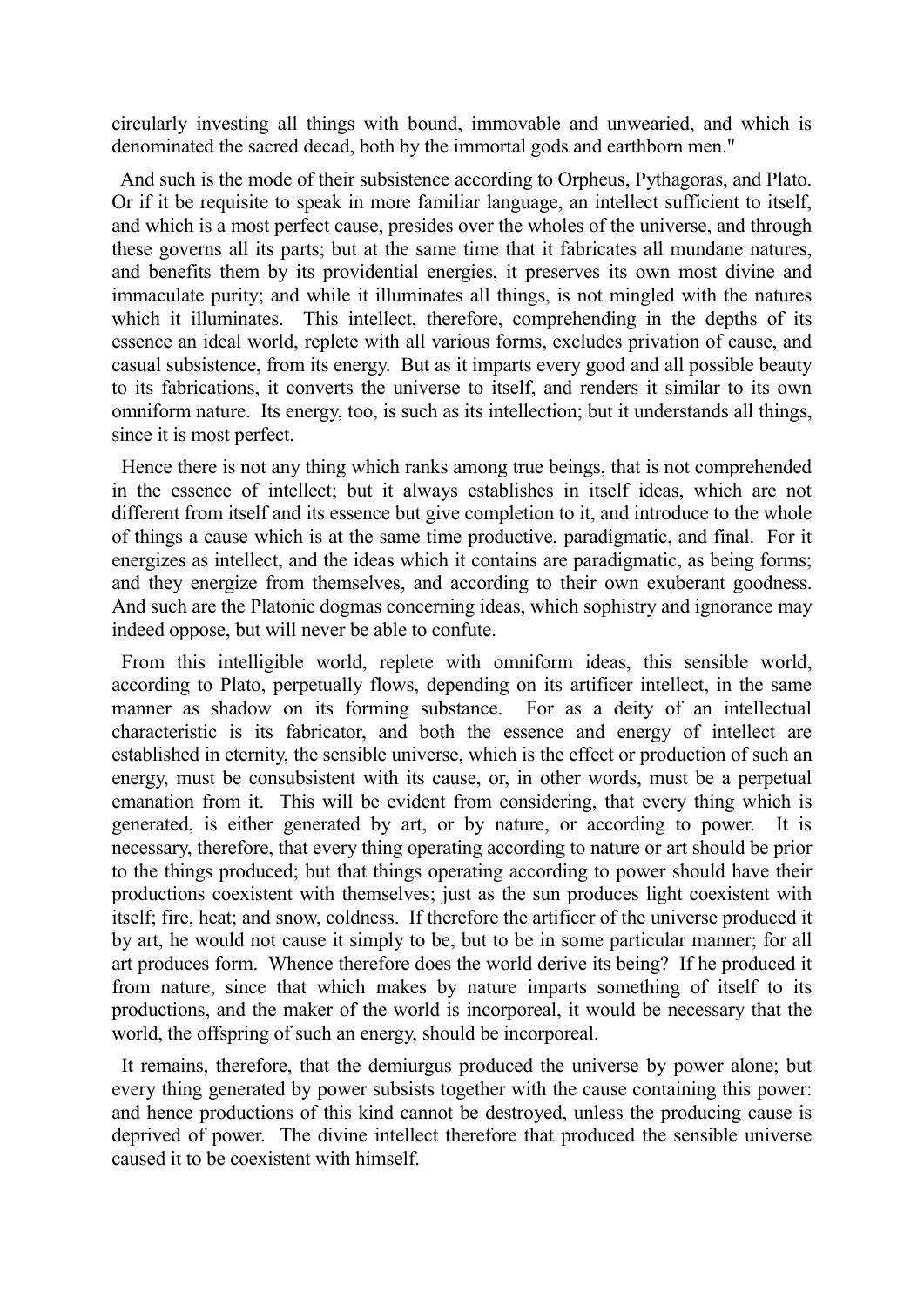This world thus depending on its divine artificer, who is himself an intelligible world, replete with the archetypal ideas of all things, considered according to its corporeal nature, is perpetually flowing, and perpetually advancing to being ( $\epsilon v \tau'$ ) γιγvεσθαι), and compared with its paradigm, has no stability or reality of being. However, considered as animated by a divine soul, and as receiving the illuminations of all the supermundane gods, and being itself the receptacle of divinities from whom bodies are suspended, it is said by Plato in the *Timæus* to be a blessed god. The great body of this world too, which subsists in a perpetual dispersion of temporal extension, may be properly called *a whole with a total subsistence*, on account of the perpetuity of its duration, though this is nothing more than a flowing eternity. And hence Plato calls it *a whole of wholes*; by the other wholes which are comprehended in it meaning, the celestial spheres, the sphere of fire, the whole of air considered as one great orb; the whole earth, and the whole sea. These spheres, which are called by Platonic writers, *parts with a total subsistence*, are considered by Plato as aggregately perpetual. For if the body of the world is perpetual, this also must be the case with its larger parts, on account of their exquisite alliance to it, and in order that *wholes with a partial* subsistence, such as all individuals, may rank in the last gradation of things.

 As the world too, considered as one great comprehending whole, is called by Plato a divine animal, so likewise every whole which it contains is a world, possessing, in the first place, a self-perfect unity; proceeding from the ineffable, by which it becomes a god; in the second place, a divine intellect; in the third place, a divine soul; and in the last place, a deified body. Hence each of these wholes is the producing cause of all the multitude which it contains, and on this account is said to be a whole prior to parts; because, considered as possessing an eternal form which holds all its parts together, and gives to the whole perpetuity of subsistence, it is not indigent of such parts to the perfection of its being. That these wholes which rank thus high in the universe are animated, must follow by a geometrical necessity. For, as Theophrastus well observes, wholes would possess less authority than parts, and things eternal than such as are corruptible, if deprived of the possession of soul.

 And now having with venturous, yet unpresuming wing, ascended to the ineffable principle of things, and standing with every eye closed in the vestibules of the adytum, found that we could announce nothing concerning him, but only indicate our doubts and disappointment, and having thence descended to his occult and most venerable progeny, and passing through the luminous world of ideas, holding fast by the golden chain of deity, terminated our downward flight in the material universe, and its undecaying wholes, let us stop awhile and contemplate the sublimity and magnificence of the scene which this journey presents to our view. Here then we see the vast empire of deity, an empire terminated upwards by a principle so ineffable that all language is subverted about it, and downwards by the vast body of the world. Immediately subsisting after this immense unknown we in the next place behold a mighty all-comprehending one, which, as being next to that which is in every respect incomprehensible, possesses much of the ineffable and unknown. From this principle of principles, in which all things causally subsist absorbed in superessential light and involved in unfathomable depths, we view a beauteous progeny of principles, all largely partaking of the ineffable, all stamped with the occult characters of deity, all possessing an overflowing fullness of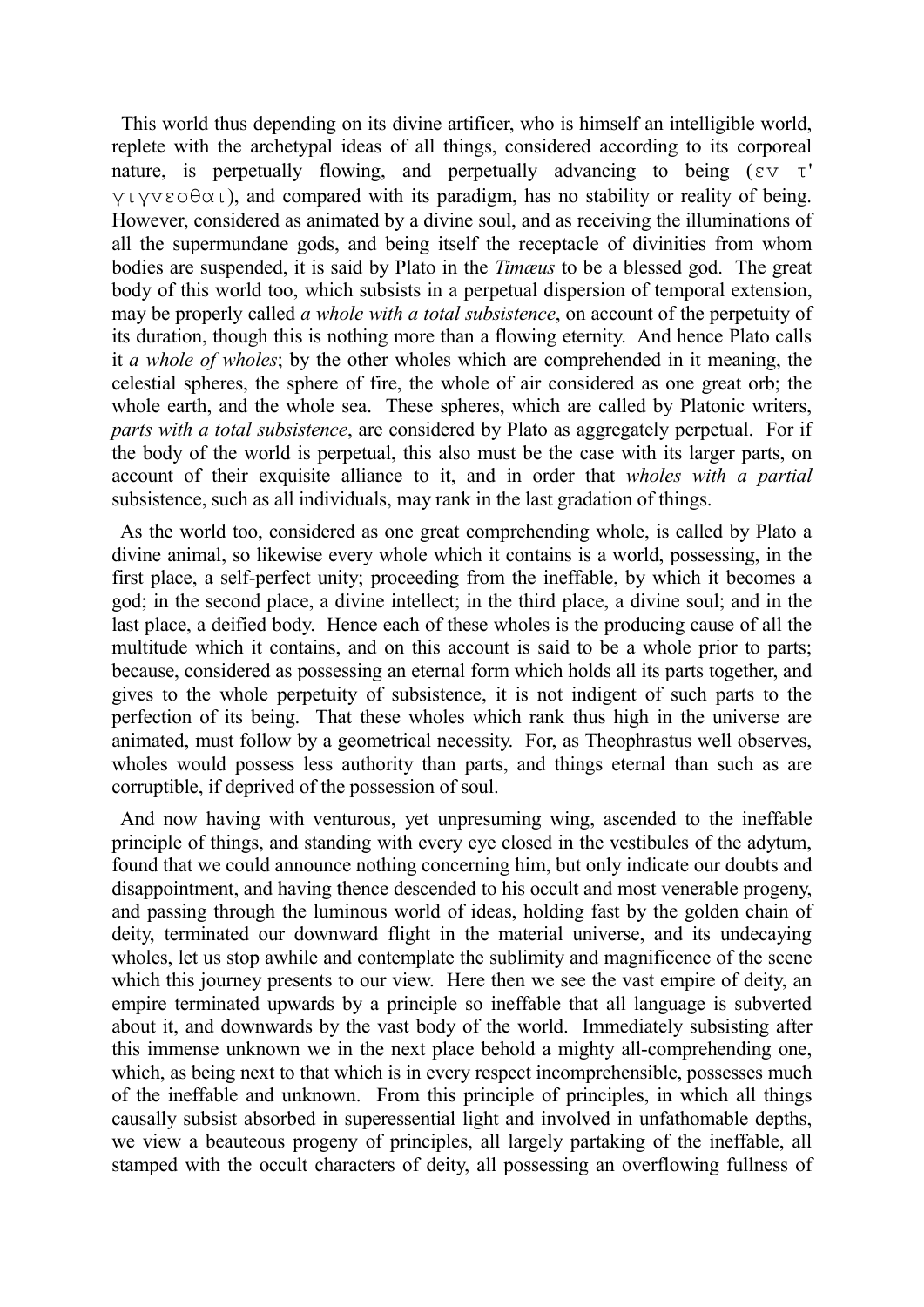good. From these dazzling summits, these ineffable blossoms, these divine propagations, we next see being, life, intellect, soul, nature and body depending; *monads* suspended from *unities*, deified natures proceeding from deities. Each of these monads too, is the leader of a series which extends from itself to the last of things, and which while it proceeds from, at the same time abides in, and returns to its leader. And all these principles and all their progeny are finally centred and rooted by their summits in the first great all-comprehending one. Thus all beings proceed from, and are comprehended in the first being; all intellects emanate from one first intellect; all souls from one first soul; all natures blossom from one first nature; and all bodies proceed from the vital and luminous body of the world. And lastly, all these great monads are comprehended in the first one, from which both they and all their depending series are unfolded into light. Hence this first one is truly the unity of unities, the monad of monads, the principle of principles, the God of gods, one and all things, and yet one prior to all.

 Such, according to Plato, are the flights of the true philosopher, such the august and magnificent scene which presents itself to his view. By ascending these luminous heights, the spontaneous tendencies of the soul to deity alone find the adequate object of their desire; investigation here alone finally reposes, doubt expires in certainty, and knowledge loses itself in the ineffable.

 And here perhaps some grave objector, whose little soul is indeed acute, but sees nothing with a vision healthy and sound, will say that all this is very magnificent, but that it is soaring too high for man; that it is merely the effect of spiritual pride; that no truths, either in morality or theology, are of any importance which are not adapted to the level of the meanest capacity; and that all that it is necessary for man to know concerning either God or himself is so plain, that he that runs may read. In answer to such like cant, for it is nothing more, - a cant produced by the most profound ignorance, and frequently attended with the most deplorable envy, I ask, is then the Delphic precept, KNOW THYSELF, a trivial mandate? Can this be accomplished by every man? Or can any one properly know himself without knowing the rank he holds in the scale of being? And can this be effected without knowing what are the natures which he surpasses, and what those are by which he is surpassed? And can he know this without knowing as much of those natures as it is possible for him to know? And will the objector be hardy enough to say that every man is equal to this arduous task? That he who rushes from the forge, or the mines, with a soul distorted, crushed and bruised by base mechanical arts, and madly presumes to teach theology to a deluded audience, is master of this sublime, this most important science?

 For my own part I know of no truths which are thus obvious, thus accessible to every man, but axioms, those self-evident principles of science which are conspicuous by their own light, which are the spontaneous unperverted conceptions of the soul, and to which he who does not assent deserves, as Aristotle justly remarks, either pity or correction. In short, if this is to be the criterion of all moral and theological knowledge, that it must be immediately obvious to every man, that it is to be apprehended by the most careless inspection, what occasion is there for seminaries of learning? Education is ridiculous, the toil of investigation is idle. Let us at once confine Wisdom in the dungeons of Folly, recall Ignorance from her barbarous wilds, and close the gates of Science with everlasting bars.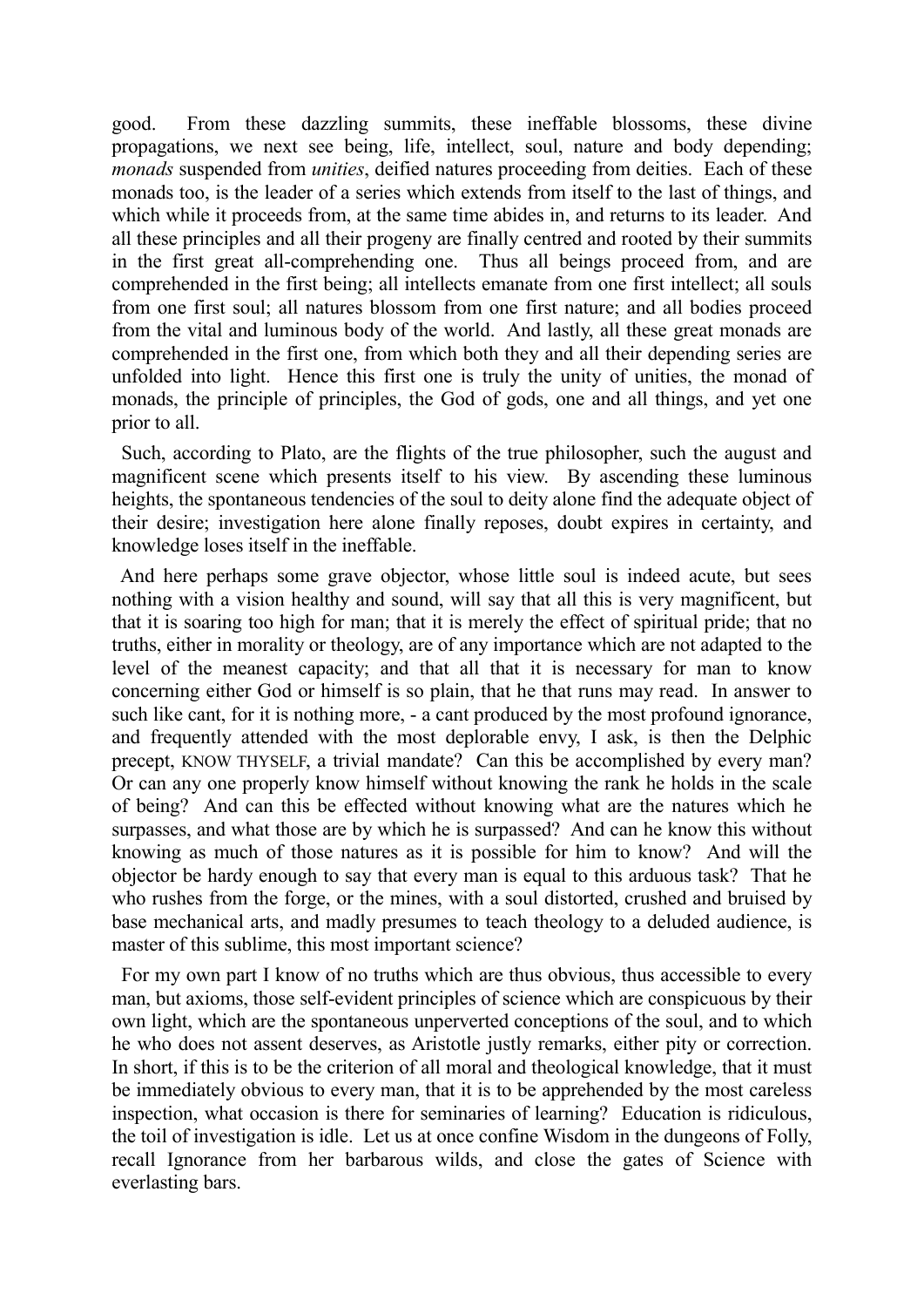Having thus taken a general survey of the great world, and descended from the intelligible to the sensible universe, let us still, adhering to that golden chain which is bound round the summit of Olympus, and from which all things are suspended, descend to the microcosm man. For man comprehends in himself partially every thing which the world contains divinely and totally. Hence, according to Plato, he is endued with an intellect subsisting in energy, and a rational soul proceeding from the same father and vivific goddess as were the causes of the intellect and soul of the universe. He has likewise an ethereal vehicle analogous to the heavens, and a terrestrial body composed from the four elements, and with which also it is coordinate.

 With respect to his rational part, for in this the essence of man consists, we have already shown that it is of a self-motive nature, and that it subsists between intellect, which is immovable both in essence and energy, and nature, which both moves and is moved. In consequence of this middle subsistence, the mundane soul, from which all partial souls are derived, is said by Plato, in the *Timæus*, to be a medium between that which is indivisible and that which is divisible about bodies, i.e. the mundane soul is a medium between the mundane intellect, and the whole of that corporeal life which the world participates. In like manner the human soul is a medium between a dæmoniacal intellect proximately established above our essence, which it also elevates and perfects, and that corporeal life which is distributed about our body, and which is the cause of its generation, nutrition, and increase. This dæmoniacal intellect is called by Plato, in the *Phædrus*, *theoretic* and *the governor of the soul*. The highest part therefore of the human soul is the summit of the dianoëtic power (τo ακρoτατov της  $\delta \iota$   $\alpha$   $\sigma$   $\iota$   $\alpha$  c), or that power which reasons scientifically; and this summit is our intellect. As, however, our very essence is characterized by reason, this our summit is rational, and though it subsists in energy, yet it has a remitted union with things themselves. Though too it energizes from itself, and contains intelligibles in its essence, yet from its alliance to the discursive nature of soul, and its inclination to that which is divisible, it falls short of the perfection of an intellectual essence and energy profoundly indivisible and united, and the intelligibles which it contains degenerate from the transcendently fulged and self-luminous nature of first intelligibles.

 Hence, in obtaining a perfectly indivisible knowledge, it requires to be perfected by an intellect whose energy is ever vigilant and unremitted; and its intelligibles, that they may become perfect, are indigent of the light which proceeds from separate intelligibles. Aristotle, therefore, very properly compares the intelligibles of our intellect to colours, because these require the splendour of the sun, and denominates an intellect of this kind, *intellect in capacity*, both on account of its subordination to an essential intellect, and because it is from a separate intellect that it receives the full perfection of its nature. The middle part of the rational soul is called by Plato *dianoia* (διανοια), and is that power which, as we have already said, reasons scientifically, deriving the principles of its reasoning, which are axioms, from intellect. And the extremity of the rational soul is *opinion*, which in his Sophista he defines to be that power which knows the conclusion of *dianoia*. This power also knows the universal in sensible particulars, as that every man is a biped, but it knows only the oτι, or *that* a thing is, but is ignorant of the  $\delta$  ιστι, or *why* it is: knowledge of the latter kind being the province of the dianoëtic power.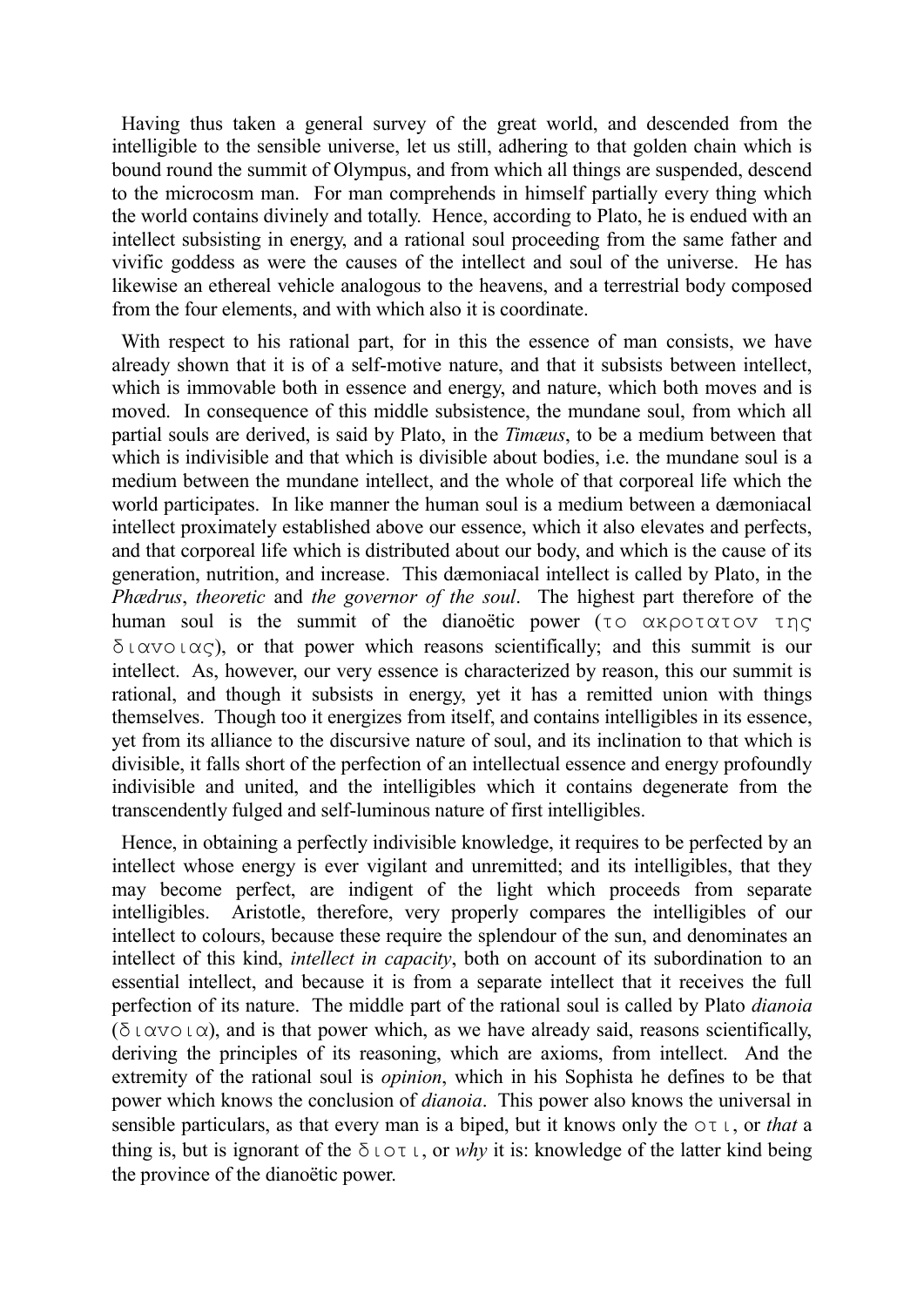And such is Plato's division of the rational part of our nature, which he very justly considers as the *true man*; the essence of every thing consisting in its most excellent part.

 After this follows the irrational nature, the summit of which is the phantasy, or that power which perceives every thing accompanied with figure and interval; and on this account it may be called *a figured intelligence* (μoρφωτικη voησις). This power, as Iamblichus beautifully observes, grows upon, as it were, and fashions all the powers of the soul; exciting in opinion the illuminations from the senses, and fixing in that life which is extended with body, the impressions which descend from intellect. Hence, says Proclus, it folds itself about the indivisibility of true intellect, conforms itself to all formless species, and becomes perfectly every thing, from which the dianoëtic power, and our indivisible reason consists. Hence too, it is all things passively which intellect is impassively, and on this account Aristotle calls it passive intellect. Under this subsist anger and desire, the former resembling a raging lion, and the latter a many-headed beast; and the whole is bounded by sense, which is nothing more than a passive perception of things, and on this account is justly said by Plato to be rather *passion* than *knowledge*; since the former of these is characterized by *inertness*, and the latter by *energy*.

 Further still, in order that the union of the soul with this gross terrestrial body may be effected in a becoming manner, two vehicles, according to Plato, are necessary as media, one of which is ethereal, and the other aerial - and of these, the ethereal vehicle is *simple and immaterial*; and this dense earthly body is *composite and material*.

 The soul thus subsisting as a medium between natures impartible and such as are divided about bodies, it produces and constitutes the latter of these; but establishes in itself the prior causes from which it proceeds. Hence it previously receives, after the manner of an exemplar, the natures to which it is prior as their cause; but it possesses through participation, and as the blossoms of first natures, the causes of its subsistence. Hence it contains in its essence immaterial forms of things material, incorporeal of such as are corporeal, and unextended of such as are distinguished by interval. But it contains intelligibles after the manner of an image, and receives partibly their impartible forms, such as are uniform variously, and such as are immovable, according to a selfmotive condition. Soul therefore is all things, and is elegantly said by Olympiodorus to be an *omniform statue* (παμμoρφov αγαλμα): for it contains such things as are first through participation, but such as are posterior to its nature, after the manner of an exemplar.

 As, too, it is *always* moved, and this *always* is not eternal, but temporal, for that which is properly eternal, and such is intellect, is perfectly stable, and has no transitive energies, - hence it is necessary that its motions should be periodic. For motion is a certain mutation from some things into others. And beings are terminated by multitudes and magnitudes. These therefore being terminated, there can neither be an infinite mutation, according to a right line, nor can that which is always moved proceed according to a finished progression. Hence that which is always moved will proceed from the same to the same; and will thus form a periodic motion. Hence, too, the human, and this also is true of every mundane soul, uses periods and restitutions of its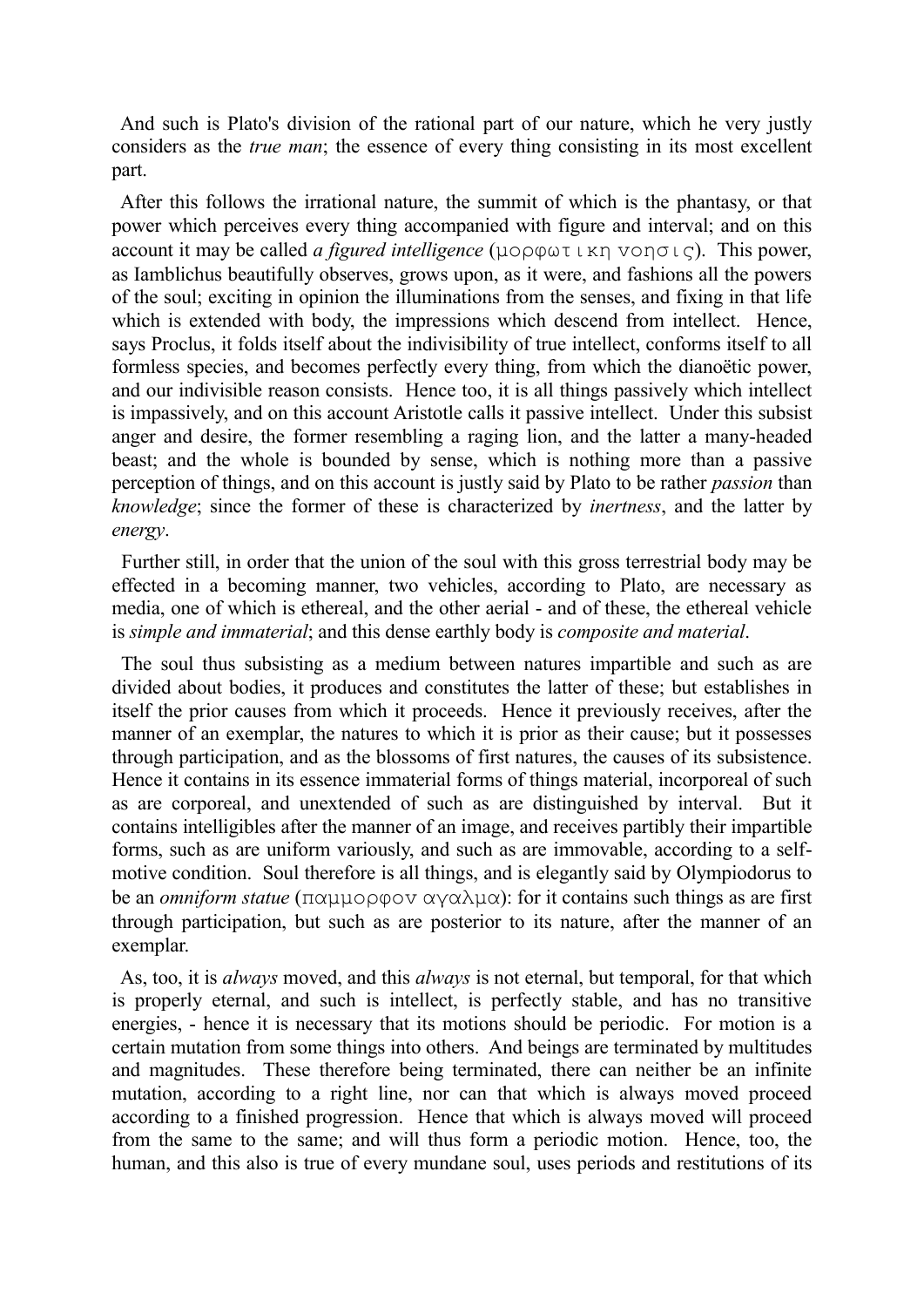proper life. For, in consequence of being measured by time, it energizes transitively, and possesses a proper motion. But every thing which is moved perpetually and participates of time, revolves periodically and proceeds from the same to the same. And hence the soul, from possessing motion and energizing according to time, will both possess periods of motion, and restitutions to its pristine state.

 Again, as the human soul, according to Plato, ranks among the number of those souls that *sometimes* follow the mundane divinities, in consequence of subsisting immediately after dæmons and heroes, the *perpetual* attendants of the gods, hence it possesses a power of descending infinitely into generation, or the sublunary region, and of ascending from generation to real being. For since it does not reside with divinity through an infinite time, neither will it be conversant with bodies through the whole succeeding time. For that which has no temporal beginning, both according to Plato and Aristotle, cannot have an end; and that which has no end, is necessarily without a beginning. It remains, therefore, that every soul must perform periods, both of ascensions from generation, and of descensions into generation; and that this will never fail, through an infinite time.

 From all this it follows that the soul, while an inhabitant of earth, is in a fallen condition, an apostate from deity, an exile from the orb of light. Hence Plato, in the 7th book of his *Republic*, considering our life with reference to erudition and the want of it, assimilates us to men in a subterranean cavern, who have been there confined from their childhood, and so fettered by chains as to be only able to look before them to the entrance of the cave which expands to the light, but incapable through the chain of turning themselves round. He supposes too, that they have the light of a fire burning far above and behind them; and that between the fire and the fettered men, there is a road above, along which a low wall is built. On this wall are seen men bearing utensils of every kind, and statues in wood and stone of men and other animals. And of these men some are speaking and others silent. With respect to the fettered men in this cave, they see nothing of themselves or another, or of what is carrying along, but the shadows formed by the fire falling on the opposite part of the cave. He supposes too, that the opposite part of this prison has an echo; and that in consequence of this the fettered men, when they hear any one speak, will imagine that it is nothing else than the passing shadow.

 Here, in the first place, as we have observed in the notes on that book, the road above, between the fire and the fettered men, indicates that there is a certain ascent in the cave itself from a more abject to a more elevated life. By this ascent therefore Plato signifies the contemplation of dianoëtic objects, in the mathematical disciplines. For as the shadows in the cave correspond to the shadows of visible objects, and visible objects are the immediate images of dianoëtic forms, or those ideas which the soul essentially participates, it is evident that the objects from which these shadows are formed must correspond to such as are dianoëtic. It is requisite, therefore, that the dianoëtic power, exercising itself in these, should draw forth the principles of these from their latent retreats, and should contemplate them not in images, but as subsisting in herself in impartible involution.

 In the next place he says, "that the man who is to be led from the cave, will more easily see what the heavens contain, and the heavens themselves, by looking in the night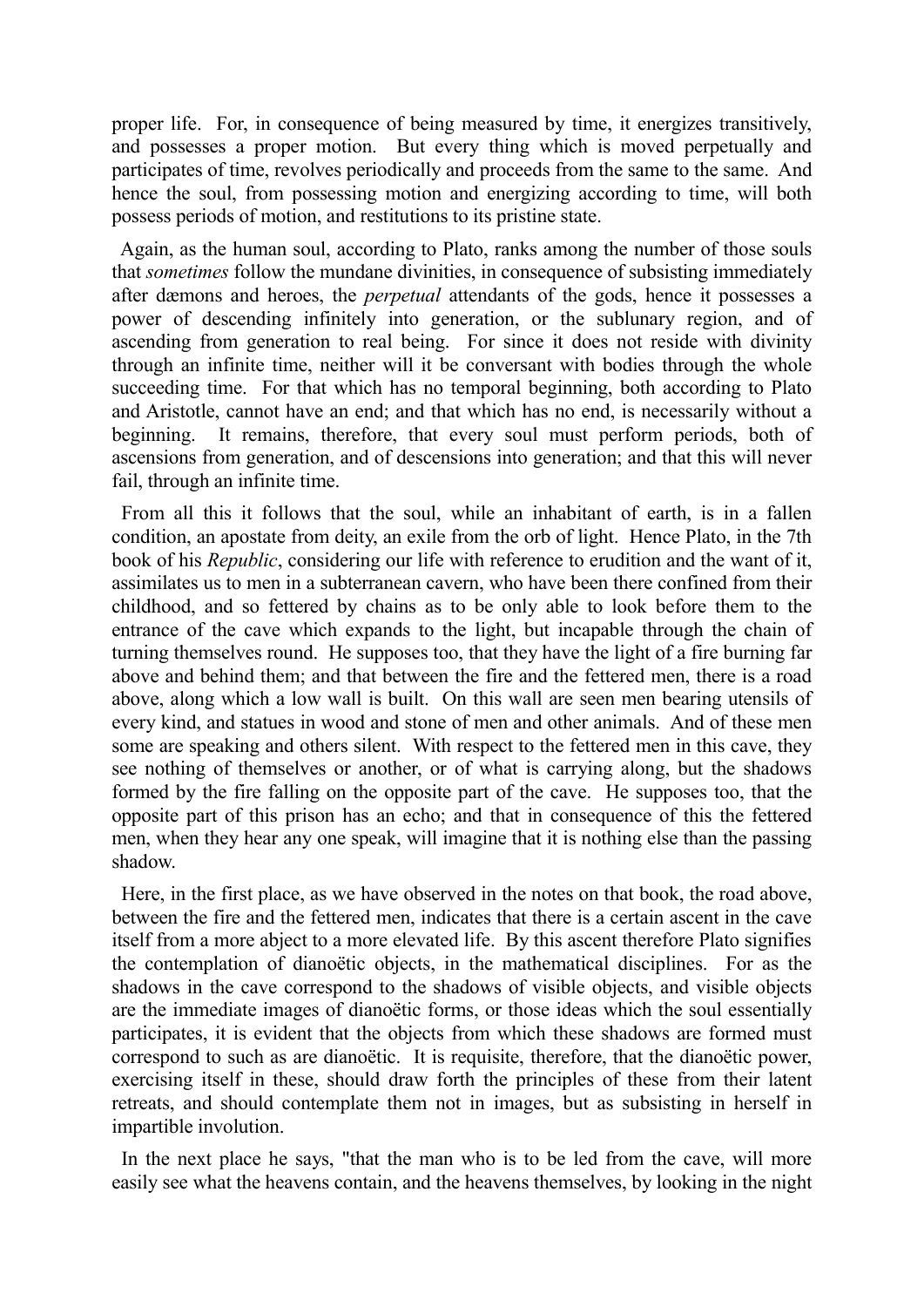to the light of the stars, and the moon, than by day looking on the sun, and the light of the sun." By this he signifies the contemplation of intelligibles: for the stars and their light are imitations of intelligibles, so far as all of them partake of the form of the sun, in the same manner as intelligibles are characterized by the nature of *The Good*.

 After the contemplation of these, and after the eye is accustomed through these to the light, as it is requisite in the visible region to see the sun himself in the last place, in like manner, according to Plato, the idea of *the good* must be seen the last in the intelligible region. He likewise divinely adds, *that it is scarcely to be seen*; for we can only be conjoined with it through the intelligible, in the vestibule of which it is beheld by the ascending soul.

 In short, the soul, according to Plato, can only be restored while on earth to the divine likeness, which she abandoned by her descent, and be able after death to reascend to the intelligible world, by the exercise of the cathartic and theoretic virtues;<sup>†</sup> the former purifying her from the defilements of a mortal nature, and the latter elevating her to the vision of true being: for thus, as Plato says in the *Timæus*, "the soul becoming sane and entire, will arrive at the form of her pristine habit." The cathartic, however, must necessarily precede the theoretic virtues; since it is impossible to survey truth while subject to the perturbation and tumult of the passions. For the rational soul subsisting as a medium between intellect and the irrational nature, can then only without divulsion associate with the intellect prior to herself, when she becomes pure from co-passivity with inferior natures.

 By the cathartic virtues, therefore, we become *sane*, in consequence of being liberated from the passions as diseases; but we become *entire* by the reassumption of intellect and science, as of our proper parts; and this is effected by contemplative truth. Plato also clearly teaches us that our apostasy from better natures is only to be healed by a flight from hence, when he defines in his *Theætetus*[176 ff] philosophy to be a flight from terrestrial evils: for he evinces by this that passions are connascent with mortals alone. He likewise says in the same dialogue, "that neither can evils be abolished, nor yet do they subsist with the gods, but that they necessarily revolve about this terrene abode, and a mortal nature." For those who are obnoxious to generation and corruption can also be affected in a manner contrary to nature, which is the beginning of evils. But in the same dialogue he subjoins the mode by which our flight from evil is to be accomplished. "It is necessary," says he, "to fly from hence thither: but the flight is a similitude to divinity, as far as is possible to man; and this similitude consists in becoming just and holy in conjunction with intellectual prudence." For it is necessary that he who wishes to run from evils, should in the first place turn away from a mortal nature; since it is not possible for those who are mingled with it to avoid being filled with its attendant evils.

 As therefore, through our flight from divinity, and the defluction of those wings which elevate us on high, we fell into this mortal abode, and thus became connected with evils, so by abandoning passivity with a mortal nature, and by the germination of the virtues, as of certain wings, we return to the abode of pure and true good, and to the possession

† In the *Phædo* Plato discourses on the former of these virtues, and in the *Theætetus* on the latter.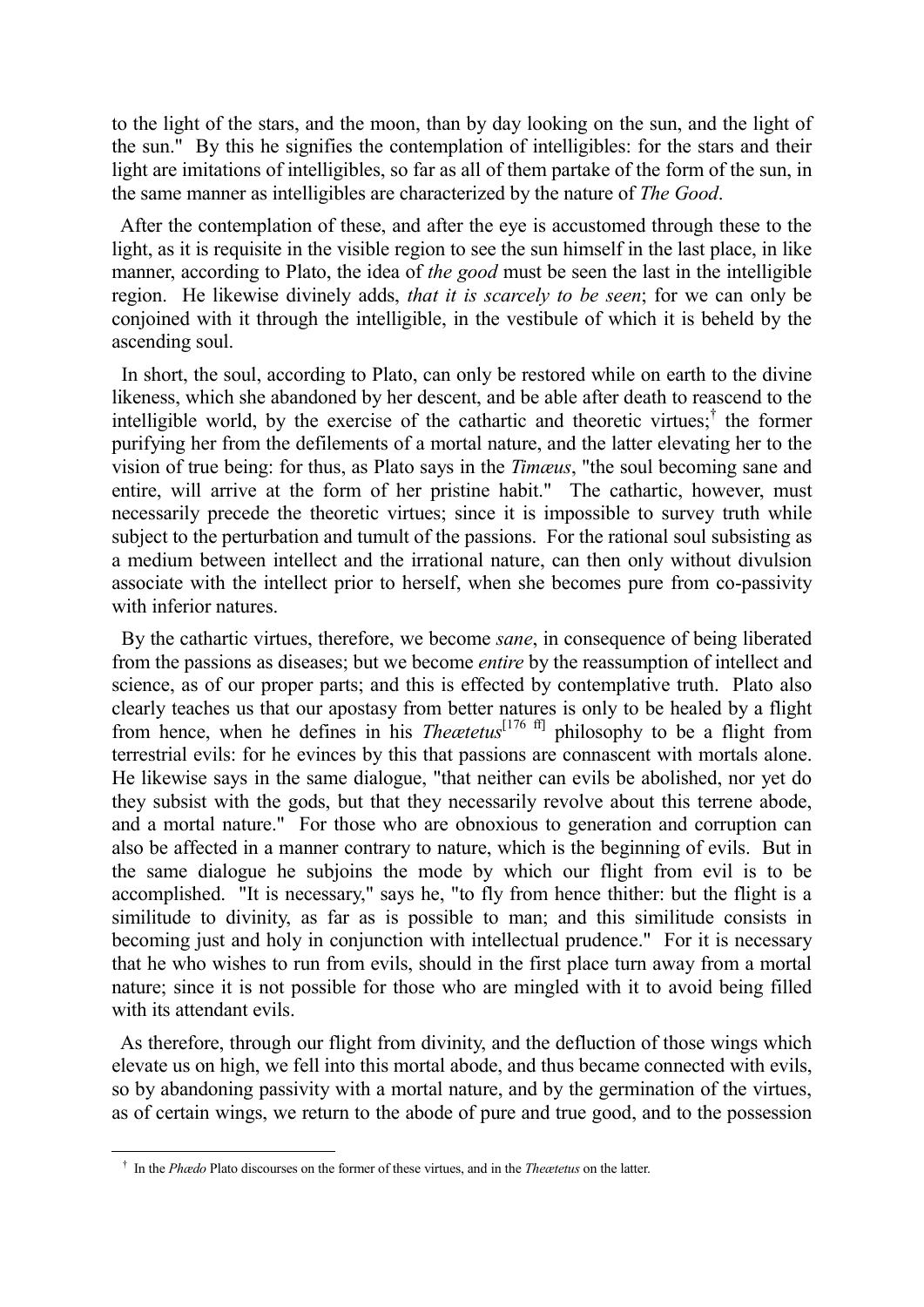of divine felicity. For the essence of man subsisting as a medium between dæmoniacal natures, who always have an intellectual knowledge of divinity, and those beings who are never adapted by nature to understand him, it ascends to the former and descends to the latter, through the possession and desertion of intellect. For it becomes familiar both with the divine and brutal likeness, through the amphibious condition of its nature.

 When the soul therefore has recovered her pristine perfection in as great a degree as is possible, while she is an inhabitant of earth by the exercise of the cathartic and theoretic virtues, she returns after death, as he says in the *Timæus*, to her kindred star from which she fell, and enjoys a blessed life. Then too, as he says in the *Phædrus*, [246e] being winged, she governs the world in conjunction with the gods. And this indeed is the most beautiful end of her labours. This is what he calls in the *Phædo*, a great contest, and a mighty hope.<sup>†</sup> This is the most perfect fruit of philosophy to familiarize and lead her back to things truly beautiful, to liberate her from this terrene abode as from a certain subterranean cavern of material life, elevate her to ethereal splendours, and place her in the islands of the blessed.

 From this account of the human soul, that most important Platonic dogma necessarily follows, that our soul essentially contains all knowledge, and that whatever knowledge she acquires in the present life, is in reality nothing more than a recovery of what she once possessed. This recovery is very properly called by Plato reminiscence, not as being attended with actual recollection in the present life, but as being an actual repossession of what the soul had lost through her oblivious union with the body. Alluding to this essential knowledge of the soul, which discipline evocates from its dormant retreats, Plato says, in the Sophista, "that we know all things as in a dream, and are again ignorant of them, according to vigilant perception." Hence too, as Proclus‡ well observes, it is evident that the soul does not collect her knowledge from sensibles, nor from things partial and divisible discover *the whole* and *The One*. For it is not proper to think that things which have in no respect a real subsistence, should be the leading causes of knowledge to the soul; and that things which oppose each other and are ambiguous, should precede science which has a sameness of subsistence; nor that things which are variously mutable should be generative of reasons which are established in unity; nor that things indefinite should be the causes of definite intelligence. It is not fit, therefore, that the truth of things eternal should be received from *the many*, nor the discrimination of universals from sensibles, nor a judgment respecting what is good from irrational natures; but it is requisite, that the soul entering within herself, should investigate in herself *the true* and *The Good*, and the eternal reasons of things.

 We have said that discipline awakens the dormant knowledge of the soul; and Plato considered this as particularly effected by the mathematical disciplines. Hence he asserts of theoretic arithmetic, that it imparts no small aid to our ascent to real being, and that it liberates us from the wandering and ignorance about a sensible nature. Geometry too is considered by him as most instrumental to the knowledge of *The Good*,

† Ο μεγασ αγωv, και ελπις η μεγαλη.

‡ See the Additional Notes on the *First Alcibiades*, p. ?.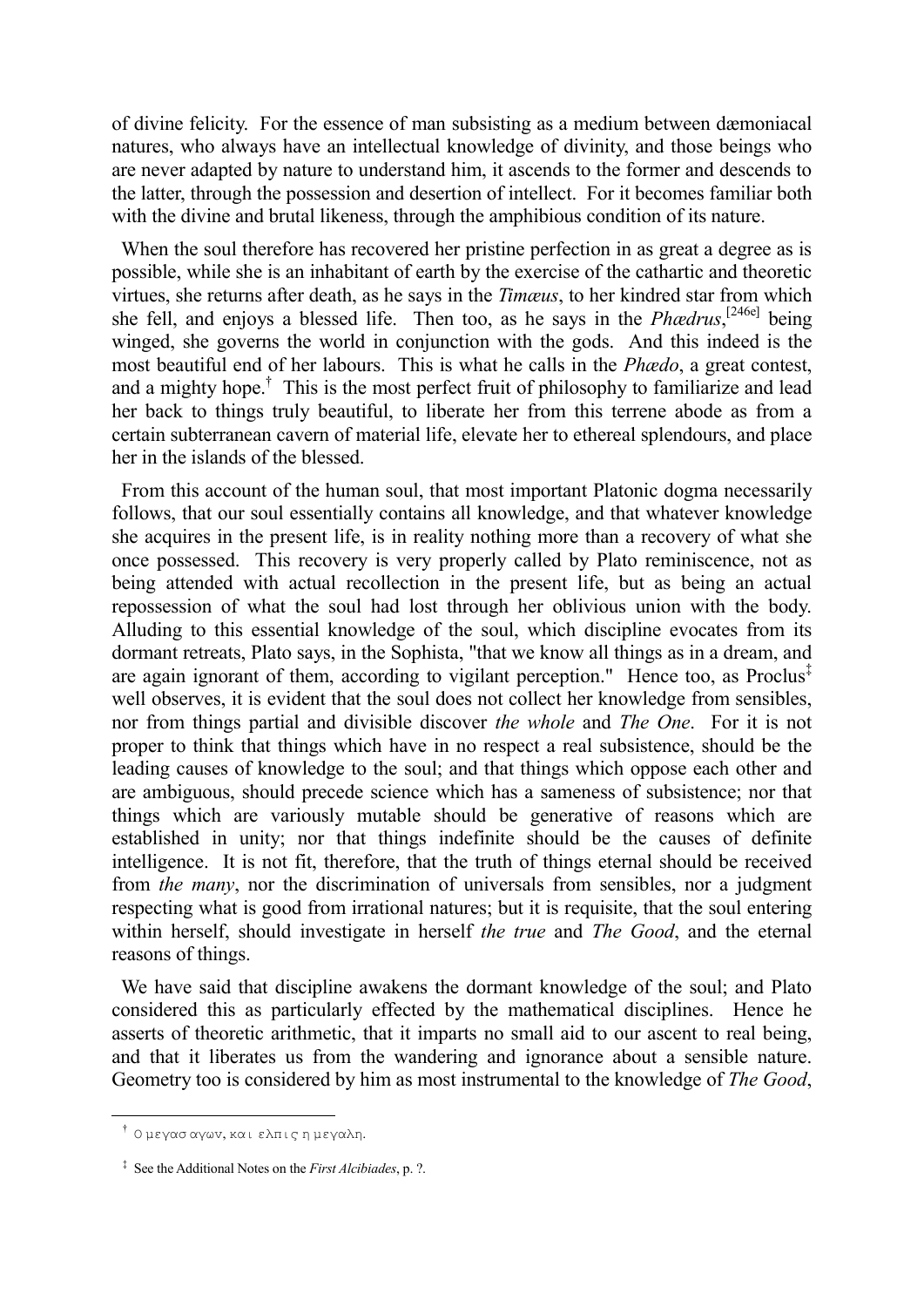when it is not pursued for the sake of practical purposes, but as the means of ascent to an intelligible essence. Astronomy also is useful for the purpose of investigating the fabricator of all things, and contemplating as in most splendid images the ideal world, and its ineffable cause. And lastly music, when properly studied, is subservient to our ascent, *viz*. when from sensible we betake ourselves to the contemplation of ideal and divine harmony. Unless, however, we thus employ the mathematical disciplines, the study of them is justly considered by Plato as imperfect and useless, and of no worth. For as the true end of man according to his philosophy is an assimilation to divinity, in the greatest perfection of which human nature is capable, whatever contributes to this, is to be ardently pursued; but whatever has a different tendency, however necessary it may be to the wants and conveniences of the mere animal life, is comparatively little and vile. Hence it is necessary to pass rapidly from things visible and audible, to those which are alone seen by the eye of intellect. For the mathematical sciences, when properly studied, move the inherent knowledge of the soul; awaken its intelligence; purify its dianoëtic power; call forth its essential forms from their dormant retreats; remove that oblivion and ignorance which are congenial with our birth; and dissolve the bonds arising from our union with an irrational nature. It is therefore beautifully said by Plato, in the 7th book of his *Republic*, "that the soul through these disciplines has an organ purified and enlightened, which is blinded and buried by studies of a different kind, an organ better worth saving than ten thousand eyes, since truth becomes visible through this alone."

 Dialectic, however, or the vertex of the mathematical sciences, as it is called by Plato in his *Republic*,<sup>[vii, 532a-d]</sup> is that master discipline which particularly leads us up to an intelligible essence. Of this first of sciences, which is essentially different from vulgar logic, and is the same with what Aristotle calls the first philosophy and wisdom, I have largely spoken in the introduction and notes to the Parmenides. Suffice it therefore to observe in this place, that dialectic differs from mathematical science in this, that the latter flows from, and the former is void of hypothesis. That dialectic has a power of knowing universals; that it ascends to good and the supreme cause of all; and that it considers good as the end of its elevation; but that the mathematical science, which previously fabricates for itself definite principles, from which it evinces things consequent to such principles, does not tend to the principle, but to the conclusion. Hence Plato does not expel mathematical knowledge from the number of the sciences, but asserts it to be the next in rank to that one science which is the summit of all; nor does he accuse it as ignorant of its own principles, but considers it as receiving these from the master science dialectic, and that possessing them without any demonstration, it demonstrates from these its consequent propositions.

 Hence Socrates, in the *Republic*, speaking of the power of dialectic, says, that it surrounds all disciplines like a defensive enclosure, and elevates those that use it, to the good itself, and the first unities; that it purifies the eye of the soul; establishes itself in true beings, and the one principle of all things, and ends at last in that which is no longer hypothetical. The power of dialectic, therefore, being thus great, and the end of this path so mighty, it must by no means be confounded with arguments which are alone conversant with opinion: for the former is the guardian of sciences, and the passage to it is through these, but the latter is perfectly destitute of disciplinative science. To which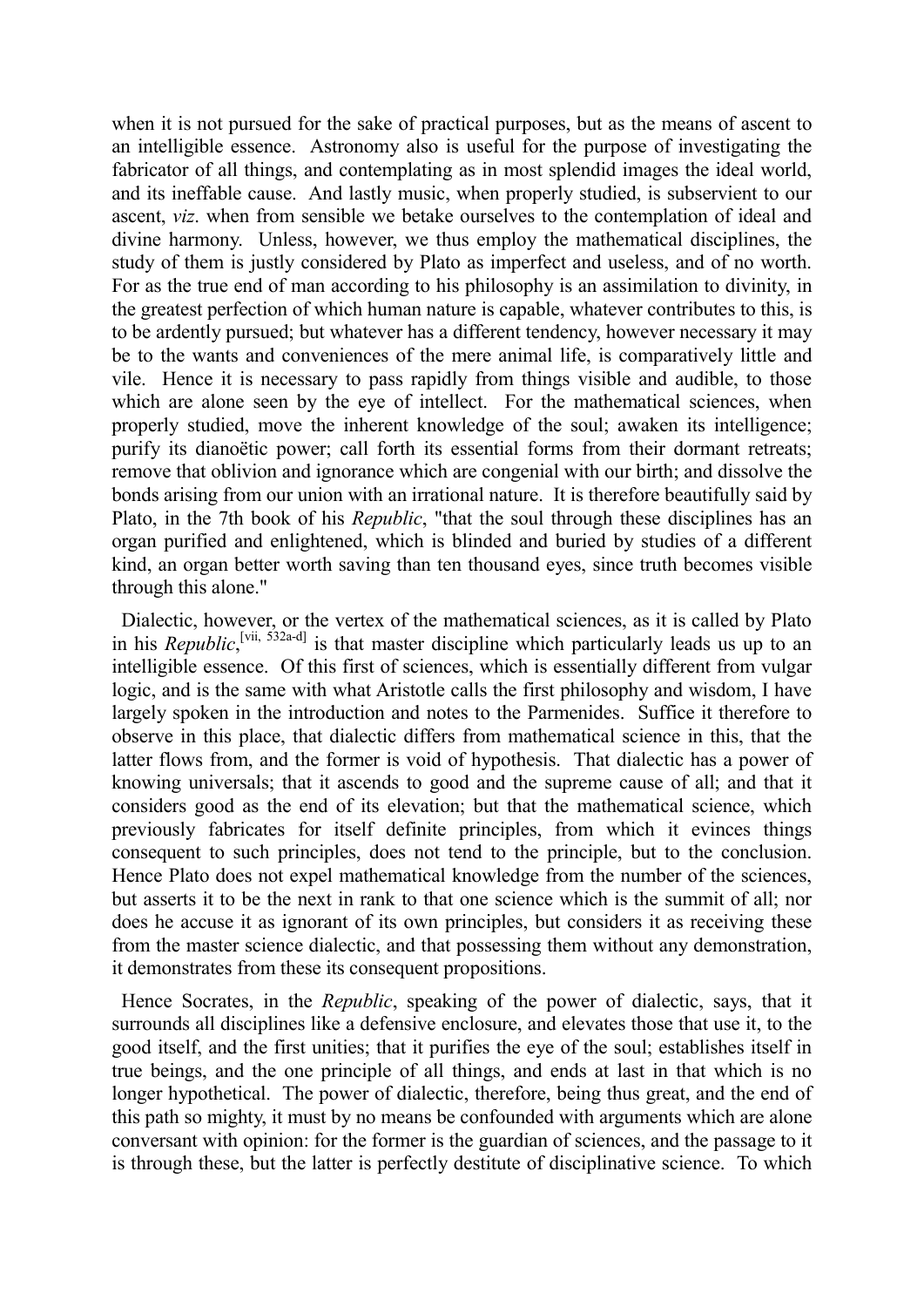we may add, that the method of reasoning, which is founded in opinion, regards only that which is apparent; but the dialectic method endeavours to arrive at *The One* itself, always employing for this purpose steps of ascent, and at last beautifully ends in the nature of *The Good*.

 Very different, therefore, is it from the merely logical method, which presides over the demonstrative phantasy, is of a secondary nature, and is alone pleased with contentious discussions. For the dialectic of Plato for the most part employs divisions and analyses as primary sciences, and as imitating the progression of beings from *The One*, and their conversion to it again. It likewise sometimes uses definitions and demonstrations, and prior to these the definitive method, and the divisive prior to this. On the contrary, the merely logical method, which is solely conversant with opinion, is deprived of the incontrovertible reasonings of demonstration.

The following is a specimen of the analytical method of Plato's dialectic.<sup>†</sup> Of analysis there are three species. For one is an ascent from sensibles to the first intelligibles; a second is an ascent through things demonstrated and subdemonstrated, to undemonstrated and immediate propositions; and a third proceeds from hypothesis to unhypothetical principles. Of the first of these species, Plato has given a most admirable specimen in the speech of Diotima in the *Banquet*. For there he ascends from the beauty about bodies to the beauty in souls; from this to the beauty in right disciplines; from this again to the beauty in laws; from the beauty in laws to the ample sea of beauty (το πολυ πελαγος του καλου); and thus proceeding, he at length arrives at the beautiful itself.

 The second species of analysis is as follows: It is necessary to make the thing investigated, the subject of hypothesis; to survey such things as are prior to it; and to demonstrate these from things posterior, ascending to such as are prior, till we arrive at the first thing, and to which we give our assent. But beginning from this, we descend synthetically to the thing investigated. Of this species, the following is an example, from the *Phædrus* of Plato. It is inquired if the soul is immortal; and this being hypothetically admitted, it is inquired in the next place if it is always moved. This being demonstrated, the next inquiry is, if that which is always moved, is self-moved; and this again being demonstrated, it is considered whether that which is self-moved, is the principle of motion; and afterwards if the principle is unbegotten. This then being admitted as a thing acknowledged, and likewise that what is unbegotten is incorruptible, the demonstration of the thing proposed is thus collected. If there is a principle, it is unbegotten and incorruptible. That which is self-moved is the principle of motion. Soul is self-moved. Soul therefore (i.e. the rational soul) is incorruptible, unbegotten, and immortal.

 Of the third species of analysis, which proceeds from the hypothetical to that which is unhypothetic, Plato has given a most beautiful specimen in the first hypothesis of his Parmenides. For here, taking for his hypothesis that *The One is*, he proceeds through an orderly series of negations, which are not privative of their subjects, but generative of things which are as it were their opposites, till he at length takes away the hypothesis,

† Vid. Alcin. de Doctr. Plat. cap. v, 4-6, [Trans. Dillon, Clarendon 1993].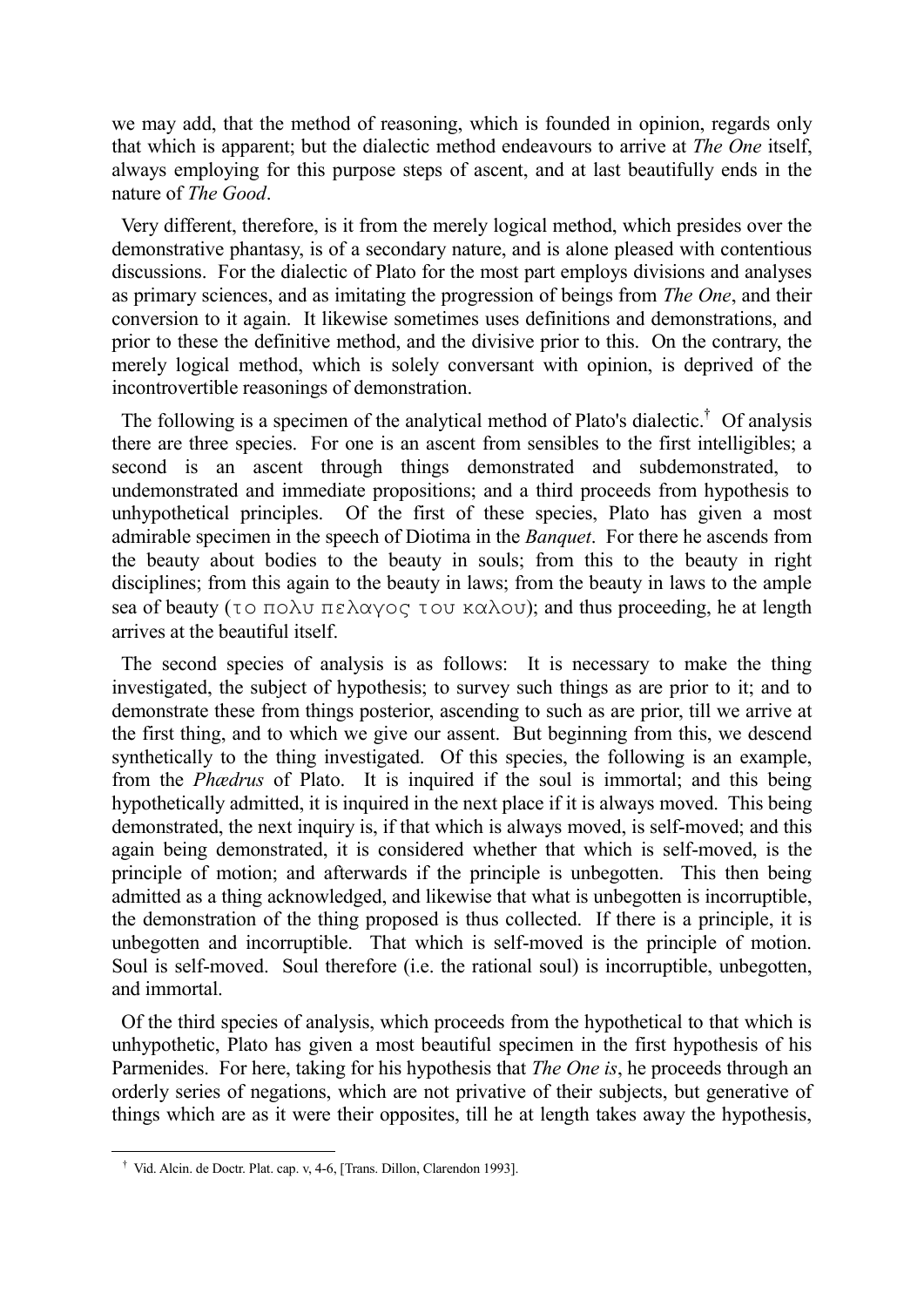that *The One is*. For he denies of it all discourse and every appellation. And thus evidently denies of it not only that it *is*, but even negation. For all things are posterior to *The One*; *viz*. things known, knowledge, and the instruments of knowledge. And thus, beginning from the hypothetical, he ends in that which is unhypothetical, and truly ineffable.

 Having taken a general survey, both of the great world and the microcosm man, I shall close this account of the principal dogmas of Plato, with the outlines of his doctrine concerning Providence and Fate, as it is a subject of the greatest importance, and the difficulties in which it is involved are happily removed by that prince of philosophers.<sup>†</sup>

 In the first place, therefore, Providence, according to common conceptions, is the cause of good to the subjects of its care; and Fate is the cause of a certain connexion to generated natures. This being admitted, let us consider what the things are which are connected. Of beings, therefore, some have their essence in eternity, and others in time. But by beings whose essence is in eternity, I mean those whose energy as well as their essence is eternal; and by beings essentially temporal, those whose essence is always in generation, or becoming to be, though this should take place in an infinite time. The media between these two extremes are natures, which, in a certain respect, have an essence permanent and better than generation, or a flowing subsistence, but whose energy is measured by time. For it is necessary that every procession from things first to last should be effected through media. The medium, therefore, between these two extremes, must either be that which has an eternal essence, but an energy indigent of time, or, on the contrary, that which has a temporal essence, but an eternal energy. It is impossible, however, for the latter of these to have any subsistence; for if this were admitted, energy would be prior to essence. The medium, therefore, must be that whose essence is eternal, but energy temporal. And the three orders which compose this first middle and last are, the intellectual, psychical (or that pertaining to soul), and corporeal. For from what has been already said by us concerning the gradation of beings, it is evident that the intellectual order is established in eternity, both in essence and energy; that the corporeal order is always in generation, or advancing to being, and this either in an infinite time, or in a part of time; and that the psychical is indeed eternal in essence, but temporal in energy. Where then shall we rank things which, being distributed either in places or times, have a certain coordination and sympathy with each other through connexion? It is evident that they must be ranked among altermotive and corporeal natures. For of things which subsist beyond the order of bodies, some are better both than place and time; and others, though they energize according to time, appear to be entirely pure from any connexion with place.

 Hence things which are governed and connected by Fate are entirely altermotive and corporeal. If this then is demonstrated, it is manifest, that admitting Fate to be a cause of connexion, we must assert that it presides over altermotive and corporeal natures. If, therefore, we look to that which is the proximate cause of bodies, and through which also altermotive beings are moved, breathe, and are held together, we shall find that this is nature, the energies of which are to generate, nourish, and increase. If, therefore, this power not only subsists in us and all other animals and plants, but prior to partial bodies

† See the ancient Latin version of Proclus on Providence and Fate, in the 8th volume of the Biblioth. Græc. of Fabricius.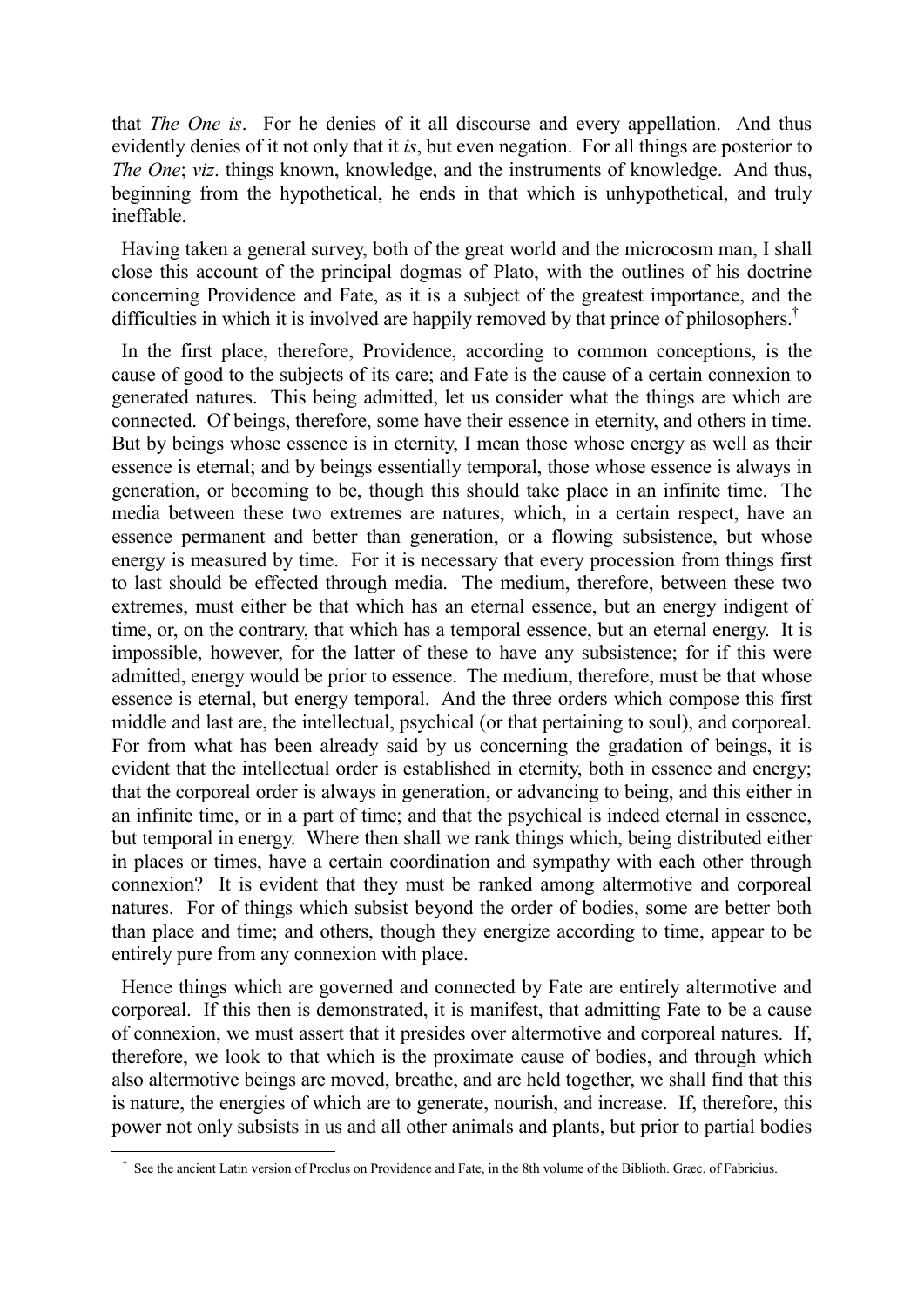there is, by a much greater necessity, one nature of the world which comprehends and is motive of all bodies; it follows, that nature must be the cause of things connected, and that in this we must investigate Fate. Hence Fate is nature, or that incorporeal power which is the one life of the world, presiding over bodies, moving all things according to time, and connecting the motions of things that, by places and times, are distant from each other. It is likewise the cause of the mutual sympathy of mortal natures, and of their conjunction with such as are eternal. For the nature which is in us, binds and connects all the parts of our body, of which also it is a certain Fate. And as in our body some parts have a principal subsistence, and others are less principal, and the latter are consequent to the former, so in the universe, the generations of the less principal parts are consequent to the motions of the more principal, *viz*. the sublunary generations to the periods of the celestial bodies; and the circle of the former is the image of the latter.

 Hence it is not difficult to see that Providence is deity itself, the fountain of all good. For whence can good be imparted to all things, but from divinity? So that no other cause of good but deity is, as Plato says, to be assigned. And, in the next place, as this cause is superior to all intelligible and sensible natures, it is consequently superior to Fate. Whatever too is subject to Fate, is also under the dominion of Providence; having its connexion indeed from Fate, but deriving the good which it possesses from Providence. But again, not all things that are under the dominion of Providence are indigent of Fate; for intelligibles are exempt from its sway. Fate therefore is profoundly conversant with corporeal natures; since connexion introduces time and corporeal motion. Hence Plato, looking to this, says in the *Timæus*, that the world is mingled from intellect and necessity, the former ruling over the latter. For by necessity here he means the motive cause of bodies, which in other places he calls Fate. And this with great propriety; since every body is compelled to do whatever it does, and to suffer whatever it suffers; to heat or to be heated, to impart or to receive cold. But the elective power is unknown to a corporeal nature; so that the necessary and the nonelective may be said to be the peculiarities of bodies.

 As there are two genera of things therefore, the intelligible and the sensible, so likewise there are two kingdoms of these; that of Providence upwards, which reigns over intelligibles and sensibles, and that of Fate downwards, which reigns over sensibles only. Providence likewise differs from Fate, in the same manner as deity, from that which is divine indeed, but by participation, and not primarily. For in other things we see that which has a primary subsistence, and that which subsists according to participation. Thus the light which subsists in the orb of the sun is primary light, and that which is in the air, according to participation; the latter being derived from the former. And life is primarily in the soul, but secondarily in the body. Thus also, according to Plato, Providence is deity, but Fate is something divine, and not a god: for it depends upon Providence, of which it is as it were the image. As Providence too is to intelligibles, so is Fate to sensibles. And alternately as Providence is to Fate, so are intelligibles to sensibles. But intelligibles are the first of beings, and from these others derive their subsistence. And hence the order of Fate depends on the dominion of Providence.

 In the second place, let us look to the rational nature itself, when correcting the inaccuracy of sensible information, as when it accuses the sight of deception, in seeing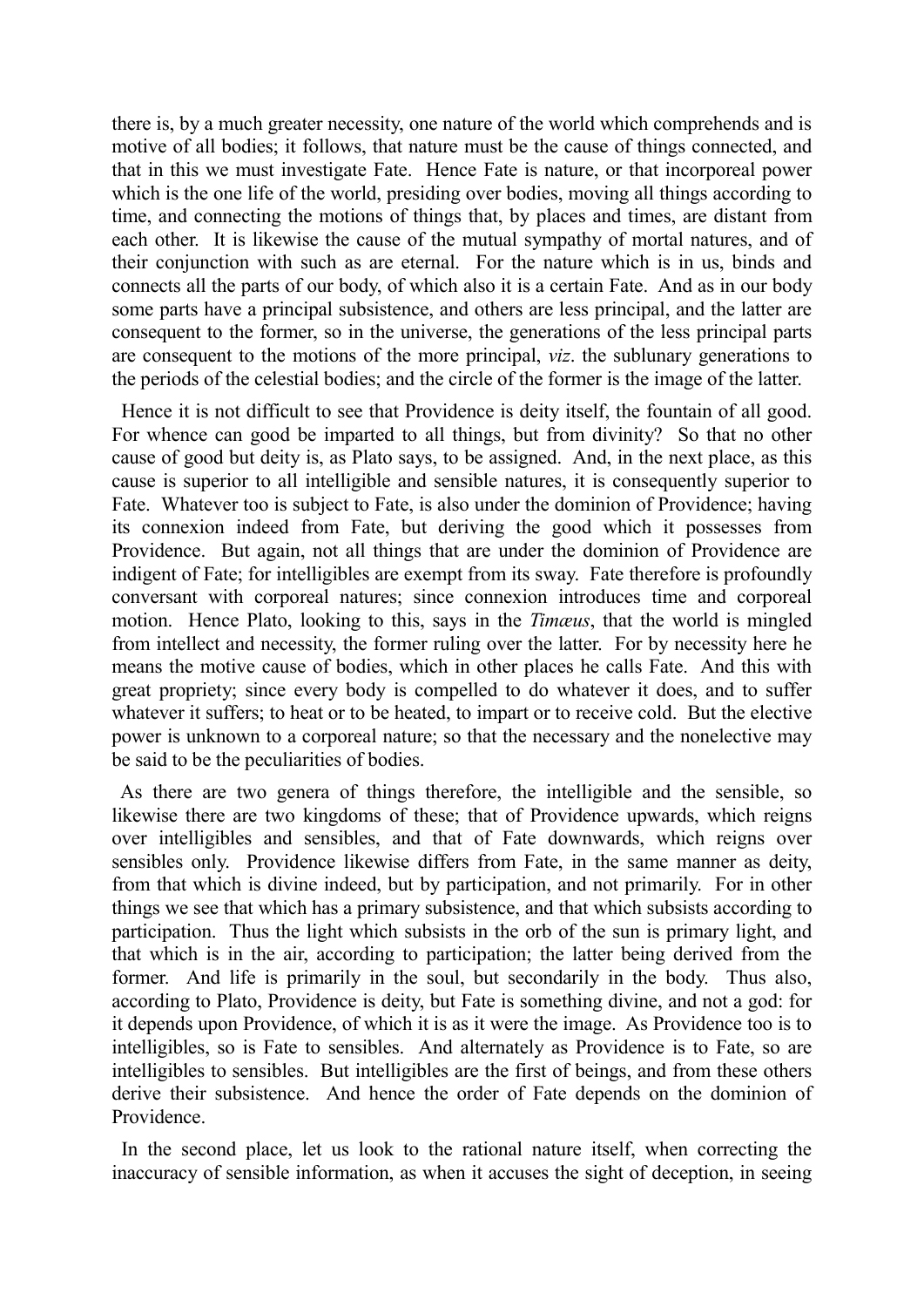the orb of the sun as not larger than a foot in diameter; when it represses the ebullitions of anger, and exclaims with Ulysses,

"Endure my heart;"

or when it restrains the wanton tendencies of desire to corporeal delight. For in all such operations it manifestly subdues the irrational motions, both gnostic and appetitive, and absolves itself from them, as from things foreign to its nature. But it is necessary to investigate the essence of every thing, not from its perversion, but from its energies according to nature. If therefore reason, when it energizes in us as reason, restrains the shadowy impression of the delights of licentious desire, punishes the precipitate motion of fury, and reproves the senses as full of deception, asserting that

"We nothing accurate, or see, or hear:"†

and if it says this, looking to its internal reasons, none of which it knows through the body, or through corporeal cognitions, it is evident that, according to this energy, it removes itself far from the senses, contrary to the decision of which it becomes separated from those sorrows and delights.

 After this, let us direct our attention to another and a better motion of our rational soul, when, during the tranquillity of the inferior parts, by a self-convertive energy, it sees its own essence, the powers which it contains, the harmonic reasons from which it consists, and the many lives of which it is the middle boundary, and thus finds itself to be a rational world, the image of prior natures from which it proceeds, but the paradigm of such as are posterior to itself. To this energy of the soul, theoretic arithmetic and geometry greatly contribute; for these remove it from the senses, purify the intellect from the irrational forms of life with which it is surrounded, and lead it to the incorporeal perception of ideas. For if these sciences receive the soul replete with images, and knowing nothing subtile, and unattended with material garrulity; and if they elucidate reasons possessing an irrefragable necessity of demonstration, and forms full of all certainty and immateriality, and which by no means call to their aid the inaccuracy of sensibles, do they not evidently purify our intellectual life from things which fill us with a privation of intellect, and which impede our perception of true being?

 After both these operations of the rational soul, let us now survey her highest intelligence, through which she sees her sister souls in the universe, who are allotted a residence in the heavens, and in the whole of a visible nature, according to the will of the fabricator of the world. But above all souls she sees intellectual essences and orders. For a deiform intellect resides above every soul, and which also imparts to the soul an intellectual habit. Prior to these, however, she sees those divine monads, from which all intellectual multitudes receive their unions. For above all things united, there must necessarily be unific causes; above things vivified, vivifying causes; above intellectual natures, those that impart intellect; and above all participants, imparticipable natures. From all these elevating modes of intelligence, it must be obvious to such as are not perfectly blind, how the soul, leaving sense and body behind, surveys through the projecting energies of intellect those beings that are entirely exempt from all connexion with a corporeal nature.

† A line of Epicharmus. See the *Phædo*.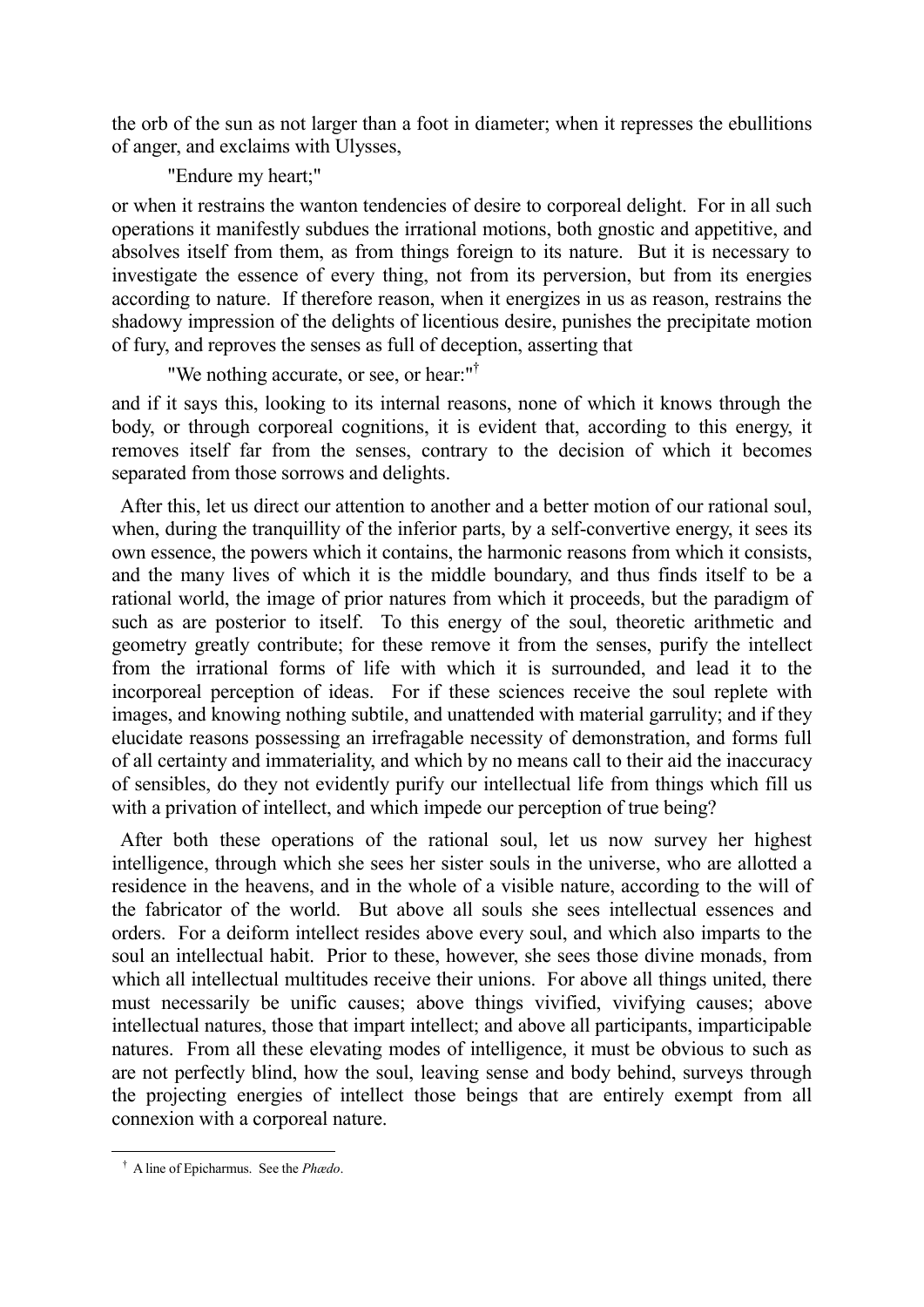The rational and intellectual soul therefore, in whatever manner it may be moved according to nature, is beyond body and sense. And hence it must necessarily have an essence separate from both. But from this again, it becomes manifest, that when it energizes according to its nature, it is superior to Fate, and beyond the reach of its attractive power; but that, when falling into sense and things irrational and corporalized, it follows downward natures, and lives with them as with inebriated neighbours, then together with them it becomes subject to the dominion of Fate. For again, it is necessary that there should be an order of beings of such a kind, as to subsist according to essence above Fate, but to be sometimes ranked under it according to habitude. For if there are beings, and such are all intellectual natures, which are eternally established above the laws of Fate, and also such which, according to the whole of their life, are distributed under the periods of Fate, it is necessary that the medium between these should be that nature which is sometimes above, and sometimes under the dominion of Fate. For the procession of incorporeal natures is much more without a vacuum than that of bodies.

 The free will therefore of man, according to Plato, is a rational elective power, desiderative of true and apparent good, and leading the soul to both, through which it ascends and descends, errs and acts with rectitude. And hence the elective will be the same with that which characterizes our essence. According to this power, we differ from divine and mortal natures: for each of these is void of that twofold inclination; the one on account of its excellence being alone established in true good; but the other in apparent good, on account of its defect. Intellect too characterizes the one, but sense the other; and the former, as Plotinus says, is our king, but the latter our messenger. We therefore are established in the elective power as a medium; and having the ability of tending both to true and apparent good, when we tend to the former we follow the guidance of intellect, when to the latter, that of sense. The power therefore which is in us is not capable of all things. For the power which is omnipotent is characterized by unity; and on this account is all-powerful, because it is one, and possesses the form of good.

 But the elective power is twofold, and on this account is not able to effect all things; because by its inclinations to true and apparent good, it falls short of that nature which is prior to all things. It would however be all-powerful, if it had not an elective impulse, and was will alone. For a life subsisting according to will alone subsists according to good, because the will naturally tends to good, and such a life makes that which is characteristic in us most powerful and deiform. And hence through this the soul, according to Plato, becomes divine, and in another life, in conjunction with deity, governs the world. And thus much for the outlines of the leading dogmas of the philosophy of Plato.

 In the beginning of this Introduction, I observed that, in drawing these outlines, I should conduct the reader through novel and solitary paths; - solitary indeed they must be since they have been unfrequented from the reign of the emperor Justinian to the present time; and novel they will doubtless appear to readers of every description, and particularly to those who have been nursed as it were in the bosom of matter, the pupils of experiment, the darlings of sense, and the legitimate descendants of the earth-born race that warred on the Olympian gods. To such as these, who have gazed on the dark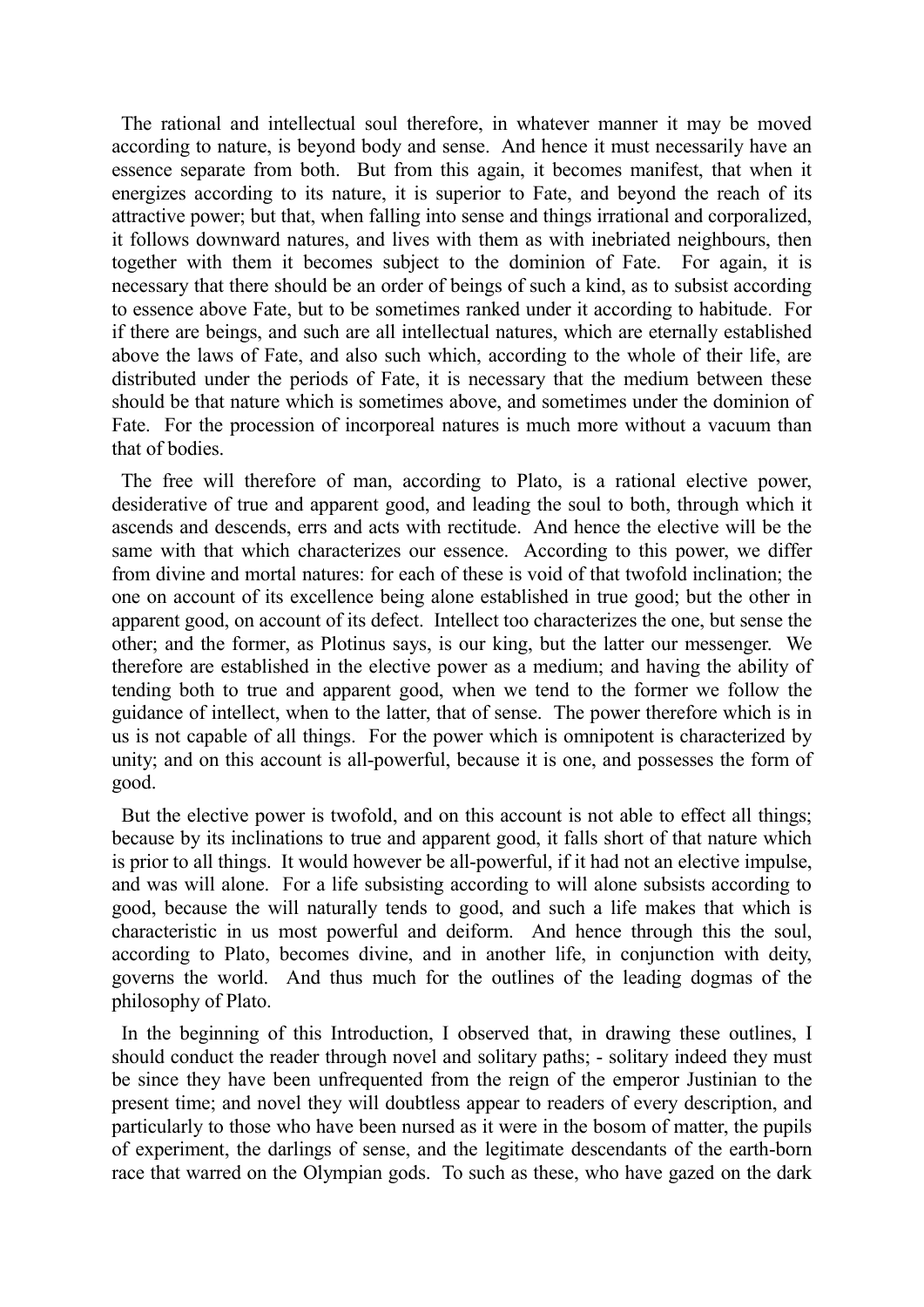and deformed face of their nurse, till they are incapable of beholding the light of truth, and who are become so drowsy from drinking immoderately of the cup of oblivion, that their whole life is nothing more than a transmigration from sleep to sleep, and from dream to dream, like men passing from one bed to another, - to such as these, the road through which we have been travelling will appear to be a delusive passage, and the objects which we have surveyed to be nothing more than phantastic visions, seen only by the eye of imagination, and when seen, idle and vain as the dreams of a shadow.

 The following arguments, however, may perhaps awaken some few of these who are less lethargic than the rest, from the sleep of sense, and enable them to elevate their mental eye from the dark mire in which they are plunged, and gain a glimpse of this most weighty truth, that there is another world, of which this is nothing more than a most obscure resemblance, and another life, of which this is but the flying mockery. My present discourse therefore is addressed to those who consider experiment as the only solid criterion of truth.

 In the first place then, these men appear to be ignorant of the invariable laws of demonstration properly so called, and that the necessary requisites of all demonstrative propositions<sup>†</sup> are these; that they exist as causes, are primary, more excellent, peculiar, true, and known than the conclusions. For every demonstration not only consists of principles prior to others, but of such as are eminently first; since if the assumed propositions may be demonstrated by other assumptions, such propositions may indeed appear prior to the conclusions, but are by no means entitled to the appellation of first. Others, on the contrary, which require no demonstration, but are of themselves manifest, are deservedly esteemed the first, the truest, and the best. Such indemonstrable truths were called by the ancients axioms form their majesty and authority, as the assumptions which constitute demonstrative syllogisms derive all their force and efficacy from these.

In the next place, they seem not to be sufficiently aware, that universal is better than partial demonstration. For *that* demonstration is the more excellent which is derived from the better cause; but a universal is more extended and excellent than a partial cause; since the arduous investigation of *the why* in any subject is only stopped by the arrival at universals. Thus if we desire to know why the outward angles of a triangle are equal to four right angles, and it is answered, Because the triangle is isosceles; we again ask, But why because isosceles? And if it be replied, Because it is a triangle; we may again inquire, But why because a triangle? To which we finally answer, because a triangle is a right-lined figure. And here our inquiry rests at that universal idea, which embraces every preceding particular one, and is contained in no other more general and comprehensive than itself. Add too, that the demonstration of particulars is almost the demonstration of infinites; of universals the demonstration of finites; and of infinites there can be no science. *That* demonstration likewise is the best which furnishes the mind with the most ample knowledge; and this is alone the province of universals. We may also add, that he who knows universals knows particulars likewise in capacity; but we cannot infer that he who has the best knowledge of particulars knows any thing of universals. And lastly, that which is universal is the object of intellect and reason; but particulars are coordinated to the perceptions of sense.

† See the *Second Analytics* of Aristotle.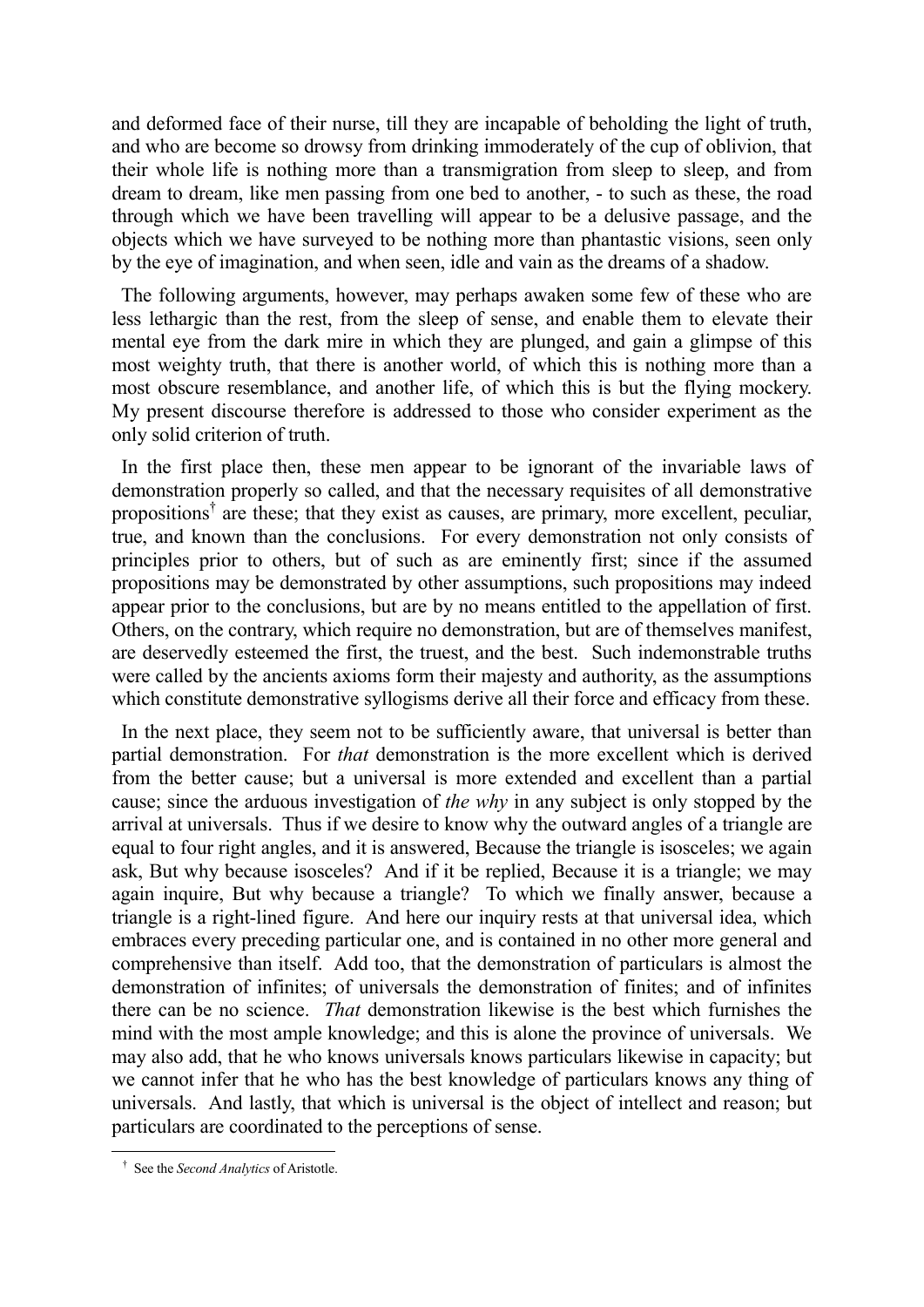But here perhaps the experimentalist will say, admitting all this to be true, yet we no otherwise obtain a perception of these universals than by an induction of particulars, and abstraction from sensibles. To this I answer that the universal which is the proper object of science, is not by any means the offspring of abstraction; and induction is no otherwise subservient to its existence than as an exciting cause. For if scientific conclusions are indubitable, if the truth of demonstration is necessary and eternal, this universal is *truly all*, and not like that gained by abstraction, limited to a certain number of particulars. Thus the proposition that the angles of *every* triangle are equal to two right, if it is indubitably true, that is, if the term *every* in it *really* includes *all* triangles, cannot be the result of any abstraction; for this, however extended it may be, is limited, and falls far short of *universal* comprehension. Whence is it then that the dianoëtic power concludes thus confidently that the proposition is true of *all* triangles? For if it be said that the mind, after having abstracted triangle from a certain number of particulars, adds from itself what is wanting to complete the *all*; in the first place, no man, I believe, will say that any such operation as this took place in his mind when he first learnt this proposition; and in the next place, if this should be granted, it would follow that such proposition is a mere fiction, since it is uncertain whether that which is added to complete the *all* is *truly* added; and thus the conclusion will no longer be *indubitably necessary*.

 In short, if the words *all* and *every*, with which every page of theoretic mathematics is full, mean what they are conceived by all men to mean, and if the universals which they signify are the proper objects of science, such universals must subsist in the soul prior to the energies of sense. Hence it will follow that induction is no otherwise subservient to science, than as it produces credibility in axioms and petitions; and this by exciting the universal conception of these latent in the soul. The particulars, therefore, of which an induction is made in order to produce science, must be so simple, that they may be immediately apprehended, and that the universal may be predicated of them without hesitation. The particulars of the experimentalists are not of this kind, and therefore never can be sources of science truly so called.

Of this, however, the man of experiment appears to be totally ignorant, and in consequence of this, he is likewise ignorant that parts can only be truly known through wholes, and that this is particularly the case with parts when they belong to a whole, which, as we have already observed, from comprehending in itself the parts which it produces, is called a whole prior to parts. As he, therefore, would by no means merit the appellation of a physician who should attempt to cure any part of the human body without a previous knowledge of the whole; so neither can he know any thing truly of the vegetable life of plants, who has not a previous knowledge of that vegetable life which subsists in the earth as a whole prior to, because the principle and cause of, all partial vegetable life, and who still prior to this has not a knowledge of that greater whole of this kind which subsists in nature herself; nor, as Hippocrates justly observes, can he know any thing truly of the nature of the human body who is ignorant what nature is considered as a great comprehending whole. And if this be true, and it is so most indubitably, with all physiological inquiries, how much more must it be the case with respect to a knowledge of those incorporeal forms to which we ascended in the first part of this Introduction, and which in consequence of proceeding from wholes entirely exempt from body are participated by it, with much greater obscurity and imperfection?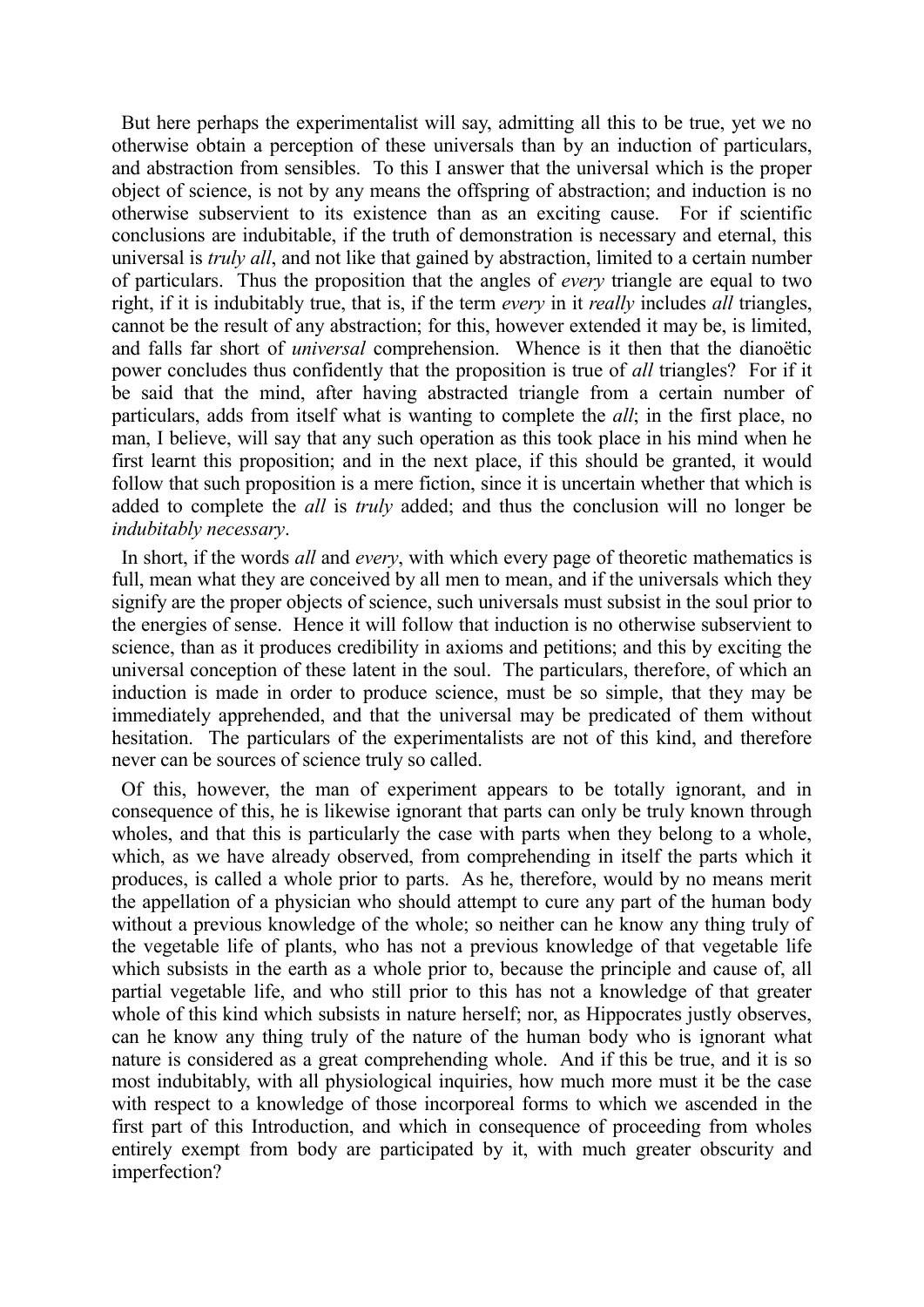Here then is the great difference, and a mighty one it is, between the knowledge gained by the most elaborate experiments, and that acquired by scientific reasoning, founded on the spontaneous, unperverted, and self-luminous conceptions of the soul. The former does not even lead its votary up to that one nature of the earth from which the natures of all the animals and plants on its surface, and of all the minerals and metals in its interior parts, blossom as from a perennial root. The latter conducts its votary through all the several mundane wholes up to that great whole the world itself, and thence leads him through the luminous order of incorporeal wholes to that vast whole of wholes, in which all other wholes are centred and rooted, and which is no other than the principle of all principles, and the fountain of deity itself. No less remarkable likewise is the difference between the tendencies of the two pursuits: for the one elevates the soul to the most luminous heights, and to that great ineffable which is beyond all altitude; but the other is the cause of a mighty calamity to the soul, since, according to the elegant expression of Plutarch, it extinguishes her principal and brightest eye, the knowledge of divinity. In short, the one leads to all that is grand, sublime and splendid in the universe; the other to all that is little, grovelling and dark.† The one is the parent of the most pure and ardent piety; the genuine progeny of the other are impiety and atheism. And, in fine, the one confers on its votary the most sincere, permanent, and exalted delight; the other continual disappointment, and unceasing molestation.

 If such then are the consequences, such the tendencies of experimental inquiries, when prosecuted as the criterion of truth, and daily experience<sup>†</sup> unhappily shows that they are, there can be no other remedy for this enormous evil than the intellectual philosophy of Plato. So obviously excellent indeed is the tendency of this philosophy, that its author, for a period of more than two thousand years, has been universally celebrated by the epithet of divine. Such too is its preeminence, that it may be shown, without much difficulty, that the greatest men of antiquity, from the time in which its salutary light first blessed the human race, have been more or less imbued with its sacred principles, have been more or less the votaries of its divine truths. Thus, to mention a few from among a countless multitude. In the catalogue of those endued with sovereign power, it had for its votaries Dion the Siracusian, Julian the Roman, and Chosroes the Persian, emperor; among the leaders of armies, it had Chabrias and Phocion, those brave generals of the Athenians; among mathematicians, those leading stars of science, Eudoxus, Archimedes‡ and Euclid; among biographers, the inimitable Plutarch; among

<sup>&</sup>lt;sup>†</sup> That this must be the tendency of experiment, when prosecuted as the criterion of truth, is evident from what Bacon, the prince of modern philosophy, says in the 104th Aphorism of his Novum Organum, that "*baseless fabric of a vision*." For he there *sagely* observes that wings are not to be added to the human intellect, but rather lead and weights; that all its leaps and flights may be restrained. That this is not yet done, but that when it is we may entertain better hopes respecting the sciences. "Itaque hominum intellectui non plumæ addendæ, sed plumbum potius, et pondera; ut cohibeant omnem saltum et volatum. Atque hoc adhue factum non est; quum vero factum fuerit, melius de scientiis sperare licebit." A considerable portion of lead must certainly have been added to the intellect of Bacon when he wrote this Aphorism.

† I never yet knew a man who made experiment the test of truth, and I have known many such, that was not atheistically inclined.

<sup>&</sup>lt;sup>‡</sup> I have ranked Archimedes among the Platonists, because he cultivated the mathematical sciences Platonically, as is evident from the testimony of Plutarch in his Life of Marcellus, p.307. For he there informs us that Archimedes considered the being busied about mechanics, and in short every art which is connected with the common purposes of life, as ignoble and illiberal; and that those things alone were objects of his ambition with which the beautiful and the excellent were present, unmingled with the necessary. The great accuracy and elegance in the demonstrations of Euclid and Archimedes, which have not been equalled by any of our greatest modern mathematicians, were derived from a deep conviction of this important truth. On the other hand modern mathematicians, through a profound ignorance of this divine truth, and looking to nothing but the wants and conveniences of the animal life of man, as if the gratification of his senses was his only end, have corrupted pure geometry, by mingling with it algebraical calculations, and through eagerness to reduce it as much as possible to practical purposes, have more anxiously sought after conciseness than accuracy, facility than elegance of geometrical demonstration.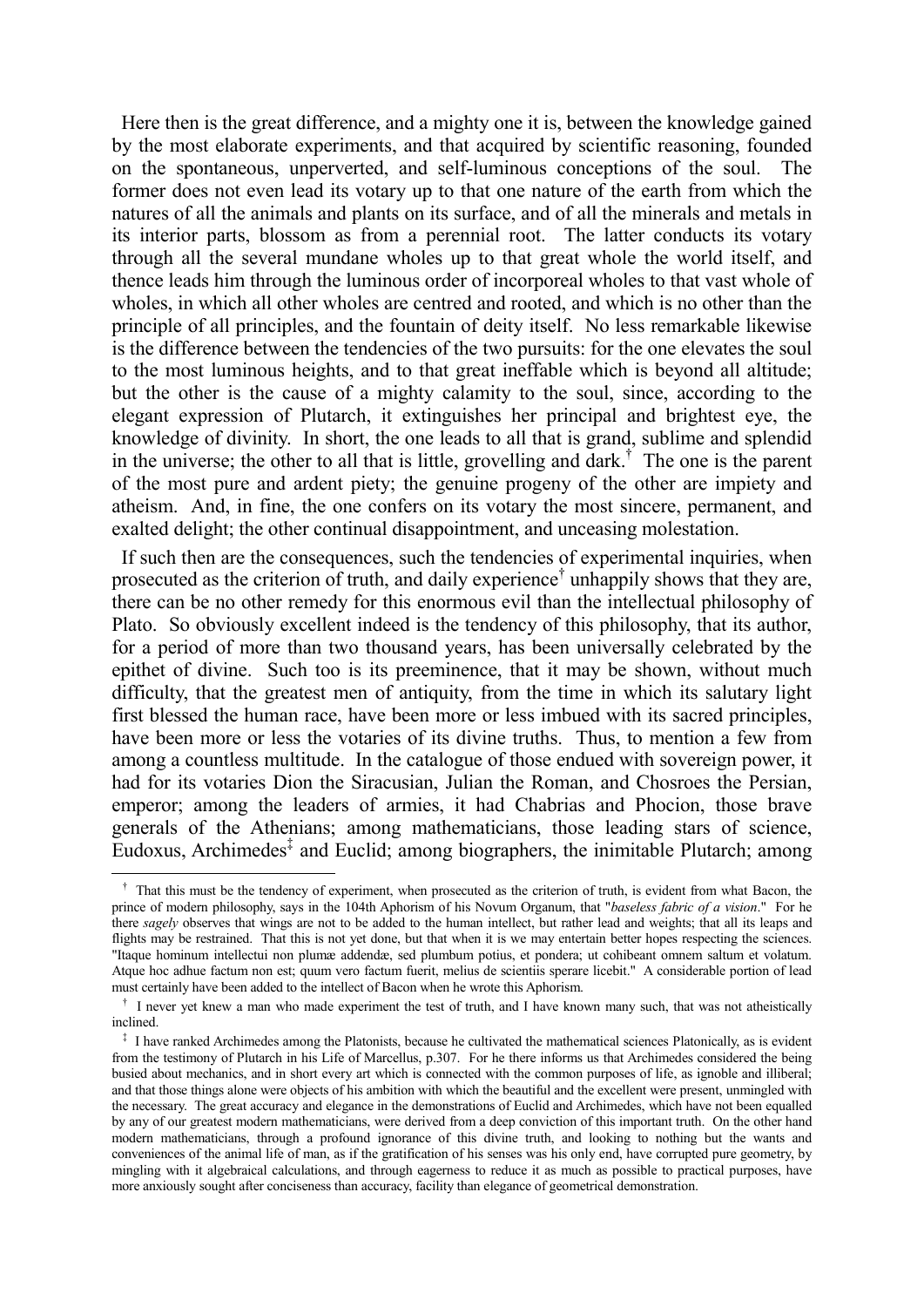physicians, the admirable Galen; among rhetoricians, those unrivalled orators Demosthenes and Cicero; among critics, that prince of philologists, Longinus; and among poets, the most learned and majestic Virgil. Instances, though not equally illustrious, yet approximating to these in splendour, may doubtless be adduced after the fall of the Roman empire; but then they have been formed on these great ancients as models, and are, consequently, only rivulets from Platonic streams. And instances of excellence in philosophic attainments, similar to those among the Greeks, might have been enumerated among the moderns, if the hand of barbaric despotism had not compelled philosophy to retire into the deepest solitude, by demolishing her schools, and involving the human intellect in Cimmerian darkness. In our own country, however, though no one appears to have wholly devoted himself to the study of this philosophy, and he who does not will never penetrate its depths, yet we have a few bright examples of no common proficiency in its more accessible parts. The instances I allude to are Shaftesbury, Akenside, Harris, Petwin, and Sydenham. So splendid is the specimen of philosophic abilities displayed by these writers, like the fair dawning of some unclouded morning, that we have only deeply to regret that the sun of their genius sat, before we were gladdened with its effulgence. Had it shone with its full strength, the writer of this Introduction would not have attempted either to translate the works, or elucidate the doctrines of Plato; but though it rose with vigour, it dispersed not the clouds in which its light was gradually involved, and the eye in vain anxiously waited for its meridian beam.

 In short, the principles of the philosophy of Plato are of all others the most friendly to true piety, pure morality, solid learning, and sound government. For as it is scientific in all its parts, and in these parts comprehends all that can be known by man in theology and ethics, and all that is necessary for him to know in physics, it must consequently contain in itself the source of all that is great and good both to individuals and communities, must necessarily exalt while it benefits, and deify while it exalts.

 We have said that this philosophy at first shone forth through Plato with an occult and venerable splendour; and it is owing to the hidden manner in which it is delivered by him, that its depth was not fathomed till many ages after its promulgation, and when fathomed, was treated by superficial readers with ridicule and contempt. Plato indeed is not singular in delivering his philosophy occultly: for this was the custom of all the great ancients; a custom not originating from a wish to become tyrants in knowledge, and keep the multitude in ignorance, but from a profound conviction that the sublimest truths are profaned when clearly unfolded to the vulgar. This indeed must necessarily follow; since, as Socrates in Plato justly observes, "it is not lawful for the pure to be touched by the impure;" and the multitude are neither purified from the defilements of vice, nor the darkness of twofold ignorance. Hence, while they are thus doubly impure, it is as impossible for them to perceive the splendours of truth, as for an eye buried in mire to survey the light of day.

 The depth of this philosophy then does not appear to have been perfectly penetrated except by the immediate disciples of Plato, for more than five hundred years after its first propagation. For though Crantor, Atticus, Albinus, Galen, and Plutarch, were men of great genius, and made no common proficiency in philosophic attainments, yet they appear not to have developed the profundity of Plato's conceptions; they withdrew not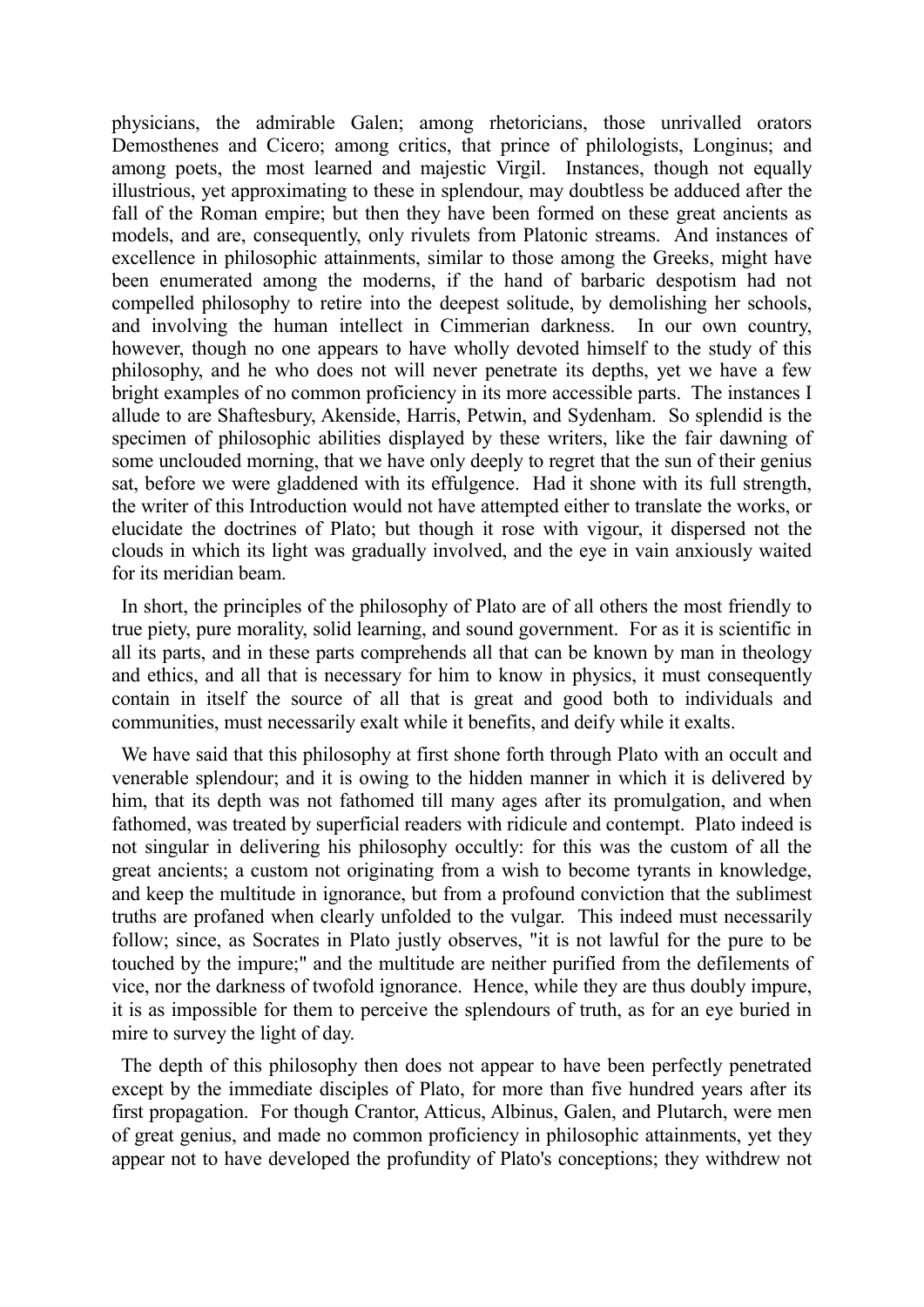the veil which covers his secret meaning, like the curtains† which guarded the adytum of temples from the profane eye; and they saw not that all behind the veil is luminous, and that there divine spectacles<sup>‡</sup> every where present themselves to the view. This task was reserved for men who were born indeed in a baser age, but who being allotted a nature similar to their leader, were the true interpreters of his mystic speculations. The most conspicuous of these are, the great Plotinus, the most learned Porphyry, the divine Iamblichus, the most acute Syrianus, Proclus the consummation of philosophic excellence, the magnificent Hierocles, the concisely elegant Sallust, and the most inquisitive Damascius. By these men, who were truly links of the golden chain of deity, all that is sublime, all that is mystic in the doctrines of Plato (and they are replete with both these in a transcendent degree), was freed from its obscurity and unfolded into the most pleasing and admirable light.

 Their labours, however, have been ungratefully received. The beautiful light which they benevolently disclosed has hitherto unnoticed illumined philosophy in her desolate retreats, like a lamp shining on some venerable statue amidst dark and solitary ruins. The prediction of the master has been unhappily fulfilled in these his most excellent disciples. "For an attempt of this kind," says he, $\frac{8}{3}$  will only be beneficial to a few, who from small vestiges, previously demonstrated, are themselves able to discover these abstruse particulars. But with respect to the rest of mankind, some it will fill with a contempt by no means elegant, and others with a lofty and arrogant hope, that they shall now learn certain excellent things." Thus with respect to these admirable men, the last and the most legitimate of the followers of Plato, some from being entirely ignorant of the abstruse dogmas of Plato, and finding these interpreters full of conceptions which are by no means obvious to every one in the writings of that philosopher, have immediately concluded that such conceptions are mere jargon and revery, that they are not truly Platonic, and that they are nothing more than streams which, though originally derived from a pure fountain, have become polluted by distance from their source. Others, who pay attention to nothing but the most exquisite purity of language, look down with contempt upon every writer who lived after the fall of the Macedonian empire; as if dignity and weight of sentiment were inseparable from splendid and accurate diction; or as if it were impossible for elegant writers to exist in a degenerate age. So far is this from being the case, that though the style of Plotinus<sup>2</sup> and Iamblichus is by no means to be compared with that of Plato, yet this inferiority is lost in the depth and sublimity of their conceptions, and is as little regarded by the intelligent reader, as motes in a sun-beam by the eye that gladly turns itself to the solar light.

 As to the style of Porphyry, when we consider that he was the disciple of Longinus, whom Eunapius elegantly calls "a certain living library, and walking museum, it is but reasonable to suppose that he imbibed some portion of his master's excellence in writing. That he did so is abundantly evident from the testimony of Eunapius, who particularly commends his style, for its *clearness, purity,* and *grace*. "Hence," says he, "Porphyry being let down to men like a mercurial chain, through his various erudition, unfolded every thing into perspicuity and purity". And in another place he speaks of

† Psellus in Alleg. de Sphin.

<sup>&</sup>lt;sup>‡</sup> See my Dissertation on the Mysteries. [TTS vol. VII]

 <sup>§</sup> See the 7th Epistle of Plato.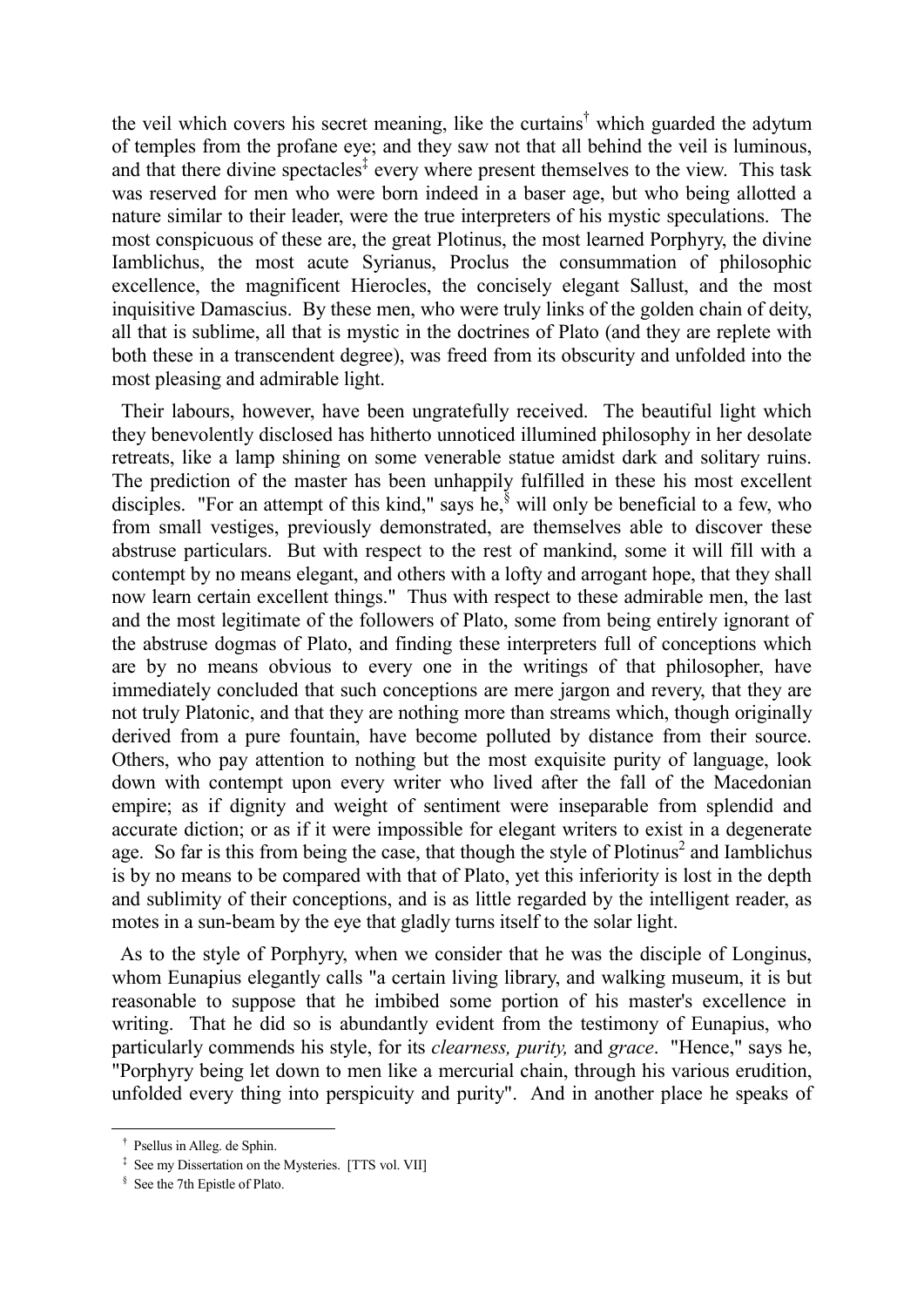him as abounding with all the graces of diction, and as the only one that exhibited and proclaimed the praise of his master. With respect to the style of Proclus, it is pure, clear and elegant, like that of Dionysius Halicarnassus, but is much more copious and magnificent; that of Hierocles is venerable and majestic, and nearly equals the style of the greatest ancients; that of Sallust possesses an accuracy and a pregnant brevity, which cannot easily be distinguished from the composition of the Stagirite; and lastly, that of Damascius is clear and accurate, and highly worthy a most investigating mind.

 Others again have filled themselves with a vain confidence, from reading the commentaries of these admirable interpreters, and have in a short time considered themselves superior to their masters. This was the case with Ficinus, Picus, Dr. Henry Moore, and other pseudo Platonists, their contemporaries, who, in order to combine Christianity with the doctrines of Plato, rejected some of his most important tenets, and perverted others, and thus corrupted one of these systems, and afforded no real benefit to the other.

 But who are the men by whom these latter interpreters of Plato are reviled? When and whence did this defamation originate? Was it when the fierce champions for the trinity fled from Galilee to the groves of Academus, and invoked, but in vain, the assistance of Philosophy? When

The trembling grove confess'd its fright, The wood-nymphs started at the sight; Ilissus backward urg'd his course, And rush'd indignant to his source.

Was it because that mitered sophist, Warburton, thought fit to talk of the polluted streams of the Alexandrian school, without knowing any thing of the source whence those streams are derived? Or was it because some heavy German critic, who knew nothing beyond a verb in  $\mu \iota$ , presumed to *grunt<sup>†</sup>* at these venerable heroes? Whatever was its source, and whenever it originated, for I have not been able to discover either, this however is certain, that it owes its being to the most profound Ignorance, or the most artful Sophistry, and that its origin is no less contemptible than obscure. For let us but for a moment consider the advantages which these latter Platonists possessed beyond any of their modern revilers. In the first place, they had the felicity of having the Greek for their native language, and must therefore, as they were confessedly learned men, have understood that language incomparably better than any man since the time in which the ancient Greek was a living tongue. In the next place, they had books to consult, written by the immediate disciples of Plato, which have been lost for upwards of a thousand years, besides many Pythagoric writings from which Plato himself derived most of his more sublime dogmas. Hence we find the works of Parmenides, Empedocles, the Eleatic Zeno, Speusippus, Xenocrates, and many other illustrious philosophers of the highest antiquity, who were either genuine Platonists, or the sources of Platonism, are continually cited by these most excellent interpreters. And in the third place they united the greatest abilities to the most unwearied exertions, the greatest purity of life to the most piercing vigour of intellect.

† Simplicius de Philopono, in Comment. ad Aristot. de Coelo. p. 35, 6.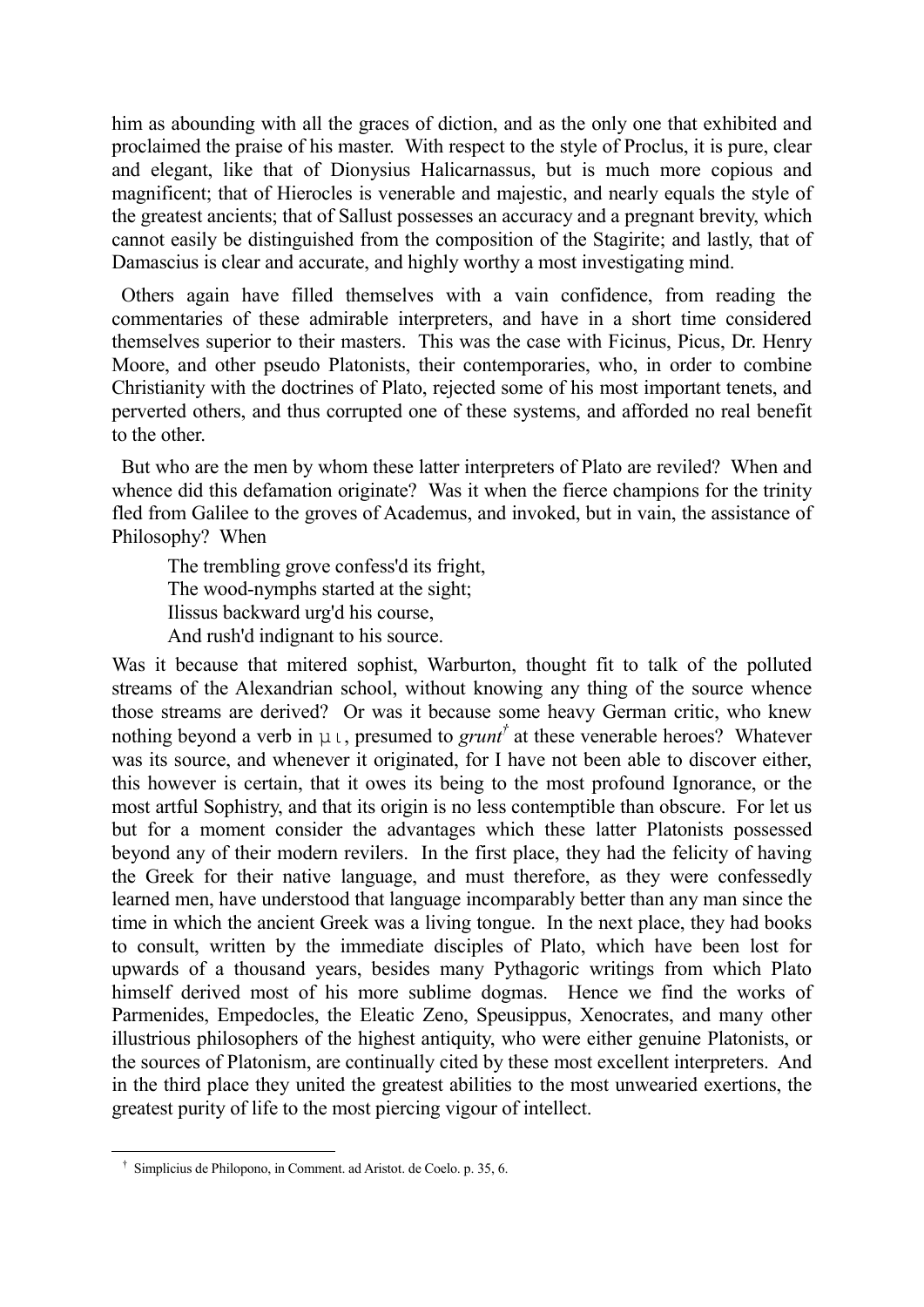Now when it is considered that the philosophy to the study of which these great men devoted their lives, was professedly delivered by its author in obscurity; that Aristotle himself studied it for twenty years; and that it was no uncommon thing, as Plato informs us in one his Epistles, to find students unable to comprehend its sublimest tenets even in a longer period than this, - when all these circumstances are considered, what must we think of the arrogance, not to say impudence, of men in the seventeenth, eighteenth, and nineteenth centuries, who have dared to calumniate these great masters of wisdom? Of men, with whom the Greek is no native language; who have no such books to consult as those had whom they revile; who have never thought, even in a dream, of making the acquisition of wisdom the great object of their life; and who in short have committed that most baneful error of mistaking philology for philosophy, and words for things? When such as these dare to defame men who may be justly ranked among the greatest and wisest of the ancients, what else can be said, than that they are the legitimate descendants of the suitors of Penelope, whom, in the animated language of Ulysses,

Laws or divine or human fail'd to move, Or shame of men, or dread of gods above: Heedless alike of infamy or praise, Or Fame's eternal voice in future days.†

 But it is now time to present the reader with a general view of the works of Plato, and also to speak of the preambles, digressions, and style of their author, and of the following translation. In accomplishing the first of these, I shall avail myself of the Synopsis of Mr. Sydenham, taking the liberty at the same time of correcting it where it appears to be erroneous, and of making additions to it where it appears to be deficient.

 The dialogues of Plato are of various kinds; not only with regard to those different matters, which are the subjects of them; but in respect of the manner also, in which they are composed or framed, and of the form under which they make their appearance to the reader. It will therefore, as I imagine, be not improper, in pursuance of the admonition given us by Plato himself in his dialogue named *Phædrus*, † and in imitation of the example set us by the ancient Platonists, $\frac{1}{x}$  to distinguish the several kinds; by dividing them, first, into the most general; and then, subdividing into the subordinate; till we come to those lower species, that particularly and precisely denote the nature of the several dialogues, and from which they ought to take their respective denominations.

 The most general division of the writings of Plato, is into those of the Sceptical kind, and those of the Dogmatical. In the former sort, nothing is expressly either proved or asserted: some philosophical question only is considered and examined; and the reader is left to himself to draw such conclusions, and discover such truths, as the philosopher means to insinuate. This is done, either in the way of inquiry, or in the way of controversy and dispute. In the way of controversy are carried on all such dialogues, as

† Pope's Odyssey, book xxii, v. 47, etc.

<sup>&</sup>lt;sup>†</sup> Whoever is unable to divide and distinguish things into their several sorts or species; and, on the other hand, referring every particular to its proper species, to comprehend them all in one general idea; will never understand any writings, of which those things are the subject, like a true critic, upon those high principles of art to which the human understanding reaches. Πλατ. Φαιδρ. We have thought proper, here, to paraphrase this passage, for the sake of giving to every part of so important a sentence its full force, agreeably to the tenor of Plato's doctrine; and in order to initiate our readers into a way of thinking, that probably many of them are as yet unacquainted with.

<sup>&</sup>lt;sup>‡</sup> See Διογ. Λαερτ. Βιβ. γ [Dissert. Laertuis, lib. 3.]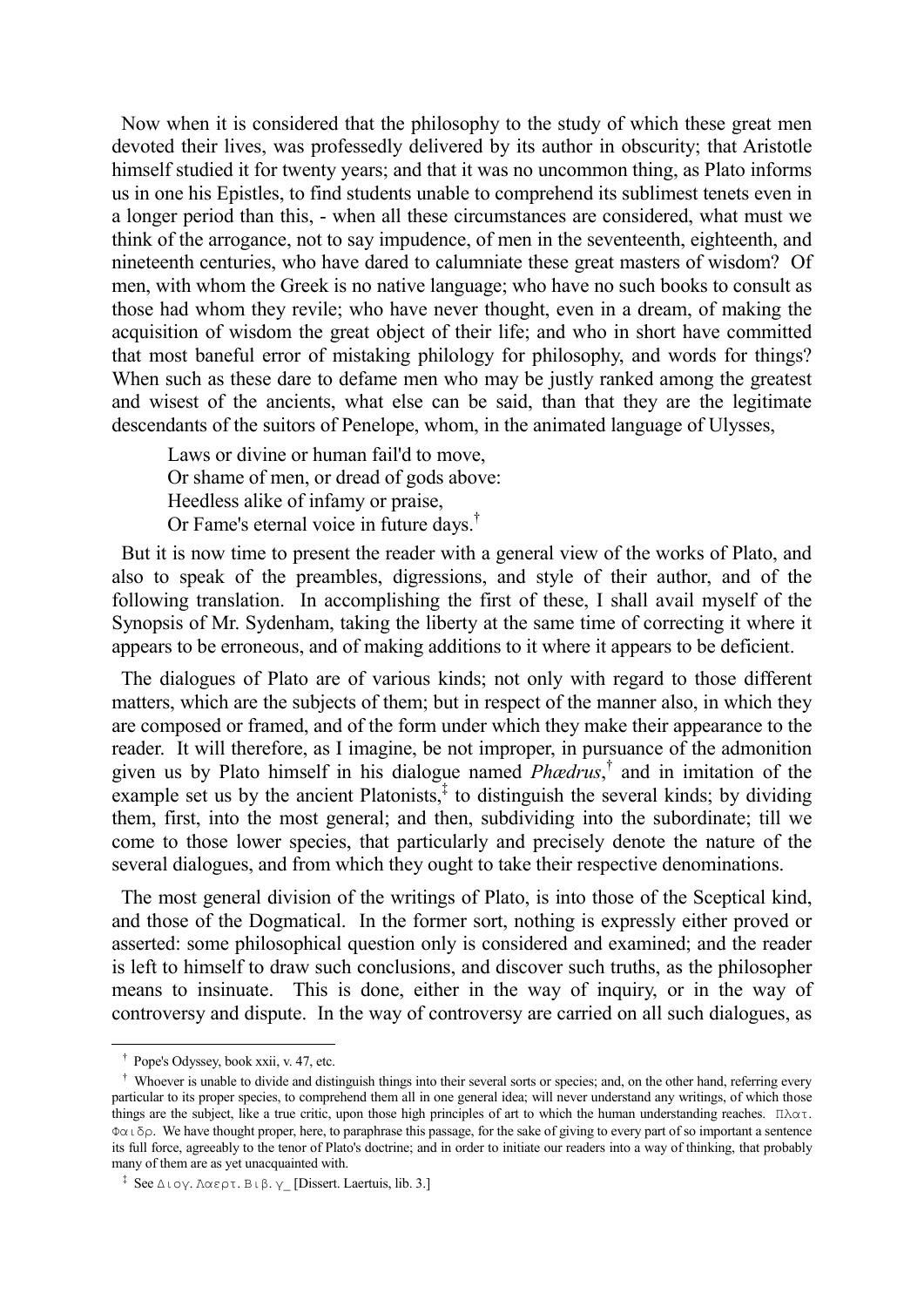tend to eradicate false opinions; and that, either indirectly, by involving them in difficulties, and embarrassing the maintainers of them; or directly, by confuting them. In the way of inquiry proceed those, whose tendency is to raise in the mind right opinions; and that, either by exciting to the pursuit of some part of wisdom, and showing in what manner to investigate it; or by leading the way, and helping the mind forward in the search. And this is effected by a process through opposing arguments.†

 The dialogues of the other kind, the Dogmatical or Didactic, teach explicitly some point of doctrine: and this they do, either by laying it down in the authoritative way, or by proving it in the way of reason and argument. In the authoritative way the doctrine is delivered, sometimes by the speaker himself magisterially, at other times as derived to him by tradition from wise men. The argumentative or demonstrative method of teaching, used by Plato, proceeds in all the dialectic ways, *dividing, defining, demonstrating*, and *analyzing*; and the object of it consists in exploring truth alone.

According to this division is framed the following scheme, or table: $3$ 



 The philosopher, in thus varying his manner, and diversifying his writings into these several kinds, means not merely to entertain with their variety; nor to teach, on different occasions, with more or less plainness and perspicuity; nor yet to insinuate different degrees of certainty in the doctrines themselves: but he takes this method, as a consummate master of the art of composition in the dialogue-way of writing, from the different characters of the speakers, as from different elements in the frame of these dramatic dialogues, or different ingredients in their mixture, producing some peculiar genius, and turn of temper, as it were, in each.

 Socrates indeed is in almost all of them the principal speaker: but when he falls into the company of some arrogant sophist; when the modest wisdom, and clear science of the one, are contrasted with the confident ignorance, and blind opinionativeness of the other; dispute and controversy must of course arise: where the false pretender cannot fail of being either puzzled or confuted. To puzzle him only is sufficient, if there be no other persons present; because such a man can never be confuted in his own opinion: but when there is an audience round them, in danger of being misled by sophistry into error, then is the true philosopher to exert his utmost, and the vain sophist to be convicted and exposed.

<sup>&</sup>lt;sup>†</sup> It is necessary to observe, that Plato in the *Parmenides* calls all that part of his Dialectic, which proceeds through opposite arguments, γυμvασια και πλαvη, an *exercise* and *wandering*.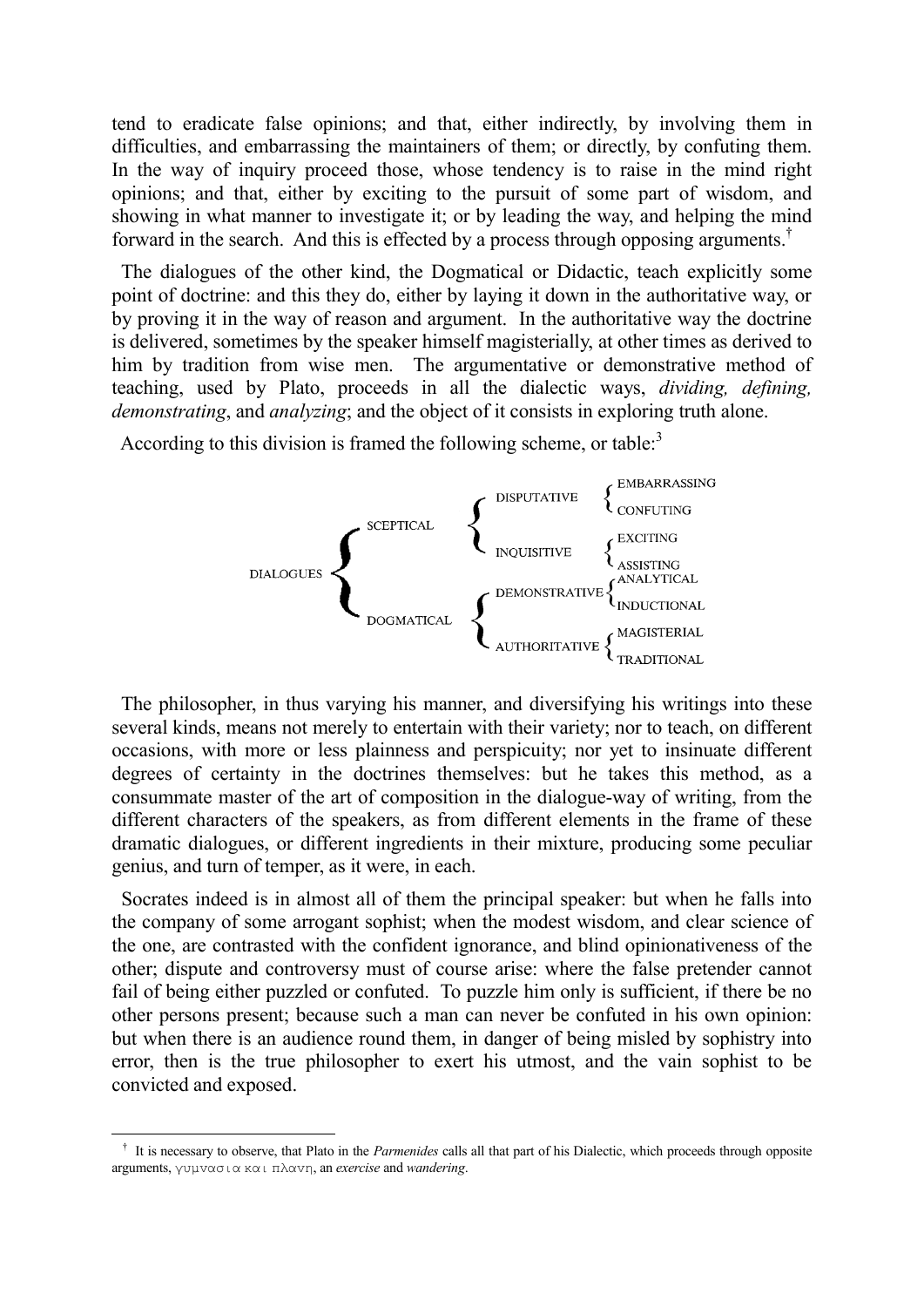In some dialogues Plato represents his great master mixing in conversation with young men of the best families in the commonwealth. When these happen to have docile dispositions and fair minds, then is occasion given to the philosopher to call forth<sup>†</sup> the latent seeds of wisdom, and to cultivate the noble plants with true doctrine, in the affable and familiar way of joint inquiry. To this is owing the inquisitive genius of such dialogues: where, by a seeming equality in the conversation, the curiosity or zeal of the mere stranger is excited; that of the disciple is encouraged; and by proper questions, the mind is aided and forwarded in the search of truth.

 At other times, the philosophic hero of these dialogues is introduced in a higher character, engaged in discourse with men of more improved understandings and enlightened minds. At such seasons he has an opportunity of teaching in a more explicit manner, and of discovering the reasons of things: for to such an audience truth is due, and all demonstration<sup>‡</sup> possible in the teaching it. Hence, in the dialogues composed of these persons, naturally arises the justly argumentative or demonstrative genius; and this, as we have before observed, according to all the dialectic methods.

 But when the doctrine to be taught admits not of demonstration; of which kind is the doctrine of antiquities, being only traditional, and a matter of belief; and the doctrine of laws, being injunctional, and the matter of obedience; the air of authority is then assumed: in the former cases, the doctrine is traditionally handed down to others from the authority of ancient sages; in the latter, is magisterially pronounced with the authority of a legislator.†

 Thus much for the manner, in which the dialogues of Plato are severally composed, and the cast of genius given them in their composition. The form under which they appear, or the external character that marks them, is of three sorts; either purely dramatic, like the dialogue of tragedy or comedy; or purely narrative, where a former conversation is supposed to be committed to writing, and communicated to some absent friend; or of the mixed kind, like a narration in dramatic poems, where is recited, to some person present, the story of things past.

 Having thus divided the dialogues of Plato, in respect of that inward form or composition, which creates their genius; and again, with reference to that outward form, which marks them, like flowers and other vegetables, with a certain character; we are further to make a division of them, with regard to their subject and their design; beginning with their design, or end, because for the sake of this are all the subjects chosen. The end of all the writings of Plato is that which is the end of all true

† We require *exhortation*, that we may be led to true good; *dissuasion*, that we may be turned from things truly evil; *obstetrication*, that we may draw forth our unperverted conceptions; and *confutation*, that we may be purified from twofold ignorance.

<sup>&</sup>lt;sup>‡</sup> The Platonists rightly observe, that Socrates, in these cases, makes use of demonstrative and just reasoning, (απoδεικτικoυ;) whereas to the novice he is contented with arguments only probable, (πιθαvoις;) and against the litigious sophist often employs such as are  $(\epsilon \pi \log \epsilon)$  puzzling and contentious. See Aλκιν. Εισαγωγ. Κεφ. ς\_. [Alkin. Plot. Doctr. Ch. 6.]

<sup>&</sup>lt;sup>†</sup> It is necessary to observe, that in those dialogues, in which Socrates is indeed introduced, but sustains an inferior part, he is presented to our view as a *learner*, and not as a *teacher*; and this is the case in the *Parmenides* and *Timæus*. For by the former of these philosophers he is instructed in the most abstruse theological dogmas, and by the latter in the whole of physiology.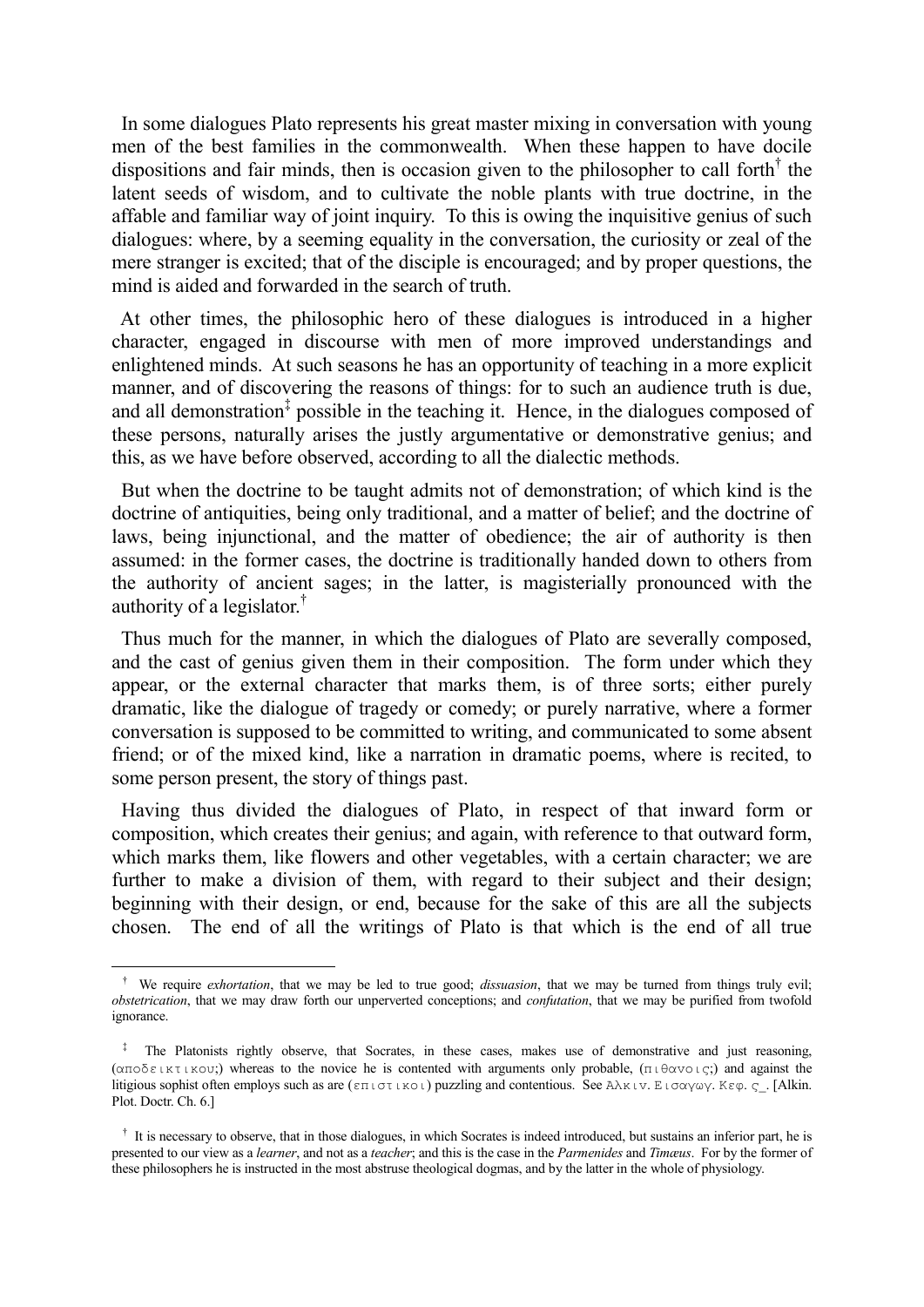philosophy or wisdom, the perfection and the happiness of man. Man therefore is the general subject; and the first business of philosophy must be to inquire, what is that being called man, who is to be made happy; and what is his nature, in the perfection of which is placed his happiness. As however, in the preceding part of this Introduction, we have endeavoured to give the outlines of Plato's doctrine concerning man, it is unnecessary in this place to say any thing further on that subject.

 The dialogues of Plato, therefore, with respect to their subjects, may be divided into the speculative, the practical, and such as are of a mixed nature. The subjects of these last are either general, comprehending both the others; or differential, distinguishing them. The general subjects are either fundamental, or final: those of the fundamental kind are philosophy, human nature, the soul of man; of the final kind are love, beauty, good. The differential regard knowledge, as it stands related to practice; in which are considered two questions: one of which is, whether virtue is to be taught; the other is, whether error in the will depends on error in the judgment. The subjects of the speculative dialogues relate either to words, or to things. Of the former sort are etymology, sophistry, rhetoric, poetry: of the latter sort are science, true being, the principles of mind, outward nature. The practical subjects relate either to private conduct, and the government of the mind over the whole man; or to his duty towards others in his several relations; or to the government of a civil state, and the public conduct of a whole people. Under these three heads rank in order the particular subjects practical; virtue in general, sanctity, temperance, fortitude; justice, friendship, patriotism, piety; the ruling mind in a civil government, the frame and order of a state, law in general, and lastly, those rules of government and of public conduct, the civil laws.

 Thus, for the sake of giving the reader a scientific, that is, a comprehensive, and at the same time a distinct, view of Plato's writings, we have attempted to exhibit to him their just and natural distinctions; whether he chooses to consider them with regard to their inward form or essence, their outward form or appearance, their matter, or their end: that is, in those more familiar terms, we have used in this Synopsis, their genius, their character, their subject, and their design.

 And here it is requisite to observe, that as it is the characteristic of the highest good to be universally beneficial, though some things are benefitted by it more and others less, in consequence of their greater or less aptitude to receive it; in like manner the dialogues of Plato are so largely stamped with the characters of sovereign good, that they are calculated to benefit in a certain degree even those who are incapable of penetrating their profundity. They can tame a savage sophist, like Thrasymachus in the *Republic*; humble the arrogance even of those who are ignorant of their ignorance; make those to become proficients in political, who will never arrive at theoretic virtue; and, in short, like the illuminations of deity, wherever there is any portion of aptitude in their recipients, they purify, irradiate, and exalt.

 After this general view of the dialogues of Plato, let us in the next place consider their preambles, the digressions with which they abound, and the character of the style in which they are written. With respect to the first of these, the preambles, however superfluous they may at first sight appear, they will be found on a closer inspection necessary to the design of the dialogues which they accompany. Thus the prefatory part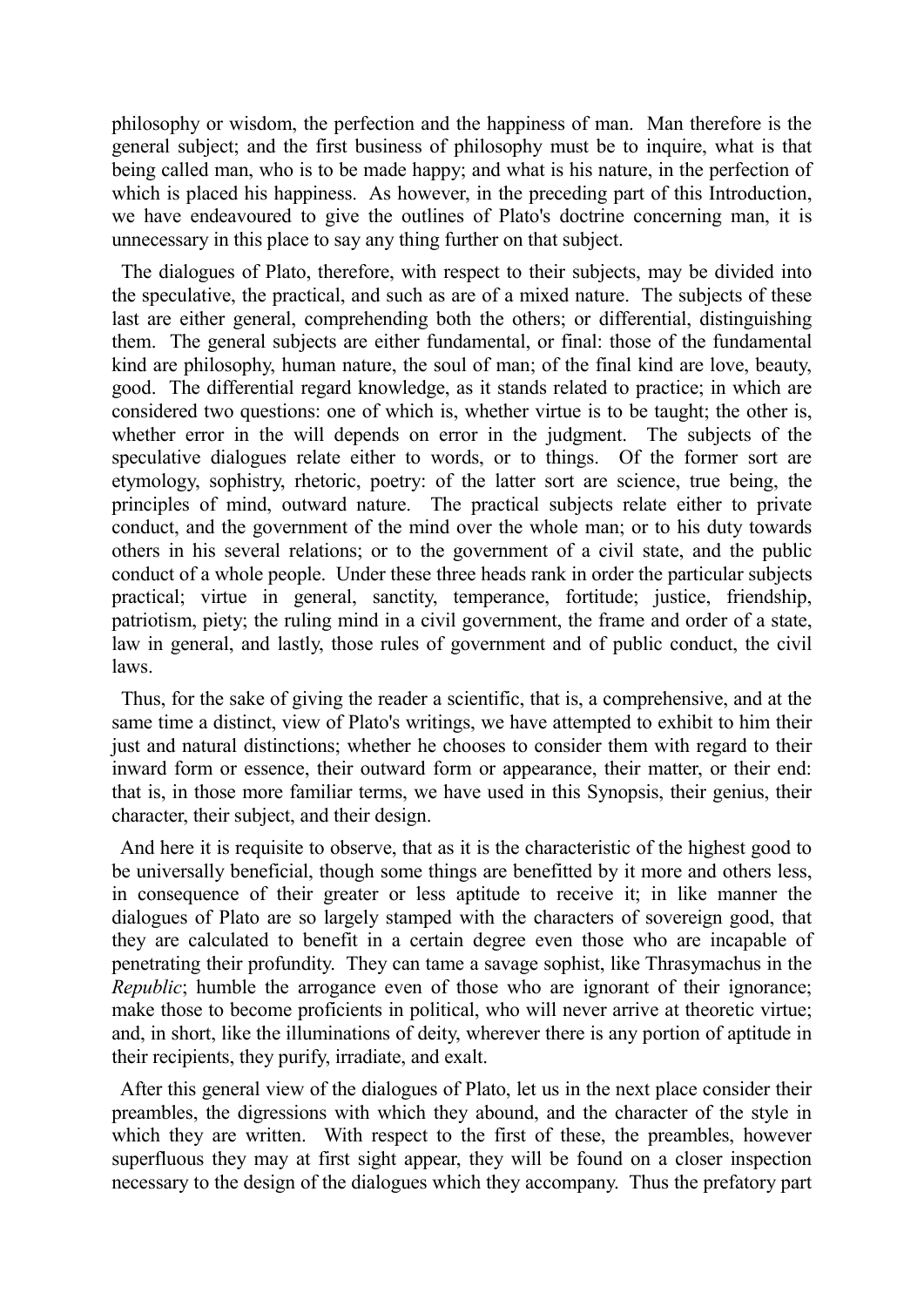of the *Timæus* unfolds, in images agreeably to the Pythagoric custom, the theory of the world; and the first part of the Parmenides, or the discussion of ideas, is in fact merely a preamble to the second part, or the speculation of *The One*; to which however it is essentially preparatory. Hence, as Plutarch says, when he speaks of Plato's dialogue on the Atlantic island: These preambles are superb gates and magnificent courts with which he purposely embellishes his great edifices, that nothing may be wanting to their beauty, and that all may be equally splendid. He acts, as Dacier well observes, like a great prince, who, when he builds a sumptuous palace, adorns (in the language of Pindar) the vestibule with golden pillars. For it is fit that what is first seen should be splendid and magnificent, and should as it were perspicuously announce all that grandeur which afterwards presents itself to the view.

With respect to the frequent digressions in his dialogues, these also, when accurately examined, will be found to be no less subservient to the leading design of the dialogues in which they are introduced; at the same time that they afford a pleasing relaxation to the mind from the labour of severe investigation. Hence Plato, by the most happy and enchanting art, contrives to lead the reader to the temple of Truth, through the delightful groves and vallies of the Graces. In short, this circuitous course, when attentively considered, will be found to be the shortest road by which he could conduct the reader to the desired end: for in accomplishing this it is necessary to regard not that road which is most straight in the nature of things, or abstractedly considered, but that which is most direct in the progressions of human understanding.

 With respect to the style of Plato, though it forms in reality the most inconsiderable part of the merit of his writings, style in all philosophical works being the last thing that should be attended to, yet even in this Plato may contend for the palm of excellence with the most renowned masters of diction. Hence we find that his style was the admiration of the finest writers of antiquity. According to Ammianus, Jupiter himself would not speak otherwise, if he were to converse in the Attic tongue. Aristotle considered his style as a medium between poetry and prose. Cicero no less praises him for the excellence of his diction than the profundity of his conceptions; and Longinus calls, him with respect to his language, the rival of Homer. Hence he is considered by this prince of critics, as deriving into himself abundant streams from the Homeric fountain, and is compared by him, in his rivalship of Homer, to a new antagonist, who enters the lists against one that is already the object of universal admiration.

 Notwithstanding this praise, however, Plato has been accused, as Longinus informs us, of being frequently hurried away as by a certain Bacchic fury of words to immoderate and unpleasant metaphors, and an allegoric magnificence of diction. Longinus excuses this by saying, that whatever naturally excels in magnitude possesses very little of purity. For that, says he, which is in every respect accurate is in danger of littleness. He adds, "and may not this also be necessary, that those of an abject and moderate genius, because they never encounter danger, nor aspire after the summit of excellence, are for the most part without error and remain in security; but that great things become insecure through their magnitude?" Indeed it appears to me, that whenever this exuberance, this Bacchic fury, occurs in the diction of Plato, it is owing to the magnitude of the inspiring influence of deity with which he is then replete. For that he sometimes wrote from divine inspiration is evident from his own confession in the *Phædrus*, a great part of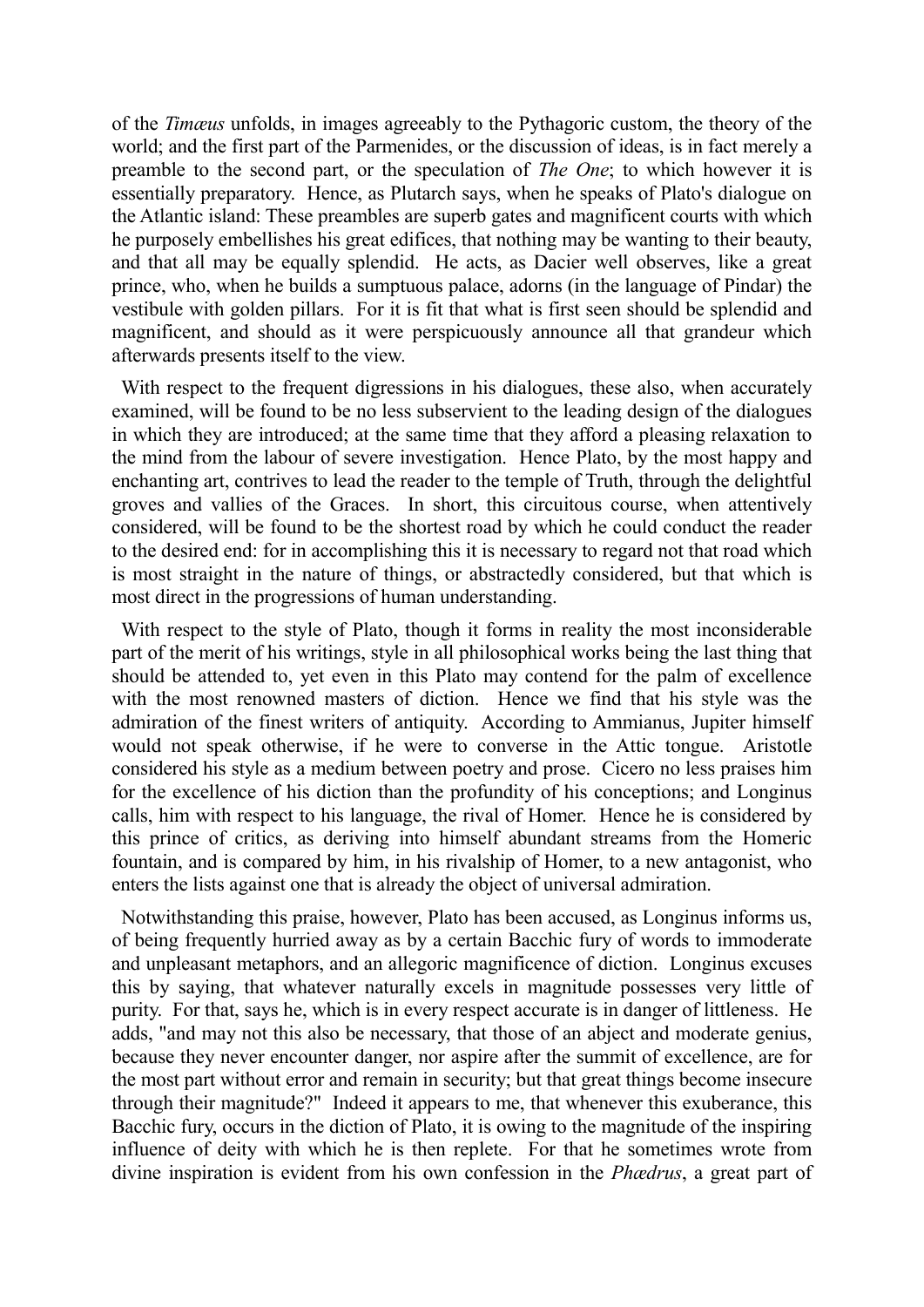which is not so much like an orderly discourse as a dithyrambic poem. Such a style therefore, as it is the progeny of divine mania, which, as Plato justly observes, is better than all human prudence, spontaneously adapts itself to its producing cause, imitates a supernatural power as far as this can be effected by words, and thus necessarily becomes magnificent, vehement, and exuberant; for such are the characteristics of its source. All judges of composition however, both ancient and modern, are agreed that his style is in general graceful and pure; and that it is sublime without being impetuous and rapid. It is indeed no less harmonious than elevated, no less accurate<sup>‡</sup> than magnificent. It combines the force of the greatest orators with the graces of the first of poets; and, in short, is a river to which those justly celebrated lines of Denham may be most pertinently applied:

Tho'deep, yet clear; tho' gentle, yet not dull; Strong without rage, without o'erflowing full.

 Having thus considered the philosophy of Plato, given a general view of his writings, and made some observations on his style, it only now remains to speak of the following arrangement of his dialogues and translation of his works, and then, with a few appropriate observations, to close this Introduction.

 As no accurate and scientific arrangement then of these dialogues has been transmitted to us from the ancients, I was under the necessity of adopting an arrangement of my own, which I trust is not unscientific, however inferior it may be to that which was doubtless made, though unfortunately lost, by the latter interpreters of Plato. In my arrangement, therefore, I have imitated the order of the universe, in which, as I have already observed, wholes precede parts, and universals particulars. Hence I have placed those dialogues first which rank as wholes, or have the relation of a system, and afterwards those in which these systems are branched out into particulars. Thus, after the *First Alcibiades*, which may be called, and appears to have been generally considered by the ancients, an introduction to the whole of Plato's philosophy, I have placed the *Republic* and the *Laws*, which may be said to comprehend systematically the morals and politics of Plato.

 After these I have ranked the *Timæus*, which contains the whole of his physiology, and together with it the *Critias*, because of its connection with the *Timæus*. The next in order is the *Parmenides*, which contains a system of his theology. Thus far this arrangement is conformable to the natural progress of the human mind in the acquisition of the sublimest knowledge: the subsequent arrangement principally regards the order of things. After the *Parmenides* then, the *Sophista*, *Phædrus*, *Greater Hippias*, and *Banquet*, follow, which may be considered as so many lesser wholes subordinate to and comprehended in the *Parmenides*, which, like the universe itself, is a whole of wholes. For in the *Sophista being itself* is investigated, in the *Banquet love itself*, and in the *Phædrus beauty itself*; all which are intelligible forms, and are consequently contained

‡ The reader will see, from the notes on Plato's dialogues, and particularly from the notes on the *Parmenides* and *Timæus*, that the style of that philosopher possesses an accuracy which is not to be found in any modern writer; an accuracy of such a wonderful nature, that the words are exactly commensurate with the sense. Hence the reader who has happily penetrated his profundity finds, with astonishment, that another word could not have been added without being superfluous, nor one word taken away without injuring the sense. The same observation may also be applied to the style of Aristotle.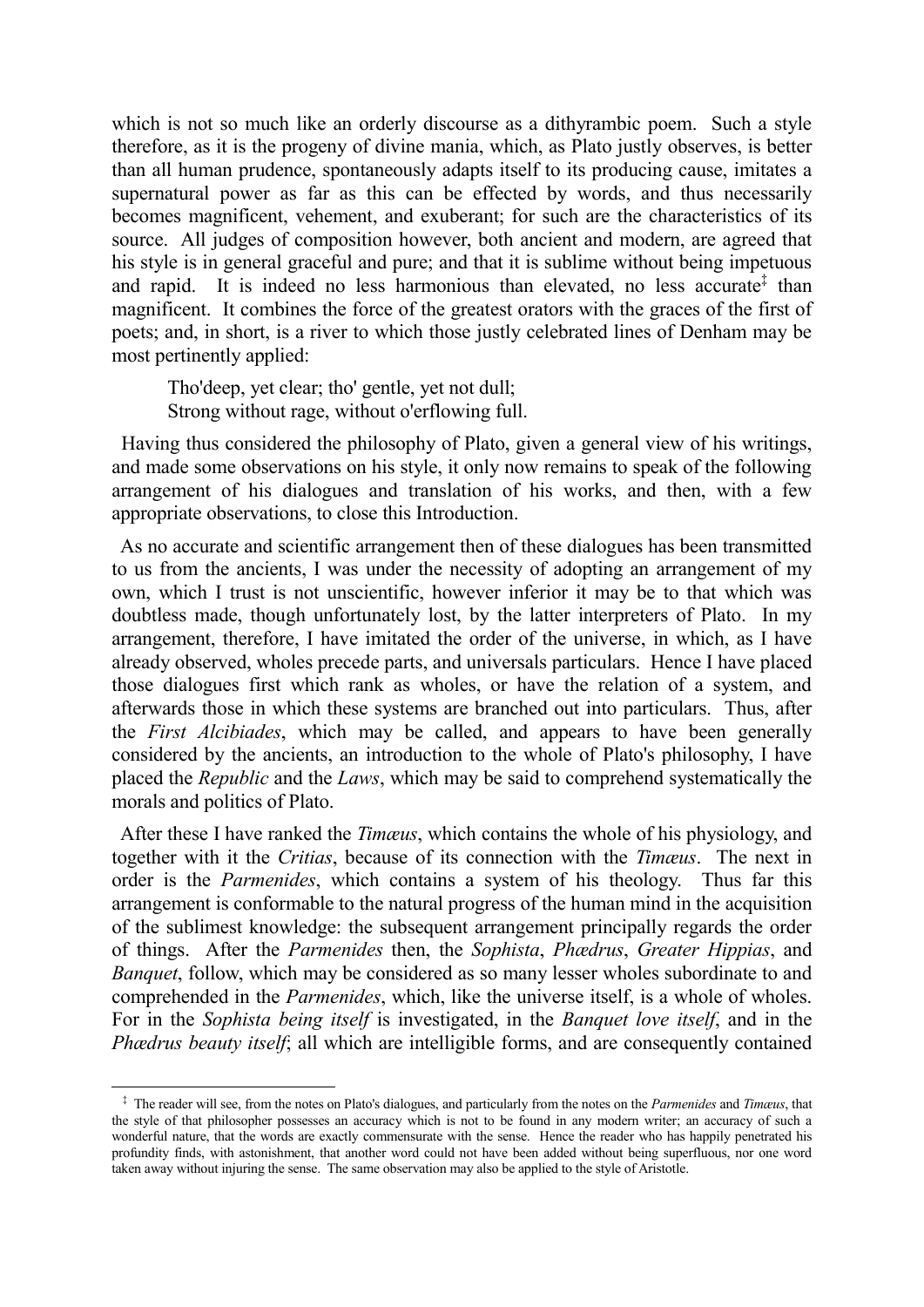in the *Parmenides*, in which the whole extent of the intelligible is unfolded. The *Greater Hippias* is classed with the *Phædrus*, because in the latter the whole series of the beautiful is discussed, and in the former that which subsists in soul. After these follows the *Theœtetus*, in which science considered as subsisting in soul is investigated; science itself, according to its first subsistence, having been previously celebrated by Socrates in one part of the *Phædrus*. The *Politicus* and *Minos*, which follow next, may be considered as ramifications from the *Laws*: and, in short, all the following dialogues either consider *more particularly* the dogmas which are *systematically* comprehended in those already enumerated, or naturally flow from them as their original source. As it did not however appear possible to arrange these dialogues which rank as parts in the same accurate order as those which we considered as wholes, it was thought better to class them either according to their agreement in one particular circumstance, as the *Phædo, Apology*, and *Crito*, all which relate to the death of Socrates, and as the *Meno* and *Protagoras*, which relate to the question whether virtue can be taught; or according to their agreement in character, as the *Lesser Hippias* and *Euthydemus*, which are *anatreptic*, and the *Theages, Laches*, and *Lysis*, which are *maieutic* dialogues. The *Cratylus* is ranked in the last place, not so much because the subject of it is etymology, as because a great part of it is deeply theological: for by this arrangement, after having ascended to all the divine orders and their ineffable principle in the *Parmenides*, and thence descended in a regular series to the human soul in the subsequent dialogues, the reader is again led back to deity in this dialogue, and thus imitates the order which all beings observe, that of incessantly returning to the principles whence they flow.

 After the dialogues† follow the *Epistles* of Plato, which are in every respect worthy that prince of all true philosophers. They are not only written with great elegance, and occasionally with magnificence of diction, but with all the becoming dignity of a mind conscious of its superior endowments, and all the authority of a master in philosophy. They are likewise replete with many admirable political observations, and contain some of his most abstruse dogmas, which though delivered enigmatically, yet the manner in which they are delivered, elucidates at the same time that it is elucidated by what is said of these dogmas in his more theological dialogues.

 With respect to the following translation, it is necessary to observe, in the first place, that the number of the legitimate dialogues of Plato is fifty-five; for though the *Republic* forms but one treatise, and the *Laws* another, yet the former consists of ten and the latter of twelve books, and each of these books is a dialogue. Hence, as there are thirty-three dialogues, besides the *Laws* and the *Republic*, fifty-five will, as we have said, be the amount of the whole. Of these fifty-five, the nine following have been translated by Mr. Sydenham; *viz*. the *First and Second Alcibiades*, the *Greater and Lesser Hippias*, the *Banquet* (except the speech of Alcibiades), the *Philebus*, the *Meno*, the *Io*, and the *Rivals*.<sup>†</sup> I have already observed, and with deep regret, that this excellent though unfortunate scholar died before he had made that proficiency in the philosophy of Plato which might have been reasonably expected from so fair a beginning. I personally

† As I profess to give the reader a translation of the genuine works of Plato only, I have not translated the *Axiochus, Demodocus, Sisyphus*, etc. as these are evidently spurious dialogues.

† In the notes on the above-mentioned nine dialogues, those written by Mr Sydenham are signed S., and those by myself T.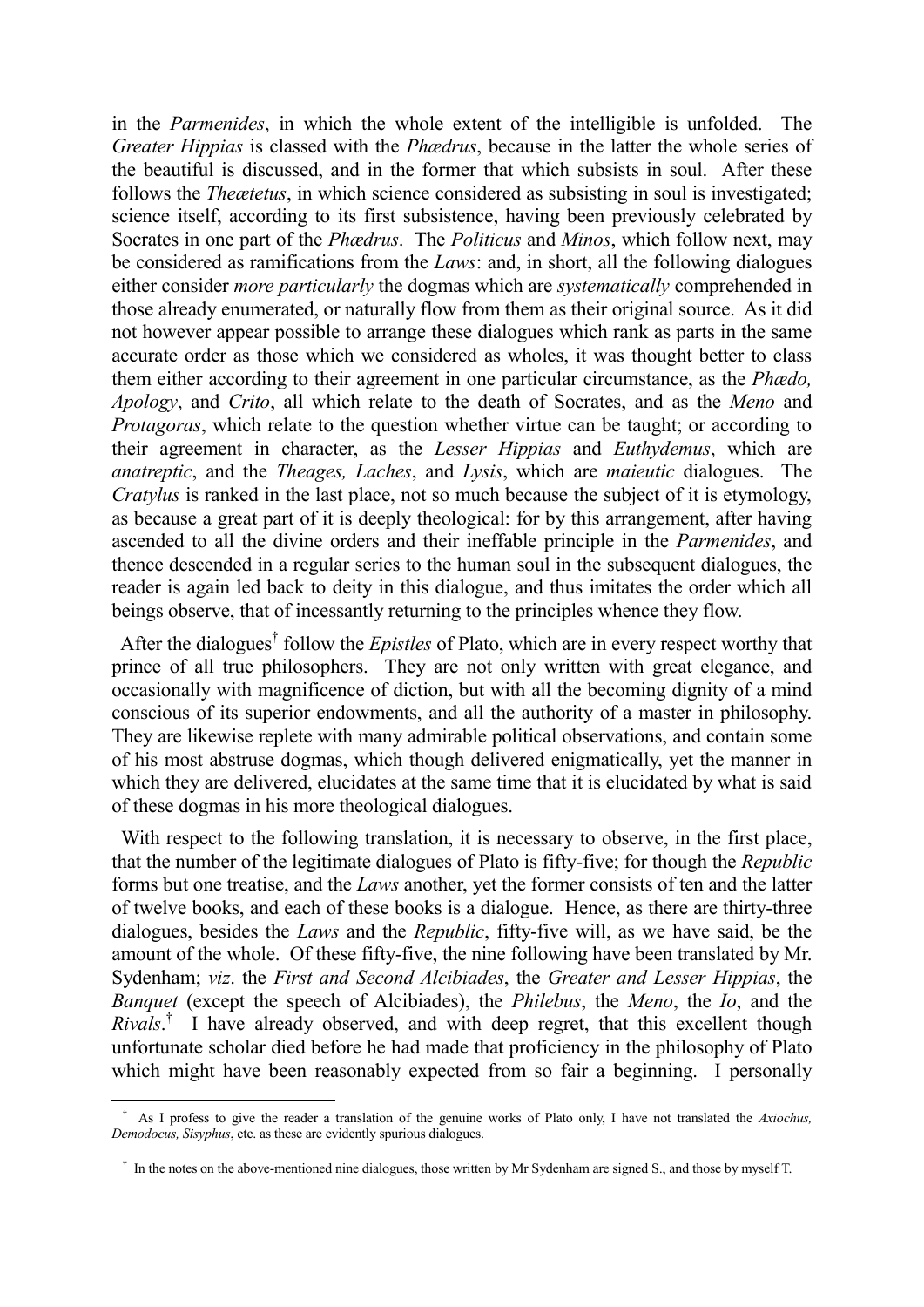knew him only in the decline of life, when his mental powers were not only considerably impaired by age, but greatly injured by calamity. His life had been very stormy: his circumstances, for many years preceding his death, were indigent; his patrons were by no means liberal; and his real friends were neither numerous nor affluent. He began the study of Plato, as he himself informed me, when he had considerably passed the meridian of life, and with most unfortunate prejudices against his best disciples, which I attempted to remove during my acquaintance with him, and partly succeeded in the attempt; but infirmity and death prevented its completion. Under such circumstances it was not to be expected that he would fathom the profundity of Plato's conceptions, and arrive at the summit of philosophic attainments. I saw, however, that his talents and his natural disposition were such as might have ranked him among the best of Plato's interpreters, if he had not yielded to the pressure of calamity, if he had not nourished such baneful prejudices, and if he had not neglected philosophy in the early part of life. Had this happened, my labours would have been considerably lessened, or perhaps rendered entirely unnecessary, and his name would have been transmitted to posterity with undecaying renown. As this unfortunately did not happen, I have been under the necessity of diligently examining and comparing with the original all those parts of the dialogues which he translated, that are more deeply philosophical, or that contain any thing of the theology of Plato. In these, as might be expected, I found him greatly deficient; I found him sometimes mistaking the meaning through ignorance of Plato's more sublime tenets, and at other times perverting it, in order to favour some opinions of his own. His translation however of other parts which are not so abstruse is excellent. In these he not only presents the reader faithfully with the matter, but likewise with the genuine manner of Plato. The notes too which accompany the translation of these parts generally exhibit just criticism and extensive learning, an elegant taste, and a genius naturally philosophic. Of these notes I have preserved as much as was consistent with the limits and design of the following work.

 Of the translation of the *Republic* by Dr. Spens, it is necessary to observe, that a considerable part of it is very faithfully executed; but that in the more abstruse parts it is inaccurate; and that it every where abounds with Scotticisms which offend an English ear, and vulgarisms which are no less disgraceful to the translator than disgusting to the reader. Suffice it therefore to say of this version, that I have adopted it wherever I found it could with propriety be adopted, and given my own translation where it was otherwise.

 Of the ten dialogues, translated by Dacier, I can say nothing with accuracy, because I have no knowledge whatever of the French language; but if any judgment may be formed of this work, from translation of it into English, I will be bold to say that it is by no means literal, and that he very frequently mistakes the sense of the original. From this translation therefore I could derive but little assistance; some however I have derived, and that little I willingly acknowledge. In translating the rest of Plato's works, and this, as the reader may easily see, forms by far the greatest part of them, I have had no assistance from any translation except that of Ficinus, the general excellency of which is well known to every student of Plato, arising not only from his possessing a knowledge of Platonism superior to that of any translators that have followed him, but likewise from his having made this translation from a very valuable manuscript in the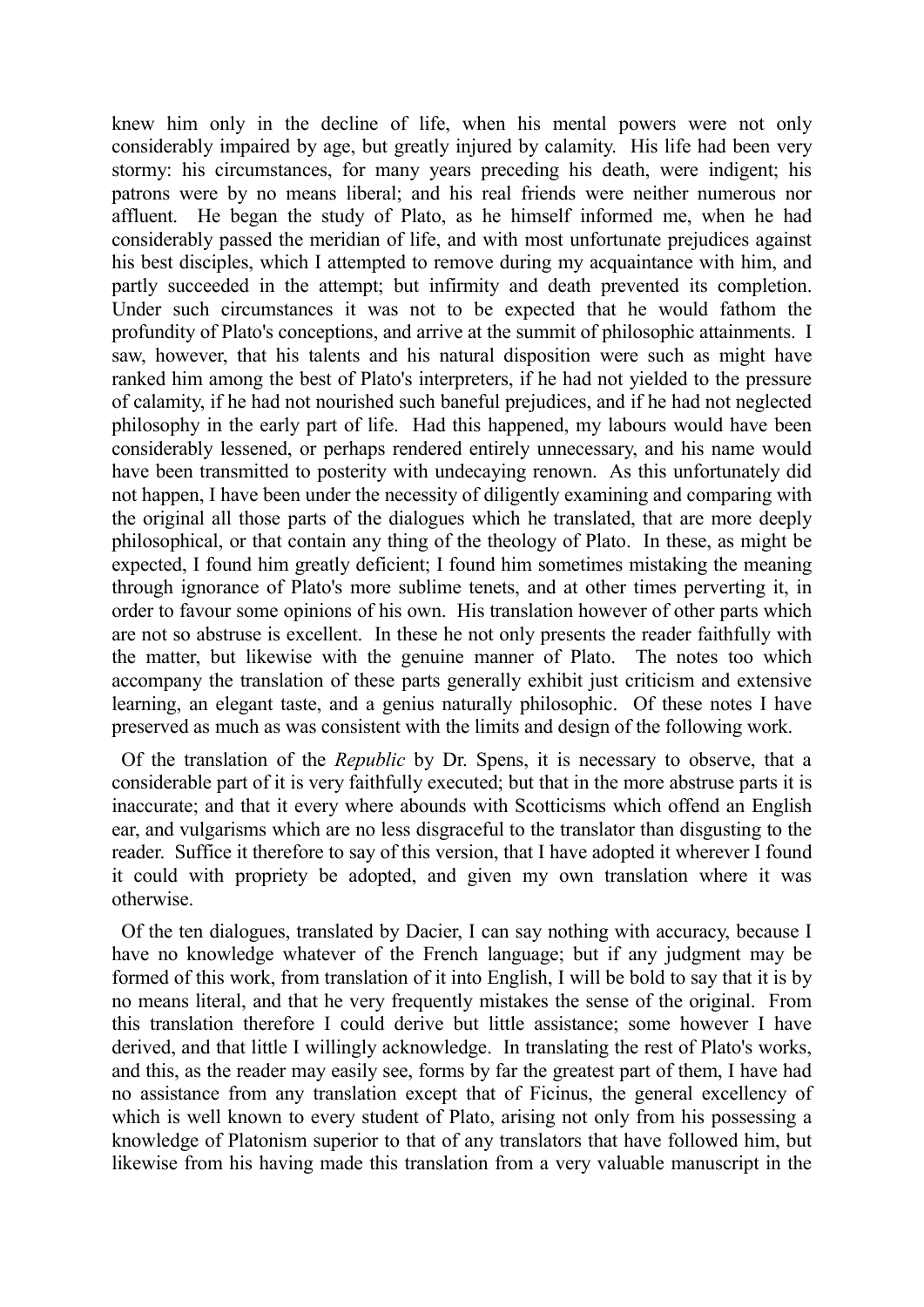Medicean library, which is now no longer to be found. I have, however, availed myself of the learned labours of the editors of various dialogues of Plato; such as the edition of the *Rivals, Euthyphro, Apology, Crito*, and *Phædo*, by Forster; of the *First and Second Alcibiades* and *Hipparchus*, by Etwall; of the *Meno, First Alcibiades, Phædo* and *Phædrus*, printed at Vienna 1784; of the *Cratylus* and *Theætetus*, by Fischer; of the *Republic*, by Massey; and of the *Euthydemus* and *Gorgias*, by Dr. Routh, president of Magdalen College, Oxford. This last editor has enriched his edition of these two dialogues with very valuable and copious philological and critical notes, in which he has displayed no less learning than judgment, no less acuteness than taste. He appears indeed to me to be one of the best and most modest of philologists; and it is to be hoped that he will be imitated in what he has done by succeeding editors of Plato's text.

 If my translation had been made with an eye to the judgment of the many, it would have been necessary to apologize for its literal exactness. Had I been anxious to gratify false taste with respect to composition, I should doubtless have attended less to the precise meaning of the original, have omitted almost all connective particles, have divided long periods into a number of short ones, and branched out the strong and deep river of Plato's language into smooth-gliding, shallow, and feeble streams; but as the present work was composed with the hope indeed of benefiting all, but with an eye to the criticism solely of men of elevated souls, I have endeavoured not to lose a word of the original; and yet at the same time have attempted to give the translation as much elegance as such verbal accuracy can be supposed capable of admitting. I have also endeavoured to preserve the manner as well as the matter of my author, being fully persuaded that no translation deserves applause, in which both these are not as much as possible preserved.

 My principal object in this arduous undertaking has been to unfold all the abstruse and sublime dogmas of Plato, as they are found dispersed in his works. Minutely to unravel the art which he employs in the composition of all his dialogues, and to do full justice to his meaning in every particular, must be the task of some one who has more leisure, and who is able to give the works of Plato to the public on a more extensive plan. In accomplishing this great object, I have presented the reader in my notes with nearly the substance in English of all the following manuscript Greek Commentaries and Scholia on Plato; *viz*. of the Commentaries of Proclus on the *Parmenides* and *First Alcibiades*, and of his Scholia on the *Cratylus*; of the Scholia of Olympiodorus on the *Phædo*, *Gorgias*, and *Philebus*; and of Hermeas on the *Phædrus*. To these are added very copious extracts from the manuscript of Damascius,<sup>4</sup> Περι Αρχων, and from the published works of Proclus on the *Timæus*, *Republic*, and *Theology of Plato*. Of the four first of these manuscripts, three of which are folio volumes, I have complete copies taken with my own hand; and of the copious extracts from the others, those from Olympiodorus on the *Gorgias* were taken by me from the copy preserved in the British Museum: those from the same philosopher on the *Philebus*, and those from Hermeas on the *Phædrus*, and Damascius Περι Αρχωv, from the copies in the Bodleian library.

 And here gratitude demands that I should publicly acknowledge the very handsome and liberal manner in which I was received by the University of Oxford, and by the principal librarian, and sub-librarians of the Bodleian library, during the time that I made the above-mentioned extracts. In the first place I have to acknowledge the very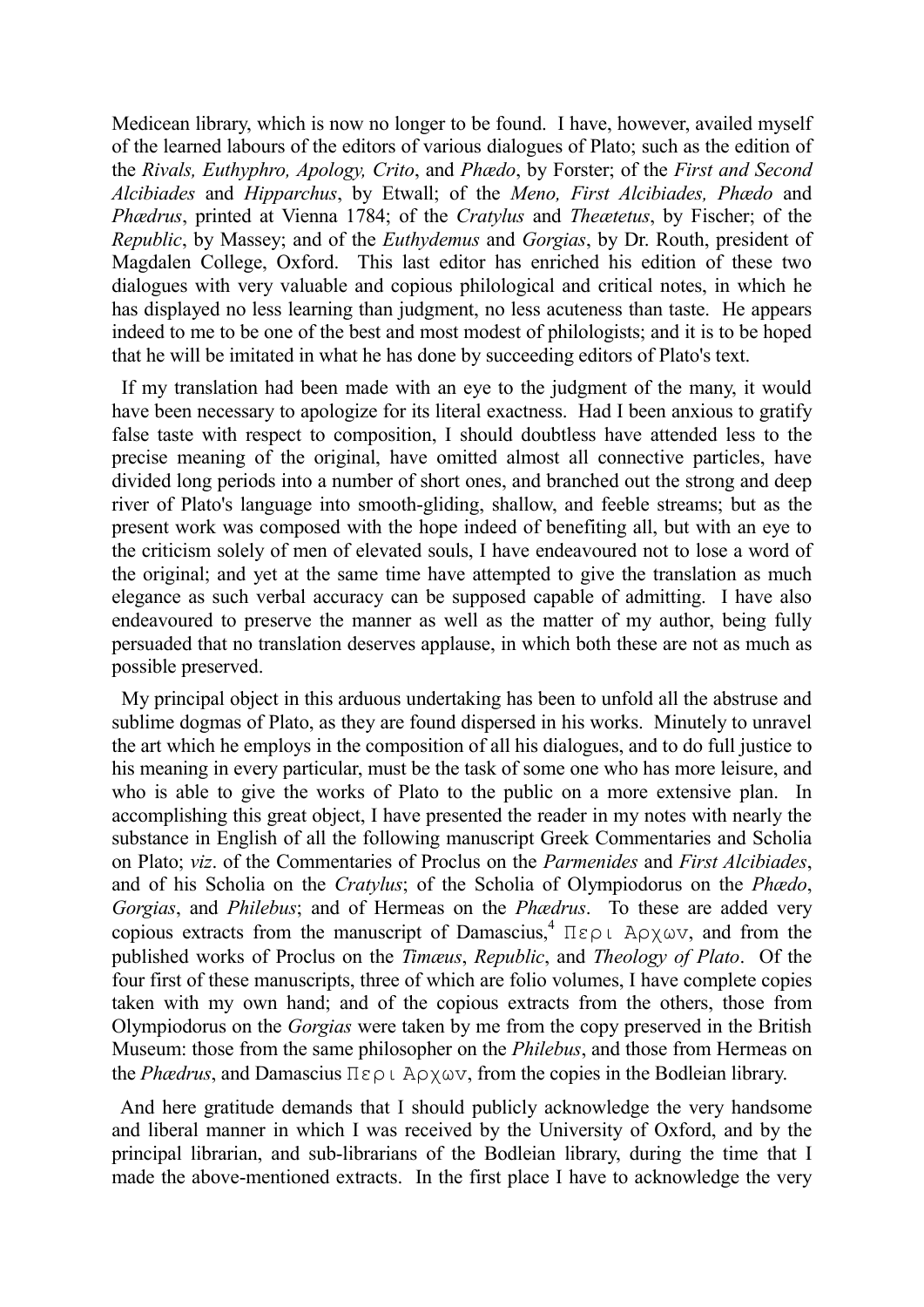polite attention which was paid to me by Dr. Jackson,<sup>†</sup> dean of Christchurch. In the second place, the liberty of attendance at the Bodleian library, and the accommodation which was there afforded me by the librarians, of that excellent collection, demand from me no small tribute of praise. And, above all, the very liberal manner in which I was received by the fellows of New College, with whom I resided for three weeks, and from whom I experienced even Grecian hospitality, will, I trust, be as difficult a task for time to obliterate from my memory, as it would be for me to express it as it deserves.<sup>†</sup>

With respect to the faults which I may have committed in this translation (for I am not vain enough to suppose it is without fault), I might plead as an excuse, that the whole of it has been executed amidst severe endurance from bodily infirmity and indigent circumstances; and that a very considerable part of it was accomplished amidst other ills of no common magnitude, and other labours inimical to such an undertaking. But whatever may be my errors, I will not fly to calamity for an apology. Let it be my excuse, that the mistakes I may have committed in lesser particulars, have arisen from my eagerness to seize and promulgate those great truths in the philosophy and theology of Plato, which though they have been concealed for ages in oblivion, have a subsistence coeval with the universe, and will again be restored, and flourish, for very extended periods, through all the infinite revolutions of time.

 In the next place, it is necessary to speak concerning the qualifications requisite in a legitimate student of the philosophy of Plato, previous to which I shall just notice the absurdity of supposing, that a mere knowledge of the Greek tongue, however great that knowledge may be, is alone sufficient to the understanding the sublime doctrines of Plato; for a man might as well think that he can understand Archimides without a knowledge of the elements of geometry, merely because he can read him in the original. Those who entertain such an idle opinion, would do well to meditate on the profound observation of Heraclitus, "that *polymathy does not teach intellect*."

 By a legitimate student, then, of the Platonic philosophy, I mean one who, both from nature and education, is properly qualified for such an arduous undertaking: that is, one who possesses a naturally good disposition; is sagacious and acute, and is inflamed with an ardent desire for the acquisition of wisdom and truth; who from his childhood has been well instructed in the mathematical disciplines; who, besides this, has spent whole days, and frequently the greater part of the night, in profound meditation; and, like one triumphantly sailing over a raging sea, or skilfully piercing through an army of foes, has successfully encountered an hostile multitude of doubts; - in short, who has never considered *wisdom* as a thing of trifling estimation and easy access, but as that which cannot be obtained without the most generous and severe endurance, and the intrinsic worth of which surpasses all corporeal good, far more than the ocean the fleeting bubble which floats on its surface. To such as are destitute of these requisites, who make the study of words their sole employment, and the pursuit of wisdom but at best a secondary thing, who expect to be wise by desultory application for an hour or two in a

<u>.</u>

† I am pleased to find that this very respectable prelate is a great admirer of Aristotle, and that extracts from the Commentaries of Simplicius and Ammonius on the Categories of that philosopher, are read by his orders in the college of which he is the head.

<sup>&</sup>lt;sup>†</sup> Permit me also to mention, with gratitude for their kindness, the names of Dr Stanley, Mr Heber, the Rev Mr Coppleston, and the Rev Abram Robertson, Savilian professor of geometry.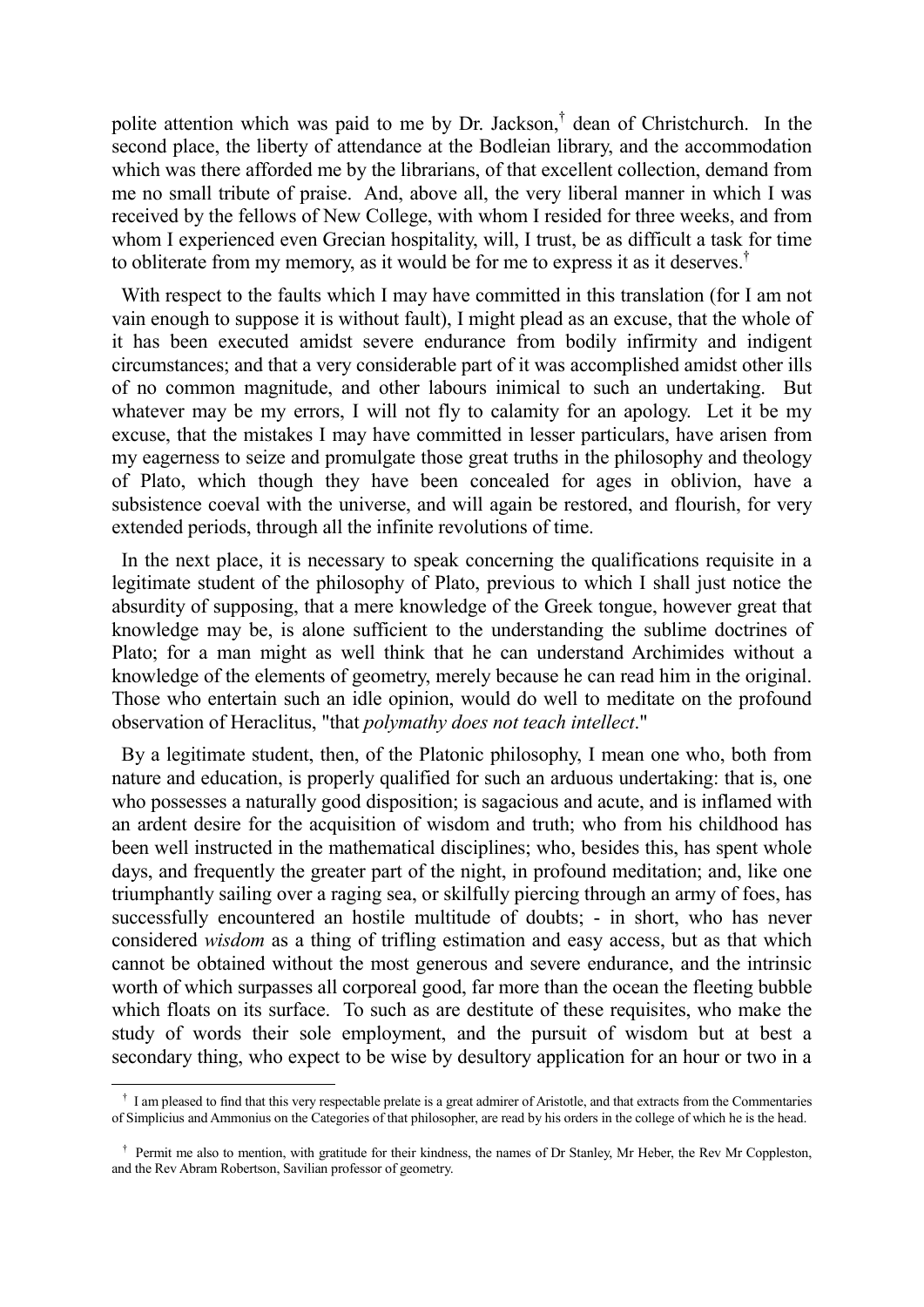day, after the fatigues of business, after mixing with the base multitude of mankind, laughing with the gay, affecting airs of gravity with the serious, tacitly assenting to every man's opinion, however absurd, and winking at folly however shameful and base - to such as these - and, alas! the world is full of such - the sublimest truths must appear to be nothing more than jargon and reverie, the dreams of a distempered imagination, or the ebullitions of fanatical faith.

 But all this is by no means wonderful, if we consider that twofold ignorance is the disease of *the many*. For they are not only ignorant with respect to the sublimest knowledge, but they are even ignorant of their ignorance. Hence they never suspect their want of understanding; but immediately reject a doctrine which appears at first sight absurd, because it is too splendid for their bat-like eyes to behold. Or if they even yield their assent to its truth, their very assent is the result of the same most dreadful disease of the soul. For they will fancy, says Plato, that they understand the highest truths, when the very contrary is really the case. I earnestly therefore entreat men of this description, not to meddle with any of the profound speculations of the Platonic philosophy; for it is more dangerous to urge them to such an employment, than to advise them to follow their sordid avocations with unwearied assiduity, and toil for wealth with increasing alacrity and vigour; as they will by this mean give free scope to the base habits of their soul, and sooner suffer that punishment which in such as these must always precede mental illumination, and be the inevitable consequence of guilt. It is well said indeed by Lysis,<sup>†</sup> the Pythagorean, that to inculcate liberal speculations and discourses to those whose morals are turbid and confused, is just as absurd as to pour pure and transparent water into a deep well full of mire and clay; for he who does this will only disturb the mud, and cause the pure water to become defiled. The woods of such, as the same author beautifully observes (that is the irrational or corporeal life), in which these dire passions are nourished, must first be purified with fire and sword, and every kind of instrument (that is through preparatory disciplines and the political virtues), and reason must be freed from its slavery to the affections, before any thing useful can be planted in these savage haunts.

 Let not such then presume to explore the regions of Platonic philosophy. The land is too pure to admit the sordid and the base. The road which conducts to it is too intricate to be discovered by the unskilful and stupid, and the journey is too long and laborious to be accomplished by the effeminate and the timid, by the slave of passion and the dupe of opinion, by the lover of sense and the despiser of truth. The dangers and difficulties in the undertaking are such as can be sustained by none but the most hardy and accomplished adventurers; and he who begins the journey without the strength of Hercules, or the wisdom and patience of Ulysses, must be destroyed by the wild beasts of the forest, or perish in the storms of the ocean; must suffer transmutation into a beast, through the magic power of Circe, or be exiled for life by the detaining charms of Calypso; and in short must descend into Hades, and wander in its darkness, without emerging from thence to the bright regions of the morning, or be ruined by the deadly melody of the Syren's song. To the most skilful traveller, who pursues the right road with an ardour which no toils can abate, with a vigilance which no weariness can

† In Epist. ad Hipparchum.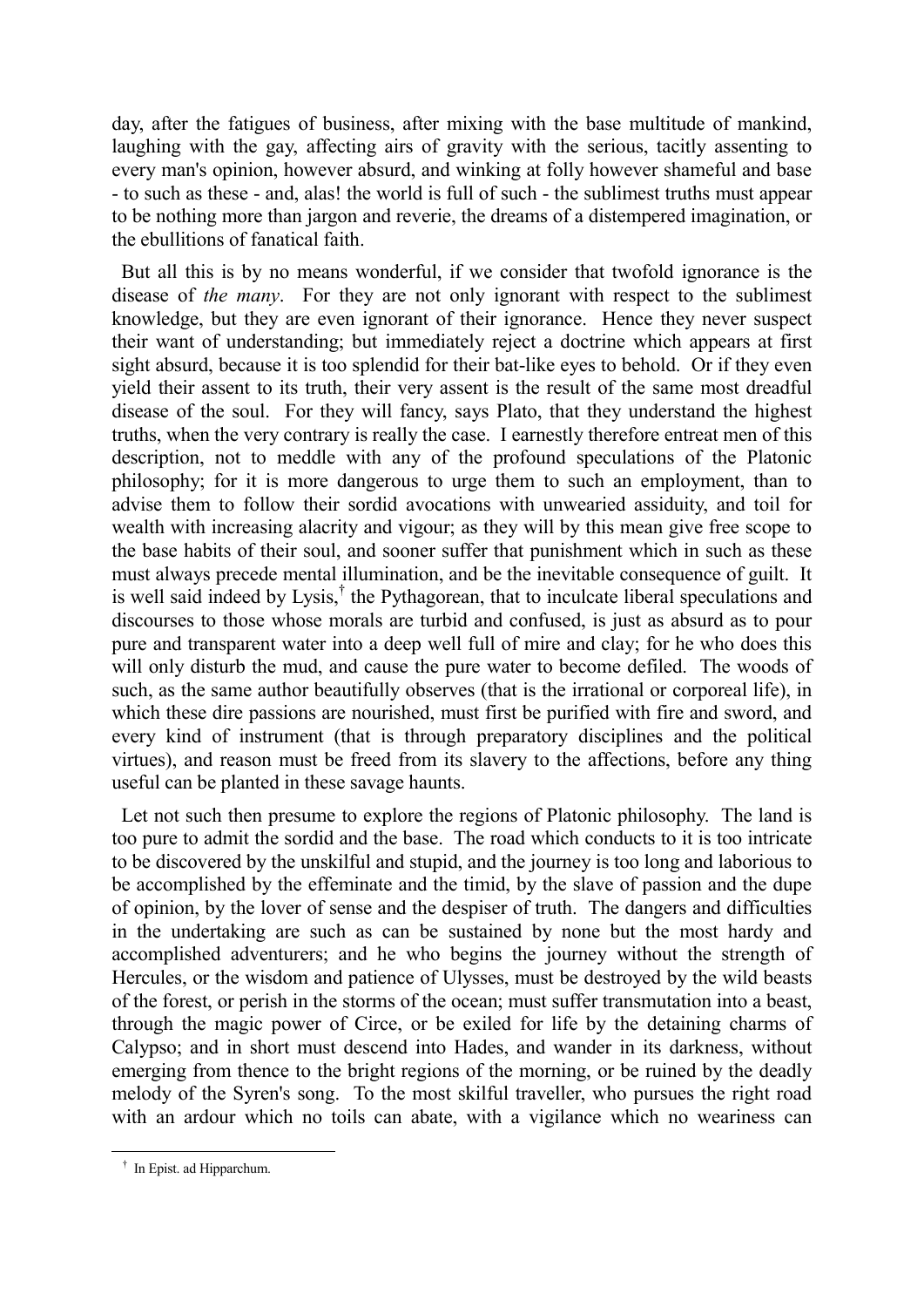surprise into negligence, and with virtue which no temptations can seduce, it exhibits for many years the appearance of the Ithaca of Ulysses, or the flying Italy of Æneas; for we no sooner gain a glimpse of the pleasing land which is to be the end of our journey, than it is suddenly ravished from our view, and we still find ourselves at a distance from the beloved coast, exposed to the fury of a stormy sea of doubts.

 Abandon then, ye grovelling souls, the fruitless design! Pursue with avidity the beaten road which leads to popular honours and sordid gain, but relinquish all thoughts of a voyage for which you are totally unprepared. Do you not perceive what a length of sea separates you from the royal coast? A sea,

Huge, horrid, vast, where scarce in safety sails The best built ship, though Jove inspire the gales.

And may we not very justly ask you, similar to the interrogation of Calypso,

What ships have you, what sailors to convey, What oars to cut the long laborious way?

 I shall only observe further, that the life of Plato, by Olympiodorus, was prefixed to this translation, in preference to that by Diogenes Laertius, because the former is the production of a most eminent Platonist, and the latter of a mere historian, who indiscriminately gave to the public whatever anecdotes he found in other authors. If the reader combines this short sketch of the life of Plato with what that philosopher says of himself in his 7th Epistle, he will be in possession of the most important particulars about him that can be obtained at present.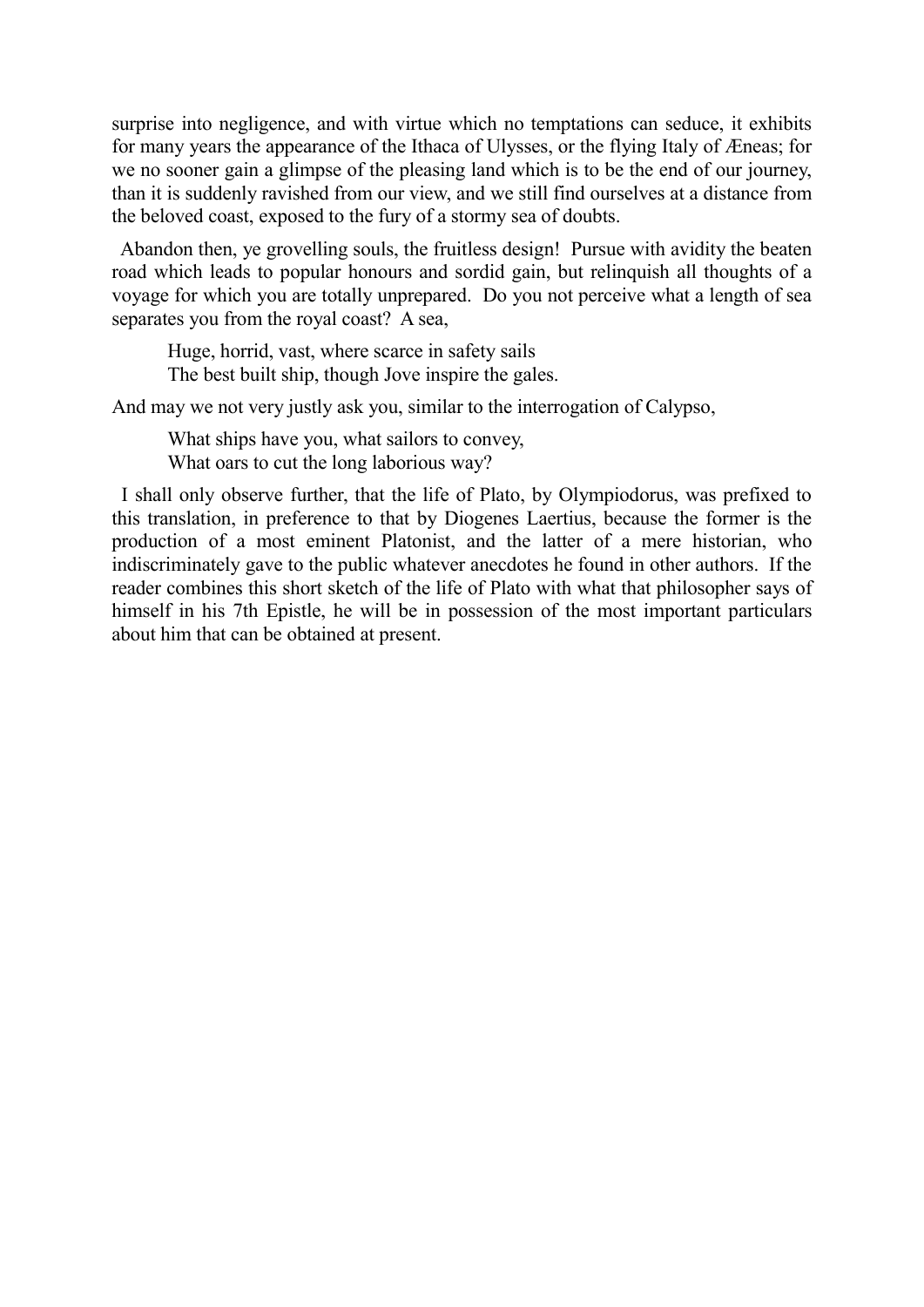#### Notes to the General Introduction.

1. (See page 21) The following excellent account of the different species of fables is given by the philosopher Sallust, in his book *On the Gods and the World*, chap iv [TTS vol. IV, p. 6]:

 "Of fables, some are theological, others physical, others animastic, (or belonging to soul,) others material, and lastly, others mixed from these. Fables are theological which employ nothing corporeal, but speculate the very essences of the gods; such as the fable which asserts that Saturn devoured his children: for it obscurely intimates the nature of an intellectual god, since every intellect returns into itself. But we speculate fables physically when we speak concerning the energies of the gods about the world; as when considering Saturn the same as Time, and calling the parts of time the children of the universe, we assert that the children are devoured by their parents. But we employ fables in an animastic mode when we contemplate the energies of soul; because the intellections of our souls, though by a discursive energy they proceed into other things, yet abide in their parents. Lastly, fables are material, such as the Egyptians ignorantly employ, considering and calling corporeal natures divinities; such as Isis, earth; Osiris, humidity; Typhon, heat: or again, denominating Saturn, water; Adonis, fruits; and Bacchus, wine. And, indeed, to assert that these are dedicated to the gods, in the same manner as herbs, stones, and animals, is the part of wise men; but to call them gods is alone the province of mad men; unless we speak in the same manner as when, from established custom, we call the orb of the Sun and its rays the Sun itself. But we may perceive the mixed kind of fables, as well in many other particulars, as in the fable which relates, that Discord at a banquet of the gods threw a golden apple, and that a dispute about it arising among the goddesses, they were sent by Jupiter to take the judgement of Paris, who, charmed with the beauty of Venus, gave her the apple in preference to the rest. For in this fable the banquet denotes the supermundane powers of the gods; and on this account they subsist in conjunction with each other: but the golden apple denotes the world, which, on account of its composition from contrary natures, is not improperly said to be thrown by Discord, or strife. But again, since different gifts are imparted to the world by different gods, they appear to contest with each other for the apple. And a soul living according to sense, (for this is Paris) not perceiving other powers in the universe, asserts that the contended apple subsists alone through the beauty of Venus. But of these species of fables, such as are theological belong to philosophers; the physical and animastic to poets; but the mixed to initiatory rites since the intention of all mystic ceremonies is, to conjoin us with the world and the gods." (See more concerning this last species of fables in my *Dissertation on the Eleusinian & Bacchic Mysteries* [TTS Vol. VII].)

2. (See page 46) It would seem that those intemperate critics who have thought proper to revile Plotinus, the leader of the latter Platonists, have paid no attention to the testimony of Longinus concerning this most wonderful man, as preserved by Porphyry in his life of him. For Longinus there says, "that though he does not entirely accede to many of his hypotheses, yet he exceedingly admires and loves the form of his writing, the density of his conceptions, and the philosophic manner in which his questions are disposed." And in another place he says, "Plotinus, as it seems, has explained the Pythagoric and Platonic principles more clearly than those that were prior to him; for neither are the writings of Numenius, Cronius, Moderatus, and Thrasyllus, to be compared for accuracy with those of Plotinus on this subject." After such a testimony as this from such a consummate critic as Longinus, the writings of Plotinus have nothing to fear from the imbecile censure of modern critics. I shall only further observe, that Longinus, in the above testimony, does not give the least hint of his having found any *polluted streams*, or corruption of the doctrines of Plato, in the works of Plotinus. There is not indeed the least vestige of his entertaining any such opinion in any part of what he has said about this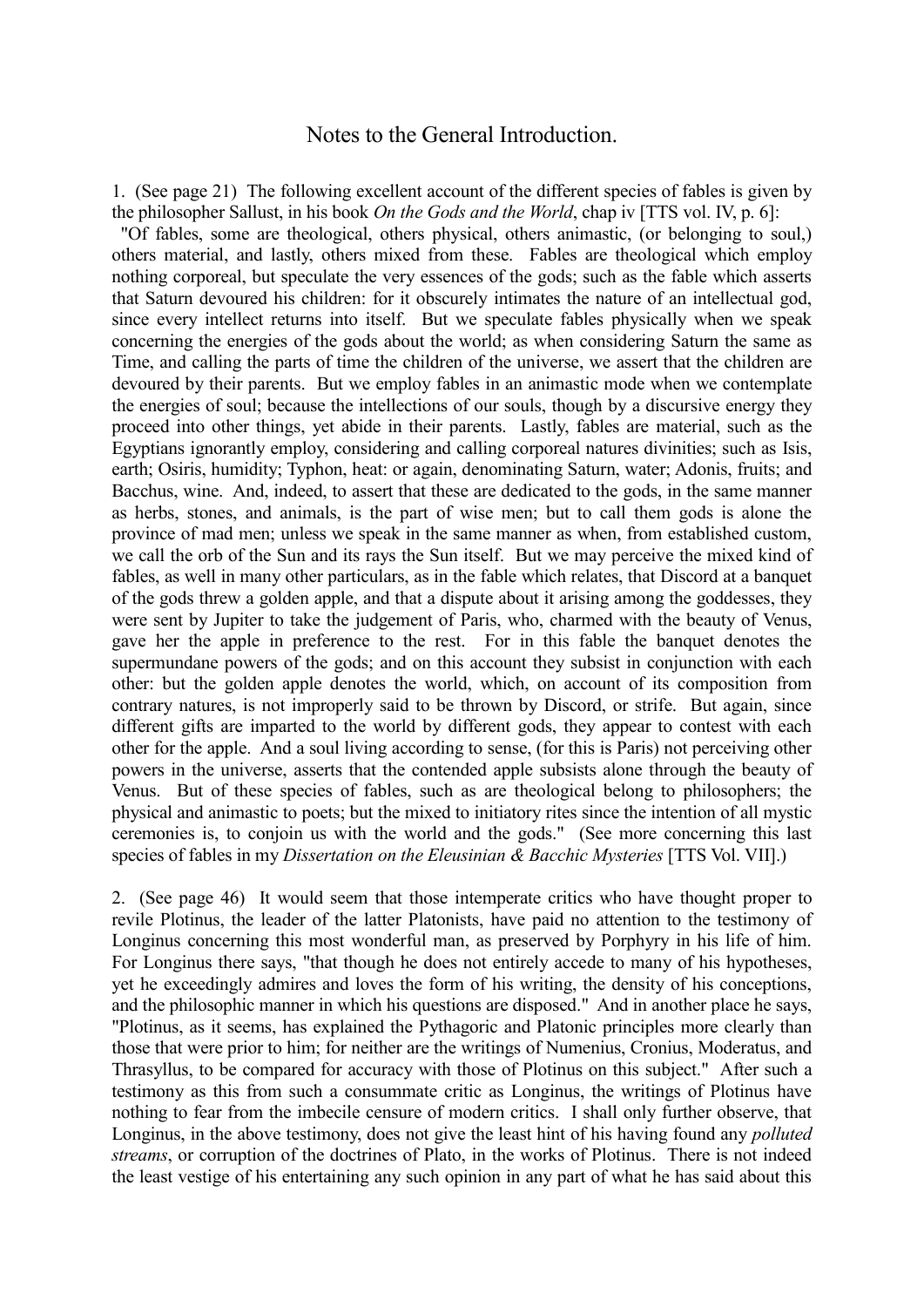most extraordinary man. This discovery was reserved for the more acute critic of modern times, who, by a happiness of conjecture unknown to the ancients, and the assistance of a good index, can in a few days penetrate the meaning of the profoundest writer of antiquity, and bid defiance even to the decision of Longinus.

 Of this most divine man, who is justly said by the emperor Julian to have been posterior indeed in time, but not in genius even to Plato himself, see the life given in the *History of the Restoration of the Platonic Theology*. [TTS vol. VII]

3. (See page 49) We have, given us by Diogenes Laertius, another division of the characters, as he calls them, of Plato's writings, different from that exhibited in the scheme above. This we have thought proper to subjoin, on account of its antiquity and general reception.



The learned reader will observe the latter half of the dialogues, according to this scheme, to be described by metaphors taken from the gymnastic art: the dialogues, here termed gymnastic, being imagined to bear a similitude to that exercise; the agonistic, to the combat. In the lowest subdivision, indeed, the word *maieutic* is a metaphor of another kind, fully explained in Plato's Theætetus: the maieutic dialogues, however, were supposed to resemble giving the rudiments of the art; as the peirastic were, to represent a skirmish, or trial of proficiency: the endeictic were, it seems, likened to the exhibiting a specimen of skill; and the anatreptic, to presenting the spectacle of a thorough defeat, or sound drubbing.

 The principal reason why we contented not ourselves with this account of the difference between the dialogues of Plato, was the capital error there committed in the first subdivision, of course extending itself through the latter. This error consists in dividing the Didactic dialogues with regard to their subject-matter; while those of the Inquisitive sort are divided with respect to the manner of their composition. So that the subdivisions fall not, with any propriety, under one and the same general head. Besides, a novice in the works of Plato might hence be led naturally to suppose, that the dogmatical or didactic dialogues are, all of them, written in the same manner; and that the others, those of the inquisitive kind, by us termed sceptical, have no particular subjects at all; or, if they have, that their subjects are different from those of the didactic dialogues, and are consequently unphilosophical. Now every one of the suppositions here mentioned is far from being true.

4. (See page 56) Patricius was one of the very few in modern times who have been sensible of the great merit of these writings, as is evident from his preface to his translation of Proclus's *Theological Elements*. (Ferrar. 4to. 1583.) " Patricius enumerates the writings of Proclus, and they are included in his wish, that all the manuscript Greek commentaries on Plato were made public.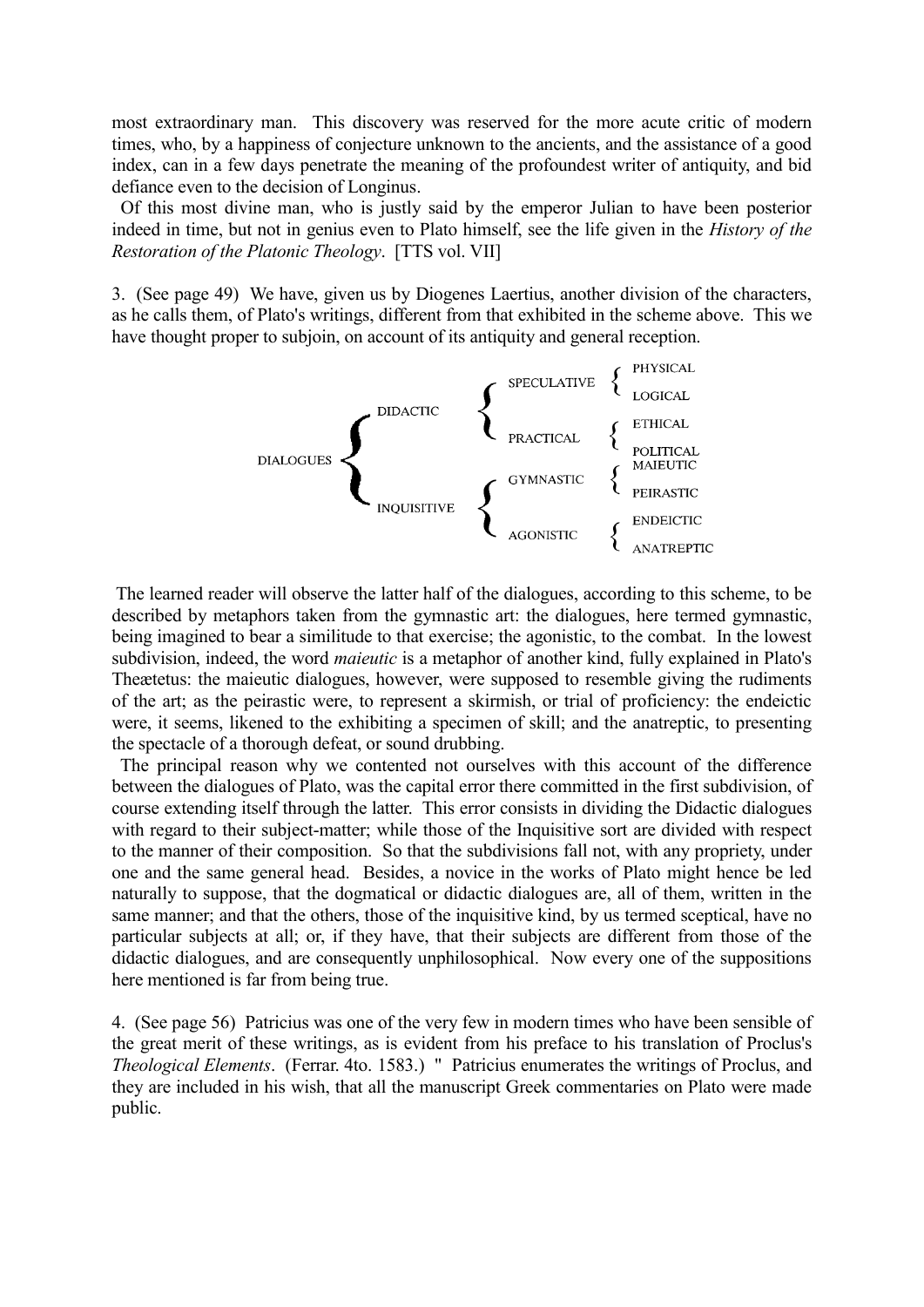### Explanation

#### of certain

# Platonic Terms

 As some apology may be thought necessary for having introduced, in the course of the following translation, certain unusual words of Greek origin, I shall only observe, that as all arts and sciences have certain appropriate terms peculiar to themselves, philosophy, which is the art of arts, and science of sciences, as being the mistress of both, has certainly a prior and a far superior claim to this privilege. I have not, however, introduced, I believe, any of these terms, without at the same time sufficiently explaining them; but, lest the contrary should have taken place, the following explanation of all such terms as I have been able to recollect, and also of common words used by Platonists in a peculiar sense, is subjoined for the information of the reader.

ANAGOGIC, αvαγωγικoς. Leading on high.

DEMIURGUS,  $\delta$ ημιουργος. Jupiter, the artificer of the universe.

DIANOËTIC. This word is derived from  $\delta \iota \alpha \nu \circ \iota \alpha$ , or that power of the soul which reasons scientifically, deriving the principles of its reasoning from intellect. Plato is so uncommonly accurate in his diction, that this word is very seldom used by him in any other than its primary sense.

 THE DIVINE, † τo θειov, is *being* subsisting in conjunction with *The One*. For all things except *The One*, *viz*. essence, life and intellect are considered by Plato as suspended from and secondary to the gods. For the gods do not subsist in, but prior to, these, which they also produce and connect, but are not characterized by these. In many places, however, Plato calls the participants of the gods by the names of the gods. For not only the Athenian guest in the *Laws*, but also Socrates in the *Phædrus*, calls a divine soul a god. "For," says he "all the horses and charioteers of *the gods* are good," *etc.* And afterwards, still more clearly, he adds, "And this is the life of *the gods*." And not only this, but he also denominates those natures gods, that are always united to the gods, and which, in conjunction with them, give completion to one series. He also frequently calls dæmons gods, though according to essence, they are secondary to, and subsist about, the gods. For in the *Phædrus*, *Timæus*, and other dialogues, he extends the appellation of the gods as far as to dæmons. And what is still more paradoxical than all this, he does not refuse to call some men gods; as, for instance, the Elean Guest in the *Sophista*. From all this, therefore, we must infer, that with respect to the word god, one thing which is thus denominated is simply deity; another is so according to union; a third, according to participation; a fourth, according to contact; and a fifth, according to similitude. Thus every superessential nature is primarily a god; but every intellectual nature is so according to union. And again, every divine soul is a god according to participation; but divine dæmons are gods, according to contact with the gods; and the souls of men obtain this appellation through similitude. Each of these, however, except the first, is, as we have said, rather divine than a god: for the Athenian Guest, in the *Laws*, calls intellect itself divine. But that which is divine is secondary to the first deity, in the same manner as *the united* is to *The One*; *that which is* 

† See *The Theology of Plato*, [TTS. vol. VIII], p. 120.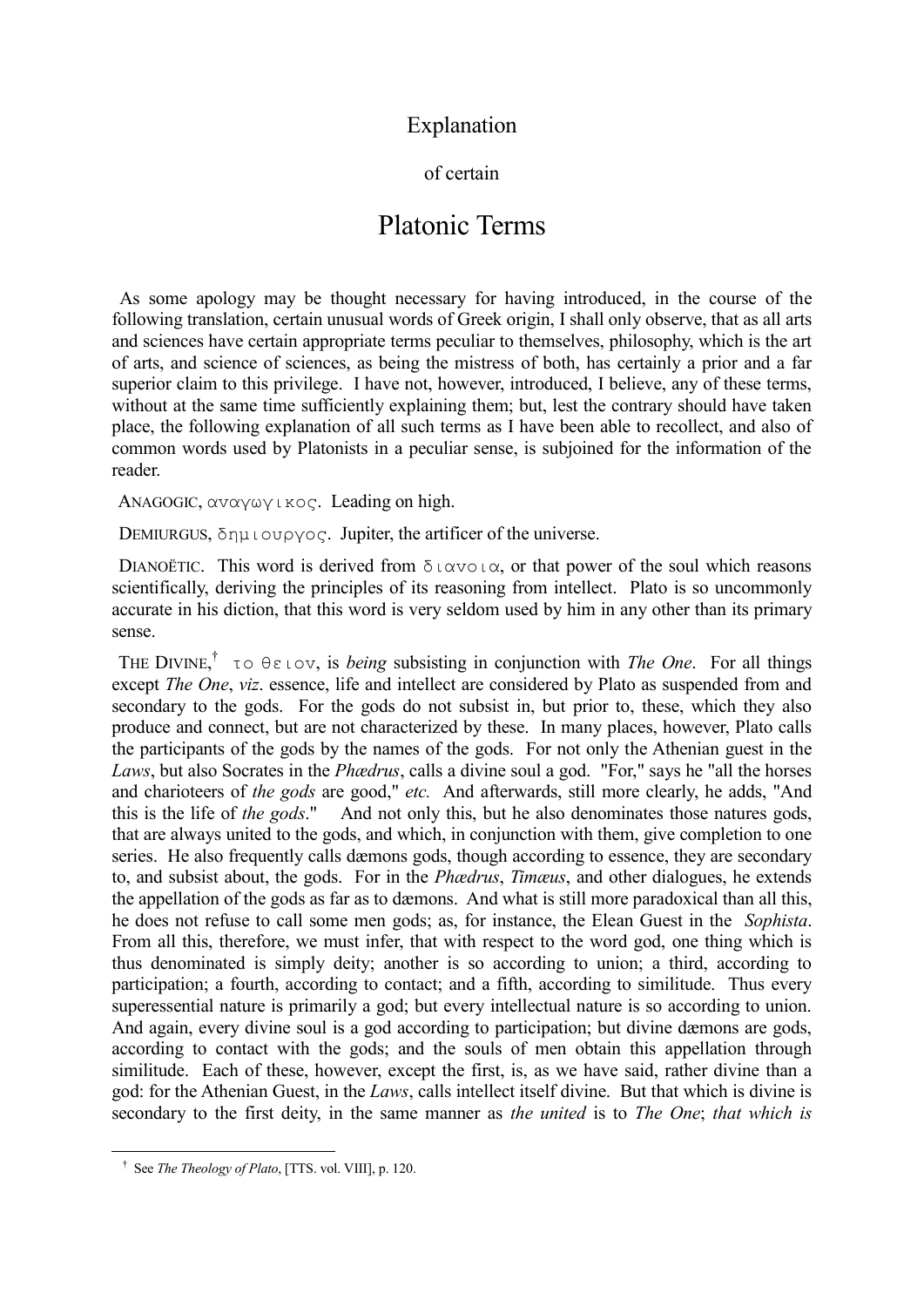*intellectual*, to *intellect*; and *that which is animated*, to *soul*. Indeed, things more uniform and simple always precede; and the series of beings ends in *The One* itself.

DOXASTIC. This word is derived from  $\delta o \xi \alpha$ , *opinion*, and signifies that which is apprehended by opinion, or that power which is the extremity of the rational soul. This power knows the universal in particulars, as that *every* man is a rational animal; but it knows not the διoτι, or *why* a thing is, but only the oτι, or *that* it is.

THE ETERNAL, τo  $\alpha \iota \omega v \iota \circ v$ , that which has a never-ending subsistence, without any connection with time; or, as Plotinus profoundly defines it, infinite life at once total and full.

 THAT WHICH IS GENERATED, τo γεvητov. That which has not the whole of its essence or energy subsisting at once, without temporal dispersion.

 GENERATION, γεvεσις. An essence composite and multiform, and conjoined with time. This is the proper signification of the word; but it is used symbolically by Plato, and also by theologists more ancient than Plato, for the sake of indication. For as Proclus beautifully observes (in MS. Comment. in Parmenidem.), "Fables call the ineffable unfolding into light through causes, generation." "Hence," he adds, "in the Orphic writings, the first cause is denominated time; for where there is generation, according to its proper signification, there also there is time."

 AGUEST, ξεvoς. The word, in its more ample signification in the Greek, denoted a *stranger*, but properly implies one who receives another, or is himself received at an entertainment. In the following dialogues, therefore, wherever one of the speakers is introduced as a  $\xi \in \nu \circ \varsigma$ , I have translated this word *guest*, as being more conformable to the genius of Plato's dialogues, which may be justly called rich mental banquets, and consequently the speakers in them may be considered as so many guests. Hence in the *Timæus*, the persons of that dialogue are expressly spoken of as guests.

HYPARXIS,  $\cup \Pi \cap \cup \emptyset$  is  $\cup \cap \Pi$ . The first principle or foundation, as it were, of the essence of a thing. Hence, also, it is the summit of essence.

IDIOM, ιδιωμα. The characteristic peculiarity of a thing.

THE IMMORTAL,<sup>†</sup> τo αθανατov. According to Plato, there are many orders of immortality, pervading from on high to the last of things; and the ultimate echo, as it were, of immortality, is seen in the perpetuity of the mundane wholes, which according to the doctrine of the Elean Guest in the *Politicus*, they participate from the Father of the universe. For both the being and the life of every body depend on another cause; but since body is not itself naturally adapted to connect, or adorn, or preserve itself. But the immortality of partial souls, such as ours, is more manifest and more perfect than this of the perpetual bodies in the universe; as is evident from the many demonstrations which are given of it in the *Phædo*, and in the 10th book of the *Republic*. For the immortality of partial souls has a more principal subsistence, as possessing in itself the cause of eternal permanency. But prior to both these is the immortality of dæmons; for these neither verge to mortality, nor are filled with the nature of things which are generated and corrupted. More venerable, however, than these, and essentially transcending them, is the immortality of divine souls, which are primarily self-motive, and contain the fountains and principles of the life which is attributed about bodies, and through which bodies participate of renewed immortality. And prior to all these is the immortality of the gods; for Diotima in the *Banquet* does not ascribe an immortality of this kind to dæmons. Hence such an immortality as

† See *The Theology of Plato*, [TTS. vol. VIII], p. 121.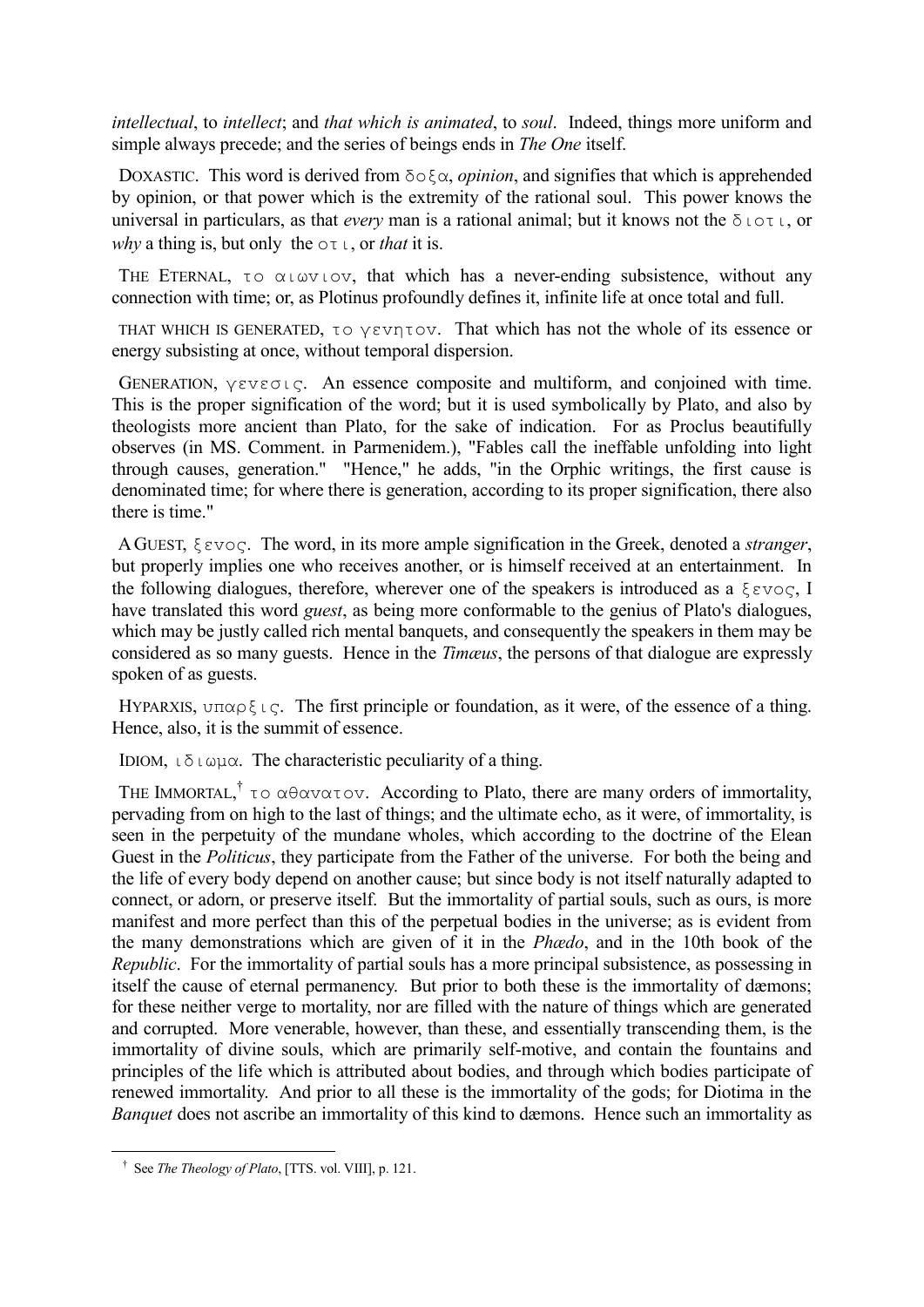this is separate and exempt from wholes. For, together with the immortality of the gods, eternity subsists, which is the fountain of all immortality and life, as well as that life which is perpetual, as that which is dissipated into nonentity. In short, therefore, the *divine immortal* is that which is generative and connective of perpetual life. For it is not immortal, as participating of life, but as supplying divine life, and deifying life itself.

 IMPARTICIPABLE, τo αμεθεκτov. That which is not consubsistent with an inferior nature. Thus imparticipable intellect is an intellect which is not consubsistent with soul.

 INTELLECTUAL PROJECTION, voερα επιβoλη. As the perception of intellect is immediate, being a darting forth, as it were, directly to its proper objects, this direct intuition is expressed by the term *projection*.

THE INTELLIGIBLE, τo vontov. This word in Plato and Platonic writers has a various signification: for, in the first place, whatever is exempt from sensibles, and has its essence separate from them, is said to be intelligible, and in this sense soul is intelligible. In the second place, intellect, which is prior to soul, is intelligible. In the third place, that which is more ancient than intellect, which replenishes intelligence, and is essentially perfective of it, is called *intelligible*: and this is the intelligible, which Timæus in Plato places in the order of a paradigm, prior to the demiurgic intellect and intellectual energy. But beyond these is the *divine* intelligible, which is defined according to divine union and hyparxis. For this is intelligible as the object of desire to intellect, as giving perfection to and containing it, and as the completion of being. The highest intelligible, therefore, is that which is the hyparxis of the gods; the second, that which is true being, and the first essence; the third, intellect, and all intellectual life; and the fourth, the order belonging to soul.

 *Logismos, reasoning*. When applied to divinity as by Plato, in the *Timæus*, signifies a distributive cause of things.

 ON ACCOUNT OF WHICH; WITH REFERENCE TO WHICH; THROUGH WHICH; ACCORDING TO WHICH; FROM WHICH; OR IN WHICH; *viz*. δι o, πρoς o, υφ\_ oυ, δι oυ, καθ\_ o, εξ oυ. By the first of these terms, Plato is accustomed to denominate the final cause; by the second the paradigmatic; by the third the demiurgic; by the fourth the instrumental; by the fifth form; and by the sixth matter.

ORECTIC. The word is derived from *orexis*, appetite.

PARADIGM,  $\pi \alpha \beta \alpha \delta \epsilon \iota \gamma \mu \alpha$ . A pattern, or that with reference to which a thing is made.

THE PERPETUAL, τo  $\alpha \iota \delta \iota$  ov. That which subsists forever, but through a connection with time.

 A POLITICIAN, πoλιτικoς. This word, as Mr Sydenham justly observes in his notes on the *Rivals*, is of a very large and extensive import, as used by Plato, and the other ancient writers on politics: for it includes all those statesmen or politicians in aristocracies and democracies who were, either for life, or for a certain time, invested with the whole or a part of kingly authority, and the power thereto belonging. See the *Politicus*.

PRUDENCE,  $\varphi \rho \circ \nu \eta \circ \iota \varsigma$ . This word frequently means in Plato and Platonic writers, the habit of discerning what is good in all moral actions, and frequently signifies intelligence, or intellectual perception. The following admirable explanation of this word is given by Iamblichus.

 Prudence having a precedaneous subsistence, receives its generation from a pure and perfect intellect. Hence it looks to intellect itself, is perfected by it, and has this as the measure and most beautiful paradigm of all its energies. If also we have any communion with the gods, it is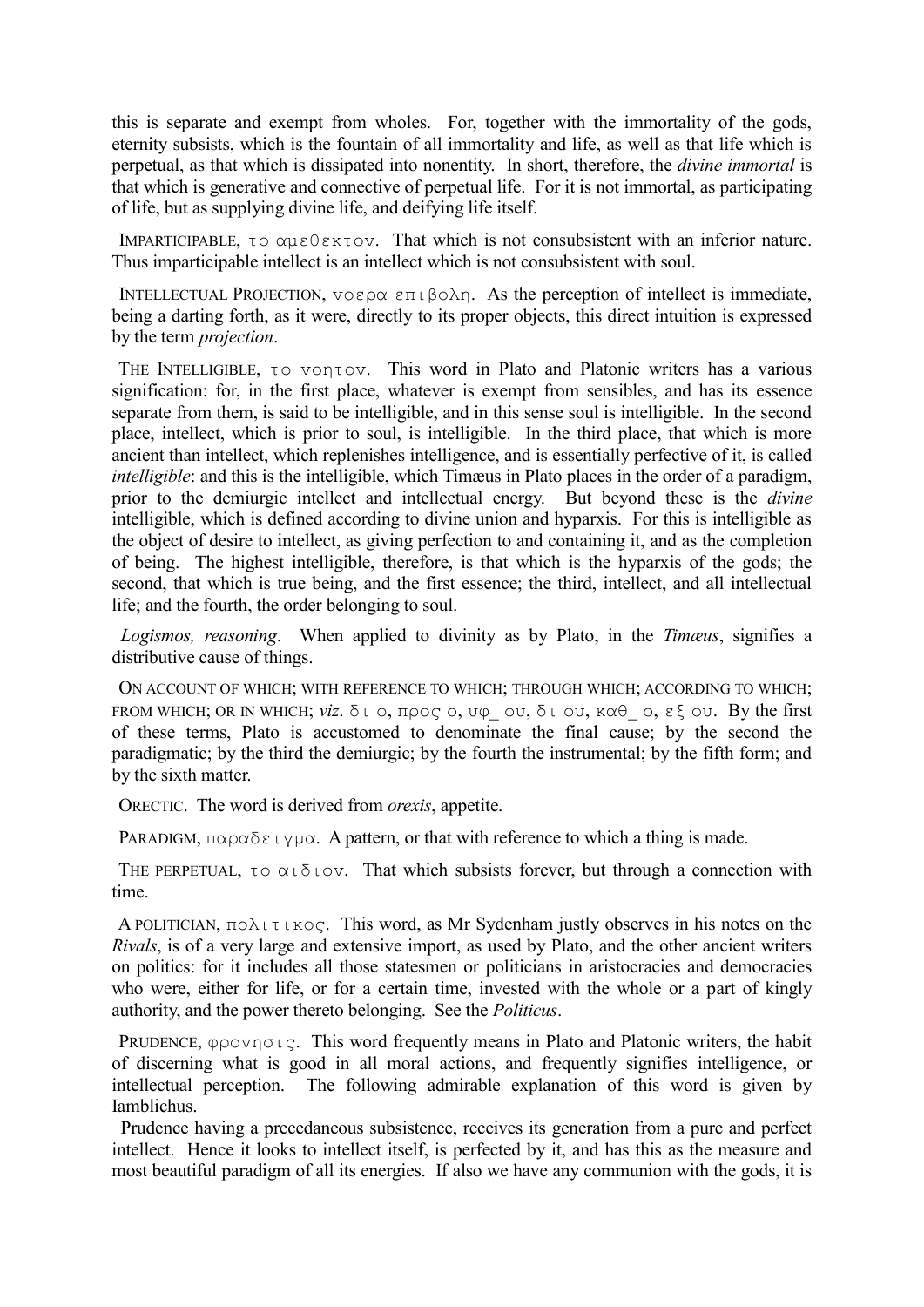especially effected by this virtue; and through this we are in the highest degree assimilated to them. The knowledge too of such things as are good, profitable, and beautiful, and of the contraries to these, is obtained by this virtue; and the judgment and correction of works proper to be done are by this directed. And in short it is a certain governing leader of men, and of the whole arrangement of their nature; and referring cities and houses, and the particular life of every one, to a divine paradigm, it forms them according to the best similitude; obliterating some things and purifying others. So that prudence renders its possessors similar to divinity. Iamblic. apud. Stob. p. 141.

PSYCHICAL ψυχικoς. Pertaining to soul.

 SCIENCE. This word is sometimes defined by Plato to be that which assigns the causes of things; sometimes to be that the subjects of which have a perfectly stable essence; and together with this, he conjoins the assignation of cause from reasoning. Sometimes again he defines it to be that the principles of which are not hypotheses; and, according to this definition, he asserts that there is one science which ascends as far as to the principle of things. For this science considers that which is truly the principle as unhypothetic, has for its subject true being, and produces its reasonings from cause. According to the second definition, he calls dianoëtic knowledge science; but according to the first alone, he assigns to physiology the appellation of science.

THE TELESTIC ART. The art pertaining to mystic ceremonies.

THEURGIC. This word is derived from  $\theta \in \text{conv}(X)$  or that religious operation which deifies him by whom it is performed as much as is possible to man.

 TRUTH, αληθεια. Plato, following ancient theologists, considers truth multifariously. Hence, according to his doctrine, the highest truth is characterized by unity; and is the light proceeding from *The Good*, which imparts *purity*, as he says in the *Philebus*, and *union*, as he says in the *Republic*, to intelligibles. The truth which is next to this in dignity is that which proceeds from intelligibles, and illuminates the intellectual orders, and which an essence unfigured, uncoloured, and without contact, first receives, where also the plain of truth is situated, as it is written in the *Phædrus*. The third kind of truth is that which is connascent with souls, and which through intelligence comes into contact with true being. For the psychical light is the third from the intelligible; intellectual deriving its plenitude from intelligible light, and the psychical from the intellectual. And the last kind of truth is that which is in sensibles, which is full of error and inaccuracy through sense, and the instability of its object. For a material nature is perpetually flowing, and is not naturally adapted to abide even for a moment.

 The following beautiful description of the third kind of truth, or that which subsists in souls, is given by Iamblichus: "Truth, as the name implies, makes a conversion about the gods and their incorporeal energy; but doxastic imitation, which, as Plato says, is fabricative of images, wanders about that which is deprived of divinity and is dark. And the former indeed receives its perfection in intelligible and divine forms, and real beings which have a perpetual sameness of subsistence; but the latter looks to that which is formless, and non-being, and which has a various subsistence; and about this its visive power is blunted. The former contemplates that which is; but the latter assumes such a form as appears to the many. Hence the former associates with intellect, and increases the intellectual nature which we contain; but the latter, from looking to that which always seems to be, hunts after folly and deceives." Iamblic. apud. Stob. p. 136.

THE UNICAL, τo ενιαιov. That which characterized by unity.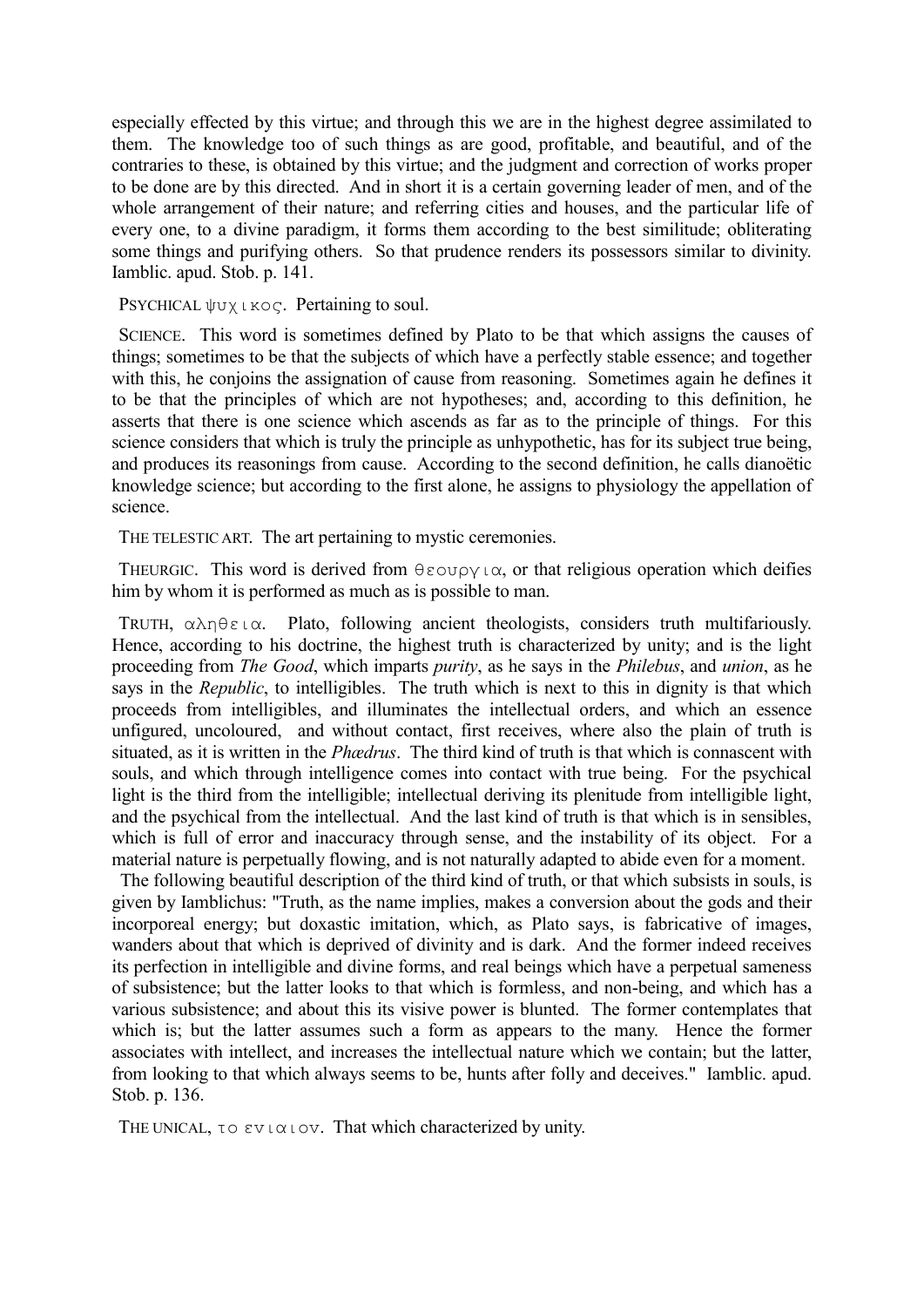#### The

# Life of Plato

#### By Olympiodorus

 Let us now speak of the race of the philosopher, not for the sake of relating many particulars concerning him, but rather with a view to the advantage and instruction of his readers; since he was by no means an obscure man, but one who attracted the attention of many. For it is said that the father of Plato was Aristo, the son of Aristocles, from who he refers his origin to Solon the legislator. Hence with primitive zeal he wrote twelve books of Laws, and eleven books on a Republic. But his mother was Perictione, who descended from Neleus the son of Codrus.

They say then that an Apolloniacal<sup>1</sup> spectre had connexion with his mother Perictione, and that, appearing in the night to Aristo, it commanded him not to sleep with Perictione during the time of her pregnancy - which mandate Aristo obeyed.

 While he was yet an infant, his parents are said to have placed him in Hymettus, being desirous, on his account, to sacrifice to the Gods of that mountain, *viz*. Pan, and the Nymphs, and the pastoral Apollo. In the mean time the bees, approaching as he lay, filled his mouth with honeycombs, as an omen that in future it might truly be said of him,

Words from his tongue than honey sweeter flowed.†

But Plato calls himself a fellow-servant with swans, as deriving his origin from Apollo; for according to the Greeks that bird is Apolloniacal.

 When he was a young man, he first betook himself to Dionysius the grammarian for the purpose of acquiring common literature. Of this Dionysius he makes mention in his dialogue called *The Lovers* - that even Dionysius the school-master might not be passed over in silence by Plato. After him he employed the argive Aristo, as his instructor in gymnastic,† from whom he is said to have derived the name of Plato; for prior to this he was called Aristocles, from his grandfather: but he was so called from having those parts of the body the breast and forehead broad in the extreme, as his statues every where evince. According to others, however, he was called Plato from the ample and expanded character of his style; just as they say Theophrastus was so called, from his divine eloquence, his first name being Tyrtamus.

 For his preceptor in music Plato had Draco, the son of Damon; and of this master he makes mention in his *Republic*. For the Athenians instructed their children in these three arts, *viz*. grammar, music, and gymnastic - and this, as it seems, with great

† Hom. Iliad lib. i ver. 249.

<sup>&</sup>lt;sup>†</sup> Some affirm that Plato so excelled in the gymnastic art, that he contended in the Pythian and Isthmian games. *Pythia et Isthmia de lucta certavit*. Apuleius de Dogmate Platonis.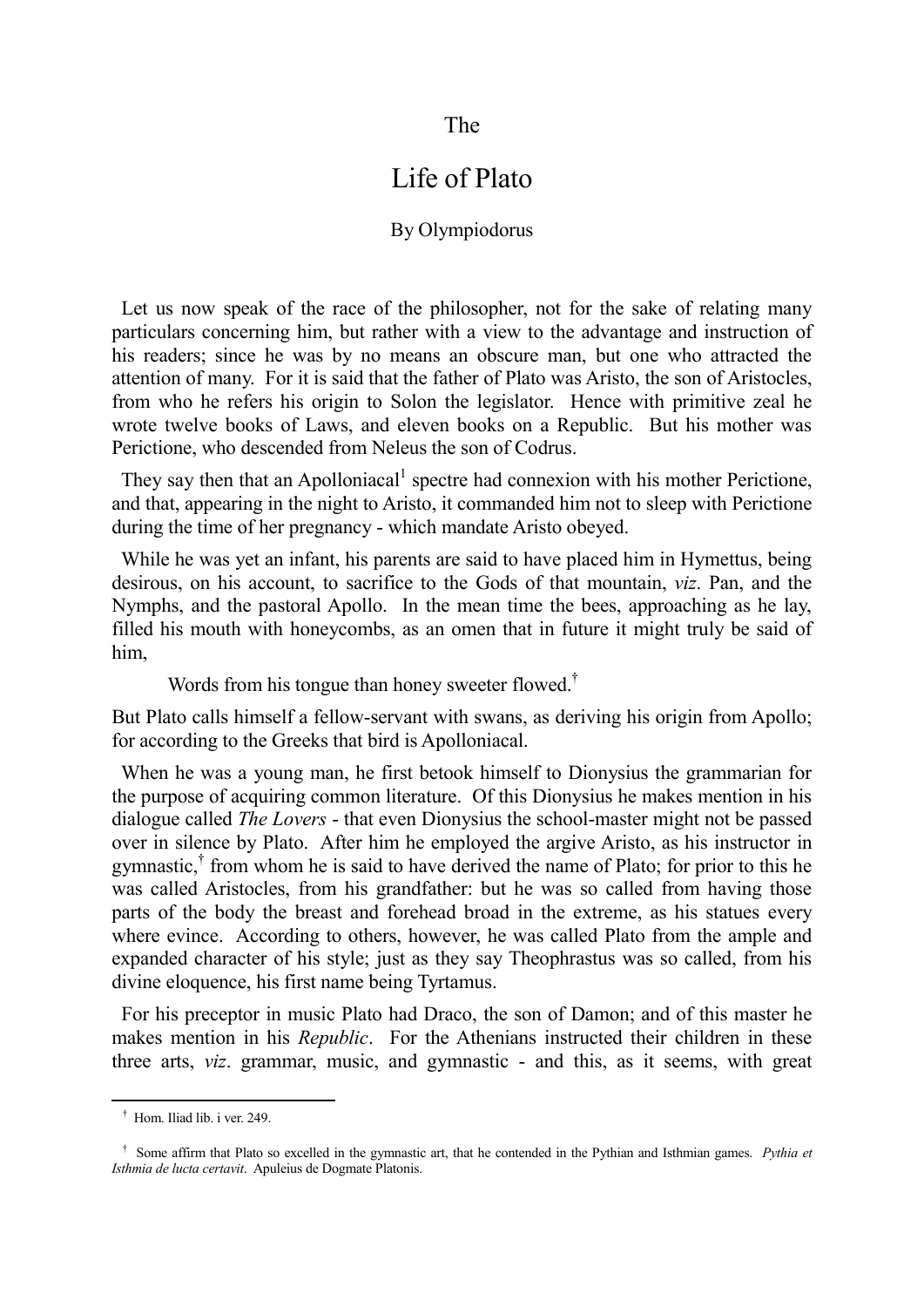propriety. They taught them grammar, for the purpose of adorning their reason; music, that they might tame their anger; and gymnastic, that they might strengthen the weak tone of desire. Alcibiades also, in Plato, appears to have been instructed in these three disciplines; and hence Socrates says to him, "But you were unwilling to play on the pipe,"‡ etc. He was also conversant with painters, from whom he learned the mixture of colours, of which he makes mention in the *Timæus*.

 After this he was instructed by the Tragedians, who at that time were celebrated as the preceptors of Greece: but he betook himself to these writers on account of the sententious and venerable nature of tragic composition, and the heroic sublimity of the subjects. He was likewise conversant with Dithyrambic writers, with a view to the honour of Bacchus, who was called by the Greeks the inspective guardian of generation: for the Dithyrambic measure is sacred to Bacchus, from whom also it derives its name; Bacchus being Dithyrambus, as proceeding into light from two avenues - the womb of Semele, and the thigh of Jupiter. For the ancients were accustomed to call effects by the names of their causes, as in the name Dithyrambus given to Bacchus. Hence Proclus observes:

With their late offspring parents seem to mix.

But that Plato applied himself to Dithyrambics is evident from his *Phædrus*, which plainly breathes the Dithyrambic character, and is said to have been the first dialogue which Plato composed.

He was also much delighted with the comic Aristophanes and Sophron,<sup>†</sup> from whom he learned the imitations of persons in dialogues. He is said to have been so much pleased with the writings of these men, that, on his death, they were found in his bed. Plato himself likewise composed the following epigram on Aristophanes:

The Graces, once intent to find A temple which might ne'er decay, The soul of Aristophanes At length discover'd in their way.

He reproves him, however, in a comic manner in his dialogue called *The Banquet*, in which he gives a specimen of his proficiency in comedy: for here Plato introduces him celebrating Love, and in the midst of his oration seized with a hiccup, so as to be unable to finish it. Plato also composed Tragic and Dithyrambic poems, and some other poetical pieces, all which he burned as soon as he began to associate with Socrates, at the same time repeating this verse:

Vulcan! draw near; 'tis Plato asks your aid.‡

 Anatolius the grammarian, once reciting this verse, very much pleased Vulcan, at that time the governor of the city. But he thus addressed him:

-

‡ *First Alcibiades* 106c ff.

<sup>&</sup>lt;sup>†</sup> This Sophron was a Syracusan, and contemporary with Euripides. He was an obscure writer; and his works, none of which are now extant, were in the Doric dialect.

‡ According to the words of Homer, Iliad lib. xviii, ver. 392.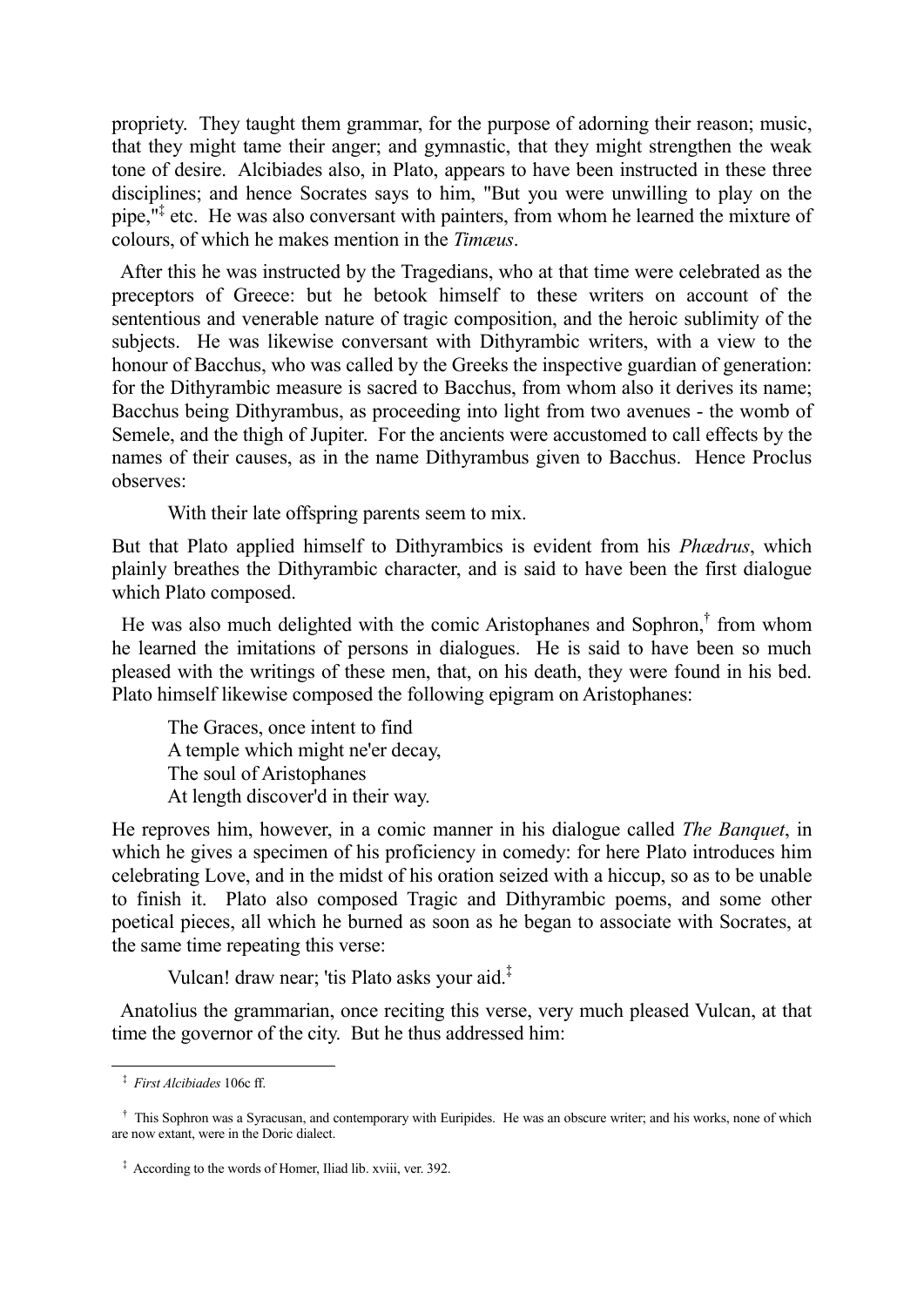Vulcan! draw near; 'tis Pharos<sup>§</sup> asks your aid.

 It is said, that when Socrates first intended to receive Plato as his disciple, he saw in a dream a swan without wings sitting on his bosom, which soon after obtaining wings flew into the air, and with the sweetness of its shrill voice allured all those that heard it. This was a manifest token of Plato's future renown.

 After the death of Socrates he had another preceptor, the Heraclitean Cratylus, upon whom he also composed a dialogue, which is inscribed *Cratylus*, or, Concerning the rectitude of names. After he had been sufficiently instructed by this master, he again went into Italy, where finding Archytas restoring a Pythagoric school, he again had a Pythagoric preceptor of this name; and hence it is that he makes mention of Archytas. But since it is requisite that a philosopher should desire to behold the works of nature, he also went into Sicily for the purpose of viewing the eruptions of fire in Mount Ætna, and not for the sake of the Sicilian table, as you, O noble Aristides, assert.

 When he was in Syracuse with Dionysius the Great, who was a tyrant, he endeavoured to change the tyranny into an aristocracy; and it was for this purpose that he visited the tyrant. But Dionysius asking him whom among men he considered as happy? (for he thought that the philosopher, employing flattery, would speak of him,) Plato answered, Socrates. Again the tyrant asked him, What do you think is the business of a politician? Plato answered, To make the citizens better. He again asked him the third time, What, then, does it appear to you to be a small matter to decide rightly in judicial affairs? (for Dionysius was celebrated for deciding in such affairs with rectitude.) Plato answered boldly, It is a small matter, and the last part of good conduct; for those who judge rightly resemble such as repair lacerated garments. Again Dionysius asked him the fourth time, Must not he who is a tyrant be brave? Plato replied, He is of all men the most timid; for he even dreads the razors of his barbers, lest he should be destroyed by them. With these answers Dionysius was so indignant, that he ordered him to depart at sunrise. The following was the cause of his second journey to Sicily. When, after the death of Dionysius the tyrant, his son succeeded to the throne, who by his mother's side was the brother of Dion, with whom Plato became acquainted in his first journey, Plato again sailed to Sicily, at the solicitations of Dion, who told him it might now be hoped that through his exertions the tyranny might be changed into an aristocracy. However, as Dionysius had been told by some of his attendants that Plato designed to destroy him, and transfer the government to Dion, he ordered him to be taken into custody, and delivered to one Pollidis of Ægina, a Sicilian merchant, to be sold as a slave. But Pollidis taking Plato to Ægina found there the Libyan Anniceris, who was then on the point of sailing to Elis, for the purpose of contending with the four-yoked car. Anniceris gladly bought Plato of Pollidis, conceiving that he should thence procure for himself greater glory than by conquering in the race. Hence Aristides observes, that no one would have known Anniceris, if he had not bought Plato. The following circumstance was the occasion of Plato's third journey to Sicily. Dion, being proscribed by

 <sup>§</sup> Pharos, as is well known, was a large tower near Alexandria, affording light to navigators in the night. Anatolius, therefore, in calling himself *Pharos* must have alluded to the etymology of his name. For *Anatolius* may be considered as being derived from  $\alpha \alpha \alpha \tau \circ \lambda \eta$ , the east, whence the light of the two great luminaries of heaven emerges, and  $\varphi \alpha \rho \circ \varsigma$  may be said to be quasi φαvoς, because the light of torches appeared from it.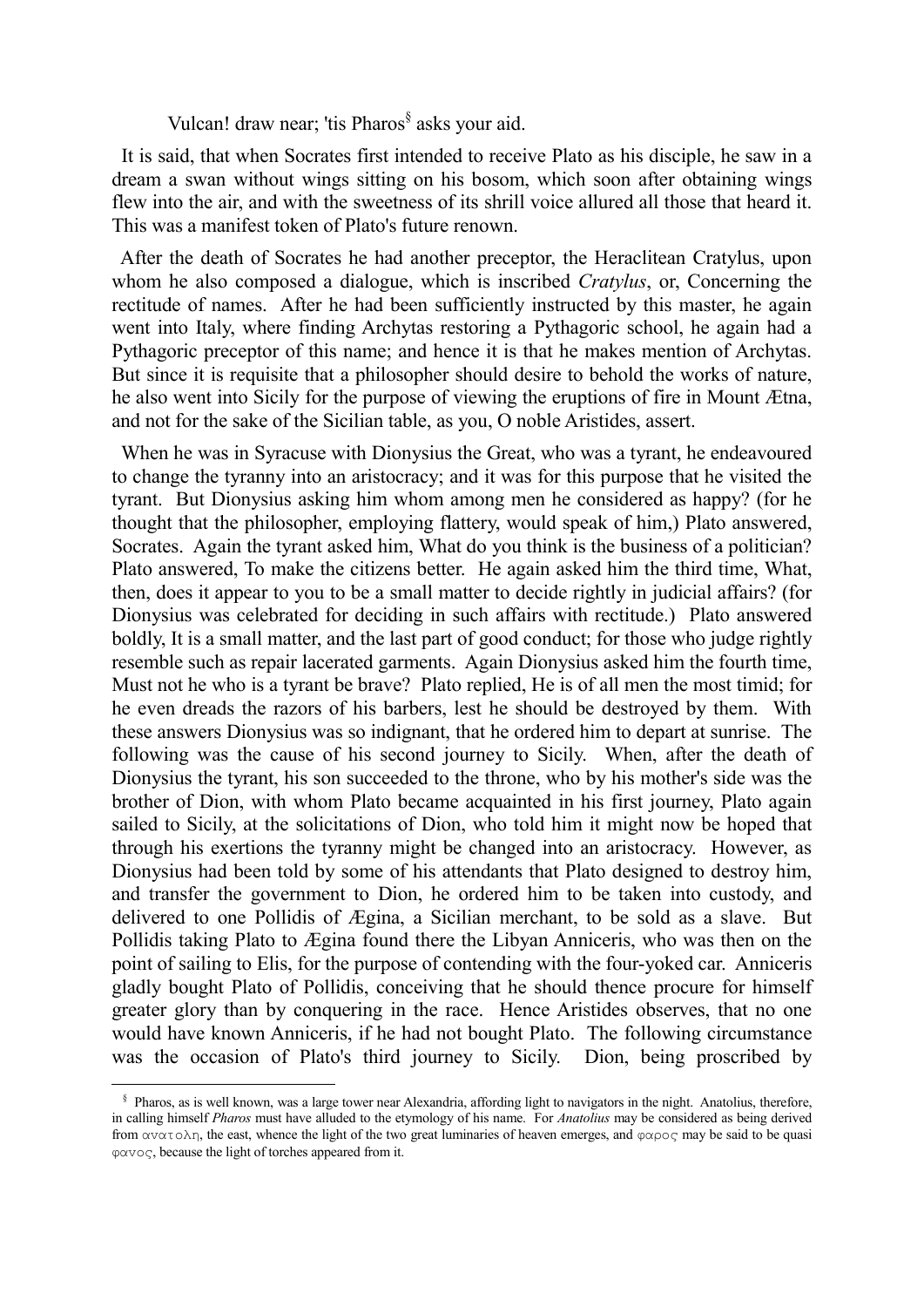Dionysius, and deprived of his possessions, was at length cast into prison. He therefore wrote to Plato, that Dionysius had promised to liberate him, if Plato would again visit him. But Plato, that he might afford assistance to his associate, readily undertook this third voyage. And thus much for the journeys of the philosopher into Sicily.

 Plato likewise went into Egypt for the purpose of conversing with the priests of that country, and from them learned whatever pertains to sacred rites. Hence in his *Gorgias* he says, "Not by the dog, who is considered as a God by the Egyptians." For animals among the Egyptians effect the same things as statues among the Greeks, as being symbols of the several deities to which they are dedicated. However, as he wished to converse with the Magi, but was prevented by the war which at that time broke out in Persia, he went to Phœnicia, and, meeting with the Magi of that country, he was instructed by them in magic. Hence, from his *Timæus*, he appears to have been skilful in divination; for he there speaks of the signs of the liver, of the viscera, and the like. These things, however, ought to have been mentioned prior to his journeys to Sicily.

 When he return to Athens he established a school in the Academy, separating a part of this Gymnasium into a temple to the Muses. Here Timon the misanthrope associated with Plato alone. But Plato allured very many to philosophical discipline, preparing men and also women† in a virile habit to be his auditors, and evincing that his philosophy deserved the greatest voluntary labour: for he avoided the Socratic irony, nor did he converse in the Forum and in workshops, nor endeavour to captivate young men by his discourses. Add too, that he did not adopt the venerable oath of the Pythagoreans, their custom of keeping their gates shut, and their ipse dixit, as he wished to conduct himself in a more political manner towards all men.

 When he was near his death, he appeared to himself in a dream to be changed into a swan, who, by passing from tree to tree, caused much labour to the fowlers. According to the Socratic Simmias, this dream signified that his meaning would be apprehended with difficulty by those who should be desirous to unfold it after his death. For interpreters resemble fowlers, in their endeavours to explain the conceptions of the ancients. But his meaning cannot be apprehended without great difficulty, because his writings, like those of Homer, are to be considered physically, ethically, theologically, and, in short, multifariously; for those two souls are said to have been generated allharmonic: and hence the writings of both Homer and Plato demand an all-various consideration. Plato was sumptuously buried<sup>2</sup> by the Athenians; and on his sepulchre they inscribed the following epitaph:

From great Apollo Pæon sprung, And Plato too we find; The saviour of the body one, The other of the mind.

—<br>—

And thus much concerning the race of the philosopher.

\* \* \*

<sup>&</sup>lt;sup>†</sup> Two women particularly in a virile habit are said to have been his auditors, Lathsbenia the Mantinensian, and Axiothia the Phliasensian.